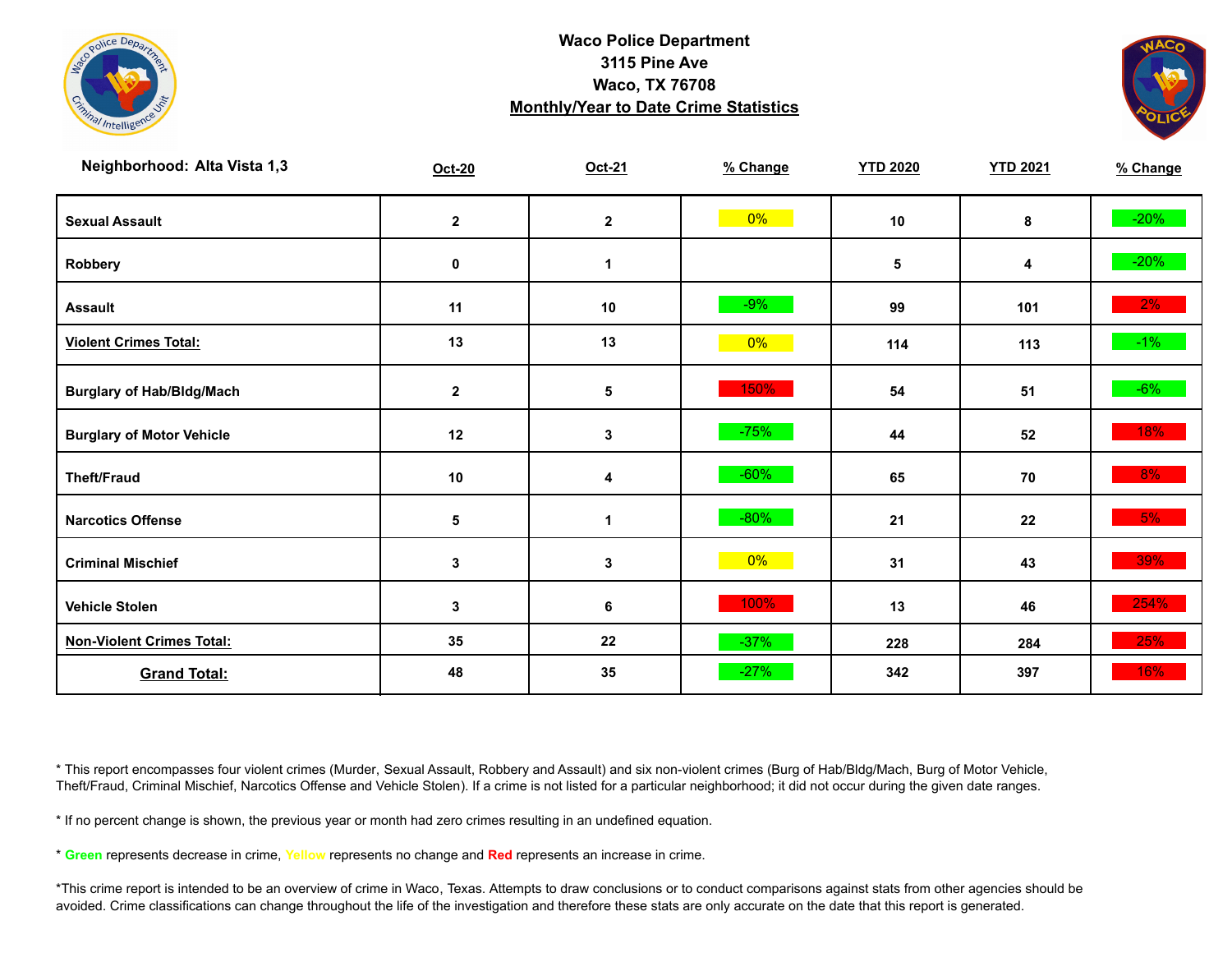



| Neighborhood: Austin Avenue 2,3,4 | <b>Oct-20</b> | Oct-21         | % Change | <b>YTD 2020</b> | <b>YTD 2021</b> | % Change |
|-----------------------------------|---------------|----------------|----------|-----------------|-----------------|----------|
| <b>Murder</b>                     | $\pmb{0}$     | $\mathbf 0$    | 0%       | $\mathbf 0$     | $\mathbf{1}$    |          |
| <b>Sexual Assault</b>             | 0             | 0              | $0\%$    | $\mathbf{3}$    | 3               | $0\%$    |
| Robbery                           | $\mathbf 1$   | 0              | $-100%$  | 4               | 5               | 25%      |
| <b>Assault</b>                    | $\mathbf{1}$  | $\overline{7}$ | 600%     | 38              | 40              | 5%       |
| <b>Violent Crimes Total:</b>      | $\mathbf{2}$  | $\overline{7}$ | 250%     | 45              | 49              | 9%       |
| <b>Burglary of Hab/Bldg/Mach</b>  | 12            | $\mathbf{1}$   | $-92%$   | 44              | 33              | $-25%$   |
| <b>Burglary of Motor Vehicle</b>  | 4             | 3              | $-25%$   | 34              | 31              | $-9%$    |
| <b>Theft/Fraud</b>                | 4             | 5              | 25%      | 58              | 81              | 40%      |
| <b>Narcotics Offense</b>          | 4             | 4              | $0\%$    | 30              | 29              | $-3%$    |
| <b>Criminal Mischief</b>          | $\mathbf 1$   | 4              | 300%     | 18              | 56              | 211%     |
| <b>Vehicle Stolen</b>             | $\mathbf 2$   | 1              | $-50%$   | 11              | 13              | 18%      |
| <b>Non-Violent Crimes Total:</b>  | 27            | 18             | $-33%$   | 195             | 243             | 25%      |
| <b>Grand Total:</b>               | 29            | 25             | $-14%$   | 240             | 292             | 22%      |

\* This report encompasses four violent crimes (Murder, Sexual Assault, Robbery and Assault) and six non-violent crimes (Burg of Hab/Bldg/Mach, Burg of Motor Vehicle, Theft/Fraud, Criminal Mischief, Narcotics Offense and Vehicle Stolen). If a crime is not listed for a particular neighborhood; it did not occur during the given date ranges.

\* If no percent change is shown, the previous year or month had zero crimes resulting in an undefined equation.

\* **Green** represents decrease in crime, **Yellow** represents no change and **Red** represents an increase in crime.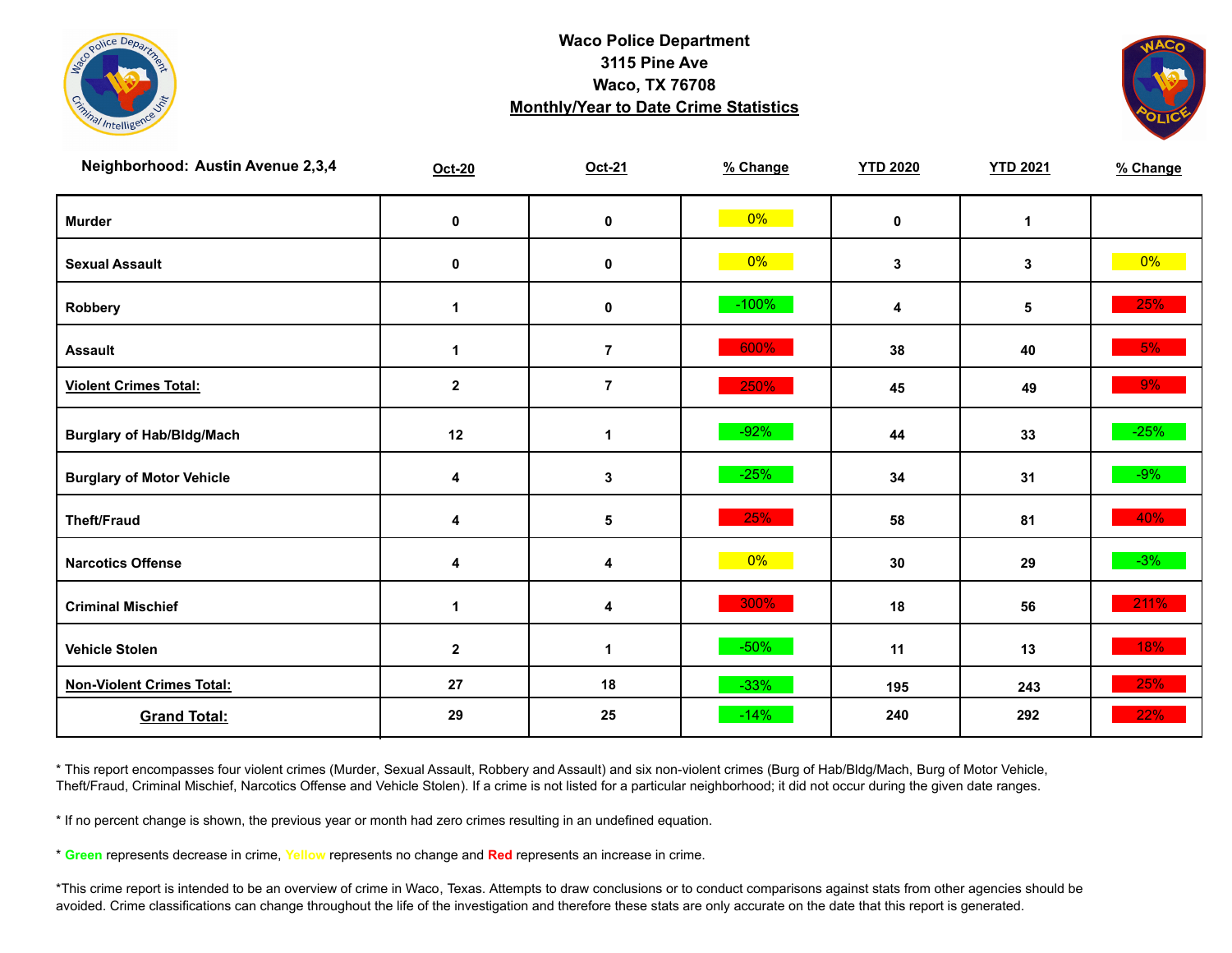



| Neighborhood: Baylor 2           | <b>Oct-20</b> | Oct-21           | % Change | <b>YTD 2020</b> | <b>YTD 2021</b> | % Change |
|----------------------------------|---------------|------------------|----------|-----------------|-----------------|----------|
| <b>Murder</b>                    | $\mathbf 0$   | $\pmb{0}$        | $0\%$    | $\mathbf 0$     | $\mathbf{1}$    |          |
| <b>Sexual Assault</b>            | 0             | $\mathbf 1$      |          | $\mathbf{3}$    | 8               | 167%     |
| Robbery                          | 0             | 1                |          | $\mathbf{2}$    | 9               | 350%     |
| <b>Assault</b>                   | 4             | 12               | 200%     | 62              | 67              | $8\%$    |
| <b>Violent Crimes Total:</b>     | 4             | 14               | 250%     | 67              | 85              | 27%      |
| <b>Burglary of Hab/Bldg/Mach</b> | 3             | $\mathbf{2}$     | $-33%$   | 46              | 28              | $-39\%$  |
| <b>Burglary of Motor Vehicle</b> | 22            | 25               | 14%      | 190             | 111             | $-42%$   |
| <b>Theft/Fraud</b>               | 12            | 13               | 8%       | 97              | 135             | 39%      |
| <b>Narcotics Offense</b>         | 1             | 1                | $0\%$    | 12              | 20              | 67%      |
| <b>Criminal Mischief</b>         | $\mathbf{3}$  | $\bf 6$          | 100%     | 33              | 45              | 36%      |
| <b>Vehicle Stolen</b>            | 4             | $\boldsymbol{9}$ | 125%     | 31              | 37              | 19%      |
| <b>Non-Violent Crimes Total:</b> | 45            | 56               | 24%      | 409             | 376             | $-8%$    |
| <b>Grand Total:</b>              | 49            | 70               | 43%      | 476             | 461             | $-3%$    |

\* This report encompasses four violent crimes (Murder, Sexual Assault, Robbery and Assault) and six non-violent crimes (Burg of Hab/Bldg/Mach, Burg of Motor Vehicle, Theft/Fraud, Criminal Mischief, Narcotics Offense and Vehicle Stolen). If a crime is not listed for a particular neighborhood; it did not occur during the given date ranges.

\* If no percent change is shown, the previous year or month had zero crimes resulting in an undefined equation.

\* **Green** represents decrease in crime, **Yellow** represents no change and **Red** represents an increase in crime.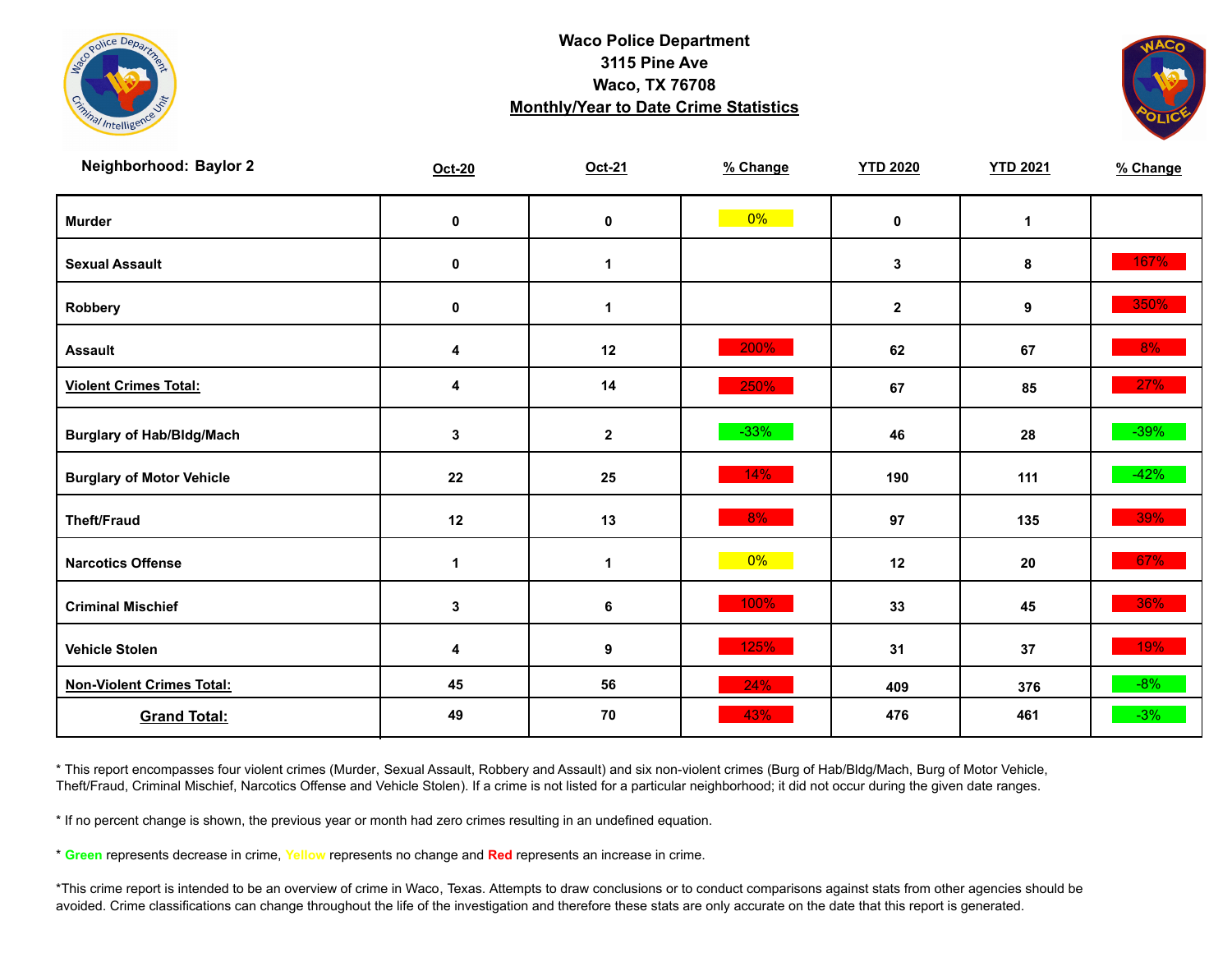



| Neighborhood: Brook Oaks 4       | Oct-20         | Oct-21         | % Change | <b>YTD 2020</b> | <b>YTD 2021</b> | % Change |
|----------------------------------|----------------|----------------|----------|-----------------|-----------------|----------|
| <b>Murder</b>                    | $\pmb{0}$      | $\mathbf 0$    | $0\%$    | $\mathbf{2}$    | $\mathbf{2}$    | $0\%$    |
| <b>Sexual Assault</b>            | 3              | 0              | $-100%$  | 9               | 4               | $-56%$   |
| Robbery                          | $\mathbf 1$    | $\mathbf{2}$   | 100%     | 9               | $\overline{7}$  | $-22%$   |
| <b>Assault</b>                   | 11             | 12             | $9\%$    | 159             | 119             | $-25%$   |
| <b>Violent Crimes Total:</b>     | 15             | 14             | $-7%$    | 179             | 132             | $-26%$   |
| <b>Burglary of Hab/Bldg/Mach</b> | 5              | 8              | 60%      | 43              | 50              | 16%      |
| <b>Burglary of Motor Vehicle</b> | $\mathbf 2$    | 4              | 100%     | 21              | 18              | $-14%$   |
| <b>Theft/Fraud</b>               | $\overline{7}$ | $\overline{7}$ | $0\%$    | 93              | 70              | $-25%$   |
| <b>Narcotics Offense</b>         | 5              | 4              | $-20%$   | 43              | 36              | $-16%$   |
| <b>Criminal Mischief</b>         | $\mathbf 2$    | 6              | 200%     | 51              | 53              | $4\%$    |
| <b>Vehicle Stolen</b>            | $\mathbf 2$    | $\mathbf{2}$   | $0\%$    | 13              | 18              | 38%      |
| <b>Non-Violent Crimes Total:</b> | 23             | 31             | 35%      | 264             | 245             | $-7%$    |
| <b>Grand Total:</b>              | 38             | 45             | 18%      | 443             | 377             | $-15%$   |

\* This report encompasses four violent crimes (Murder, Sexual Assault, Robbery and Assault) and six non-violent crimes (Burg of Hab/Bldg/Mach, Burg of Motor Vehicle, Theft/Fraud, Criminal Mischief, Narcotics Offense and Vehicle Stolen). If a crime is not listed for a particular neighborhood; it did not occur during the given date ranges.

\* If no percent change is shown, the previous year or month had zero crimes resulting in an undefined equation.

\* **Green** represents decrease in crime, **Yellow** represents no change and **Red** represents an increase in crime.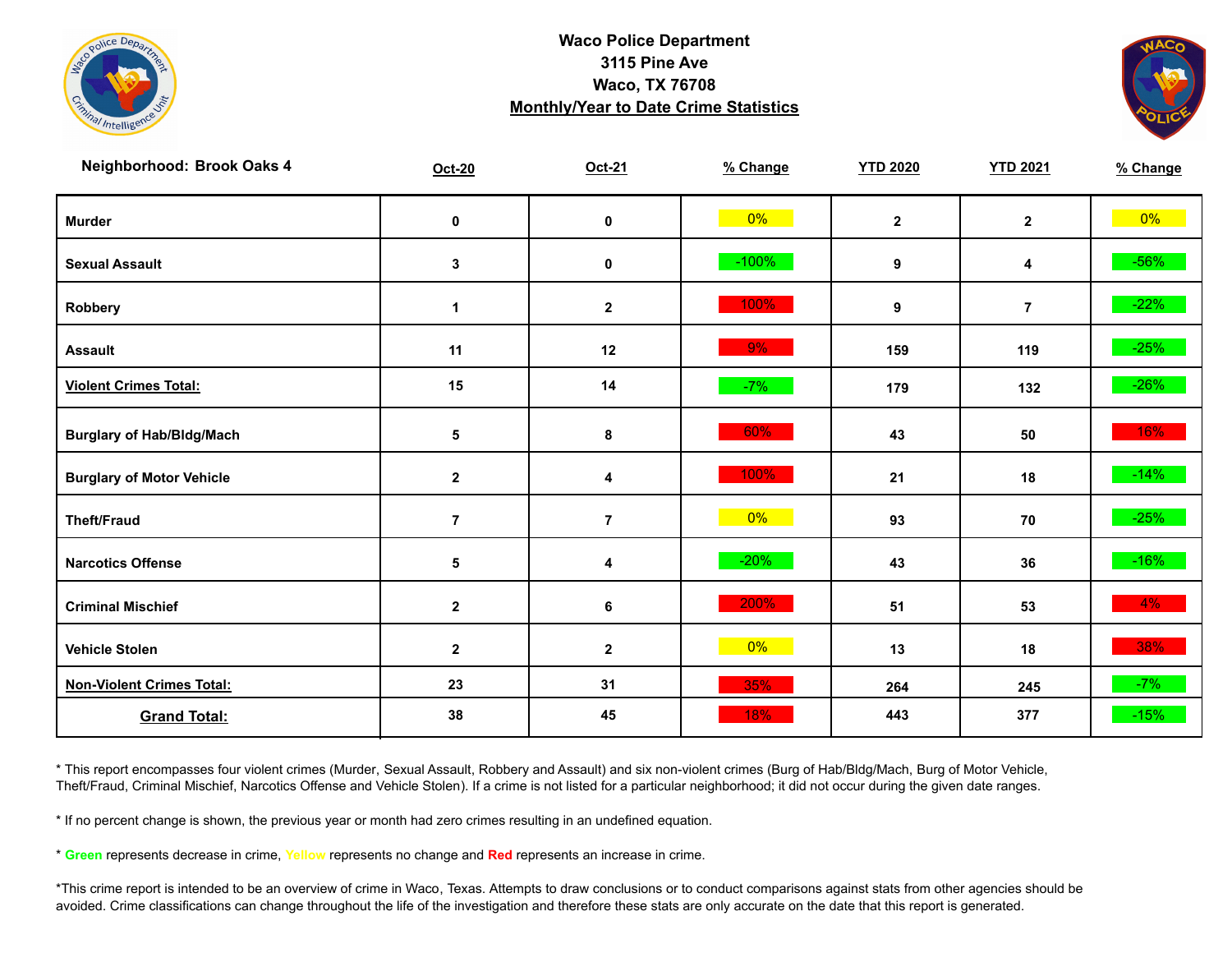



| Neighborhood: Brookview 3,4      | Oct-20         | Oct-21       | % Change | <b>YTD 2020</b> | <b>YTD 2021</b> | % Change |
|----------------------------------|----------------|--------------|----------|-----------------|-----------------|----------|
| <b>Murder</b>                    | $\mathbf 0$    | $\pmb{0}$    | $0\%$    | $\mathbf{2}$    | $\mathbf{1}$    | $-50\%$  |
| <b>Sexual Assault</b>            | 0              | 0            | $0\%$    | $\mathbf{2}$    | $\mathbf{2}$    | $0\%$    |
| Robbery                          | 1              | 0            | $-100%$  | $\overline{7}$  | 3               | $-57%$   |
| <b>Assault</b>                   | 6              | 10           | 67%      | 74              | 85              | 15%      |
| <b>Violent Crimes Total:</b>     | $\overline{7}$ | 10           | 43%      | 85              | 91              | $7\%$    |
| <b>Burglary of Hab/Bldg/Mach</b> | 6              | $\mathbf 3$  | $-50%$   | 20              | 28              | 40%      |
| <b>Burglary of Motor Vehicle</b> | 4              | 4            | $0\%$    | 29              | 27              | $-7%$    |
| <b>Theft/Fraud</b>               | $\overline{7}$ | $\mathbf{1}$ | $-86%$   | 68              | 54              | $-21%$   |
| <b>Narcotics Offense</b>         | $\mathbf{2}$   | 4            | 100%     | 29              | 28              | $-3%$    |
| <b>Criminal Mischief</b>         | $\mathbf{3}$   | 8            | 167%     | 32              | 32              | $0\%$    |
| <b>Vehicle Stolen</b>            | 0              | 0            | $0\%$    | 9               | 11              | 22%      |
| <b>Non-Violent Crimes Total:</b> | 22             | 20           | $-9%$    | 187             | 180             | $-4%$    |
| <b>Grand Total:</b>              | 29             | 30           | 3%       | 272             | 271             | $0\%$    |

\* This report encompasses four violent crimes (Murder, Sexual Assault, Robbery and Assault) and six non-violent crimes (Burg of Hab/Bldg/Mach, Burg of Motor Vehicle, Theft/Fraud, Criminal Mischief, Narcotics Offense and Vehicle Stolen). If a crime is not listed for a particular neighborhood; it did not occur during the given date ranges.

\* If no percent change is shown, the previous year or month had zero crimes resulting in an undefined equation.

\* **Green** represents decrease in crime, **Yellow** represents no change and **Red** represents an increase in crime.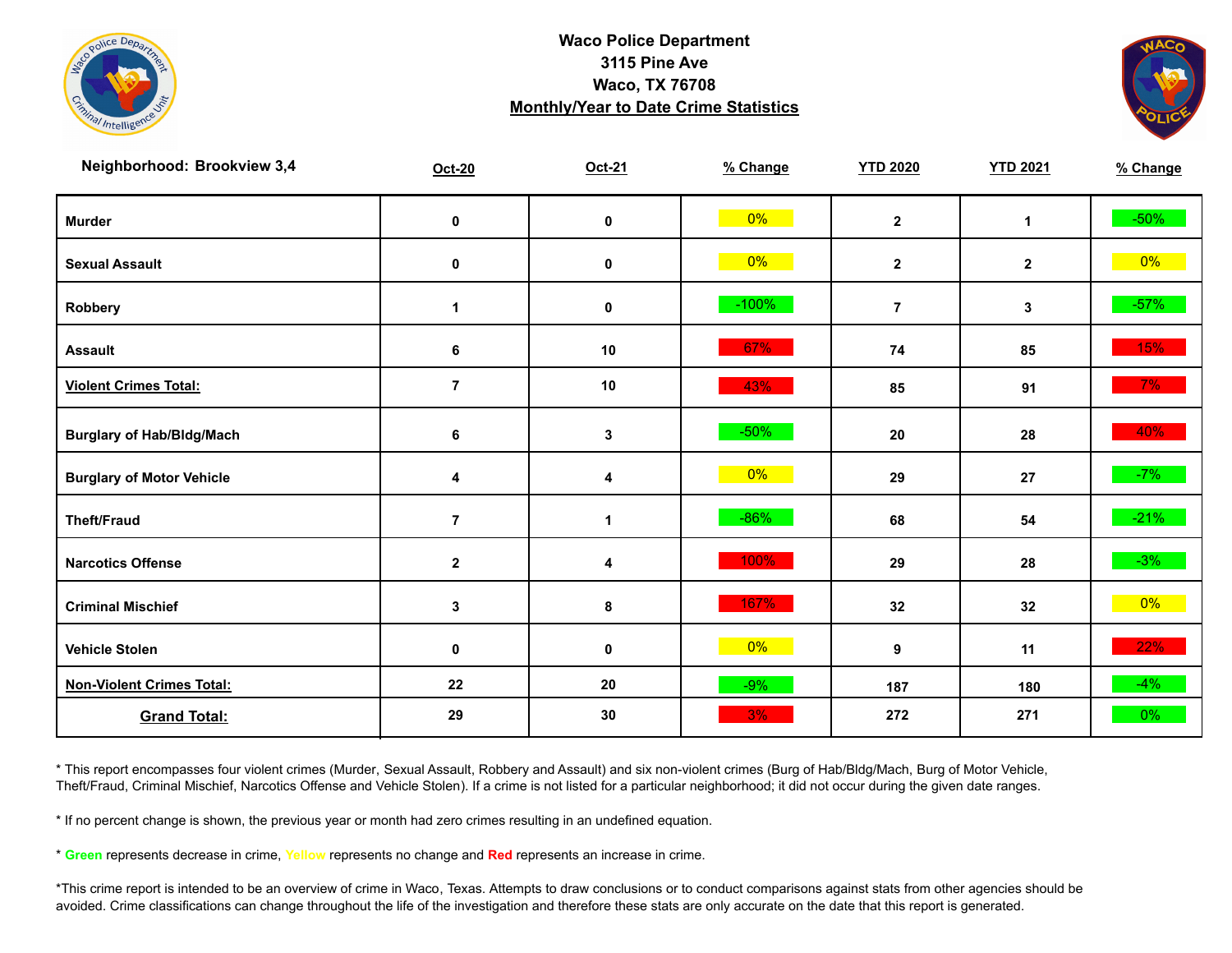



| Neighborhood: Carver 1           | Oct-20           | Oct-21      | % Change | <b>YTD 2020</b> | <b>YTD 2021</b> | % Change |
|----------------------------------|------------------|-------------|----------|-----------------|-----------------|----------|
| <b>Murder</b>                    | $\pmb{0}$        | $\mathbf 0$ | $0\%$    | $\mathbf{1}$    | $\mathbf{2}$    | 100%     |
| <b>Sexual Assault</b>            | 1                | 0           | $-100%$  | 14              | 5               | $-64%$   |
| Robbery                          | 0                | 1           |          | 8               | 10              | 25%      |
| <b>Assault</b>                   | 14               | ${\bf 27}$  | 93%      | 198             | 186             | $-6%$    |
| <b>Violent Crimes Total:</b>     | 15               | 28          | 87%      | 221             | 203             | $-8%$    |
| <b>Burglary of Hab/Bldg/Mach</b> | 4                | $\mathbf 3$ | $-25%$   | 51              | 44              | $-14%$   |
| <b>Burglary of Motor Vehicle</b> | 5                | 4           | $-20%$   | 28              | 43              | 54%      |
| <b>Theft/Fraud</b>               | 3                | 8           | 167%     | 79              | 94              | 19%      |
| <b>Narcotics Offense</b>         | $\mathbf 2$      | 1           | $-50%$   | 77              | 48              | $-38%$   |
| <b>Criminal Mischief</b>         | 6                | 13          | 117%     | 77              | 75              | $-3%$    |
| <b>Vehicle Stolen</b>            | $\boldsymbol{2}$ | 3           | 50%      | 19              | 14              | $-26%$   |
| <b>Non-Violent Crimes Total:</b> | 22               | 32          | 45%      | 331             | 318             | $-4%$    |
| <b>Grand Total:</b>              | 37               | 60          | 62%      | 552             | 521             | $-6%$    |

\* This report encompasses four violent crimes (Murder, Sexual Assault, Robbery and Assault) and six non-violent crimes (Burg of Hab/Bldg/Mach, Burg of Motor Vehicle, Theft/Fraud, Criminal Mischief, Narcotics Offense and Vehicle Stolen). If a crime is not listed for a particular neighborhood; it did not occur during the given date ranges.

\* If no percent change is shown, the previous year or month had zero crimes resulting in an undefined equation.

\* **Green** represents decrease in crime, **Yellow** represents no change and **Red** represents an increase in crime.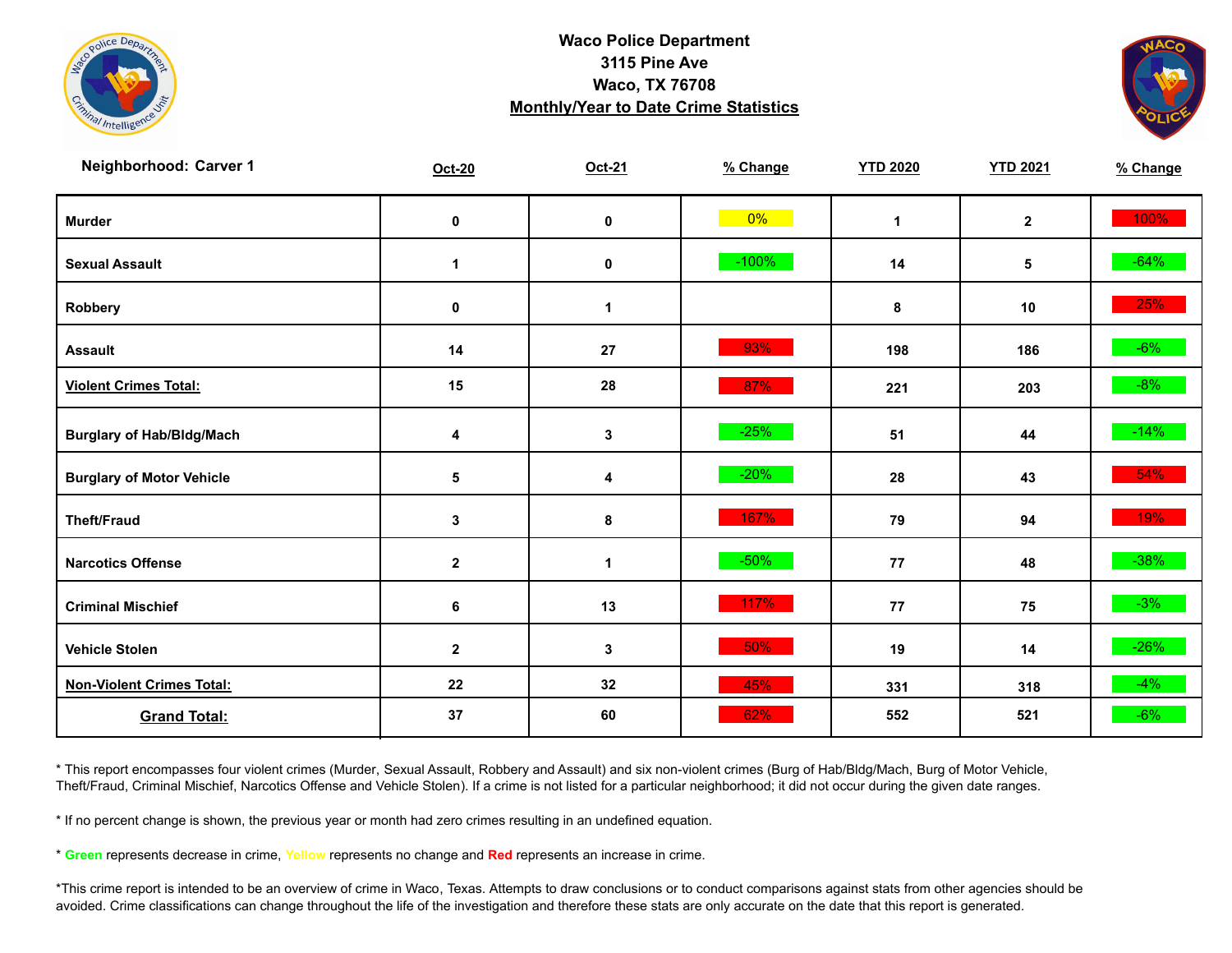



| Neighborhood: Cedar Ridge 1,5    | <b>Oct-20</b>        | Oct-21               | % Change | <b>YTD 2020</b> | <b>YTD 2021</b> | % Change |
|----------------------------------|----------------------|----------------------|----------|-----------------|-----------------|----------|
| <b>Murder</b>                    | $\mathbf 0$          | $\pmb{0}$            | $0\%$    | $\mathbf{1}$    | $\mathbf 0$     | $-100%$  |
| <b>Sexual Assault</b>            | 0                    | $\blacktriangleleft$ |          | $\mathbf 3$     | 3               | $0\%$    |
| Robbery                          | 0                    | 0                    | 0%       | 0               | $\mathbf{1}$    |          |
| <b>Assault</b>                   | $\blacktriangleleft$ | 3                    | 200%     | 45              | 33              | $-27%$   |
| <b>Violent Crimes Total:</b>     | 1                    | 4                    | 300%     | 49              | 37              | $-24%$   |
| <b>Burglary of Hab/Bldg/Mach</b> | 1                    | $\mathbf{2}$         | 100%     | 9               | 8               | $-11%$   |
| <b>Burglary of Motor Vehicle</b> | 4                    | 10                   | 150%     | 25              | 31              | 24%      |
| <b>Theft/Fraud</b>               | 4                    | $\mathbf{3}$         | $-25%$   | 43              | 46              | $7\%$    |
| <b>Narcotics Offense</b>         | $\mathbf 3$          | $\pmb{0}$            | $-100%$  | 10              | 5               | $-50\%$  |
| <b>Criminal Mischief</b>         | $\mathbf{2}$         | $\mathbf{1}$         | $-50%$   | 21              | 14              | $-33%$   |
| <b>Vehicle Stolen</b>            | $\sqrt{5}$           | $\pmb{0}$            | $-100%$  | 13              | 5               | $-62%$   |
| <b>Non-Violent Crimes Total:</b> | 19                   | 16                   | $-16%$   | 121             | 109             | $-10%$   |
| <b>Grand Total:</b>              | 20                   | 20                   | 0%       | 170             | 146             | $-14%$   |

\* This report encompasses four violent crimes (Murder, Sexual Assault, Robbery and Assault) and six non-violent crimes (Burg of Hab/Bldg/Mach, Burg of Motor Vehicle, Theft/Fraud, Criminal Mischief, Narcotics Offense and Vehicle Stolen). If a crime is not listed for a particular neighborhood; it did not occur during the given date ranges.

\* If no percent change is shown, the previous year or month had zero crimes resulting in an undefined equation.

\* **Green** represents decrease in crime, **Yellow** represents no change and **Red** represents an increase in crime.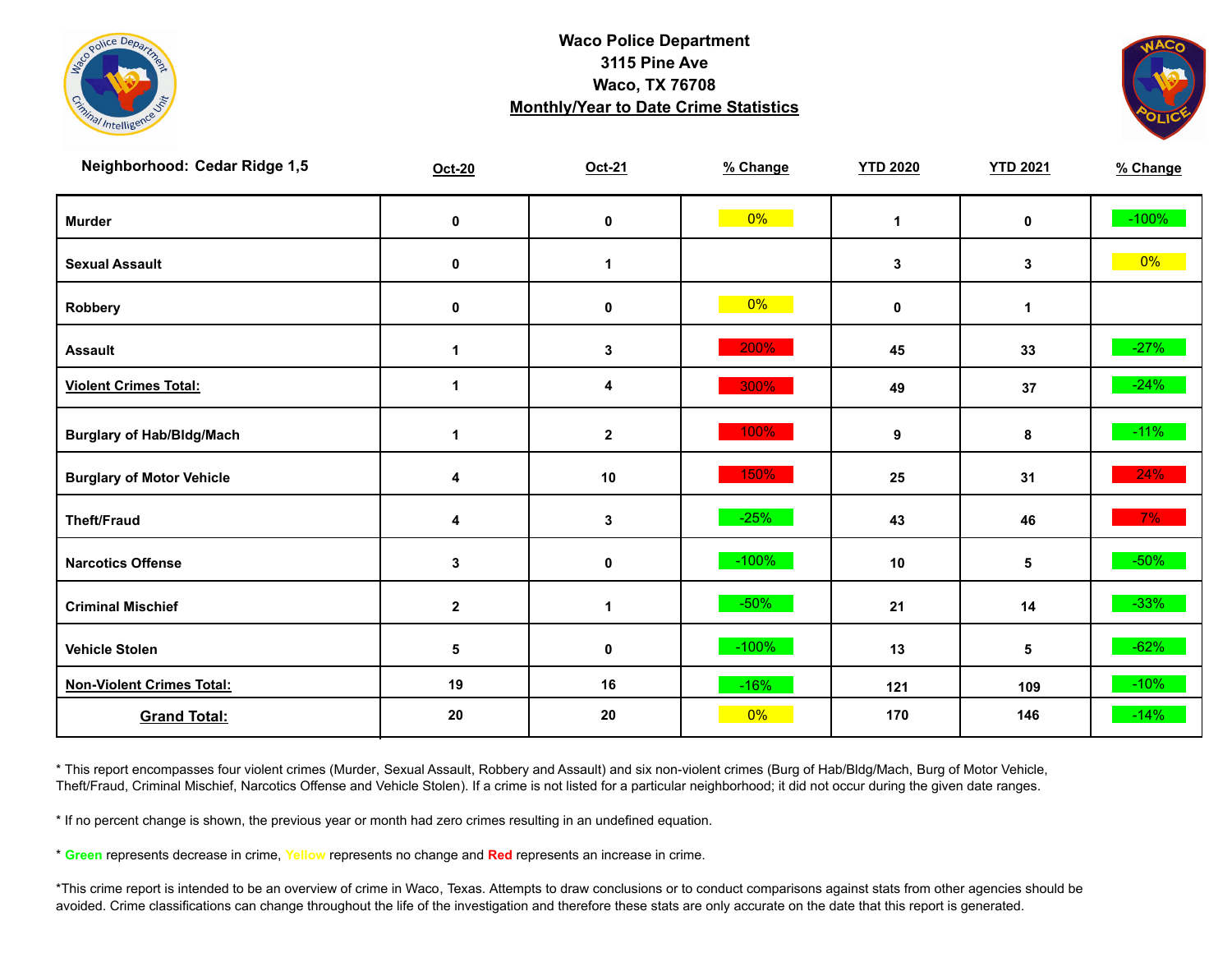



| <b>Neighborhood: China Spring 5</b> | Oct-20               | Oct-21               | % Change | <b>YTD 2020</b> | <b>YTD 2021</b> | % Change |
|-------------------------------------|----------------------|----------------------|----------|-----------------|-----------------|----------|
| <b>Sexual Assault</b>               | $\mathbf 2$          | $\pmb{0}$            | $-100%$  | 5               | 3               | $-40%$   |
| Robbery                             | 0                    | 0                    | 0%       | $\mathbf 0$     | 1               |          |
| <b>Assault</b>                      | $\blacktriangleleft$ | 4                    | 300%     | 45              | 42              | $-7%$    |
| <b>Violent Crimes Total:</b>        | 3                    | 4                    | 33%      | 50              | 46              | $-8%$    |
| <b>Burglary of Hab/Bldg/Mach</b>    | 1                    | 3                    | 200%     | 17              | 12              | $-29%$   |
| <b>Burglary of Motor Vehicle</b>    | 10                   | $\blacktriangleleft$ | $-90%$   | 25              | 16              | $-36\%$  |
| <b>Theft/Fraud</b>                  | $\mathbf{2}$         | 5                    | 150%     | 32              | 30              | $-6\%$   |
| <b>Narcotics Offense</b>            | 0                    | $\mathbf 1$          |          | 4               | $\mathbf{2}$    | $-50\%$  |
| <b>Criminal Mischief</b>            | $\mathbf{2}$         | $\mathbf 1$          | $-50%$   | 10              | 16              | 60%      |
| <b>Vehicle Stolen</b>               | $\mathbf 2$          | 4                    | 100%     | 8               | 8               | $0\%$    |
| <b>Non-Violent Crimes Total:</b>    | 17                   | 15                   | $-12%$   | 96              | 84              | $-13%$   |
| <b>Grand Total:</b>                 | 20                   | 19                   | $-5%$    | 146             | 130             | $-11%$   |

\* This report encompasses four violent crimes (Murder, Sexual Assault, Robbery and Assault) and six non-violent crimes (Burg of Hab/Bldg/Mach, Burg of Motor Vehicle, Theft/Fraud, Criminal Mischief, Narcotics Offense and Vehicle Stolen). If a crime is not listed for a particular neighborhood; it did not occur during the given date ranges.

\* If no percent change is shown, the previous year or month had zero crimes resulting in an undefined equation.

\* **Green** represents decrease in crime, **Yellow** represents no change and **Red** represents an increase in crime.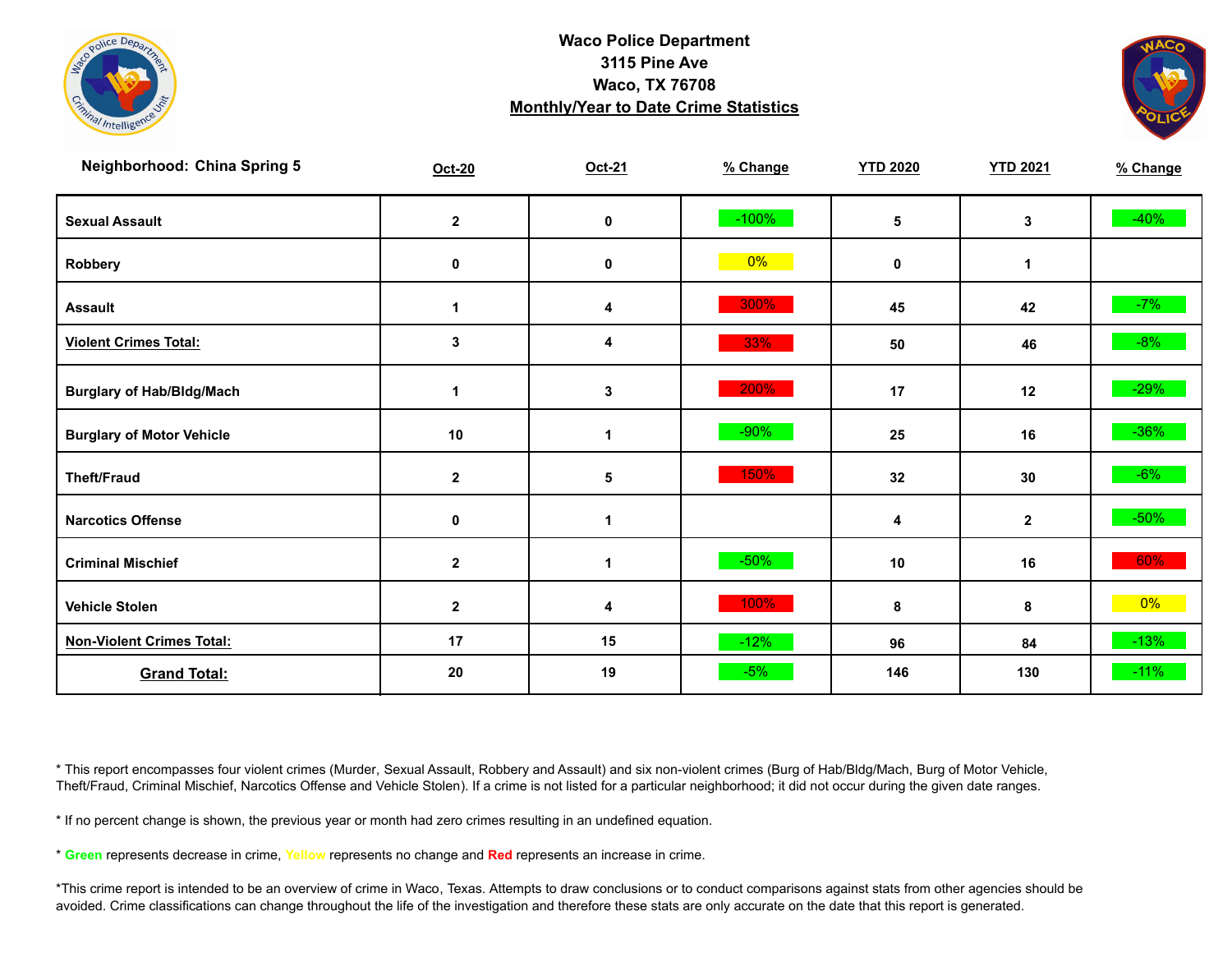



| Neighborhood: Dean Highland 4,5  | <b>Oct-20</b>  | Oct-21               | % Change | <b>YTD 2020</b> | <b>YTD 2021</b> | % Change |
|----------------------------------|----------------|----------------------|----------|-----------------|-----------------|----------|
| <b>Murder</b>                    | $\mathbf 0$    | $\pmb{0}$            | $0\%$    | $\mathbf{1}$    | $\mathbf 0$     | $-100%$  |
| <b>Sexual Assault</b>            | 4              | $\boldsymbol{2}$     | $-50%$   | 26              | 16              | $-38%$   |
| Robbery                          | 0              | $\mathbf{2}$         |          | $\mathbf{1}$    | 4               | 300%     |
| <b>Assault</b>                   | 10             | 8                    | $-20%$   | 65              | 99              | 52%      |
| <b>Violent Crimes Total:</b>     | 14             | 12                   | $-14%$   | 93              | 119             | 28%      |
| <b>Burglary of Hab/Bldg/Mach</b> | $\mathbf{3}$   | $\mathbf{1}$         | $-67%$   | 26              | 21              | $-19%$   |
| <b>Burglary of Motor Vehicle</b> | 1              | $\mathbf 2$          | 100%     | 22              | 23              | 5%       |
| <b>Theft/Fraud</b>               | $\overline{7}$ | $\overline{7}$       | $0\%$    | 32              | 56              | 75%      |
| <b>Narcotics Offense</b>         | $\mathbf{1}$   | $\blacktriangleleft$ | $0\%$    | 17              | 11              | $-35%$   |
| <b>Criminal Mischief</b>         | 4              | $\mathbf{3}$         | $-25%$   | 26              | 24              | $-8%$    |
| <b>Vehicle Stolen</b>            | $\mathbf{2}$   | $\mathbf 1$          | $-50%$   | 10              | 8               | $-20%$   |
| <b>Non-Violent Crimes Total:</b> | 18             | 15                   | $-17%$   | 133             | 143             | 8%       |
| <b>Grand Total:</b>              | 32             | 27                   | $-16%$   | 226             | 262             | 16%      |

\* This report encompasses four violent crimes (Murder, Sexual Assault, Robbery and Assault) and six non-violent crimes (Burg of Hab/Bldg/Mach, Burg of Motor Vehicle, Theft/Fraud, Criminal Mischief, Narcotics Offense and Vehicle Stolen). If a crime is not listed for a particular neighborhood; it did not occur during the given date ranges.

\* If no percent change is shown, the previous year or month had zero crimes resulting in an undefined equation.

\* **Green** represents decrease in crime, **Yellow** represents no change and **Red** represents an increase in crime.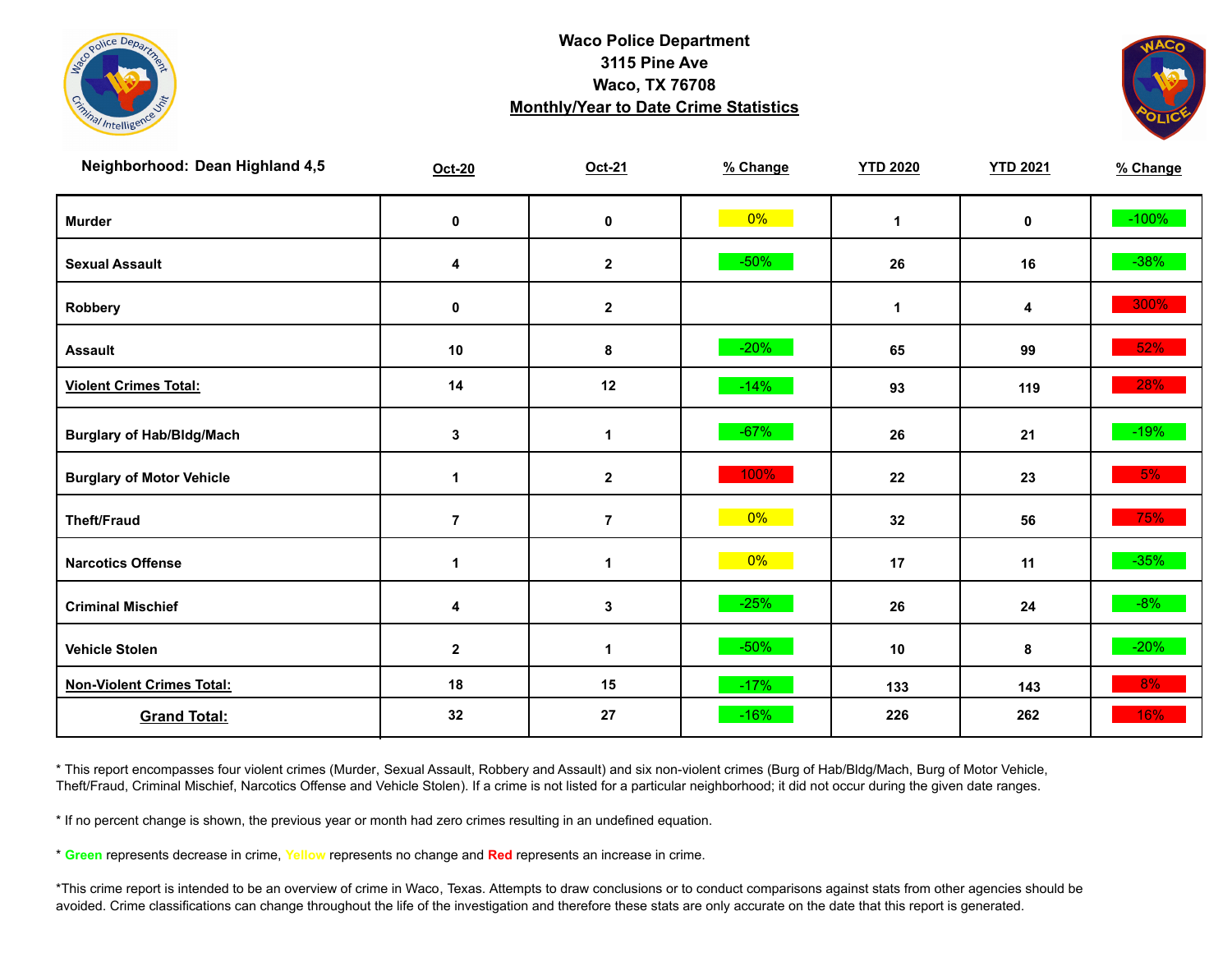



| Neighborhood: Downtown (Brazos) 2,4 | <b>Oct-20</b>    | Oct-21         | % Change | <b>YTD 2020</b> | <b>YTD 2021</b> | % Change |
|-------------------------------------|------------------|----------------|----------|-----------------|-----------------|----------|
| <b>Murder</b>                       | $\pmb{0}$        | $\mathbf{1}$   |          | $\mathbf{1}$    | $\mathbf{2}$    | 100%     |
| <b>Sexual Assault</b>               | $\mathbf 3$      | 1              | $-67%$   | 20              | $\overline{7}$  | $-65%$   |
| Robbery                             | $\mathbf 1$      | 1              | $0\%$    | $\overline{7}$  | 12              | 71%      |
| <b>Assault</b>                      | 19               | 17             | $-11%$   | 156             | 141             | $-10\%$  |
| <b>Violent Crimes Total:</b>        | 23               | 20             | $-13%$   | 184             | 162             | $-12%$   |
| <b>Burglary of Hab/Bldg/Mach</b>    | $\mathbf 3$      | 9              | 200%     | 46              | 54              | 17%      |
| <b>Burglary of Motor Vehicle</b>    | 14               | $\overline{7}$ | $-50%$   | 89              | 38              | $-57%$   |
| <b>Theft/Fraud</b>                  | 19               | 12             | $-37%$   | 115             | 122             | 6%       |
| <b>Narcotics Offense</b>            | $\overline{7}$   | $\sqrt{5}$     | $-29%$   | 52              | 84              | 62%      |
| <b>Criminal Mischief</b>            | $\overline{7}$   | 11             | $57\%$   | 59              | 83              | 41%      |
| <b>Vehicle Stolen</b>               | $\boldsymbol{2}$ | 4              | 100%     | 23              | 24              | $4\%$    |
| <b>Non-Violent Crimes Total:</b>    | 52               | 48             | $-8%$    | 384             | 405             | 5%       |
| <b>Grand Total:</b>                 | 75               | 68             | $-9%$    | 568             | 567             | 0%       |

\* This report encompasses four violent crimes (Murder, Sexual Assault, Robbery and Assault) and six non-violent crimes (Burg of Hab/Bldg/Mach, Burg of Motor Vehicle, Theft/Fraud, Criminal Mischief, Narcotics Offense and Vehicle Stolen). If a crime is not listed for a particular neighborhood; it did not occur during the given date ranges.

\* If no percent change is shown, the previous year or month had zero crimes resulting in an undefined equation.

\* **Green** represents decrease in crime, **Yellow** represents no change and **Red** represents an increase in crime.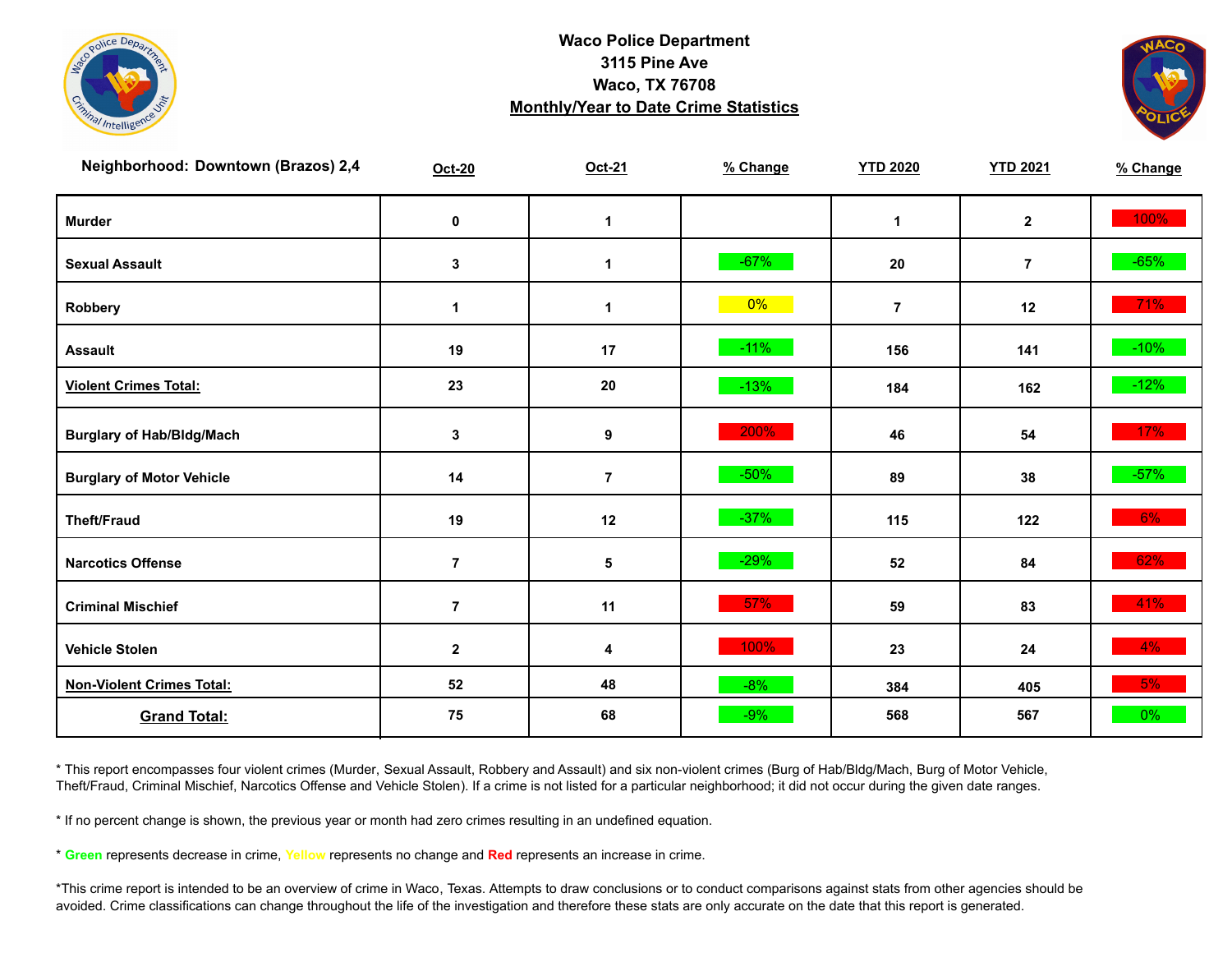



| <b>Neighborhood: Heart of Texas 5</b> | <b>Oct-20</b> | Oct-21           | % Change | <b>YTD 2020</b> | <b>YTD 2021</b> | % Change |
|---------------------------------------|---------------|------------------|----------|-----------------|-----------------|----------|
| <b>Murder</b>                         | $\pmb{0}$     | $\mathbf 0$      | $0\%$    | $\mathbf{1}$    | $\mathbf 0$     | $-100%$  |
| <b>Sexual Assault</b>                 | 1             | $\pmb{0}$        | $-100%$  | 5               | 6               | 20%      |
| Robbery                               | 1             | 0                | $-100%$  | 6               | $\mathbf{2}$    | $-67%$   |
| <b>Assault</b>                        | 9             | 13               | 44%      | 90              | 95              | $6\%$    |
| <b>Violent Crimes Total:</b>          | 11            | 13               | 18%      | 102             | 103             | $1\%$    |
| <b>Burglary of Hab/Bldg/Mach</b>      | $\mathbf{3}$  | 4                | 33%      | 36              | 25              | $-31%$   |
| <b>Burglary of Motor Vehicle</b>      | 1             | 4                | 300%     | 31              | 22              | $-29%$   |
| <b>Theft/Fraud</b>                    | 22            | 14               | $-36%$   | 124             | 96              | $-23%$   |
| <b>Narcotics Offense</b>              | 6             | $\boldsymbol{2}$ | $-67%$   | 29              | 16              | $-45%$   |
| <b>Criminal Mischief</b>              | 4             | 3                | $-25%$   | 39              | 37              | $-5%$    |
| <b>Vehicle Stolen</b>                 | 5             | 4                | $-20%$   | 22              | 15              | $-32%$   |
| <b>Non-Violent Crimes Total:</b>      | 41            | 31               | $-24%$   | 281             | 211             | $-25%$   |
| <b>Grand Total:</b>                   | 52            | 44               | $-15%$   | 383             | 314             | $-18%$   |

\* This report encompasses four violent crimes (Murder, Sexual Assault, Robbery and Assault) and six non-violent crimes (Burg of Hab/Bldg/Mach, Burg of Motor Vehicle, Theft/Fraud, Criminal Mischief, Narcotics Offense and Vehicle Stolen). If a crime is not listed for a particular neighborhood; it did not occur during the given date ranges.

\* If no percent change is shown, the previous year or month had zero crimes resulting in an undefined equation.

\* **Green** represents decrease in crime, **Yellow** represents no change and **Red** represents an increase in crime.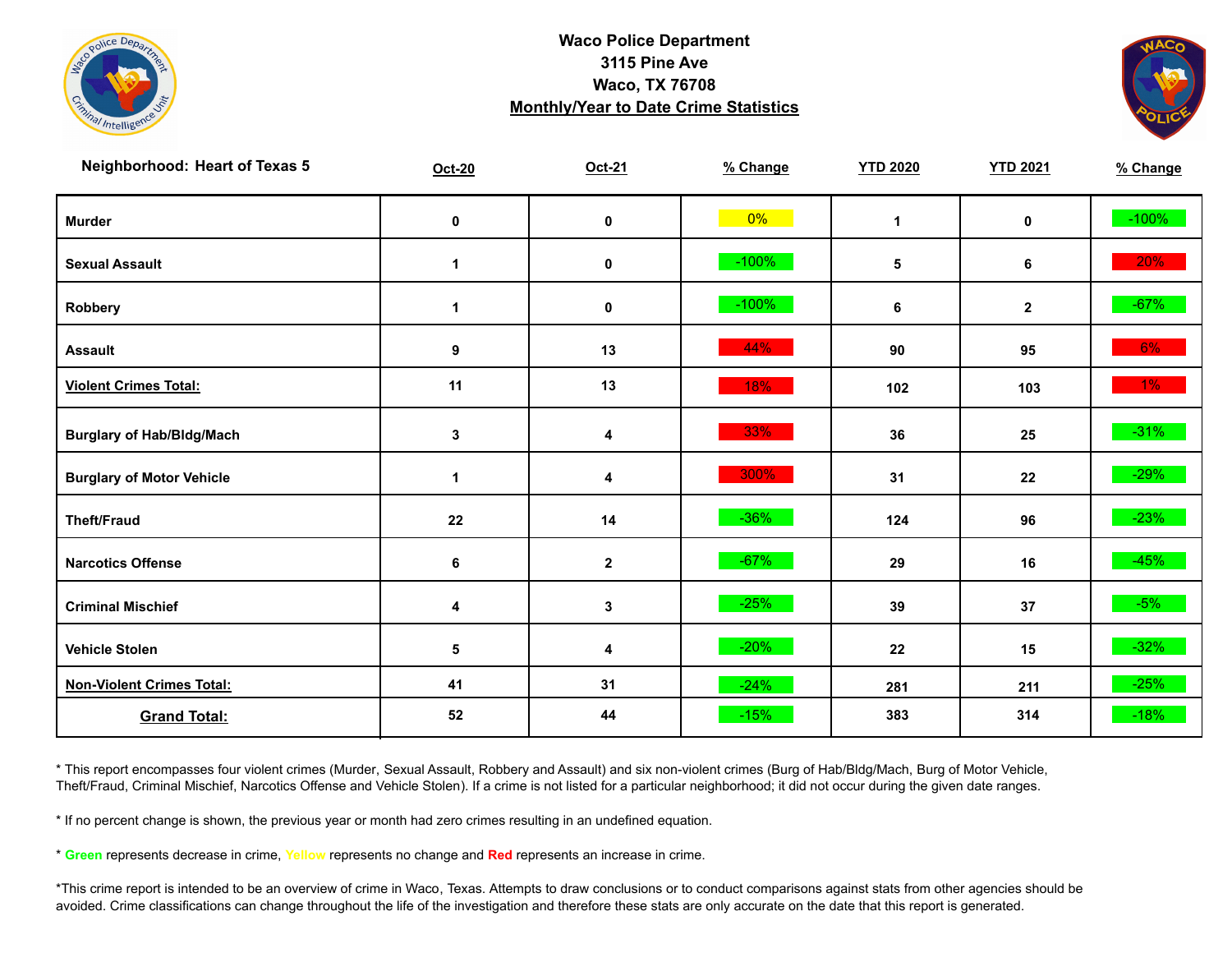



| Neighborhood: Hwy 84 Corridor 5  | Oct-20       | Oct-21           | % Change | <b>YTD 2020</b> | <b>YTD 2021</b> | % Change |
|----------------------------------|--------------|------------------|----------|-----------------|-----------------|----------|
| <b>Sexual Assault</b>            | 0            | 1                |          | 0               | $\mathbf{2}$    |          |
| <b>Assault</b>                   | 0            | 1                |          | 9               | 8               | $-11%$   |
| <b>Violent Crimes Total:</b>     | 0            | $\boldsymbol{2}$ | $0\%$    | 9               | 10              | $11\%$   |
| <b>Burglary of Hab/Bldg/Mach</b> | 0            | 0                | $0\%$    | 11              | 4               | $-64%$   |
| <b>Burglary of Motor Vehicle</b> | $\mathbf{2}$ | 0                | $-100\%$ | 30              | 6               | $-80%$   |
| <b>Theft/Fraud</b>               | $\mathbf{2}$ | $\mathbf{2}$     | $0\%$    | 26              | 14              | $-46%$   |
| <b>Narcotics Offense</b>         | 0            | 0                | $0\%$    | 3               | 0               | $-100%$  |
| <b>Criminal Mischief</b>         | 0            | 0                | $0\%$    | 3               | 1               | $-67%$   |
| <b>Vehicle Stolen</b>            | 0            | $\mathbf 0$      | $0\%$    | $\overline{2}$  | 1               | $-50%$   |
| <b>Non-Violent Crimes Total:</b> | 4            | $\boldsymbol{2}$ | $-50%$   | 75              | 26              | $-65%$   |
| <b>Grand Total:</b>              | 4            | 4                | $0\%$    | 84              | 36              | $-57%$   |

\* This report encompasses four violent crimes (Murder, Sexual Assault, Robbery and Assault) and six non-violent crimes (Burg of Hab/Bldg/Mach, Burg of Motor Vehicle, Theft/Fraud, Criminal Mischief, Narcotics Offense and Vehicle Stolen). If a crime is not listed for a particular neighborhood; it did not occur during the given date ranges.

\* If no percent change is shown, the previous year or month had zero crimes resulting in an undefined equation.

\* **Green** represents decrease in crime, **Yellow** represents no change and **Red** represents an increase in crime.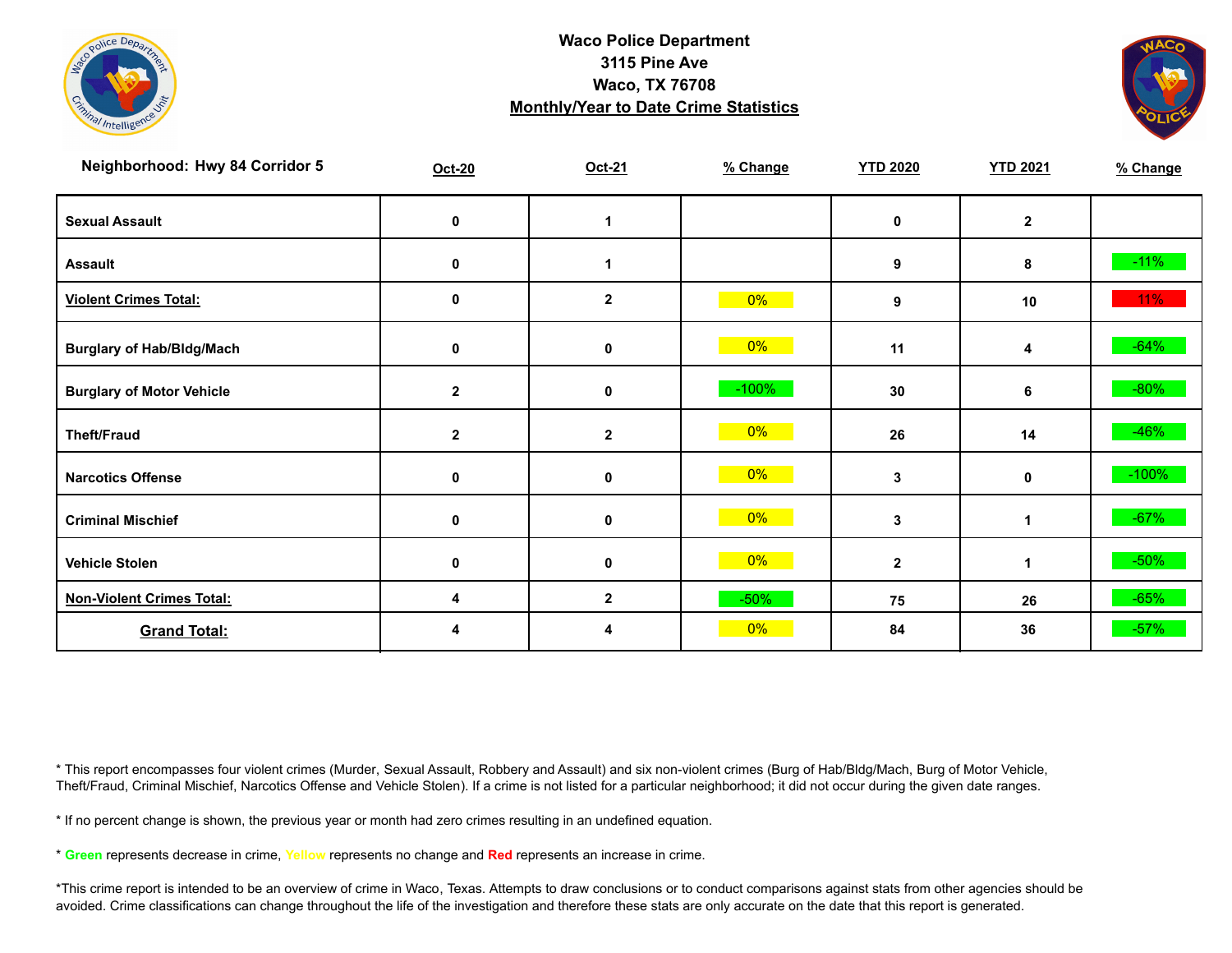



| Neighborhood: Kendrick 2,3       | Oct-20           | Oct-21           | % Change | <b>YTD 2020</b> | <b>YTD 2021</b> | % Change |
|----------------------------------|------------------|------------------|----------|-----------------|-----------------|----------|
| <b>Murder</b>                    | $\pmb{0}$        | $\mathbf 0$      | $0\%$    | $\mathbf 0$     | $\mathbf{2}$    |          |
| <b>Sexual Assault</b>            | $\mathbf 2$      | 0                | $-100%$  | 12              | 12              | $0\%$    |
| Robbery                          | 1                | 1                | $0\%$    | 8               | 9               | 13%      |
| <b>Assault</b>                   | 10               | 16               | 60%      | 122             | 120             | $-2\%$   |
| <b>Violent Crimes Total:</b>     | 13               | 17               | 31%      | 142             | 143             | $1\%$    |
| <b>Burglary of Hab/Bldg/Mach</b> | $\mathbf 2$      | 3                | 50%      | 19              | 22              | $16\%$   |
| <b>Burglary of Motor Vehicle</b> | 8                | 11               | 38%      | 36              | 81              | 125%     |
| <b>Theft/Fraud</b>               | 14               | 13               | $-7%$    | 124             | 206             | 66%      |
| <b>Narcotics Offense</b>         | 4                | $\mathbf 1$      | $-75%$   | 34              | 41              | 21%      |
| <b>Criminal Mischief</b>         | $\boldsymbol{2}$ | $\bf 6$          | 200%     | 50              | 52              | $4\%$    |
| <b>Vehicle Stolen</b>            | $\sqrt{5}$       | $\boldsymbol{2}$ | $-60%$   | 28              | 36              | 29%      |
| <b>Non-Violent Crimes Total:</b> | 35               | 36               | 3%       | 291             | 438             | 51%      |
| <b>Grand Total:</b>              | 48               | 53               | 10%      | 433             | 581             | 34%      |

\* This report encompasses four violent crimes (Murder, Sexual Assault, Robbery and Assault) and six non-violent crimes (Burg of Hab/Bldg/Mach, Burg of Motor Vehicle, Theft/Fraud, Criminal Mischief, Narcotics Offense and Vehicle Stolen). If a crime is not listed for a particular neighborhood; it did not occur during the given date ranges.

\* If no percent change is shown, the previous year or month had zero crimes resulting in an undefined equation.

\* **Green** represents decrease in crime, **Yellow** represents no change and **Red** represents an increase in crime.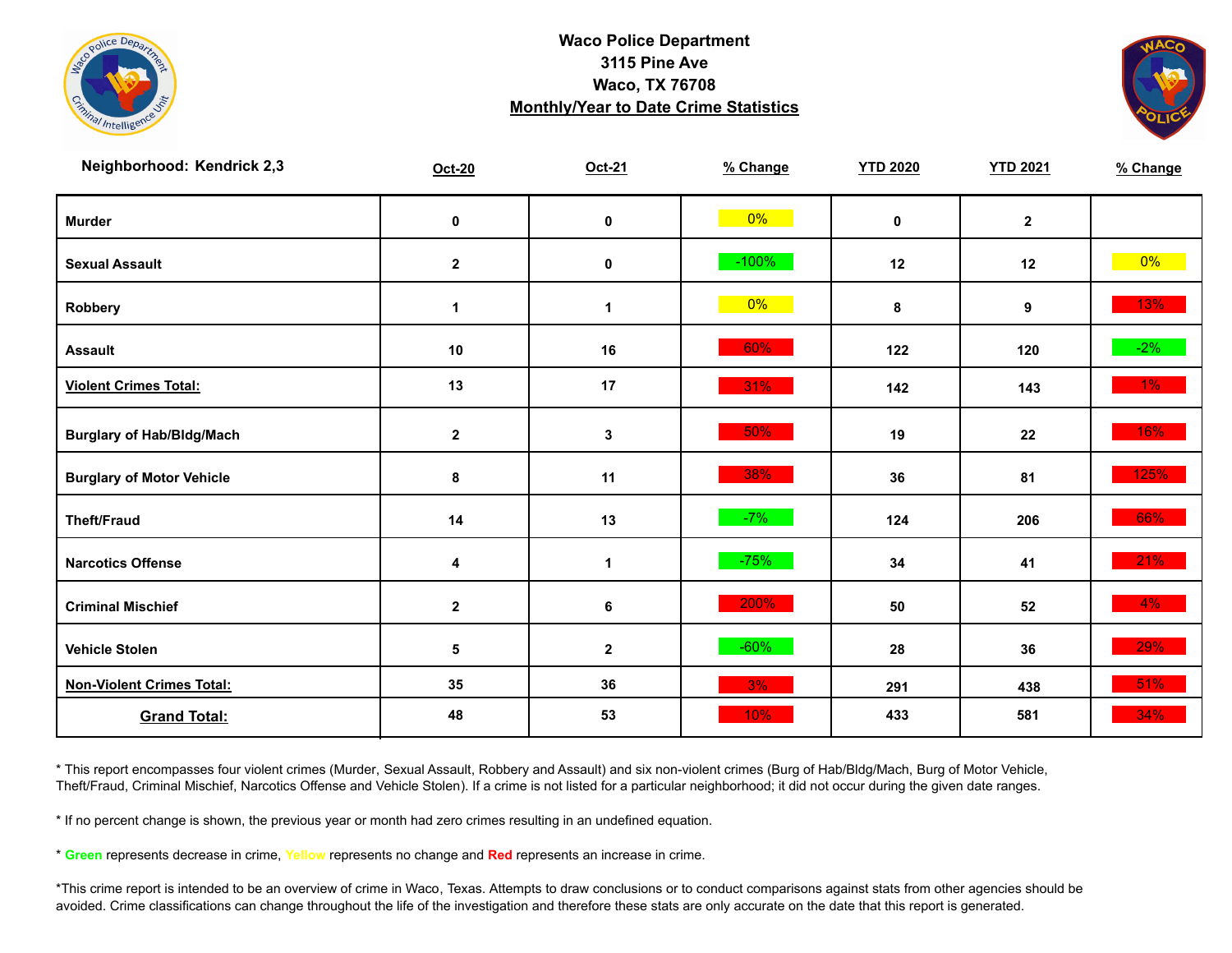



| Neighborhood: Landon Branch 5    | $Oct-20$       | Oct-21      | % Change | <b>YTD 2020</b> | <b>YTD 2021</b> | % Change |
|----------------------------------|----------------|-------------|----------|-----------------|-----------------|----------|
| <b>Sexual Assault</b>            | $\mathbf 0$    | 1           |          | 3               | 5               | 67%      |
| Robbery                          | 1              | $\pmb{0}$   | $-100%$  | 5               | $\mathbf{2}$    | $-60\%$  |
| <b>Assault</b>                   | ${\bf 5}$      | 4           | $-20%$   | 31              | 43              | 39%      |
| <b>Violent Crimes Total:</b>     | 6              | 5           | $-17%$   | 39              | 50              | 28%      |
| <b>Burglary of Hab/Bldg/Mach</b> | 1              | $\mathbf 2$ | 100%     | 17              | 16              | $-6\%$   |
| <b>Burglary of Motor Vehicle</b> | 10             | 9           | $-10%$   | 39              | 53              | 36%      |
| <b>Theft/Fraud</b>               | $\overline{7}$ | $\mathbf 2$ | $-71%$   | 49              | 47              | $-4%$    |
| <b>Narcotics Offense</b>         | $\mathbf{1}$   | $\pmb{0}$   | $-100%$  | 3               | 13              | 333%     |
| <b>Criminal Mischief</b>         | $\mathbf{2}$   | $\mathbf 2$ | $0\%$    | 11              | 18              | 64%      |
| <b>Vehicle Stolen</b>            | $\mathbf 2$    | $\mathbf 2$ | 0%       | 10              | 15              | 50%      |
| <b>Non-Violent Crimes Total:</b> | 23             | 17          | $-26%$   | 129             | 162             | 26%      |
| <b>Grand Total:</b>              | 29             | 22          | $-24%$   | 168             | 212             | 26%      |

\* This report encompasses four violent crimes (Murder, Sexual Assault, Robbery and Assault) and six non-violent crimes (Burg of Hab/Bldg/Mach, Burg of Motor Vehicle, Theft/Fraud, Criminal Mischief, Narcotics Offense and Vehicle Stolen). If a crime is not listed for a particular neighborhood; it did not occur during the given date ranges.

\* If no percent change is shown, the previous year or month had zero crimes resulting in an undefined equation.

\* **Green** represents decrease in crime, **Yellow** represents no change and **Red** represents an increase in crime.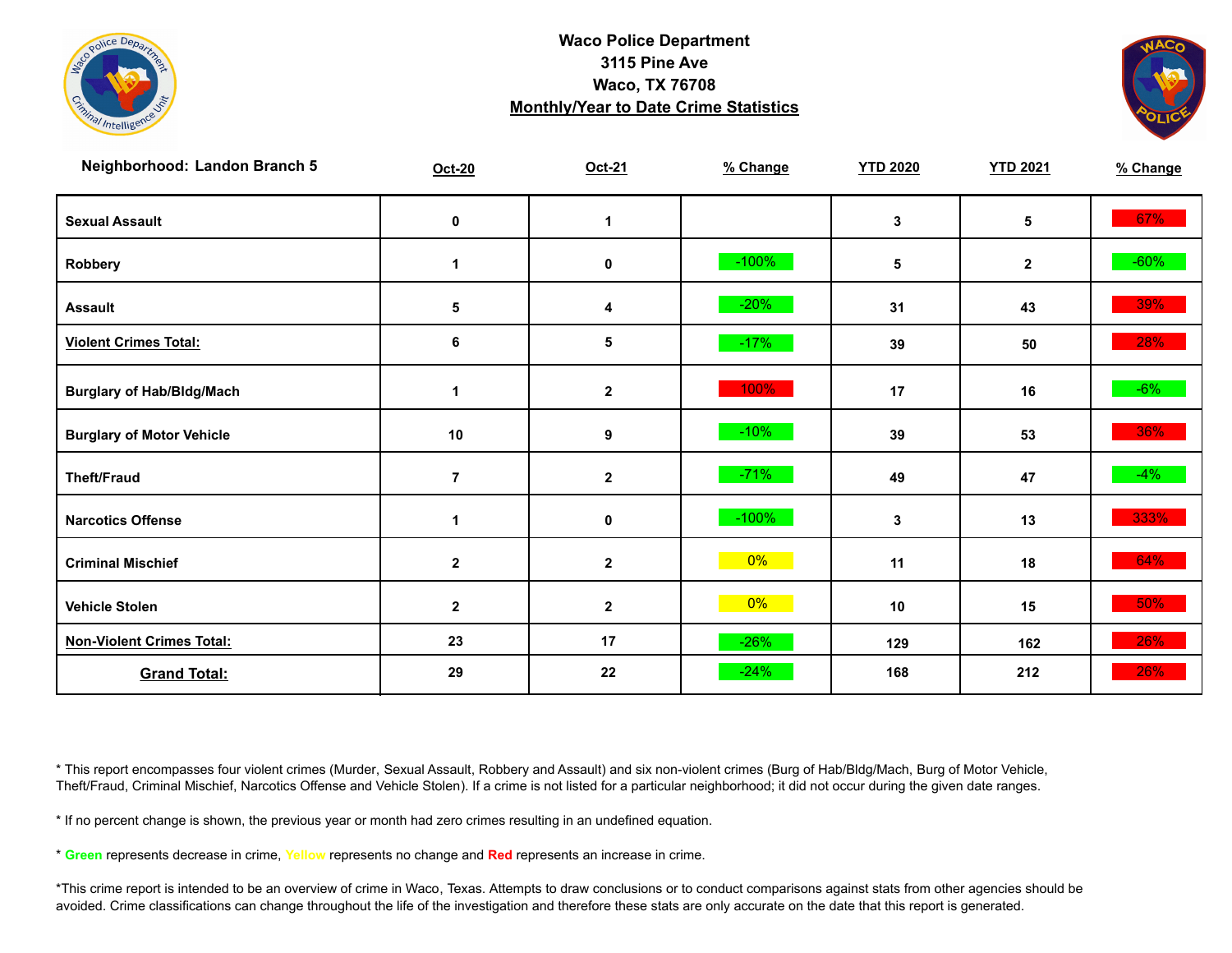

![](_page_14_Picture_2.jpeg)

| <b>Neighborhood: Mountainview 5</b> | $Oct-20$         | Oct-21       | % Change | <b>YTD 2020</b> | <b>YTD 2021</b> | % Change |
|-------------------------------------|------------------|--------------|----------|-----------------|-----------------|----------|
| <b>Sexual Assault</b>               | 0                | $\pmb{0}$    | $0\%$    | $\mathbf{2}$    | 1               | $-50\%$  |
| Robbery                             | 0                | 0            | $0\%$    | $\mathbf{2}$    | 1               | $-50\%$  |
| <b>Assault</b>                      | 0                | $\mathbf{2}$ |          | 13              | 13              | $0\%$    |
| <b>Violent Crimes Total:</b>        | 0                | $\mathbf{2}$ | $0\%$    | 17              | 15              | $-12%$   |
| <b>Burglary of Hab/Bldg/Mach</b>    | 1                | $\pmb{0}$    | $-100\%$ | 3               | 9               | 200%     |
| <b>Burglary of Motor Vehicle</b>    | 6                | 4            | $-33%$   | 23              | 32              | 39%      |
| <b>Theft/Fraud</b>                  | $\boldsymbol{2}$ | 3            | 50%      | 58              | 62              | $7\%$    |
| <b>Narcotics Offense</b>            | $\mathbf{2}$     | $\mathbf{3}$ | 50%      | 6               | 10              | 67%      |
| <b>Criminal Mischief</b>            | 1                | $\mathbf 1$  | $0\%$    | 12              | $\overline{7}$  | $-42%$   |
| <b>Vehicle Stolen</b>               | $\mathbf{1}$     | $\mathbf{1}$ | $0\%$    | $\overline{7}$  | 9               | 29%      |
| <b>Non-Violent Crimes Total:</b>    | 13               | 12           | $-8%$    | 109             | 129             | 18%      |
| <b>Grand Total:</b>                 | 13               | 14           | 8%       | 126             | 144             | $14\%$   |

\* This report encompasses four violent crimes (Murder, Sexual Assault, Robbery and Assault) and six non-violent crimes (Burg of Hab/Bldg/Mach, Burg of Motor Vehicle, Theft/Fraud, Criminal Mischief, Narcotics Offense and Vehicle Stolen). If a crime is not listed for a particular neighborhood; it did not occur during the given date ranges.

\* If no percent change is shown, the previous year or month had zero crimes resulting in an undefined equation.

\* **Green** represents decrease in crime, **Yellow** represents no change and **Red** represents an increase in crime.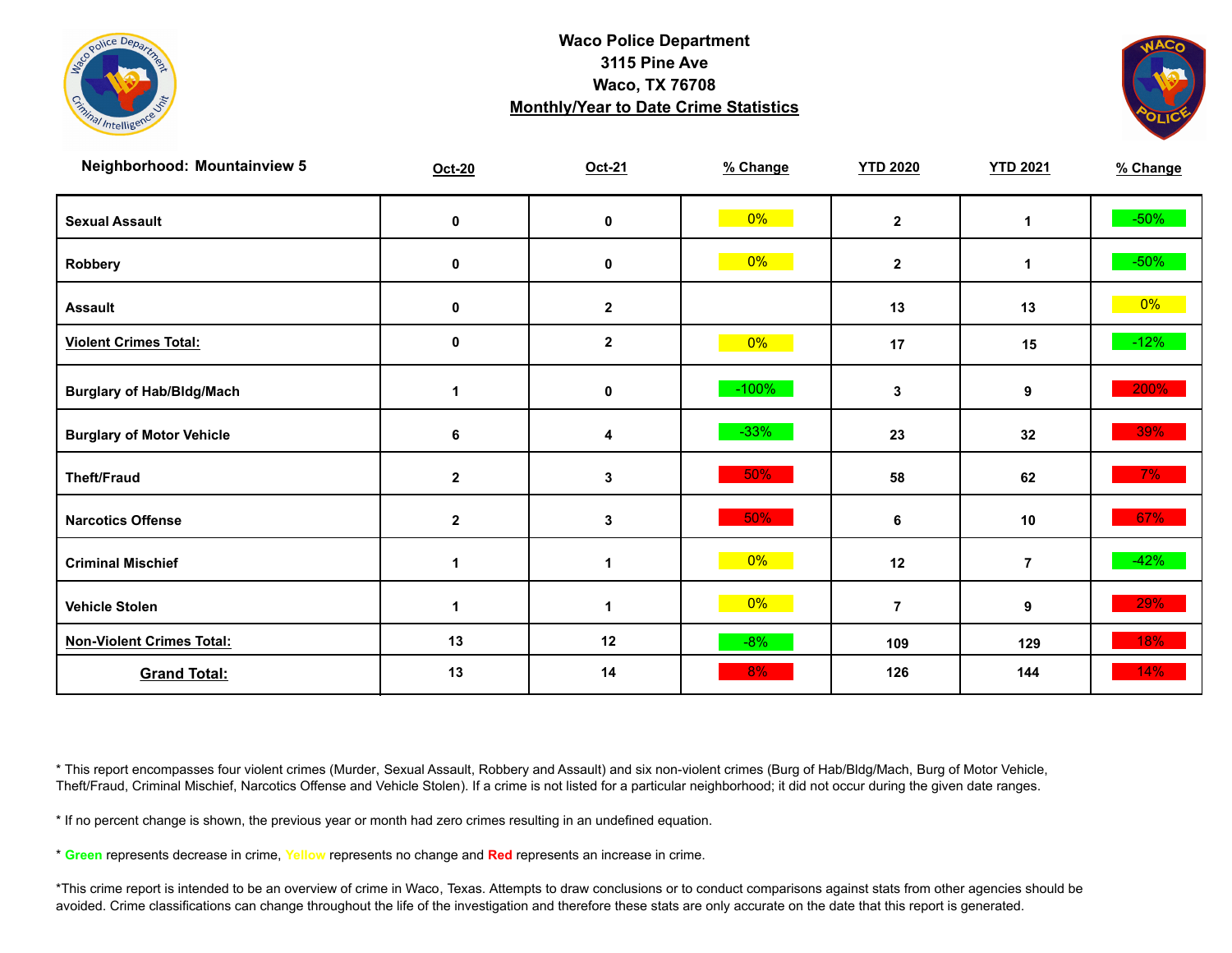![](_page_15_Picture_0.jpeg)

![](_page_15_Picture_2.jpeg)

| Neighborhood: North East Riverside 1 | <b>Oct-20</b> | Oct-21               | % Change | <b>YTD 2020</b> | <b>YTD 2021</b> | % Change |
|--------------------------------------|---------------|----------------------|----------|-----------------|-----------------|----------|
| <b>Murder</b>                        | $\pmb{0}$     | $\mathbf 0$          | $0\%$    | $\mathbf{1}$    | $\mathbf 0$     | $-100%$  |
| <b>Sexual Assault</b>                | 1             | 0                    | $-100%$  | 5               | $\mathbf{2}$    | $-60\%$  |
| Robbery                              | 1             | $\blacktriangleleft$ | $0\%$    | 5               | 4               | $-20%$   |
| <b>Assault</b>                       | 6             | $\pmb{8}$            | 33%      | 70              | 74              | $6\%$    |
| <b>Violent Crimes Total:</b>         | 8             | 9                    | 13%      | 81              | 80              | $-1\%$   |
| <b>Burglary of Hab/Bldg/Mach</b>     | $\mathbf 3$   | $\mathbf{3}$         | $0\%$    | 28              | 22              | $-21%$   |
| <b>Burglary of Motor Vehicle</b>     | 1             | 1                    | $0\%$    | 13              | $\overline{7}$  | $-46%$   |
| <b>Theft/Fraud</b>                   | 6             | 5                    | $-17%$   | 49              | 58              | 18%      |
| <b>Narcotics Offense</b>             | $\mathbf{2}$  | $\mathbf 0$          | $-100%$  | 32              | 13              | $-59%$   |
| <b>Criminal Mischief</b>             | 4             | $\blacktriangleleft$ | $-75%$   | 29              | 17              | $-41%$   |
| <b>Vehicle Stolen</b>                | $\mathbf 2$   | $\mathbf 1$          | $-50%$   | 16              | 9               | $-44%$   |
| <b>Non-Violent Crimes Total:</b>     | 18            | 11                   | $-39%$   | 167             | 126             | $-25%$   |
| <b>Grand Total:</b>                  | 26            | 20                   | $-23%$   | 248             | 206             | $-17%$   |

\* This report encompasses four violent crimes (Murder, Sexual Assault, Robbery and Assault) and six non-violent crimes (Burg of Hab/Bldg/Mach, Burg of Motor Vehicle, Theft/Fraud, Criminal Mischief, Narcotics Offense and Vehicle Stolen). If a crime is not listed for a particular neighborhood; it did not occur during the given date ranges.

\* If no percent change is shown, the previous year or month had zero crimes resulting in an undefined equation.

\* **Green** represents decrease in crime, **Yellow** represents no change and **Red** represents an increase in crime.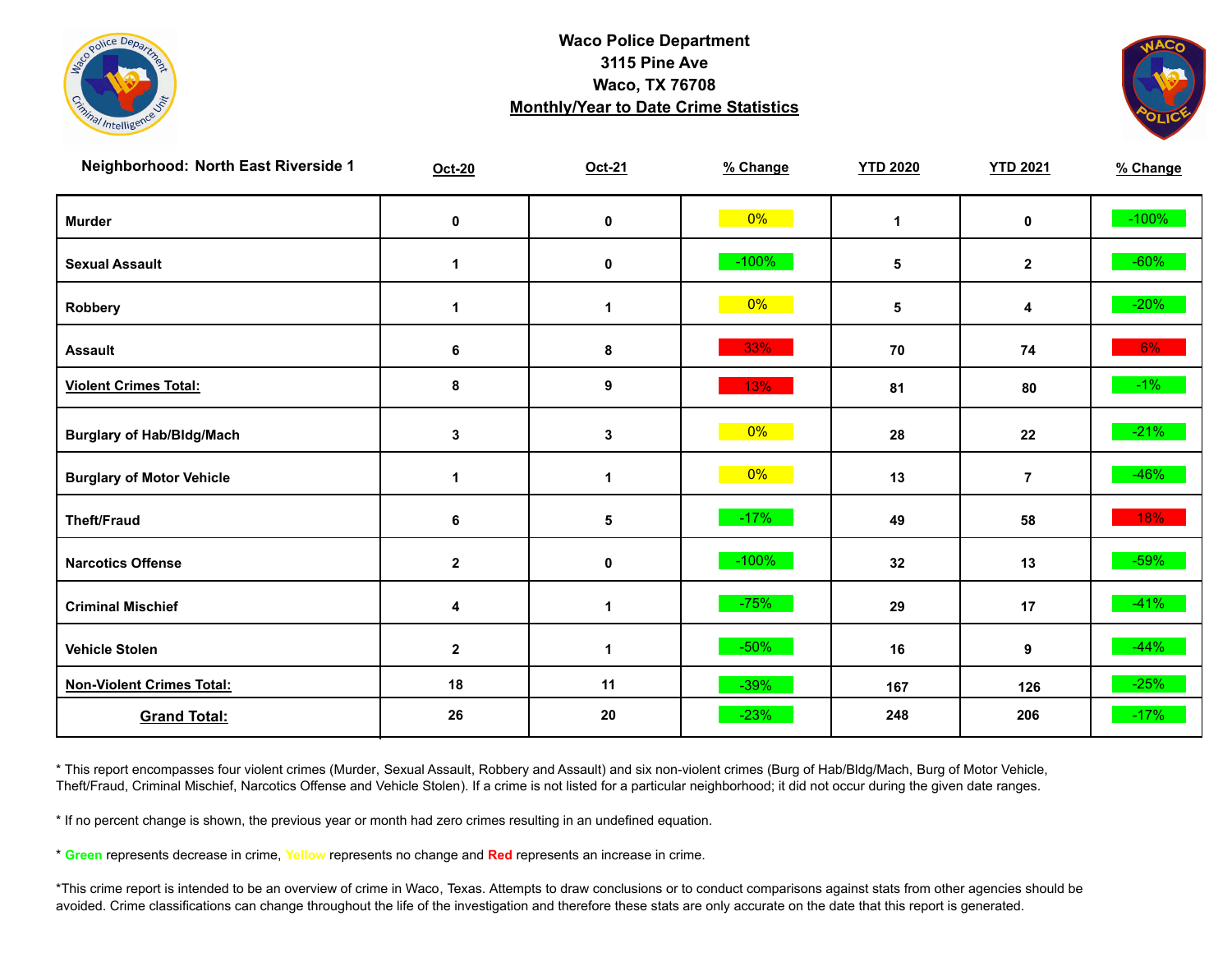![](_page_16_Picture_0.jpeg)

![](_page_16_Picture_2.jpeg)

| Neighborhood: North Lake Waco 5  | Oct-20       | Oct-21       | % Change | <b>YTD 2020</b> | <b>YTD 2021</b> | % Change |
|----------------------------------|--------------|--------------|----------|-----------------|-----------------|----------|
| <b>Sexual Assault</b>            | 0            | $\mathbf 0$  | $0\%$    | 0               | $\mathbf{2}$    |          |
| <b>Assault</b>                   | 4            |              | $-75%$   | 11              | 5               | $-55%$   |
| <b>Violent Crimes Total:</b>     | 4            |              | $-75%$   | 11              | $\overline{7}$  | $-36%$   |
| <b>Burglary of Hab/Bldg/Mach</b> |              |              | $0\%$    | $\overline{7}$  | $\overline{7}$  | $0\%$    |
| <b>Burglary of Motor Vehicle</b> | 3            | 0            | $-100%$  | 11              | 16              | 45%      |
| <b>Theft/Fraud</b>               | 0            |              |          | 3               | 13              | 333%     |
| <b>Criminal Mischief</b>         | $\mathbf{2}$ | 0            | $-100%$  | 5               | $\mathbf 0$     | $-100%$  |
| <b>Vehicle Stolen</b>            | 0            | 0            | $0\%$    | 0               |                 |          |
| <b>Non-Violent Crimes Total:</b> | 6            | $\mathbf{2}$ | $-67%$   | 26              | 37              | 42%      |
| <b>Grand Total:</b>              | 10           | 3            | $-70%$   | 37              | 44              | 19%      |

\* This report encompasses four violent crimes (Murder, Sexual Assault, Robbery and Assault) and six non-violent crimes (Burg of Hab/Bldg/Mach, Burg of Motor Vehicle, Theft/Fraud, Criminal Mischief, Narcotics Offense and Vehicle Stolen). If a crime is not listed for a particular neighborhood; it did not occur during the given date ranges.

\* If no percent change is shown, the previous year or month had zero crimes resulting in an undefined equation.

\* **Green** represents decrease in crime, **Yellow** represents no change and **Red** represents an increase in crime.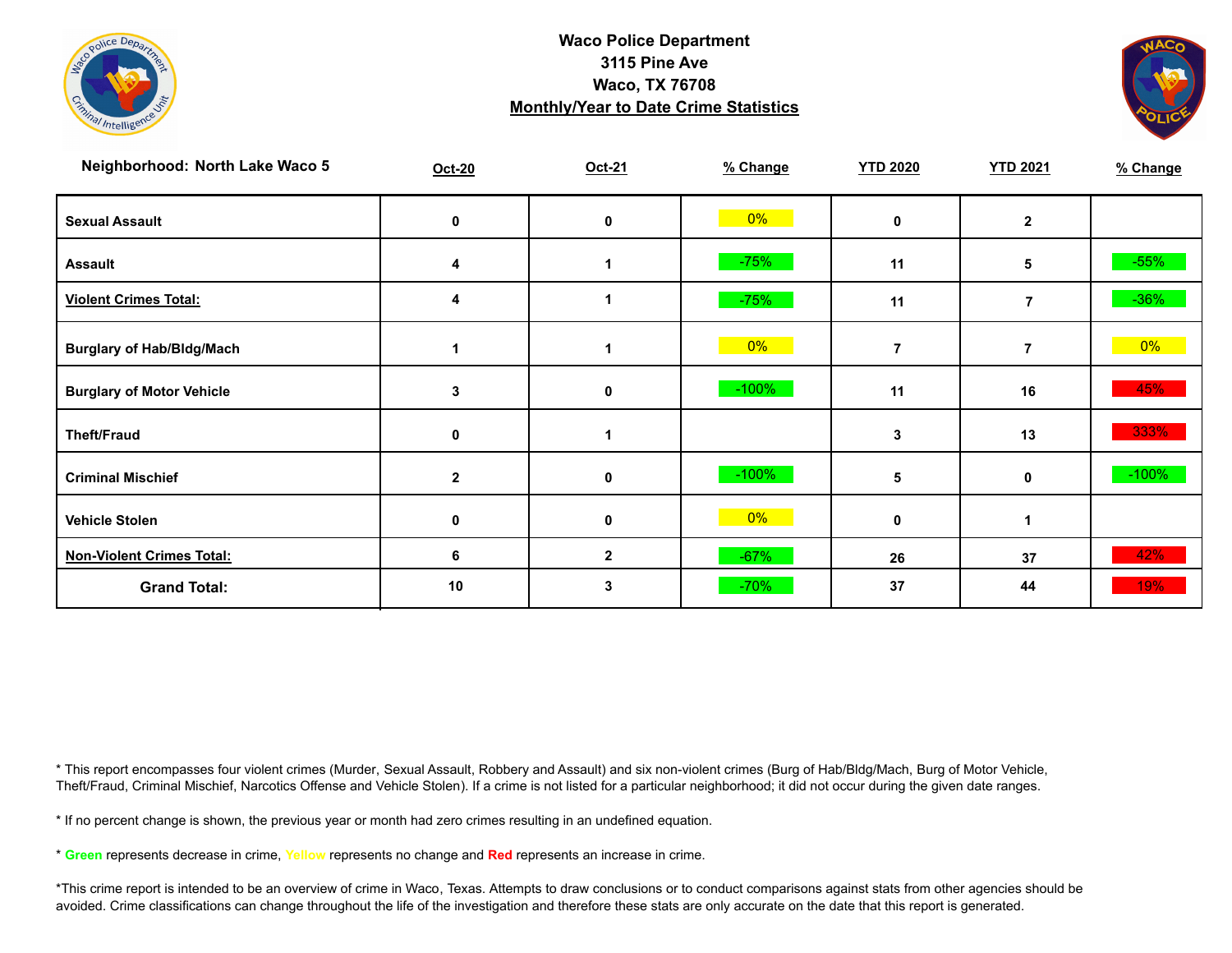![](_page_17_Picture_0.jpeg)

![](_page_17_Picture_2.jpeg)

| Neighborhood: North Waco 1,4     | Oct-20         | Oct-21       | % Change | <b>YTD 2020</b> | <b>YTD 2021</b> | % Change |
|----------------------------------|----------------|--------------|----------|-----------------|-----------------|----------|
| <b>Murder</b>                    | $\pmb{0}$      | $\mathbf 0$  | $0\%$    | $\mathbf{1}$    | $\mathbf{1}$    | $0\%$    |
| <b>Sexual Assault</b>            | $\pmb{0}$      | 1            |          | 4               | 6               | 50%      |
| Robbery                          | 4              | 1            | $-75%$   | 9               | $\overline{7}$  | $-22%$   |
| <b>Assault</b>                   | $16$           | 12           | $-25%$   | 142             | 146             | 3%       |
| <b>Violent Crimes Total:</b>     | 20             | 14           | $-30%$   | 156             | 160             | 3%       |
| <b>Burglary of Hab/Bldg/Mach</b> | $\overline{7}$ | $\bf 7$      | $0\%$    | 41              | 28              | $-32%$   |
| <b>Burglary of Motor Vehicle</b> | 0              | 6            |          | 26              | 28              | $8\%$    |
| <b>Theft/Fraud</b>               | 13             | 9            | $-31%$   | 77              | 76              | $-1\%$   |
| <b>Narcotics Offense</b>         | 4              | 4            | 0%       | 25              | 30              | 20%      |
| <b>Criminal Mischief</b>         | 3              | $\mathbf{3}$ | $0\%$    | 43              | 36              | $-16%$   |
| <b>Vehicle Stolen</b>            | $\mathbf{2}$   | ${\bf 5}$    | 150%     | 13              | 16              | 23%      |
| <b>Non-Violent Crimes Total:</b> | 29             | 34           | 17%      | 225             | 214             | $-5%$    |
| <b>Grand Total:</b>              | 49             | 48           | $-2%$    | 381             | 374             | $-2%$    |

\* This report encompasses four violent crimes (Murder, Sexual Assault, Robbery and Assault) and six non-violent crimes (Burg of Hab/Bldg/Mach, Burg of Motor Vehicle, Theft/Fraud, Criminal Mischief, Narcotics Offense and Vehicle Stolen). If a crime is not listed for a particular neighborhood; it did not occur during the given date ranges.

\* If no percent change is shown, the previous year or month had zero crimes resulting in an undefined equation.

\* **Green** represents decrease in crime, **Yellow** represents no change and **Red** represents an increase in crime.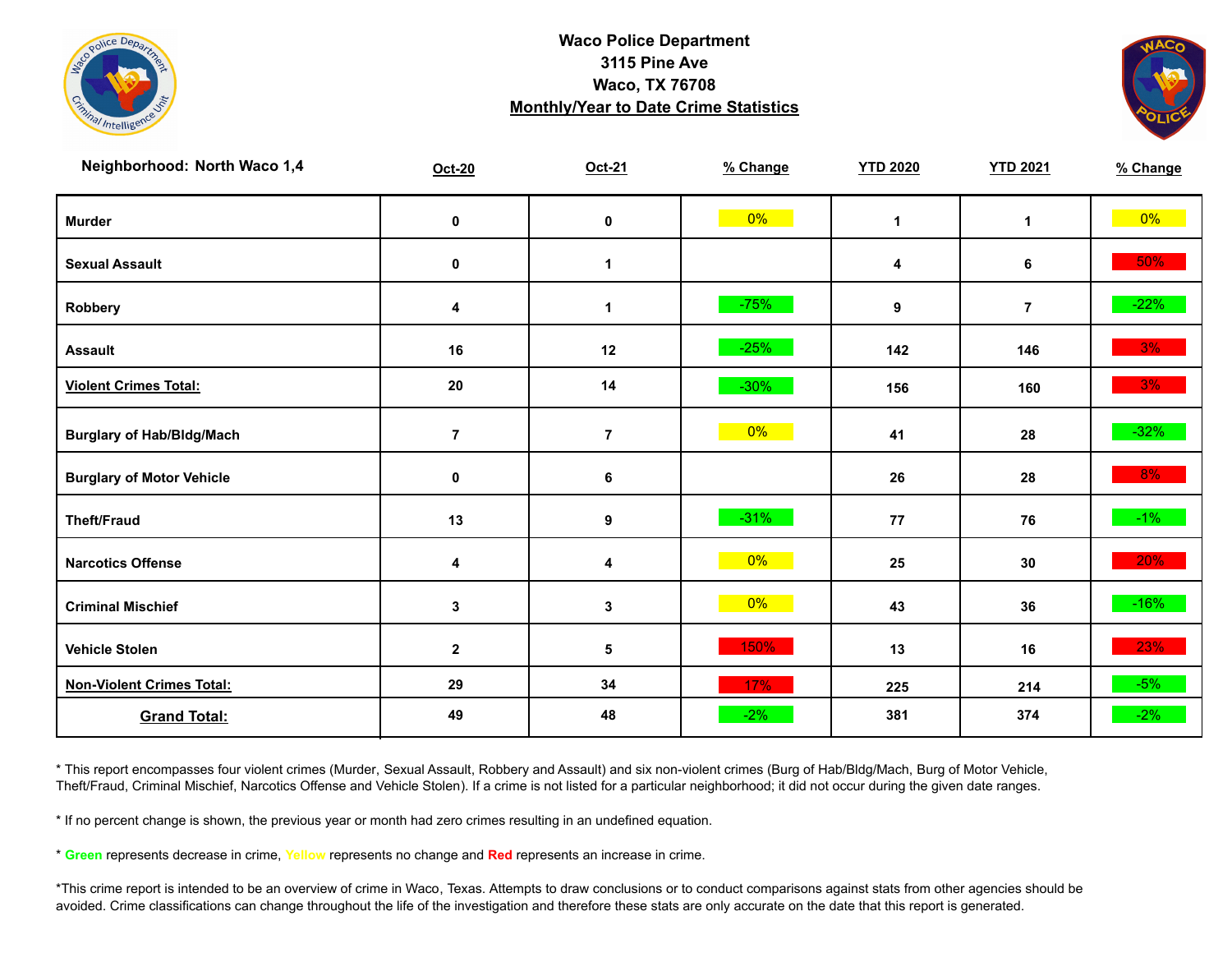![](_page_18_Picture_0.jpeg)

![](_page_18_Picture_2.jpeg)

| Neighborhood: Oakwood 1,3        | Oct-20         | Oct-21         | % Change | <b>YTD 2020</b>  | <b>YTD 2021</b> | % Change |
|----------------------------------|----------------|----------------|----------|------------------|-----------------|----------|
| <b>Murder</b>                    | $\mathbf 1$    | $\mathbf 0$    | $-100%$  | $\mathbf{2}$     | $\mathbf 0$     | $-100%$  |
| <b>Sexual Assault</b>            | 0              | 1              |          | $\boldsymbol{2}$ | 6               | 200%     |
| Robbery                          | 0              | 0              | $0\%$    | 4                | 4               | 0%       |
| <b>Assault</b>                   | $10$           | 8              | $-20%$   | 77               | 80              | $4\%$    |
| <b>Violent Crimes Total:</b>     | 11             | 9              | $-18%$   | 85               | 90              | 6%       |
| <b>Burglary of Hab/Bldg/Mach</b> | 5              | 0              | $-100%$  | 43               | 33              | $-23%$   |
| <b>Burglary of Motor Vehicle</b> | 6              | $\overline{7}$ | 17%      | 69               | 66              | $-4%$    |
| <b>Theft/Fraud</b>               | $\overline{7}$ | $\mathbf 3$    | $-57%$   | 52               | 64              | 23%      |
| <b>Narcotics Offense</b>         | $\mathbf 1$    | 0              | $-100%$  | 11               | 6               | $-45%$   |
| <b>Criminal Mischief</b>         | $\mathbf 1$    | $\sqrt{5}$     | 400%     | 32               | 44              | 38%      |
| <b>Vehicle Stolen</b>            | 3              | $\mathbf{2}$   | $-33%$   | 18               | 21              | 17%      |
| <b>Non-Violent Crimes Total:</b> | 23             | 17             | $-26%$   | 225              | 234             | $4\%$    |
| <b>Grand Total:</b>              | 34             | 26             | $-24%$   | 310              | 324             | 5%       |

\* This report encompasses four violent crimes (Murder, Sexual Assault, Robbery and Assault) and six non-violent crimes (Burg of Hab/Bldg/Mach, Burg of Motor Vehicle, Theft/Fraud, Criminal Mischief, Narcotics Offense and Vehicle Stolen). If a crime is not listed for a particular neighborhood; it did not occur during the given date ranges.

\* If no percent change is shown, the previous year or month had zero crimes resulting in an undefined equation.

\* **Green** represents decrease in crime, **Yellow** represents no change and **Red** represents an increase in crime.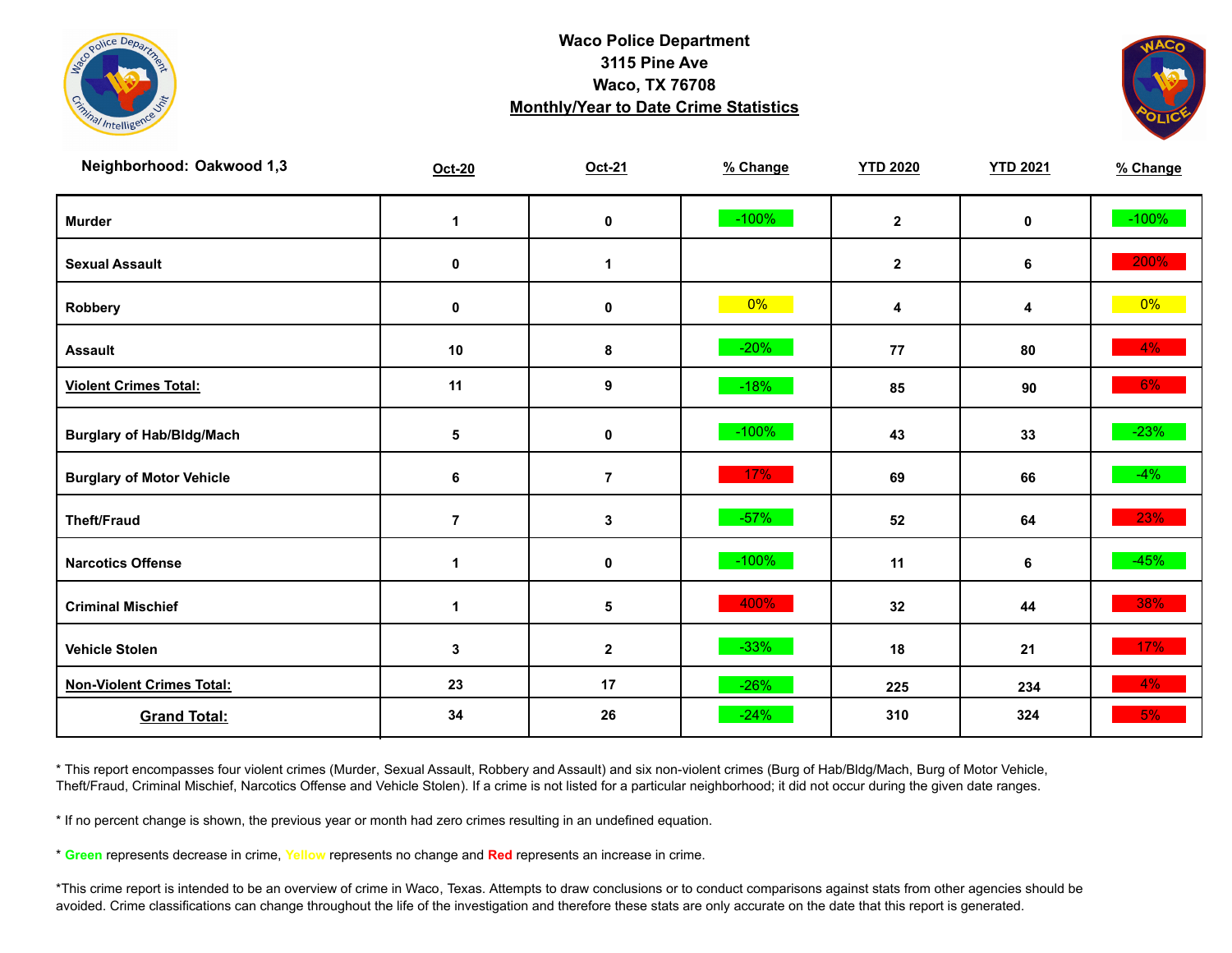![](_page_19_Picture_0.jpeg)

![](_page_19_Picture_2.jpeg)

| Neighborhood: Parkdale / Viking Hills 3,5 | <b>Oct-20</b> | Oct-21           | % Change | <b>YTD 2020</b> | <b>YTD 2021</b> | % Change |
|-------------------------------------------|---------------|------------------|----------|-----------------|-----------------|----------|
| <b>Murder</b>                             | $\pmb{0}$     | $\pmb{0}$        | $0\%$    | $\mathbf 0$     | $\mathbf{2}$    |          |
| <b>Sexual Assault</b>                     | 0             | $\pmb{0}$        | $0\%$    | 4               | 8               | $100\%$  |
| Robbery                                   | 0             | 0                | $0\%$    | 8               | 8               | $0\%$    |
| <b>Assault</b>                            | 8             | $\bf8$           | $0\%$    | 88              | 94              | $7\%$    |
| <b>Violent Crimes Total:</b>              | $\pmb{8}$     | 8                | $0\%$    | 100             | 112             | 12%      |
| <b>Burglary of Hab/Bldg/Mach</b>          | 4             | $\mathbf{3}$     | $-25%$   | 17              | 22              | 29%      |
| <b>Burglary of Motor Vehicle</b>          | 3             | 6                | 100%     | 43              | 47              | 9%       |
| <b>Theft/Fraud</b>                        | 11            | 6                | $-45%$   | 76              | 87              | 14%      |
| <b>Narcotics Offense</b>                  | 1             | $\boldsymbol{2}$ | 100%     | 13              | 25              | 92%      |
| <b>Criminal Mischief</b>                  | 4             | $\mathbf{3}$     | $-25%$   | 39              | 40              | 3%       |
| <b>Vehicle Stolen</b>                     | $\mathbf{1}$  | 3                | 200%     | 12              | 21              | 75%      |
| <b>Non-Violent Crimes Total:</b>          | 24            | 23               | $-4%$    | 200             | 242             | 21%      |
| <b>Grand Total:</b>                       | 32            | 31               | $-3%$    | 300             | 354             | 18%      |

\* This report encompasses four violent crimes (Murder, Sexual Assault, Robbery and Assault) and six non-violent crimes (Burg of Hab/Bldg/Mach, Burg of Motor Vehicle, Theft/Fraud, Criminal Mischief, Narcotics Offense and Vehicle Stolen). If a crime is not listed for a particular neighborhood; it did not occur during the given date ranges.

\* If no percent change is shown, the previous year or month had zero crimes resulting in an undefined equation.

\* **Green** represents decrease in crime, **Yellow** represents no change and **Red** represents an increase in crime.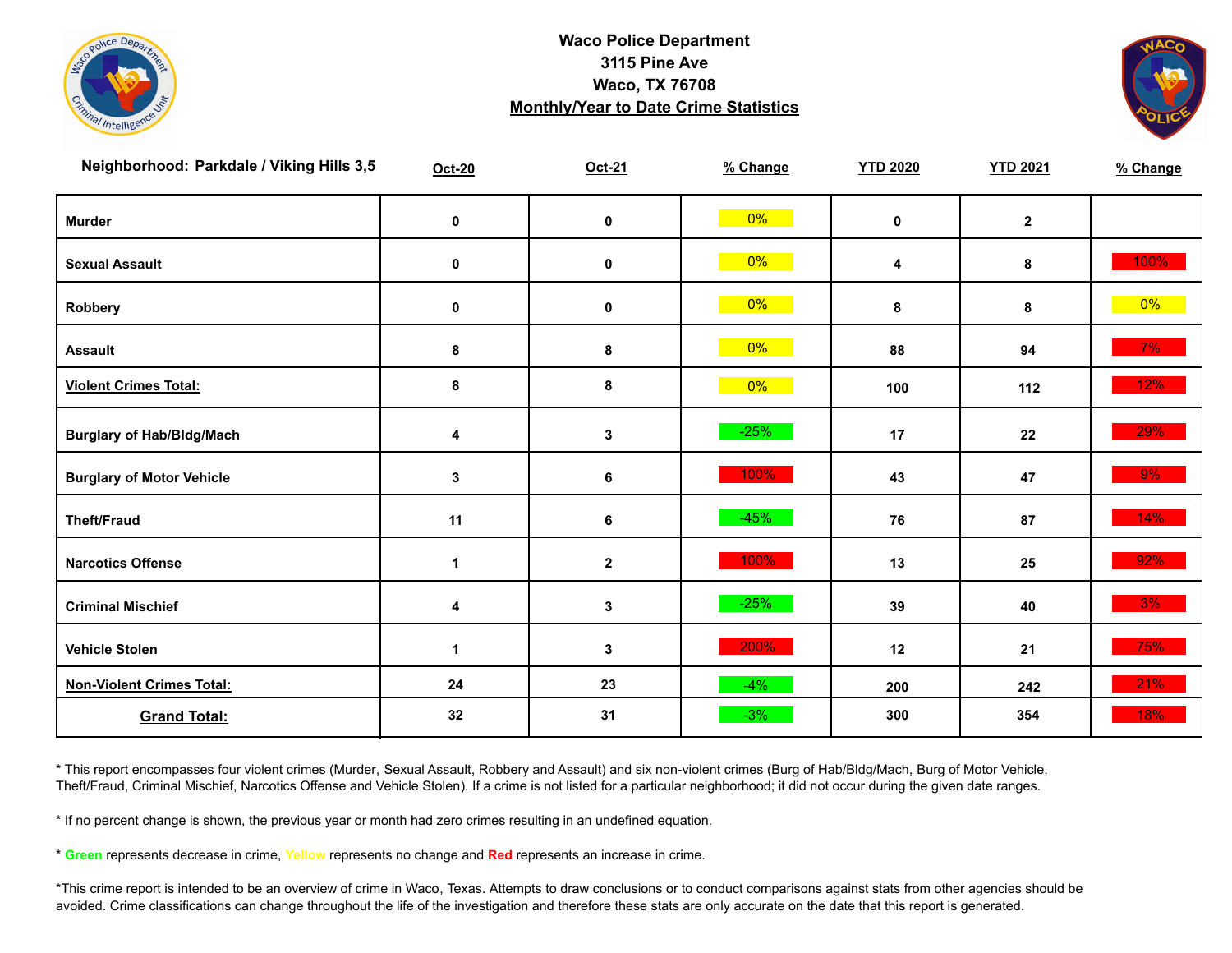![](_page_20_Picture_0.jpeg)

![](_page_20_Picture_2.jpeg)

| <b>Neighborhood: Richland Hills 3</b> | Oct-20      | Oct-21       | % Change | <b>YTD 2020</b> | <b>YTD 2021</b> | % Change |
|---------------------------------------|-------------|--------------|----------|-----------------|-----------------|----------|
| <b>Sexual Assault</b>                 | 0           | $\pmb{0}$    | $0\%$    | 4               | 14              | 250%     |
| Robbery                               | $\mathbf 2$ | $\mathbf{3}$ | 50%      | 17              | 26              | 53%      |
| <b>Assault</b>                        | 18          | 22           | 22%      | 152             | 167             | 10%      |
| <b>Violent Crimes Total:</b>          | 20          | 25           | 25%      | 173             | 207             | 20%      |
| <b>Burglary of Hab/Bldg/Mach</b>      | 6           | 4            | $-33%$   | 53              | 48              | $-9%$    |
| <b>Burglary of Motor Vehicle</b>      | 9           | 9            | $0\%$    | 94              | 81              | $-14%$   |
| <b>Theft/Fraud</b>                    | 37          | 46           | 24%      | 437             | 479             | $10\%$   |
| <b>Narcotics Offense</b>              | 4           | $\mathbf 1$  | $-75%$   | 45              | 48              | $7\%$    |
| <b>Criminal Mischief</b>              | 3           | 4            | 33%      | 60              | 94              | $57\%$   |
| <b>Vehicle Stolen</b>                 | 4           | $\mathbf{2}$ | $-50%$   | 33              | 39              | 18%      |
| <b>Non-Violent Crimes Total:</b>      | 63          | 66           | 5%       | 722             | 789             | $9\%$    |
| <b>Grand Total:</b>                   | 83          | 91           | 10%      | 895             | 996             | 11%      |

\* This report encompasses four violent crimes (Murder, Sexual Assault, Robbery and Assault) and six non-violent crimes (Burg of Hab/Bldg/Mach, Burg of Motor Vehicle, Theft/Fraud, Criminal Mischief, Narcotics Offense and Vehicle Stolen). If a crime is not listed for a particular neighborhood; it did not occur during the given date ranges.

\* If no percent change is shown, the previous year or month had zero crimes resulting in an undefined equation.

\* **Green** represents decrease in crime, **Yellow** represents no change and **Red** represents an increase in crime.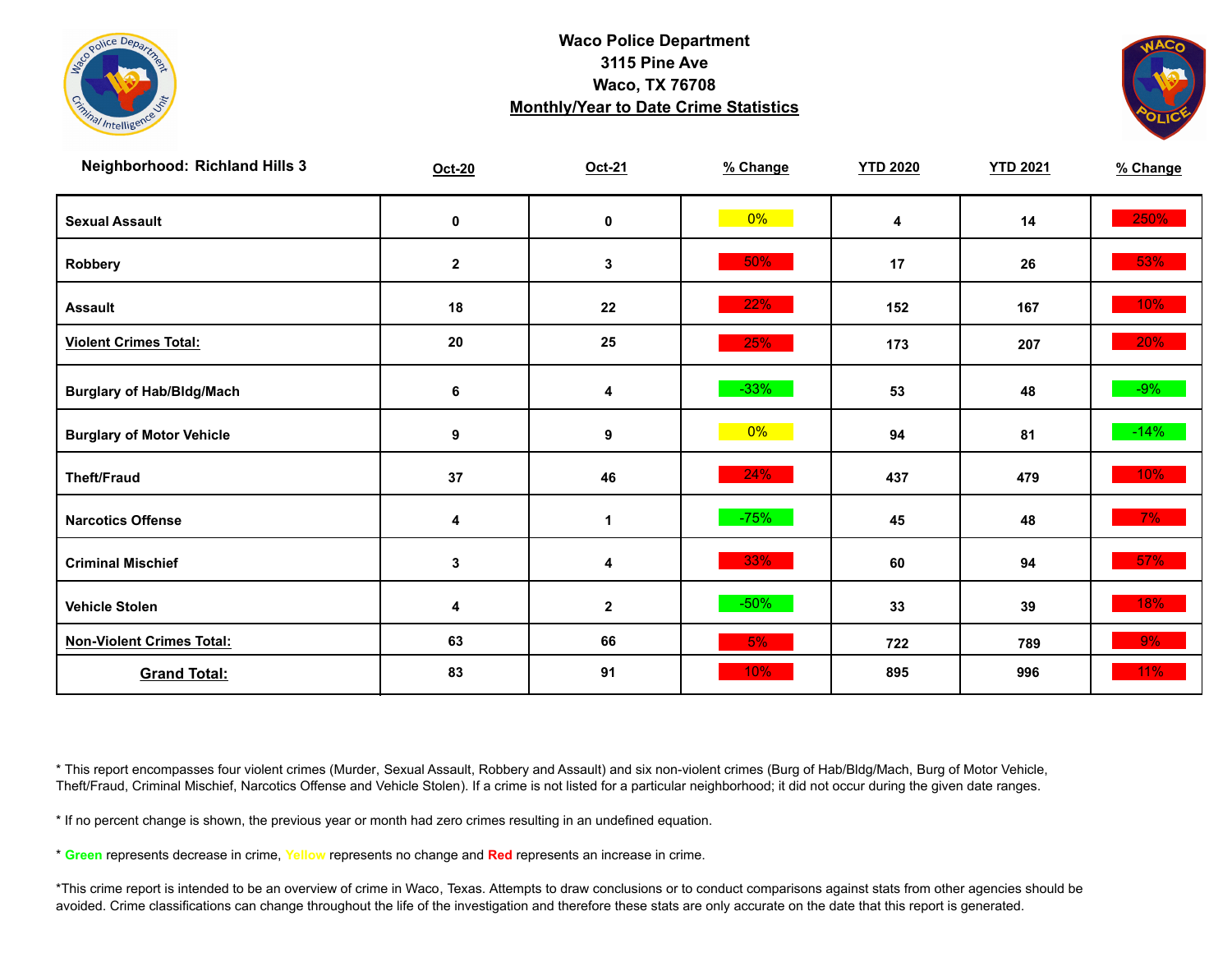![](_page_21_Picture_0.jpeg)

![](_page_21_Picture_2.jpeg)

| Neighborhood: Sanger 4           | Oct-20      | Oct-21         | % Change | <b>YTD 2020</b> | <b>YTD 2021</b> | % Change |
|----------------------------------|-------------|----------------|----------|-----------------|-----------------|----------|
| <b>Murder</b>                    | $\pmb{0}$   | $\mathbf 0$    | $0\%$    | $\mathbf{2}$    | $\mathbf 0$     | $-100%$  |
| <b>Sexual Assault</b>            | $\pmb{0}$   | $\mathbf{1}$   |          | 6               | 6               | $0\%$    |
| Robbery                          | $\mathbf 1$ | 0              | $-100%$  | 6               | 8               | 33%      |
| <b>Assault</b>                   | 9           | 6              | $-33%$   | 105             | 94              | $-10\%$  |
| <b>Violent Crimes Total:</b>     | 10          | $\overline{7}$ | $-30%$   | 119             | 108             | $-9\%$   |
| <b>Burglary of Hab/Bldg/Mach</b> | 5           | 4              | $-20%$   | 34              | 31              | $-9\%$   |
| <b>Burglary of Motor Vehicle</b> | 1           | 1              | 0%       | 17              | 16              | $-6%$    |
| <b>Theft/Fraud</b>               | 11          | 6              | $-45%$   | 53              | 51              | $-4%$    |
| <b>Narcotics Offense</b>         | 8           | $\sqrt{5}$     | $-38%$   | 42              | 39              | $-7%$    |
| <b>Criminal Mischief</b>         | 3           | $\sqrt{5}$     | 67%      | 17              | 38              | 124%     |
| <b>Vehicle Stolen</b>            | 1           | 1              | $0\%$    | 11              | 16              | 45%      |
| <b>Non-Violent Crimes Total:</b> | 29          | 22             | $-24%$   | 174             | 191             | 10%      |
| <b>Grand Total:</b>              | 39          | 29             | $-26%$   | 293             | 299             | 2%       |

\* This report encompasses four violent crimes (Murder, Sexual Assault, Robbery and Assault) and six non-violent crimes (Burg of Hab/Bldg/Mach, Burg of Motor Vehicle, Theft/Fraud, Criminal Mischief, Narcotics Offense and Vehicle Stolen). If a crime is not listed for a particular neighborhood; it did not occur during the given date ranges.

\* If no percent change is shown, the previous year or month had zero crimes resulting in an undefined equation.

\* **Green** represents decrease in crime, **Yellow** represents no change and **Red** represents an increase in crime.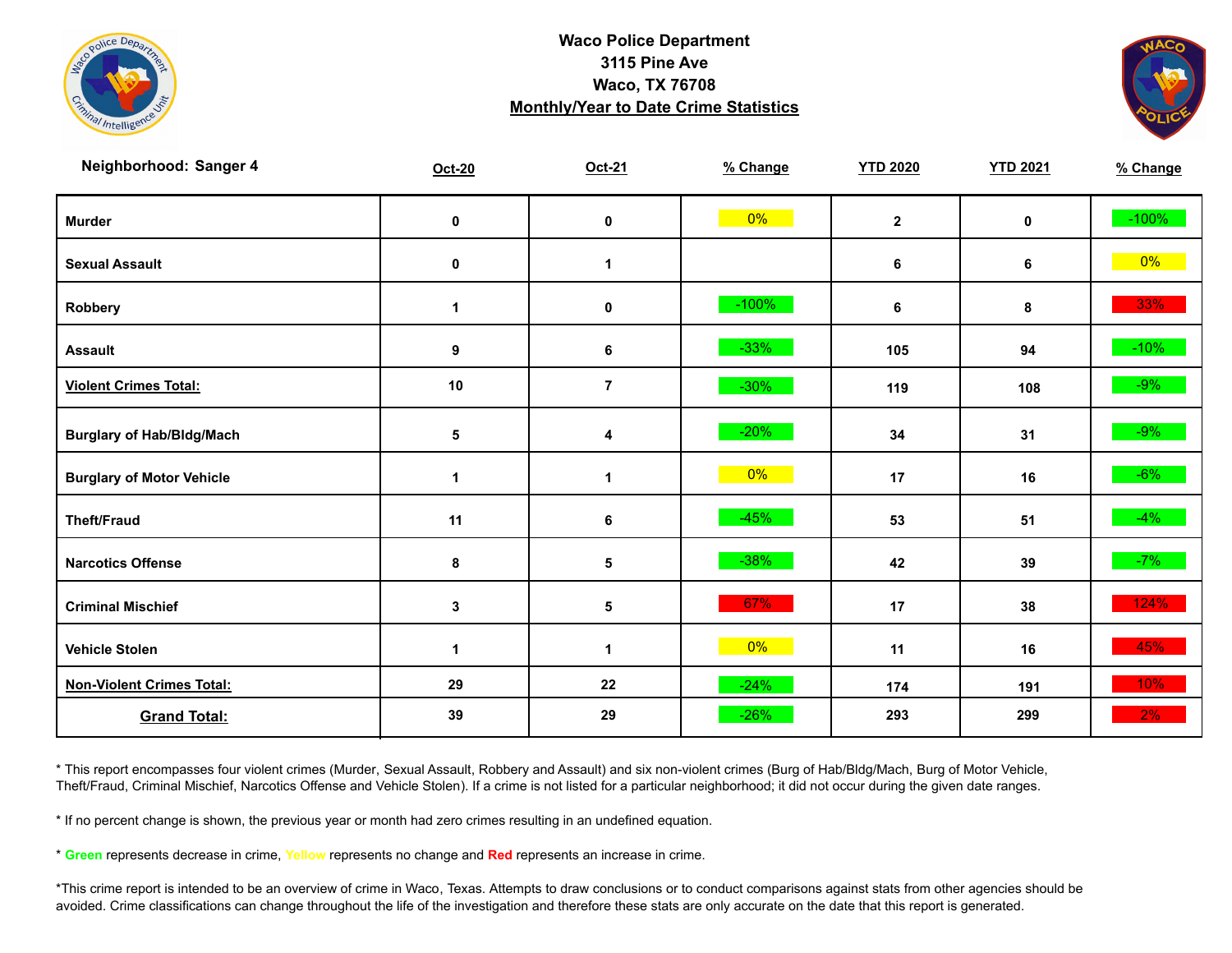![](_page_22_Picture_0.jpeg)

![](_page_22_Picture_2.jpeg)

| Neighborhood: Technology Village 1 | Oct-20 | Oct-21 | % Change | <b>YTD 2020</b> | <b>YTD 2021</b> | % Change |
|------------------------------------|--------|--------|----------|-----------------|-----------------|----------|
| <b>Burglary of Motor Vehicle</b>   | 0      |        | 0%       |                 |                 |          |
| <b>Theft/Fraud</b>                 | 0      | 0      | 0%       |                 |                 | $-80%$   |
| <b>Vehicle Stolen</b>              | 0      | 0      | 0%       |                 |                 |          |
| <b>Non-Violent Crimes Total:</b>   |        |        | 0%       |                 |                 | $-40%$   |
| <b>Grand Total:</b>                |        |        | 0%       |                 |                 | $-40%$   |

\* This report encompasses four violent crimes (Murder, Sexual Assault, Robbery and Assault) and six non-violent crimes (Burg of Hab/Bldg/Mach, Burg of Motor Vehicle, Theft/Fraud, Criminal Mischief, Narcotics Offense and Vehicle Stolen). If a crime is not listed for a particular neighborhood; it did not occur during the given date ranges.

\* If no percent change is shown, the previous year or month had zero crimes resulting in an undefined equation.

\* **Green** represents decrease in crime, **Yellow** represents no change and **Red** represents an increase in crime.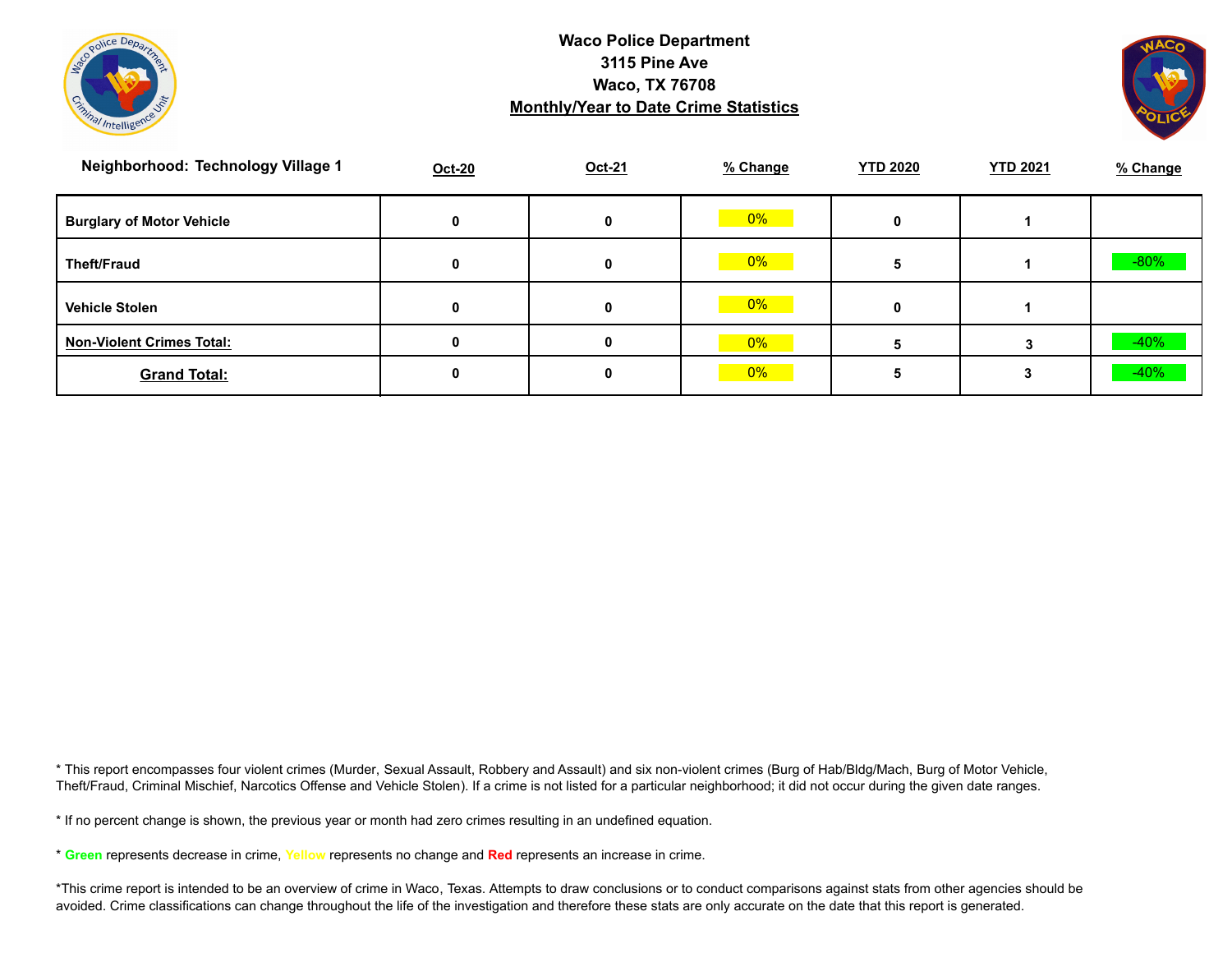![](_page_23_Picture_0.jpeg)

![](_page_23_Picture_2.jpeg)

| Neighborhood: Timbercrest 1      | Oct-20      | Oct-21           | % Change | <b>YTD 2020</b> | <b>YTD 2021</b> | % Change |
|----------------------------------|-------------|------------------|----------|-----------------|-----------------|----------|
| <b>Sexual Assault</b>            | 0           | 0                | $0\%$    | $\mathbf{2}$    | $\mathbf{2}$    | $0\%$    |
| <b>Assault</b>                   | 3           | $\mathbf 2$      | $-33%$   | 23              | 27              | 17%      |
| <b>Violent Crimes Total:</b>     | 3           | $\boldsymbol{2}$ | $-33%$   | 25              | 29              | 16%      |
| <b>Burglary of Hab/Bldg/Mach</b> |             |                  | 0%       | 12              | 9               | $-25%$   |
| <b>Burglary of Motor Vehicle</b> | 0           | 1                |          | 6               | $\overline{7}$  | $17\%$   |
| <b>Theft/Fraud</b>               | $\mathbf 0$ |                  |          | 17              | 18              | 6%       |
| <b>Narcotics Offense</b>         |             | 3                | 200%     | 5               | 13              | 160%     |
| <b>Criminal Mischief</b>         | 1           |                  | 0%       | 6               | 8               | 33%      |
| <b>Vehicle Stolen</b>            | 0           | 0                | $0\%$    | 3               | 6               | 100%     |
| <b>Non-Violent Crimes Total:</b> | 3           | $\overline{7}$   | 133%     | 49              | 61              | 24%      |
| <b>Grand Total:</b>              | 6           | 9                | 50%      | 74              | 90              | 22%      |

\* This report encompasses four violent crimes (Murder, Sexual Assault, Robbery and Assault) and six non-violent crimes (Burg of Hab/Bldg/Mach, Burg of Motor Vehicle, Theft/Fraud, Criminal Mischief, Narcotics Offense and Vehicle Stolen). If a crime is not listed for a particular neighborhood; it did not occur during the given date ranges.

\* If no percent change is shown, the previous year or month had zero crimes resulting in an undefined equation.

\* **Green** represents decrease in crime, **Yellow** represents no change and **Red** represents an increase in crime.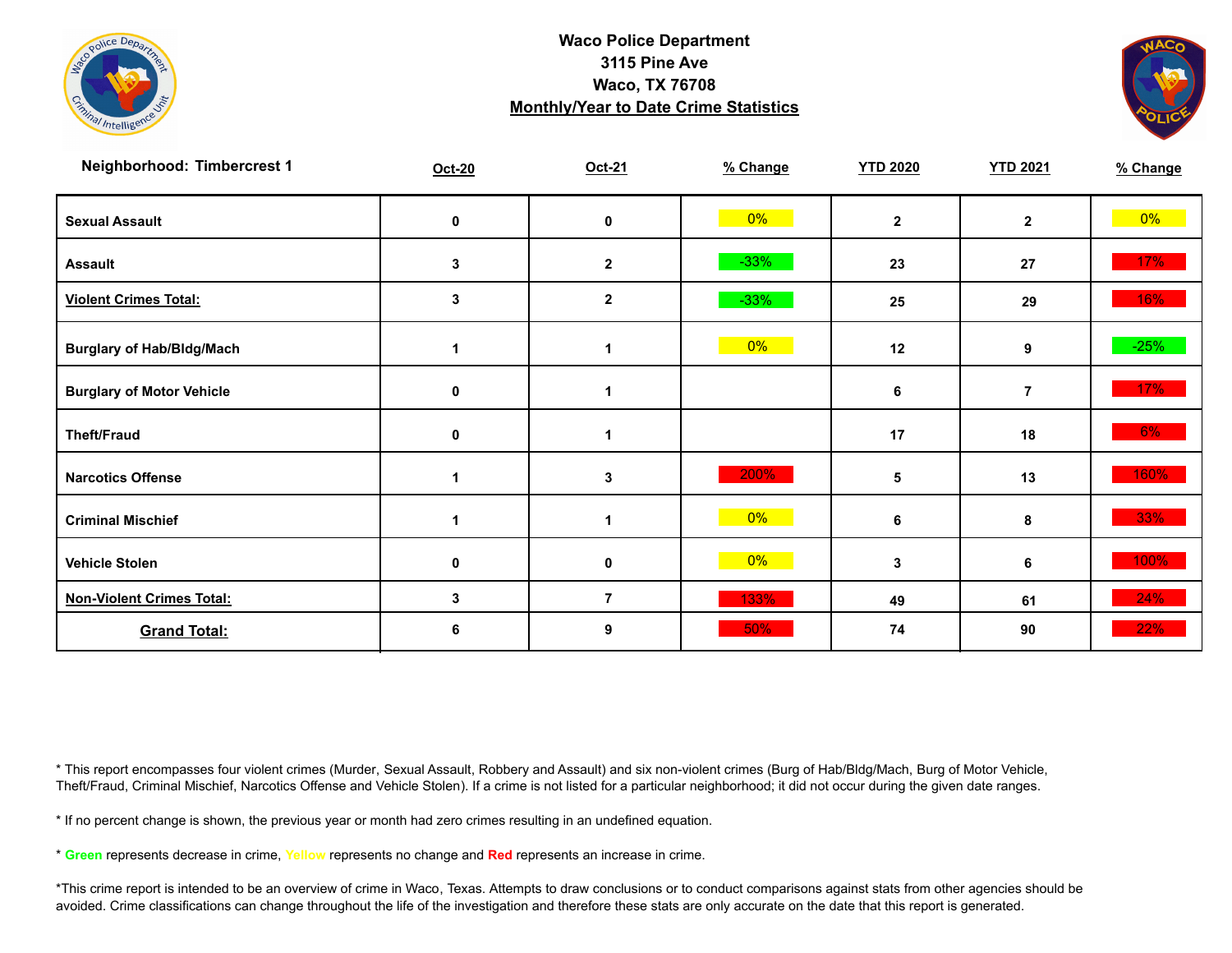![](_page_24_Picture_0.jpeg)

![](_page_24_Picture_2.jpeg)

| <b>Neighborhood: University 1,2</b> | Oct-20               | Oct-21       | % Change | <b>YTD 2020</b> | <b>YTD 2021</b> | % Change |
|-------------------------------------|----------------------|--------------|----------|-----------------|-----------------|----------|
| <b>Murder</b>                       | $\mathbf 0$          | $\pmb{0}$    | $0\%$    | $\mathbf 0$     | $\mathbf{1}$    |          |
| <b>Sexual Assault</b>               | 0                    | 0            | $0\%$    | 4               | 3               | $-25%$   |
| Robbery                             | 1                    | 0            | $-100%$  | 4               | 6               | 50%      |
| <b>Assault</b>                      | 10                   | 8            | $-20%$   | 63              | 56              | $-11%$   |
| <b>Violent Crimes Total:</b>        | 11                   | 8            | $-27%$   | $71$            | 66              | $-7%$    |
| <b>Burglary of Hab/Bldg/Mach</b>    | 1                    | $\mathbf{2}$ | 100%     | 27              | 23              | $-15%$   |
| <b>Burglary of Motor Vehicle</b>    | $\sqrt{5}$           | 11           | 120%     | 54              | 35              | $-35%$   |
| <b>Theft/Fraud</b>                  | $\mathbf 3$          | $\sqrt{5}$   | 67%      | 56              | 44              | $-21%$   |
| <b>Narcotics Offense</b>            | $\blacktriangleleft$ | 3            | 200%     | 22              | 20              | $-9\%$   |
| <b>Criminal Mischief</b>            | $\mathbf{2}$         | 6            | 200%     | 24              | 35              | 46%      |
| <b>Vehicle Stolen</b>               | 1                    | 6            | 500%     | $\overline{7}$  | 19              | 171%     |
| <b>Non-Violent Crimes Total:</b>    | 13                   | 33           | 154%     | 190             | 176             | $-7%$    |
| <b>Grand Total:</b>                 | 24                   | 41           | 71%      | 261             | 242             | $-7%$    |

\* This report encompasses four violent crimes (Murder, Sexual Assault, Robbery and Assault) and six non-violent crimes (Burg of Hab/Bldg/Mach, Burg of Motor Vehicle, Theft/Fraud, Criminal Mischief, Narcotics Offense and Vehicle Stolen). If a crime is not listed for a particular neighborhood; it did not occur during the given date ranges.

\* If no percent change is shown, the previous year or month had zero crimes resulting in an undefined equation.

\* **Green** represents decrease in crime, **Yellow** represents no change and **Red** represents an increase in crime.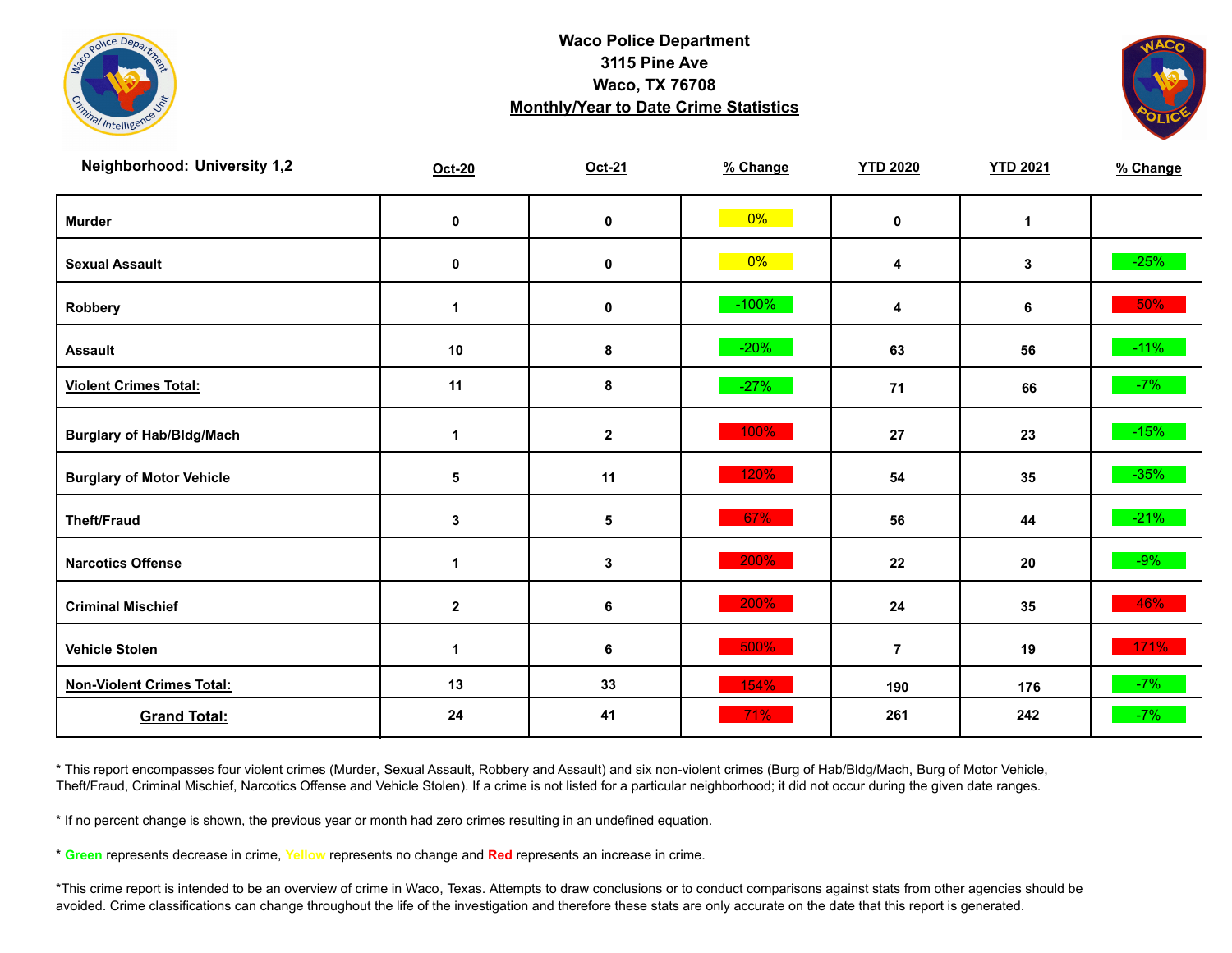![](_page_25_Picture_0.jpeg)

![](_page_25_Picture_2.jpeg)

| Neighborhood: West Waco 3        | <b>Oct-20</b>    | Oct-21       | % Change | <b>YTD 2020</b> | <b>YTD 2021</b> | % Change |
|----------------------------------|------------------|--------------|----------|-----------------|-----------------|----------|
| <b>Murder</b>                    | $\pmb{0}$        | $\pmb{0}$    | $0\%$    | $\mathbf 0$     | $\mathbf{1}$    |          |
| <b>Sexual Assault</b>            | 0                | $\mathbf 1$  |          | $\mathbf{3}$    | 3               | $0\%$    |
| Robbery                          | $\pmb{0}$        | $\pmb{0}$    | $0\%$    | $\mathbf{3}$    | $\mathbf 1$     | $-67%$   |
| <b>Assault</b>                   | 9                | 8            | $-11%$   | 56              | 57              | $2\%$    |
| <b>Violent Crimes Total:</b>     | $\boldsymbol{9}$ | 9            | $0\%$    | 62              | 62              | $0\%$    |
| <b>Burglary of Hab/Bldg/Mach</b> | $\mathbf 1$      | $\mathbf{2}$ | 100%     | 19              | 20              | 5%       |
| <b>Burglary of Motor Vehicle</b> | 4                | 4            | $0\%$    | 52              | 67              | 29%      |
| <b>Theft/Fraud</b>               | 11               | 18           | 64%      | 134             | 189             | 41%      |
| <b>Narcotics Offense</b>         | 1                | $\pmb{0}$    | $-100%$  | 8               | 13              | 63%      |
| <b>Criminal Mischief</b>         | $\pmb{0}$        | $\mathbf 2$  |          | ${\bf 24}$      | 20              | $-17%$   |
| <b>Vehicle Stolen</b>            | $\mathbf 2$      | 1            | $-50\%$  | 8               | 18              | 125%     |
| <b>Non-Violent Crimes Total:</b> | 19               | 27           | 42%      | 245             | 327             | 33%      |
| <b>Grand Total:</b>              | 28               | 36           | 29%      | 307             | 389             | 27%      |

\* This report encompasses four violent crimes (Murder, Sexual Assault, Robbery and Assault) and six non-violent crimes (Burg of Hab/Bldg/Mach, Burg of Motor Vehicle, Theft/Fraud, Criminal Mischief, Narcotics Offense and Vehicle Stolen). If a crime is not listed for a particular neighborhood; it did not occur during the given date ranges.

\* If no percent change is shown, the previous year or month had zero crimes resulting in an undefined equation.

\* **Green** represents decrease in crime, **Yellow** represents no change and **Red** represents an increase in crime.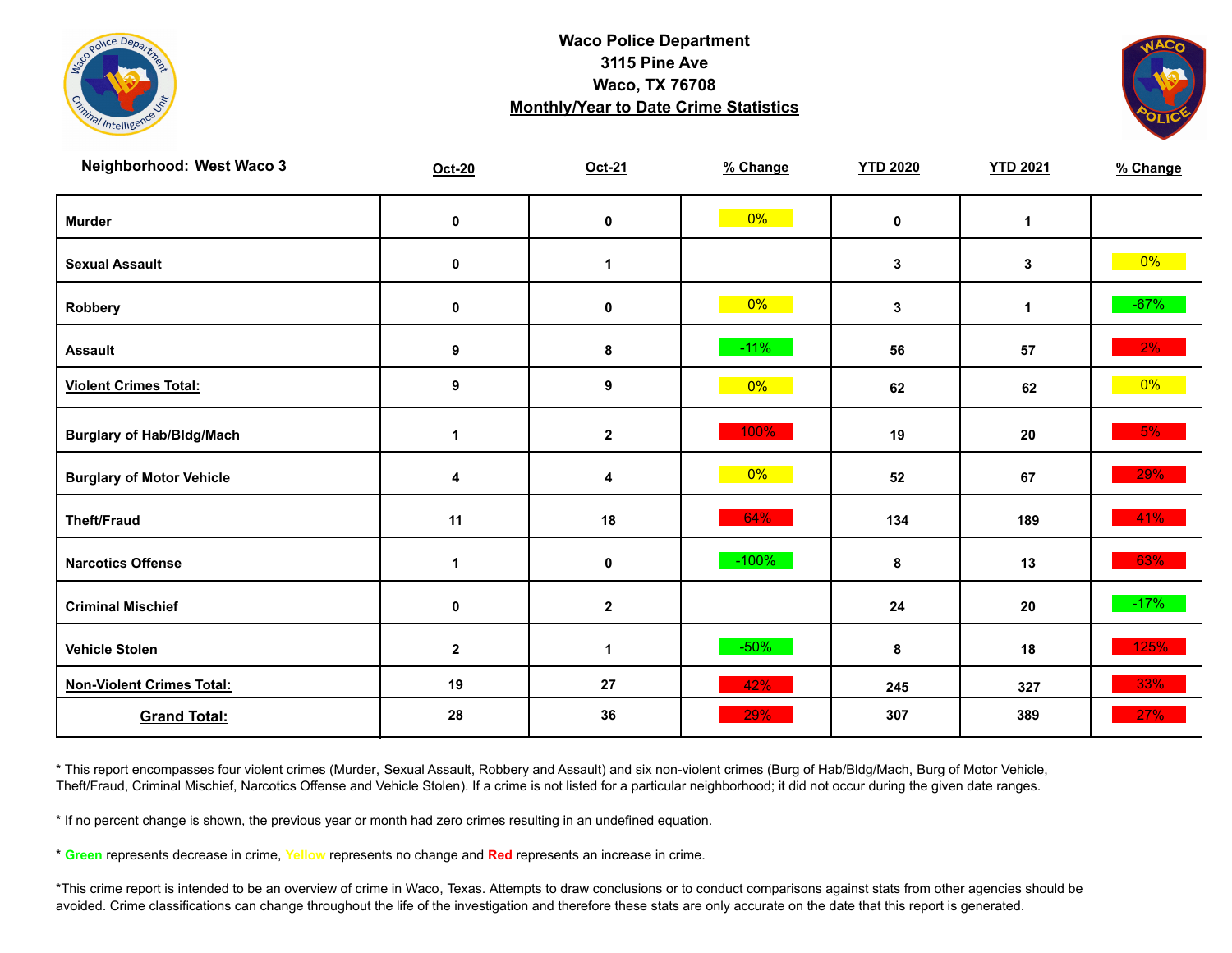![](_page_26_Picture_0.jpeg)

![](_page_26_Picture_2.jpeg)

| <b>WACO, TX</b>                  | <b>Oct-20</b> | Oct-21 | % Change | <b>YTD 2020</b> | <b>YTD 2021</b> | % Change |
|----------------------------------|---------------|--------|----------|-----------------|-----------------|----------|
| <b>Murder</b>                    | 1             | 1      | $0\%$    | 15              | 16              | 7%       |
| <b>Sexual Assault</b>            | 19            | 13     | $-32%$   | 151             | 137             | $-9%$    |
| <b>Robbery</b>                   | 16            | 14     | $-13%$   | 120             | 134             | 12%      |
| <b>Assault</b>                   | 195           | 229    | 17%      | 1,997           | 2,001           | $0\%$    |
| <b>Violent Crimes Total:</b>     | 231           | 257    | $11\%$   | 2,283           | 2,288           | $0\%$    |
| <b>Burglary of Hab/Bldg/Mach</b> | 81            | 73     | $-10%$   | 724             | 648             | $-10%$   |
| <b>Burglary of Motor Vehicle</b> | 137           | 137    | $0\%$    | 1,052           | 955             | $-9%$    |
| <b>Theft/Fraud</b>               | 221           | 202    | $-9%$    | 2,032           | 2,275           | 12%      |
| <b>Narcotics Offense</b>         | 66            | 46     | $-30%$   | 577             | 575             | $0\%$    |
| <b>Criminal Mischief</b>         | 66            | 98     | 48%      | 753             | 889             | 18%      |
| <b>Vehicle Stolen</b>            | 54            | 60     | $11\%$   | 343             | 428             | 25%      |
| <b>Non-Violent Crimes Total:</b> | 625           | 616    | $-1\%$   | 5,481           | 5,770           | 5%       |
| <b>Grand Total:</b>              | 856           | 873    | 2%       | 7,764           | 8,058           | 4%       |

\* This report encompasses four violent crimes (Murder, Sexual Assault, Robbery and Assault) and six non-violent crimes (Burg of Hab/Bldg/Mach, Burg of Motor Vehicle, Theft/Fraud, Criminal Mischief, Narcotics Offense and Vehicle Stolen). If a crime is not listed for a particular neighborhood; it did not occur during the given date ranges.

\* If no percent change is shown, the previous year or month had zero crimes resulting in an undefined equation.

\* **Green** represents decrease in crime, **Yellow** represents no change and **Red** represents an increase in crime.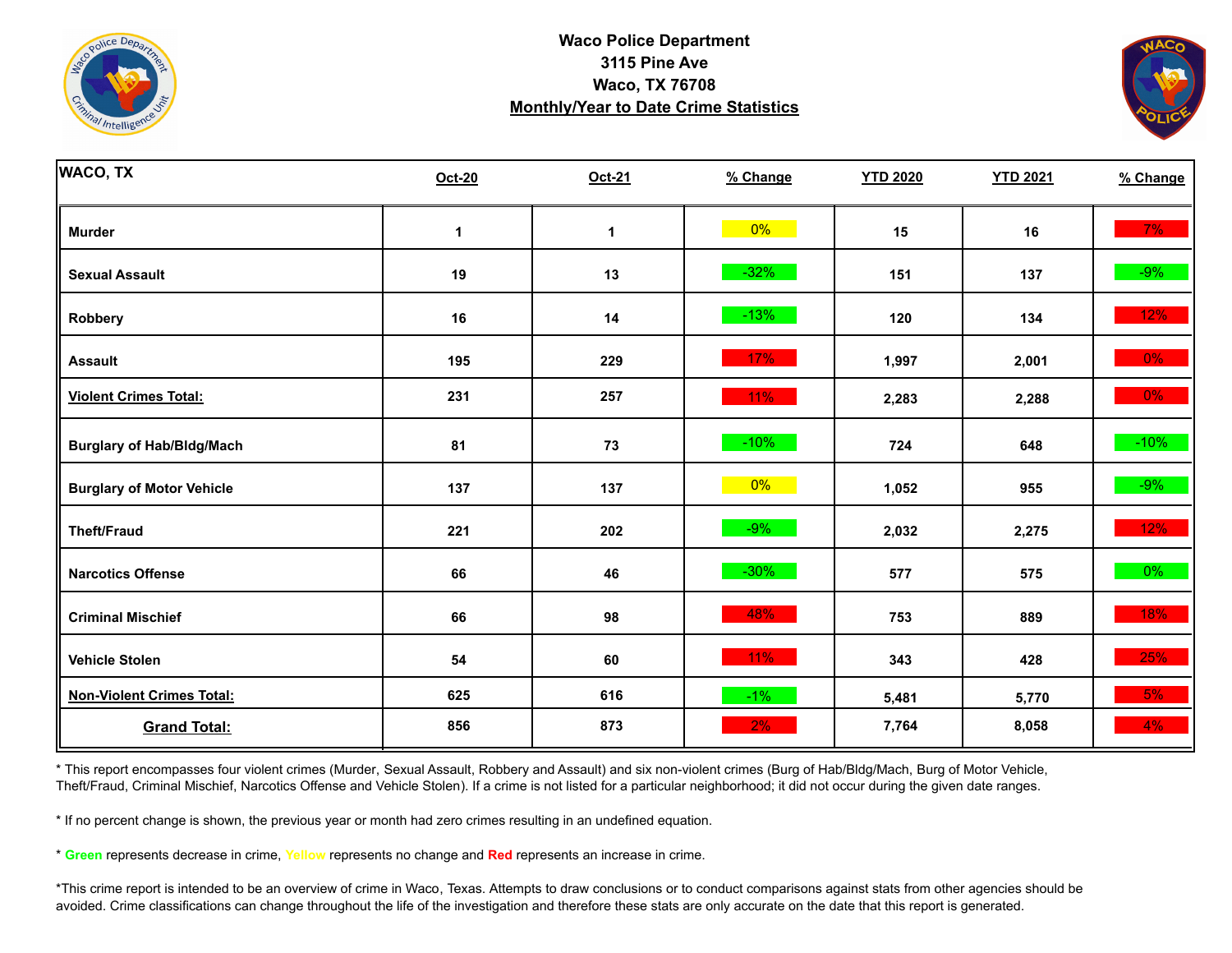![](_page_27_Picture_0.jpeg)

 $PQLI$ O

**Waco Police Department 3115 Pine Ave Waco, TX 76708 Monthly/Year to Date Crime Statistics**

![](_page_27_Picture_2.jpeg)

Waco Police Department **Waco PD reports**

3115 Pine 254-750-7500

Neighborhood & Council District(s)

**\*\*The reports shown on this list have a preliminary offense attached to the case. It is important to note that the final offense reported for year end reporting may very likely change due to new evidence or circumstances coming to light during the investigation.**

| Reported Date | Case #                       | Report Time | <b>Preliminary Description</b> | <b>Preliminary Offense</b> | NA / Council Dist. | Location                      |
|---------------|------------------------------|-------------|--------------------------------|----------------------------|--------------------|-------------------------------|
|               | Neighborhood: Alta Vista 1,3 |             |                                |                            |                    |                               |
| 10/1/2021     | 21-016229                    | 2335        | Assault                        | PC 22.01 AM FV             | Alta Vista 1,3     | 4000 S JACK KULTGEN EX #215   |
| 10/3/2021     | 21-016292                    | 0616        | Assault                        | PC 22.01 3F FV             | Alta Vista 1,3     | 2425 S 21ST ST #338           |
| 10/19/2021    | 21-017337                    | 1345        | Assault                        | PC 22.01 AM                | Alta Vista 1,3     | 1800 PRIMROSE DR #317Q        |
| 10/22/2021    | 21-017575                    | 1637        | Assault                        | PC 22.041 FS               | Alta Vista 1,3     | 4000 S JACK KULTGEN EX #219   |
| 10/22/2021    | 21-017576                    | 1945        | Assault                        | PC 22.01 AM FV             | Alta Vista 1,3     | 1800 PRIMROSE DR #241M        |
| 10/24/2021    | 21-017646                    | 0002        | Assault                        | PC 22.01 AM FV             | Alta Vista 1,3     | 3309 ROBINSON DR #108         |
| 10/24/2021    | 21-017652                    | 0153        | Assault                        | PC 22.02 2F                | Alta Vista 1,3     | 2315 ROBINSON DR              |
| 10/28/2021    | 21-017967                    | 1635        | Assault                        | PC 22.01 AM FV             | Alta Vista 1,3     | 3509 LISBON DR                |
| 10/29/2021    | 21-018005                    | 0900        | Assault                        | PC 22.02 2F                | Alta Vista 1,3     | 1800 PRIMROSE DR              |
| 10/29/2021    | 21-018050                    | 2303        | Assault                        | PC 22.01 AM FV             | Alta Vista 1,3     | OLD ROBINSON RD/ALTA VISTA DR |
| 10/5/2021     | 21-016406                    | 0753        | Burglary / Vehicle             | PC 30.04 AM                | Alta Vista 1,3     | 3001 S NEW RD                 |
| 10/13/2021    | 21-016986                    | 2110        | Burglary / Vehicle             | PC 30.04 AM                | Alta Vista 1,3     | 2815 LA SALLE AV              |
| 10/20/2021    | 21-017416                    | 1429        | Burglary / Vehicle             | PC 30.04 AM                | Alta Vista 1,3     | 3001 S NEW RD #6204           |
| 10/2/2021     | 21-016250                    | 1032        | Burglary of Hab/Bldg/Mach      | PC 30.02 FS                | Alta Vista 1,3     | 2518 LA SALLE AV #D41         |
| 10/12/2021    | 21-016881                    | 1135        | Burglary of Hab/Bldg/Mach      | PC 30.02 FS                | Alta Vista 1,3     | 2518 LA SALLE AV              |
| 10/17/2021    | 21-017236                    | 1921        | Burglary of Hab/Bldg/Mach      | PC 30.02 FS                | Alta Vista 1,3     | 2518 LA SALLE AV              |
| 10/18/2021    | 21-017271                    | 1246        | Burglary of Hab/Bldg/Mach      | PC 30.02 FS                | Alta Vista 1,3     | 2518 LA SALLE AV              |
| 10/28/2021    | 21-017955                    | 1430        | Burglary of Hab/Bldg/Mach      | PC 30.02 FS                | Alta Vista 1,3     | 2118 LA SALLE AV              |
| 10/3/2021     | 21-016295                    | 1038        | <b>Criminal Mischief</b>       | PC 28.03 AM                | Alta Vista 1,3     | 2020 GURLEY LN                |

\* This report encompasses four violent crimes (Murder, Sexual Assault, Robbery and Assault) and six non-violent crimes (Burg of Hab/Bldg/Mach, Burg of Motor Vehicle, Theft/Fraud, Criminal Mischief, Narcotics Offense and Vehicle Stolen). If a crime is not listed for a particular neighborhood; it did not occur during the given date ranges.

\* If no percent change is shown, the previous year or month had zero crimes resulting in an undefined equation.

\* **Green** represents decrease in crime, **Yellow** represents no change and **Red** represents an increase in crime.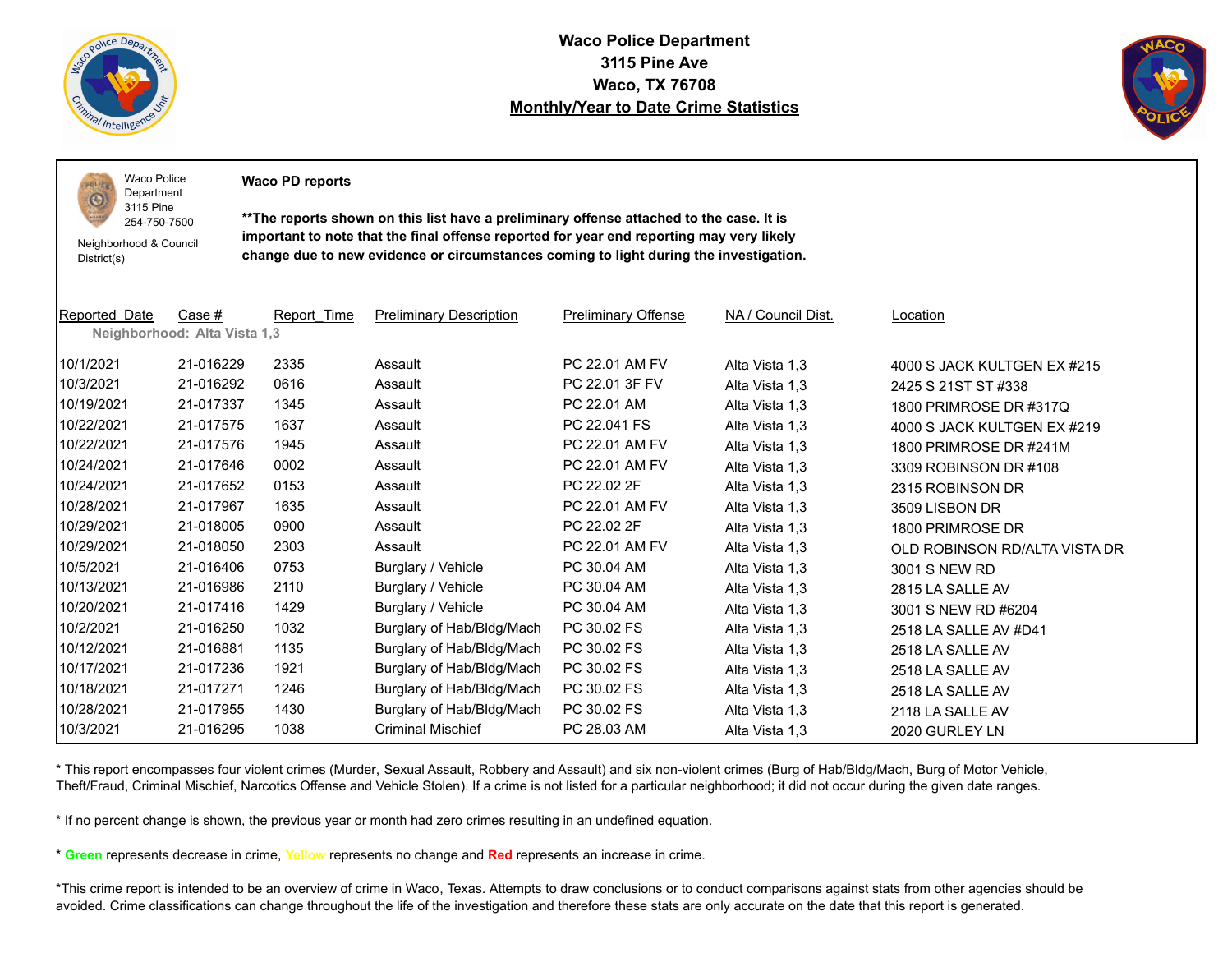![](_page_28_Picture_0.jpeg)

![](_page_28_Picture_2.jpeg)

| 10/4/2021  | 21-016388                         | 1958 | <b>Criminal Mischief</b>  | PC 28.03 BM    | Alta Vista 1,3      | 2601 S 26TH ST              |
|------------|-----------------------------------|------|---------------------------|----------------|---------------------|-----------------------------|
| 10/28/2021 | 21-017946                         | 1215 | <b>Criminal Mischief</b>  | PC 28.03 BM    | Alta Vista 1,3      | 2425 S 21ST ST #260         |
| 10/22/2021 | 21-017587                         | 1637 | <b>Narcotics Offense</b>  | HS 481.104 FS  | Alta Vista 1,3      | 4000 S JACK KULTGEN EX #219 |
| 10/4/2021  | 21-016374                         | 1429 | Robbery                   | PC 29.02 2F    | Alta Vista 1,3      | <b>WINGATE DR/GARDEN DR</b> |
| 10/16/2021 | 21-017141                         | 0313 | Sexual Assault            | PC 22.011 2F   | Alta Vista 1,3      | <b>Address Witheld</b>      |
| 10/31/2021 | 21-018151                         | 1640 | Sexual Assault            | PC 22.011 3F   | Alta Vista 1,3      | <b>Address Witheld</b>      |
| 10/4/2021  | 21-016345                         | 0910 | Theft /Fraud              | PC 31.03 CM    | Alta Vista 1,3      | 4000 S JACK KULTGEN EX      |
| 10/4/2021  | 21-016362                         | 1207 | Theft /Fraud              | PC 31.03 FS    | Alta Vista 1,3      | 1800 PRIMROSE DR #154G      |
| 10/6/2021  | 21-016485                         | 1302 | Theft /Fraud              | PC 31.03 CM    | Alta Vista 1,3      | 4020 S JACK KULTGEN EX      |
| 10/9/2021  | 21-016691                         | 1153 | Theft /Fraud              | PC 31.03 AM    | Alta Vista 1,3      | 2700 S NEW RD               |
| 10/5/2021  | 21-016414                         | 1032 | Vehicle Stolen            | PC 31.03 FS SV | Alta Vista 1,3      | 2401 ROBINSON DR            |
| 10/5/2021  | 21-016419                         | 1210 | Vehicle Stolen            | PC 31.03 FS SV | Alta Vista 1,3      | 2518 LA SALLE AV            |
| 10/8/2021  | 21-016590                         | 0646 | Vehicle Stolen            | PC 31.03 FS SV | Alta Vista 1,3      | 3512 KENWOOD DR             |
| 10/18/2021 | 21-017252                         | 0742 | Vehicle Stolen            | PC 31.03 FS SV | Alta Vista 1,3      | 3501 LISBON DR              |
| 10/20/2021 | 21-017390                         | 0802 | Vehicle Stolen            | PC 31.03 FS SV | Alta Vista 1,3      | 3001 S NEW RD               |
| 10/23/2021 | 21-017635                         | 2113 | Vehicle Stolen            | PC 31.03 FS SV | Alta Vista 1,3      | 3324 ROBINSON DR            |
|            | Neighborhood: Austin Avenue 2,3,4 |      |                           |                |                     |                             |
| 10/1/2021  | 21-016188                         | 1233 | Assault                   | PC 22.01 AM    | Austin Avenue 2,3,4 | 3528 W WACO DR              |
| 10/2/2021  | 21-016246                         | 0853 | Assault                   | PC 22.01 AM    | Austin Avenue 2,3,4 | 417 S 17TH ST               |
| 10/6/2021  | 21-016456                         | 0015 | Assault                   | PC 22.01 CM    | Austin Avenue 2,3,4 | 2500 FRANKLIN AV            |
| 10/7/2021  | 21-016561                         | 1513 | Assault                   | PC 22.01 CM FV | Austin Avenue 2,3,4 | 3824 W WACO DR              |
| 10/9/2021  | 21-016706                         | 1701 | Assault                   | PC 22.01 AM FV | Austin Avenue 2,3,4 | 3638 W WACO DR              |
| 10/24/2021 | 21-017677                         | 1316 | Assault                   | PC 22.02 1F FV | Austin Avenue 2,3,4 | 3528 W WACO DR #207         |
| 10/27/2021 | 21-017888                         | 1255 | Assault                   | PC 22.01 AM    | Austin Avenue 2,3,4 | 3921 ROSELAWN AV            |
| 10/1/2021  | 21-016214                         | 1934 | Burglary / Vehicle        | PC 30.04 AM    | Austin Avenue 2,3,4 | 3611 FRANKLIN AV            |
| 10/6/2021  | 21-016480                         | 1239 | Burglary / Vehicle        | PC 30.04 AM    | Austin Avenue 2,3,4 | 2304 FRANKLIN AV            |
| 10/8/2021  | 21-016653                         | 2141 | Burglary / Vehicle        | PC 30.04 AM    | Austin Avenue 2,3,4 | 1724 W WACO DR              |
| 10/1/2021  | 21-016190                         | 1249 | Burglary of Hab/Bldg/Mach | PC 30.02 2F    | Austin Avenue 2,3,4 | 3101 AUSTIN AV              |
| 10/11/2021 | 21-016809                         | 1215 | <b>Criminal Mischief</b>  | PC 28.03 BM    | Austin Avenue 2,3,4 | 1826 FRANKLIN AV            |

\* This report encompasses four violent crimes (Murder, Sexual Assault, Robbery and Assault) and six non-violent crimes (Burg of Hab/Bldg/Mach, Burg of Motor Vehicle, Theft/Fraud, Criminal Mischief, Narcotics Offense and Vehicle Stolen). If a crime is not listed for a particular neighborhood; it did not occur during the given date ranges.

\* If no percent change is shown, the previous year or month had zero crimes resulting in an undefined equation.

\* **Green** represents decrease in crime, **Yellow** represents no change and **Red** represents an increase in crime.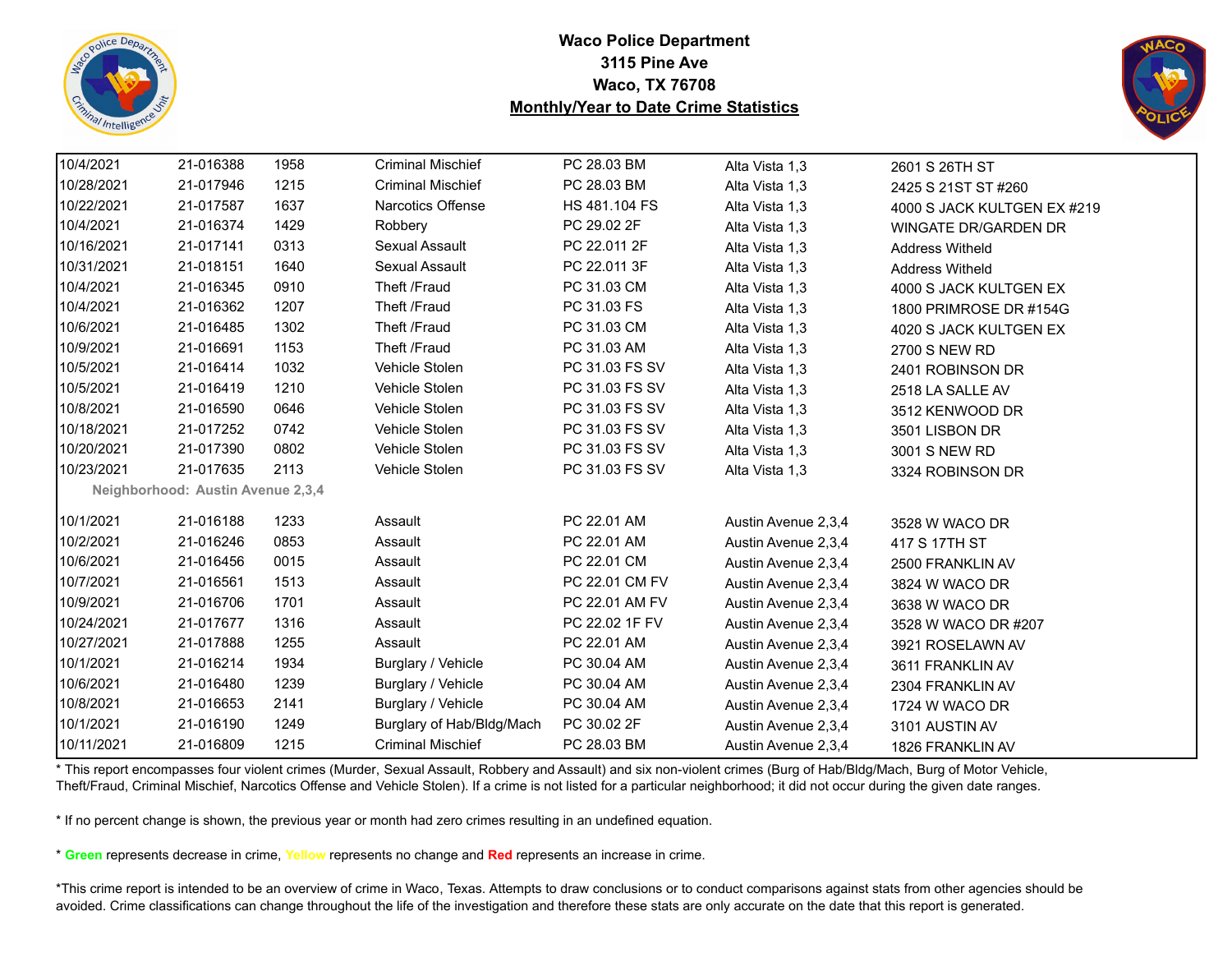![](_page_29_Picture_0.jpeg)

![](_page_29_Picture_2.jpeg)

| 10/18/2021 | 21-017256              | 0936 | <b>Criminal Mischief</b> | PC 28.03 AM    | Austin Avenue 2,3,4 | 2501 FRANKLIN AV           |
|------------|------------------------|------|--------------------------|----------------|---------------------|----------------------------|
| 10/28/2021 | 21-800570              | 1201 | <b>Criminal Mischief</b> | PC 28.03 FS    | Austin Avenue 2,3,4 | 1800 AUSTIN AV #1          |
| 10/29/2021 | 21-018000              | 0532 | <b>Criminal Mischief</b> | PC 28.03 BM    | Austin Avenue 2,3,4 | 4200 W WACO DR             |
| 10/10/2021 | 21-016747              | 0805 | <b>Narcotics Offense</b> | HS 481.121 FS  | Austin Avenue 2,3,4 | 2300-BLK W WACO DR         |
| 10/12/2021 | 21-016907              | 1747 | Narcotics Offense        | HS 481.115 FS  | Austin Avenue 2,3,4 | 4000-BL ROSELAWN           |
| 10/15/2021 | 21-017054              | 0147 | Narcotics Offense        | HS 481.115 3F  | Austin Avenue 2,3,4 | 2000-BL AUSTIN AV          |
| 10/24/2021 | 21-017658              | 0236 | <b>Narcotics Offense</b> | HS 481.115 FS  | Austin Avenue 2,3,4 | 3528 W WACO DR #207        |
| 10/1/2021  | 21-016201              | 1626 | Theft /Fraud             | PC 31.03 CM    | Austin Avenue 2,3,4 | 2414 W WACO DR             |
| 10/7/2021  | 21-016560              | 1529 | Theft /Fraud             | PC 32.31 FS    | Austin Avenue 2,3,4 | 3201 FRANKLIN AV #1        |
| 10/7/2021  | 21-016576              | 2140 | Theft /Fraud             | PC 31.03 CM    | Austin Avenue 2,3,4 | 3116 FRANKLIN AV           |
| 10/10/2021 | 21-800536              | 1718 | Theft /Fraud             | PC 31.03 AM    | Austin Avenue 2,3,4 | 3306 FRANKLIN AV           |
| 10/18/2021 | 21-017279              | 1421 | Theft /Fraud             | PC 31.03 FS    | Austin Avenue 2,3,4 | 3600 FRANKLIN AV           |
| 10/30/2021 | 21-018074              | 0948 | Vehicle Stolen           | PC 31.03 FS SV | Austin Avenue 2,3,4 | 3849 FRANKLIN AV           |
|            | Neighborhood: Baylor 2 |      |                          |                |                     |                            |
| 10/2/2021  | 21-016263              | 1637 | Assault                  | PC 22.01 3F    | Baylor 2            | S 10TH ST/WOOD AV          |
| 10/9/2021  | 21-016668              | 0241 | Assault                  | PC 22.02 2F    | Baylor 2            | 1720 S 8TH ST #241         |
| 10/9/2021  | 21-016669              | 0310 | Assault                  | PC 22.01 AM FV | Baylor 2            | 1720 S 8TH ST #242         |
| 10/10/2021 | 21-016736              | 0158 | Assault                  | PC 22.02 1F    | Baylor 2            | 1233 SPEIGHT AV            |
| 10/11/2021 | 21-016815              | 1410 | Assault                  | PC 22.02 2F    | Baylor 2            | 1310 SPEIGHT AV            |
| 10/13/2021 | 21-016936              | 0058 | Assault                  | PC 22.01 AM    | Baylor 2            | 1026 SPEIGHT AV #104       |
| 10/13/2021 | 21-016942              | 0546 | Assault                  | PC 22.01 CM FV | Baylor 2            | 915 SPEIGHT AV #304        |
| 10/26/2021 | 21-017825              | 1714 | Assault                  | PC 22.01 AM FV | Baylor 2            | 1700-BL DAUGHTREY AV       |
| 10/29/2021 | 21-018019              | 1238 | Assault                  | PC 22.01 CM FV | Baylor 2            | 909 BAYLOR AV #110         |
| 10/31/2021 | 21-018128              | 0230 | Assault                  | PC 22.012 AM   | Baylor 2            | 1230 WOOD AV #A            |
| 10/31/2021 | 21-018129              | 0233 | Assault                  | PC 22.012 AM   | Baylor 2            | 1230 WOOD AV #A            |
| 10/31/2021 | 21-018157              | 1911 | Assault                  | PC 22.01 AM FV | Baylor 2            | 1500 S 9TH ST #106         |
| 10/6/2021  | 21-016502              | 1748 | Burglary / Vehicle       | PC 30.04 AM    | Baylor 2            | 1108 S UNIVERSITY PARKS DR |
| 10/7/2021  | 21-016557              | 1327 | Burglary / Vehicle       | PC 30.04 AM    | Baylor 2            | 909 BAYLOR AV #511         |
| 10/9/2021  | 21-016678              | 0738 | Burglary / Vehicle       | PC 30.04 AM    | Baylor 2            | 1818 S 7TH ST #13C         |

\* This report encompasses four violent crimes (Murder, Sexual Assault, Robbery and Assault) and six non-violent crimes (Burg of Hab/Bldg/Mach, Burg of Motor Vehicle, Theft/Fraud, Criminal Mischief, Narcotics Offense and Vehicle Stolen). If a crime is not listed for a particular neighborhood; it did not occur during the given date ranges.

\* If no percent change is shown, the previous year or month had zero crimes resulting in an undefined equation.

\* **Green** represents decrease in crime, **Yellow** represents no change and **Red** represents an increase in crime.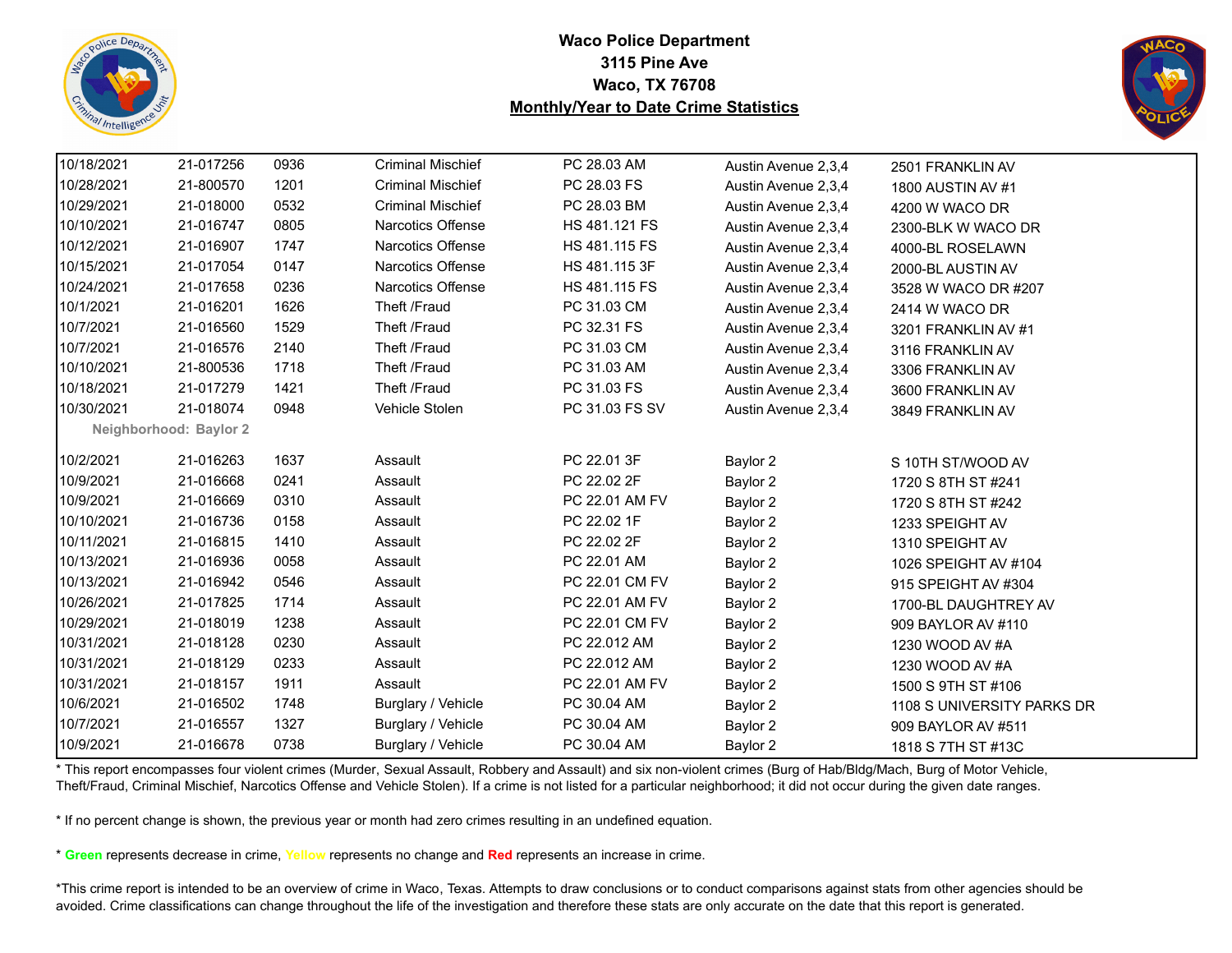![](_page_30_Picture_0.jpeg)

![](_page_30_Picture_2.jpeg)

| 10/9/2021  | 21-016723 | 2327 | Burglary / Vehicle        | PC 30.04 AM | Baylor 2 | 1341 SPEIGHT AV #1341 |  |
|------------|-----------|------|---------------------------|-------------|----------|-----------------------|--|
| 10/10/2021 | 21-016756 | 1204 | Burglary / Vehicle        | PC 30.04 AM | Baylor 2 | 1709 S 10TH ST        |  |
| 10/10/2021 | 21-016758 | 1252 | Burglary / Vehicle        | PC 30.04 AM | Baylor 2 | 1722 S 11TH ST        |  |
| 10/10/2021 | 21-016771 | 1846 | Burglary / Vehicle        | PC 30.04 AM | Baylor 2 | 1735 S 10TH ST #B     |  |
| 10/18/2021 | 21-017261 | 1051 | Burglary / Vehicle        | PC 30.04 AM | Baylor 2 | 1342 PARK AVE         |  |
| 10/18/2021 | 21-017265 | 1056 | Burglary / Vehicle        | PC 30.04 AM | Baylor 2 | 1314 SPEIGHT AV #1    |  |
| 10/18/2021 | 21-017273 | 1100 | Burglary / Vehicle        | PC 30.04 AM | Baylor 2 | 1334 PARK AV          |  |
| 10/18/2021 | 21-017303 | 1925 | Burglary / Vehicle        | PC 30.04 AM | Baylor 2 | 1735 S 10TH ST #B     |  |
| 10/19/2021 | 21-017374 | 2303 | Burglary / Vehicle        | PC 30.04 AM | Baylor 2 | 1625 S 10TH ST        |  |
| 10/25/2021 | 21-017711 | 0153 | Burglary / Vehicle        | PC 30.04 AM | Baylor 2 | 1918 S 14TH ST        |  |
| 10/25/2021 | 21-017712 | 0153 | Burglary / Vehicle        | PC 30.04 AM | Baylor 2 | 1908 S 14TH ST        |  |
| 10/25/2021 | 21-017718 | 0752 | Burglary / Vehicle        | PC 30.04 AM | Baylor 2 | 1915 S 12TH ST        |  |
| 10/25/2021 | 21-017722 | 0814 | Burglary / Vehicle        | PC 30.04 AM | Baylor 2 | 2007 S 15TH ST        |  |
| 10/25/2021 | 21-017737 | 1117 | Burglary / Vehicle        | PC 30.04 AM | Baylor 2 | 1911 S 15TH ST #B     |  |
| 10/25/2021 | 21-017738 | 1141 | Burglary / Vehicle        | PC 30.04 AM | Baylor 2 | 1915 S 12TH ST #8     |  |
| 10/25/2021 | 21-800560 | 1526 | Burglary / Vehicle        | PC 30.04 AM | Baylor 2 | 1925 S 12TH ST #G     |  |
| 10/26/2021 | 21-017838 | 2146 | Burglary / Vehicle        | PC 30.04 AM | Baylor 2 | 2000 S 1ST ST #221    |  |
| 10/28/2021 | 21-017930 | 0742 | Burglary / Vehicle        | PC 30.04 AM | Baylor 2 | 1621 BAGBY AV #A      |  |
| 10/28/2021 | 21-017933 | 0810 | Burglary / Vehicle        | PC 30.04 AM | Baylor 2 | 1725 S 7TH ST         |  |
| 10/28/2021 | 21-017947 | 1315 | Burglary / Vehicle        | PC 30.04 AM | Baylor 2 | 1309 BAGBY AV         |  |
| 10/29/2021 | 21-800572 | 1119 | Burglary / Vehicle        | PC 30.04 AM | Baylor 2 | 1825 S 5TH ST         |  |
| 10/30/2021 | 21-018081 | 1039 | Burglary / Vehicle        | PC 30.04 AM | Baylor 2 | 1308 PARK AV          |  |
| 10/4/2021  | 21-016339 | 0602 | Burglary of Hab/Bldg/Mach | PC 30.02 FS | Baylor 2 | 66 DAUGHTREY AV       |  |
| 10/13/2021 | 21-016937 | 0058 | Burglary of Hab/Bldg/Mach | PC 30.02 2F | Baylor 2 | 1026 SPEIGHT AV #104  |  |
| 10/13/2021 | 21-016943 | 0546 | <b>Criminal Mischief</b>  | PC 28.03 CM | Baylor 2 | 915 SPEIGHT AV #304   |  |
| 10/17/2021 | 21-017224 | 1345 | <b>Criminal Mischief</b>  | PC 28.03 BM | Baylor 2 | S 14TH ST/BAGBY AV    |  |
| 10/21/2021 | 21-017491 | 1557 | <b>Criminal Mischief</b>  | PC 28.03 BM | Baylor 2 | 1102 SPEIGHT AV       |  |
| 10/26/2021 | 21-800565 | 1849 | <b>Criminal Mischief</b>  | PC 28.03 3F | Baylor 2 | 909 BAYLOR AV         |  |
| 10/30/2021 | 21-018068 | 0808 | <b>Criminal Mischief</b>  | PC 28.03 BM | Baylor 2 | 1419 S 11TH ST        |  |

\* This report encompasses four violent crimes (Murder, Sexual Assault, Robbery and Assault) and six non-violent crimes (Burg of Hab/Bldg/Mach, Burg of Motor Vehicle, Theft/Fraud, Criminal Mischief, Narcotics Offense and Vehicle Stolen). If a crime is not listed for a particular neighborhood; it did not occur during the given date ranges.

\* If no percent change is shown, the previous year or month had zero crimes resulting in an undefined equation.

\* **Green** represents decrease in crime, **Yellow** represents no change and **Red** represents an increase in crime.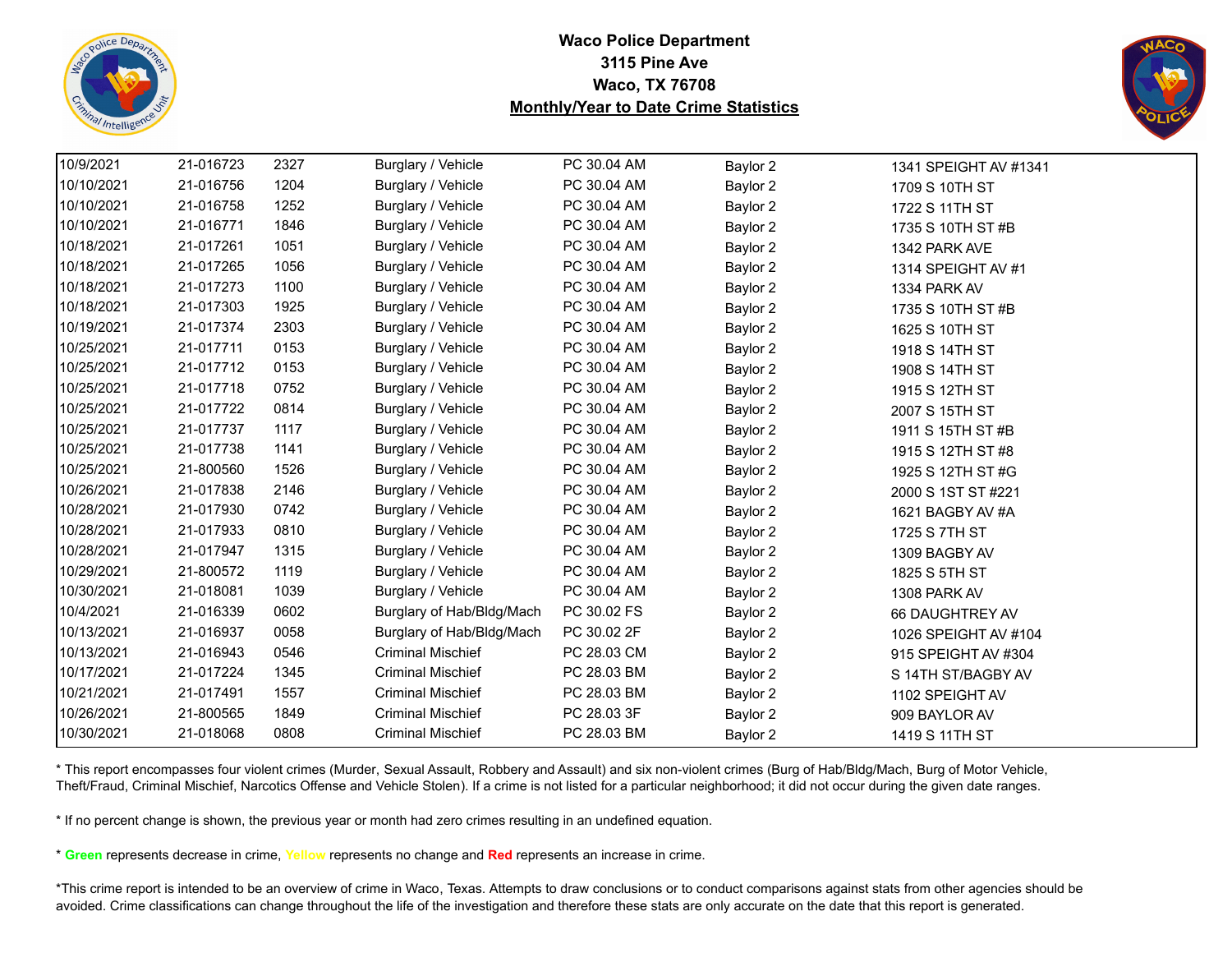![](_page_31_Picture_0.jpeg)

![](_page_31_Picture_2.jpeg)

| 10/31/2021 | 21-018141                  | 1248 | <b>Criminal Mischief</b> | PC 28.03 BM    | Baylor 2     | 1102 SPEIGHT AV #506   |  |
|------------|----------------------------|------|--------------------------|----------------|--------------|------------------------|--|
| 10/25/2021 | 21-017762                  | 1654 | Narcotics Offense        | HS 481.115 2F  | Baylor 2     | 1501 S 11TH ST #231    |  |
| 10/10/2021 | 21-016738                  | 0210 | Robbery                  | PC 29.03 1F    | Baylor 2     | 1200-BLK WOOD AV       |  |
| 10/7/2021  | 21-016548                  | 1222 | Sexual Assault           | PC 22.011 2F   | Baylor 2     | <b>Address Witheld</b> |  |
| 10/1/2021  | 21-016196                  | 1427 | Theft /Fraud             | PC 31.03 CM    | Baylor 2     | 1102 SPEIGHT AV        |  |
| 10/4/2021  | 21-800522                  | 1205 | Theft /Fraud             | PC 31.03 AM    | Baylor 2     | 1102 SPEIGHT AV        |  |
| 10/4/2021  | 21-800523                  | 1642 | Theft /Fraud             | PC 31.03 FS    | Baylor 2     | 1821 S 9TH ST #B       |  |
| 10/6/2021  | 21-016509                  | 1804 | Theft /Fraud             | PC 31.03 BM    | Baylor 2     | 2001 S 5TH ST          |  |
| 10/11/2021 | 21-016796                  | 0902 | Theft /Fraud             | PC 31.03 AM    | Baylor 2     | 2000 S 1ST ST          |  |
| 10/11/2021 | 21-800539                  | 1540 | Theft /Fraud             | PC 31.03 FS    | Baylor 2     | 1001 SPEIGHT AV        |  |
| 10/11/2021 | 21-016828                  | 1635 | Theft /Fraud             | PC 31.03 AM    | Baylor 2     | 1102 SPEIGHT AV        |  |
| 10/13/2021 | 21-016990                  | 2351 | Theft /Fraud             | PC 31.03 CM    | Baylor 2     | 1600 S 17TH ST         |  |
| 10/22/2021 | 21-017549                  | 1204 | Theft /Fraud             | PC 31.03 FS    | Baylor 2     | 1226 SPEIGHT AV        |  |
| 10/24/2021 | 21-017668                  | 0948 | Theft /Fraud             | PC 31.03 AM    | Baylor 2     | 1430 S JACK KULTGEN EX |  |
| 10/25/2021 | 21-017740                  | 1225 | Theft /Fraud             | PC 31.03 BM    | Baylor 2     | 2035 S 9TH ST          |  |
| 10/26/2021 | 21-017807                  | 1334 | Theft /Fraud             | PC 31.03 AM    | Baylor 2     | 1521 BAGBY AV #H       |  |
| 10/31/2021 | 21-800578                  | 2205 | Theft /Fraud             | PC 31.03 AM    | Baylor 2     | 1524 BAGBY AV #104D    |  |
| 10/5/2021  | 21-016408                  | 0855 | Vehicle Stolen           | PC 31.03 FS SV | Baylor 2     | 1624 S 5TH ST          |  |
| 10/10/2021 | 21-016754                  | 1211 | Vehicle Stolen           | PC 31.03 FS SV | Baylor 2     | 1722 S 11TH ST         |  |
| 10/11/2021 | 21-016844                  | 1943 | Vehicle Stolen           | PC 31.03 FS SV | Baylor 2     | 1613 WOOD AV #B        |  |
| 10/11/2021 | 21-016851                  | 2141 | Vehicle Stolen           | PC 31.03 FS SV | Baylor 2     | 1700 S 9TH ST          |  |
| 10/12/2021 | 21-016898                  | 1620 | Vehicle Stolen           | PC 31.03 FS SV | Baylor 2     | 922 DAUGHTREY AV       |  |
| 10/18/2021 | 21-017250                  | 0710 | Vehicle Stolen           | PC 31.03 FS SV | Baylor 2     | 1214 BAYLOR AV #112    |  |
| 10/18/2021 | 21-017254                  | 0849 | Vehicle Stolen           | PC 31.03 FS SV | Baylor 2     | 1624 S 5TH ST          |  |
| 10/21/2021 | 21-017482                  | 1610 | Vehicle Stolen           | PC 31.03 FS SV | Baylor 2     | 1804 S 11TH ST         |  |
| 10/28/2021 | 21-017925                  | 0633 | Vehicle Stolen           | PC 31.03 FS SV | Baylor 2     | 400 IVY AV             |  |
|            | Neighborhood: Brook Oaks 4 |      |                          |                |              |                        |  |
| 10/1/2021  | 21-016176                  | 0822 | Assault                  | PC 22.01 AM FV | Brook Oaks 4 | 1100 N 6TH ST #V5      |  |
| 10/8/2021  | 21-016599                  | 1002 | Assault                  | PC 22.041 FS   | Brook Oaks 4 | 1100 N 6TH ST #C5      |  |

\* This report encompasses four violent crimes (Murder, Sexual Assault, Robbery and Assault) and six non-violent crimes (Burg of Hab/Bldg/Mach, Burg of Motor Vehicle, Theft/Fraud, Criminal Mischief, Narcotics Offense and Vehicle Stolen). If a crime is not listed for a particular neighborhood; it did not occur during the given date ranges.

\* If no percent change is shown, the previous year or month had zero crimes resulting in an undefined equation.

\* **Green** represents decrease in crime, **Yellow** represents no change and **Red** represents an increase in crime.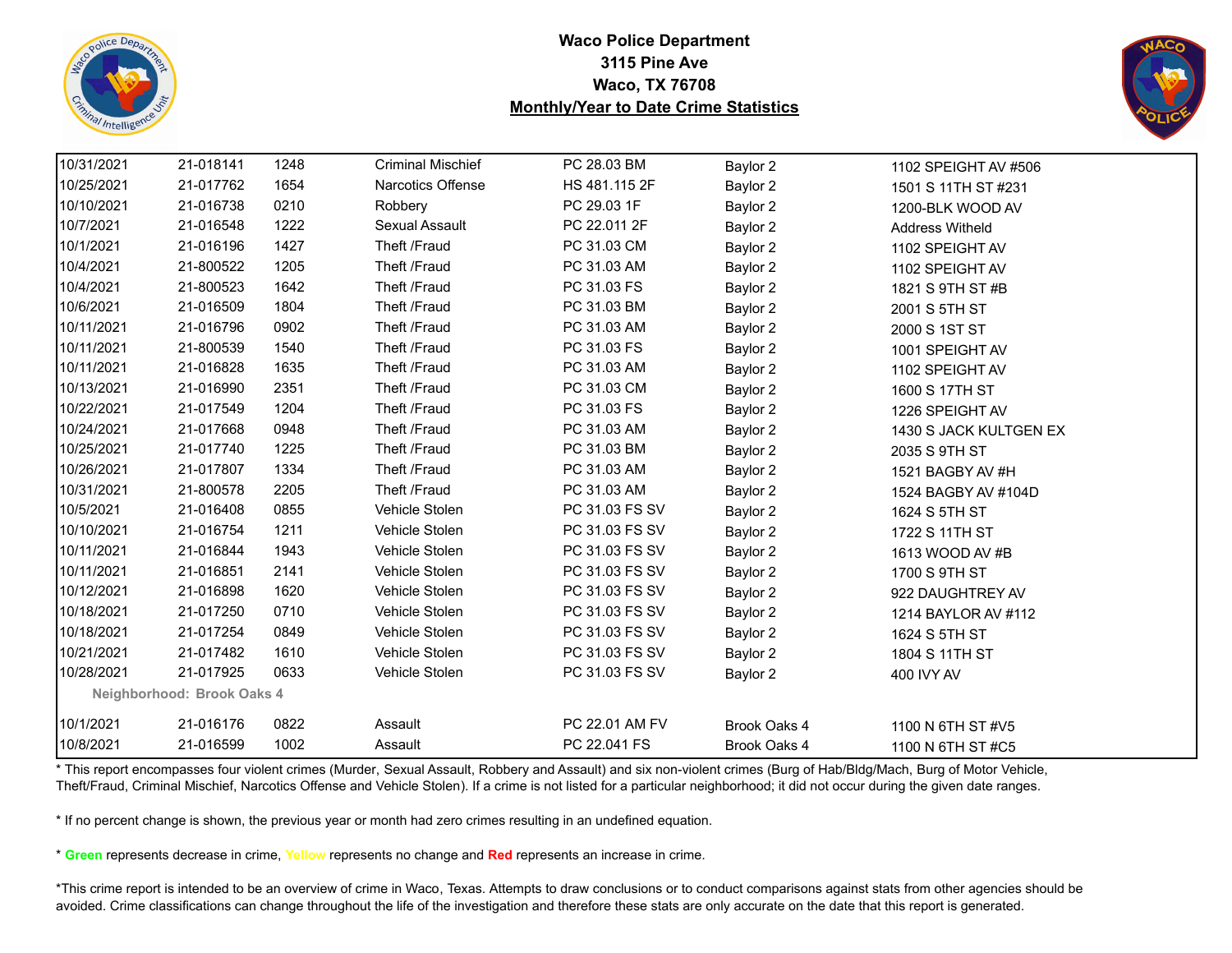![](_page_32_Picture_0.jpeg)

![](_page_32_Picture_2.jpeg)

| 10/9/2021<br>21-016680<br>0807<br>PC 22.02 2F FV<br>Assault<br>Brook Oaks 4<br>1304 N 11TH ST<br>10/12/2021<br>21-016914<br>1959<br>Assault<br>PC 22.01 3F FV<br>Brook Oaks 4<br>1923 N 6TH ST<br>10/13/2021<br>21-016952<br>1057<br>Assault<br>PC 22.01 AM<br>Brook Oaks 4<br>1601 N 11TH ST<br>10/18/2021<br>21-017302<br>1852<br>Assault<br>PC 22.01 AM FV<br>Brook Oaks 4<br>922 REYNOLDS ST<br>0344<br>Assault<br>10/24/2021<br>21-017659<br>PC 22.02 2F FV<br>Brook Oaks 4<br>1100 N 6TH ST #FF2<br>10/24/2021<br>21-017687<br>1615<br>PC 22.02 2F<br>Assault<br>Brook Oaks 4<br>518 TENNESSEE AV<br>10/24/2021<br>21-017690<br>1732<br>Assault<br>PC 22.01 AM<br>Brook Oaks 4<br>1300 N 9TH ST<br>1530<br>10/30/2021<br>21-018096<br>Assault<br>PC 22.01 CM FV<br>Brook Oaks 4<br>1100 N 6TH ST #BB5<br>10/30/2021<br>1532<br>21-018097<br>Assault<br>MC 99100<br>Brook Oaks 4<br>1100 N 6TH ST #BB5<br>21-018127<br>0217<br>10/31/2021<br>Assault<br>PC 22.01 AM FV<br>Brook Oaks 4<br>1509 N 9TH ST #A205<br>10/6/2021<br>21-016465<br>0742<br>Burglary / Vehicle<br>PC 30.04 AM<br>Brook Oaks 4<br>2017 N 12TH ST<br>10/18/2021<br>1512<br>21-017283<br>Burglary / Vehicle<br>PC 30.04 AM<br>Brook Oaks 4<br>10/19/2021<br>21-017372<br>2233<br>Burglary / Vehicle<br>PC 30.04 AM<br>Brook Oaks 4<br>1520 MAPLE AV<br>1004<br>Burglary / Vehicle<br>PC 30.04 AM<br>10/25/2021<br>21-017730<br>Brook Oaks 4<br>1100 N 6TH ST #BB7<br>Burglary of Hab/Bldg/Mach<br>PC 30.02 2F<br>10/2/2021<br>21-016255<br>1324<br>Brook Oaks 4<br>1100 N 6TH ST #C5<br>10/8/2021<br>21-016589<br>0348<br>Burglary of Hab/Bldg/Mach<br>PC 30.02 2F<br>Brook Oaks 4<br>1501 N 9TH ST #A105<br>10/9/2021<br>Burglary of Hab/Bldg/Mach<br>PC 30.02 2F<br>21-016695<br>1243<br>Brook Oaks 4<br>1201 N 9TH ST #D202<br>1436<br>Burglary of Hab/Bldg/Mach<br>10/12/2021<br>21-016894<br>PC 30.02 2F FV<br>Brook Oaks 4<br>1100 N 6TH ST #E7<br>10/14/2021<br>0202<br>Burglary of Hab/Bldg/Mach<br>21-016995<br>PC 30.02 2F FV<br>Brook Oaks 4<br>1201 N 9TH ST #D307<br>10/16/2021<br>21-017155<br>1214<br>Burglary of Hab/Bldg/Mach<br>PC 30.02 FS<br>Brook Oaks 4<br>1215 N 15TH ST #51<br>10/24/2021<br>Burglary of Hab/Bldg/Mach<br>PC 30.02 FS<br>21-017670<br>1112<br>Brook Oaks 4<br>1118 N 14TH ST<br>Burglary of Hab/Bldg/Mach<br>PC 30.02 2F<br>10/30/2021<br>21-018072<br>0825<br>Brook Oaks 4<br>1615 N 9TH ST<br>10/1/2021<br>21-016169<br>0349<br><b>Criminal Mischief</b><br>PC 28.03 BM<br>Brook Oaks 4<br>1505 N 15TH ST<br>10/4/2021<br>21-016348<br>0955<br><b>Criminal Mischief</b><br>PC 28.03 CM<br>Brook Oaks 4<br>509 BROOK AV<br>10/13/2021<br>21-016950<br>0836<br><b>Criminal Mischief</b><br>PC 28.03 AM<br>Brook Oaks 4<br>710 GARLAND AV<br>10/21/2021<br>21-017452<br>0655<br><b>Criminal Mischief</b><br>PC 28.03 BM<br>Brook Oaks 4<br>1645 N 15A ST<br>10/22/2021<br>21-017567<br>1731<br><b>Criminal Mischief</b><br>PC 28.04 CM<br>Brook Oaks 4<br>1100 N 6TH ST #R6<br>10/29/2021<br><b>Criminal Mischief</b><br>PC 28.03 CM<br>21-017996<br>0253<br>Brook Oaks 4<br>1100 N 6TH ST #U7<br><b>Narcotics Offense</b><br>0307 |           |           |  |               |              |                                |
|----------------------------------------------------------------------------------------------------------------------------------------------------------------------------------------------------------------------------------------------------------------------------------------------------------------------------------------------------------------------------------------------------------------------------------------------------------------------------------------------------------------------------------------------------------------------------------------------------------------------------------------------------------------------------------------------------------------------------------------------------------------------------------------------------------------------------------------------------------------------------------------------------------------------------------------------------------------------------------------------------------------------------------------------------------------------------------------------------------------------------------------------------------------------------------------------------------------------------------------------------------------------------------------------------------------------------------------------------------------------------------------------------------------------------------------------------------------------------------------------------------------------------------------------------------------------------------------------------------------------------------------------------------------------------------------------------------------------------------------------------------------------------------------------------------------------------------------------------------------------------------------------------------------------------------------------------------------------------------------------------------------------------------------------------------------------------------------------------------------------------------------------------------------------------------------------------------------------------------------------------------------------------------------------------------------------------------------------------------------------------------------------------------------------------------------------------------------------------------------------------------------------------------------------------------------------------------------------------------------------------------------------------------------------------------------------------------------------------------------------------------------------------------------------------------------------------------------------------------------------------------------------------------------------------------------------------------------------------------------------------------------------------------------------------------------------------------------------------------------------------------------------------|-----------|-----------|--|---------------|--------------|--------------------------------|
|                                                                                                                                                                                                                                                                                                                                                                                                                                                                                                                                                                                                                                                                                                                                                                                                                                                                                                                                                                                                                                                                                                                                                                                                                                                                                                                                                                                                                                                                                                                                                                                                                                                                                                                                                                                                                                                                                                                                                                                                                                                                                                                                                                                                                                                                                                                                                                                                                                                                                                                                                                                                                                                                                                                                                                                                                                                                                                                                                                                                                                                                                                                                                    |           |           |  |               |              |                                |
|                                                                                                                                                                                                                                                                                                                                                                                                                                                                                                                                                                                                                                                                                                                                                                                                                                                                                                                                                                                                                                                                                                                                                                                                                                                                                                                                                                                                                                                                                                                                                                                                                                                                                                                                                                                                                                                                                                                                                                                                                                                                                                                                                                                                                                                                                                                                                                                                                                                                                                                                                                                                                                                                                                                                                                                                                                                                                                                                                                                                                                                                                                                                                    |           |           |  |               |              |                                |
|                                                                                                                                                                                                                                                                                                                                                                                                                                                                                                                                                                                                                                                                                                                                                                                                                                                                                                                                                                                                                                                                                                                                                                                                                                                                                                                                                                                                                                                                                                                                                                                                                                                                                                                                                                                                                                                                                                                                                                                                                                                                                                                                                                                                                                                                                                                                                                                                                                                                                                                                                                                                                                                                                                                                                                                                                                                                                                                                                                                                                                                                                                                                                    |           |           |  |               |              |                                |
|                                                                                                                                                                                                                                                                                                                                                                                                                                                                                                                                                                                                                                                                                                                                                                                                                                                                                                                                                                                                                                                                                                                                                                                                                                                                                                                                                                                                                                                                                                                                                                                                                                                                                                                                                                                                                                                                                                                                                                                                                                                                                                                                                                                                                                                                                                                                                                                                                                                                                                                                                                                                                                                                                                                                                                                                                                                                                                                                                                                                                                                                                                                                                    |           |           |  |               |              |                                |
|                                                                                                                                                                                                                                                                                                                                                                                                                                                                                                                                                                                                                                                                                                                                                                                                                                                                                                                                                                                                                                                                                                                                                                                                                                                                                                                                                                                                                                                                                                                                                                                                                                                                                                                                                                                                                                                                                                                                                                                                                                                                                                                                                                                                                                                                                                                                                                                                                                                                                                                                                                                                                                                                                                                                                                                                                                                                                                                                                                                                                                                                                                                                                    |           |           |  |               |              |                                |
|                                                                                                                                                                                                                                                                                                                                                                                                                                                                                                                                                                                                                                                                                                                                                                                                                                                                                                                                                                                                                                                                                                                                                                                                                                                                                                                                                                                                                                                                                                                                                                                                                                                                                                                                                                                                                                                                                                                                                                                                                                                                                                                                                                                                                                                                                                                                                                                                                                                                                                                                                                                                                                                                                                                                                                                                                                                                                                                                                                                                                                                                                                                                                    |           |           |  |               |              |                                |
|                                                                                                                                                                                                                                                                                                                                                                                                                                                                                                                                                                                                                                                                                                                                                                                                                                                                                                                                                                                                                                                                                                                                                                                                                                                                                                                                                                                                                                                                                                                                                                                                                                                                                                                                                                                                                                                                                                                                                                                                                                                                                                                                                                                                                                                                                                                                                                                                                                                                                                                                                                                                                                                                                                                                                                                                                                                                                                                                                                                                                                                                                                                                                    |           |           |  |               |              |                                |
|                                                                                                                                                                                                                                                                                                                                                                                                                                                                                                                                                                                                                                                                                                                                                                                                                                                                                                                                                                                                                                                                                                                                                                                                                                                                                                                                                                                                                                                                                                                                                                                                                                                                                                                                                                                                                                                                                                                                                                                                                                                                                                                                                                                                                                                                                                                                                                                                                                                                                                                                                                                                                                                                                                                                                                                                                                                                                                                                                                                                                                                                                                                                                    |           |           |  |               |              |                                |
|                                                                                                                                                                                                                                                                                                                                                                                                                                                                                                                                                                                                                                                                                                                                                                                                                                                                                                                                                                                                                                                                                                                                                                                                                                                                                                                                                                                                                                                                                                                                                                                                                                                                                                                                                                                                                                                                                                                                                                                                                                                                                                                                                                                                                                                                                                                                                                                                                                                                                                                                                                                                                                                                                                                                                                                                                                                                                                                                                                                                                                                                                                                                                    |           |           |  |               |              |                                |
|                                                                                                                                                                                                                                                                                                                                                                                                                                                                                                                                                                                                                                                                                                                                                                                                                                                                                                                                                                                                                                                                                                                                                                                                                                                                                                                                                                                                                                                                                                                                                                                                                                                                                                                                                                                                                                                                                                                                                                                                                                                                                                                                                                                                                                                                                                                                                                                                                                                                                                                                                                                                                                                                                                                                                                                                                                                                                                                                                                                                                                                                                                                                                    |           |           |  |               |              |                                |
|                                                                                                                                                                                                                                                                                                                                                                                                                                                                                                                                                                                                                                                                                                                                                                                                                                                                                                                                                                                                                                                                                                                                                                                                                                                                                                                                                                                                                                                                                                                                                                                                                                                                                                                                                                                                                                                                                                                                                                                                                                                                                                                                                                                                                                                                                                                                                                                                                                                                                                                                                                                                                                                                                                                                                                                                                                                                                                                                                                                                                                                                                                                                                    |           |           |  |               |              |                                |
|                                                                                                                                                                                                                                                                                                                                                                                                                                                                                                                                                                                                                                                                                                                                                                                                                                                                                                                                                                                                                                                                                                                                                                                                                                                                                                                                                                                                                                                                                                                                                                                                                                                                                                                                                                                                                                                                                                                                                                                                                                                                                                                                                                                                                                                                                                                                                                                                                                                                                                                                                                                                                                                                                                                                                                                                                                                                                                                                                                                                                                                                                                                                                    |           |           |  |               |              | 1600-BLK N UNIVERSITY PARKS DR |
|                                                                                                                                                                                                                                                                                                                                                                                                                                                                                                                                                                                                                                                                                                                                                                                                                                                                                                                                                                                                                                                                                                                                                                                                                                                                                                                                                                                                                                                                                                                                                                                                                                                                                                                                                                                                                                                                                                                                                                                                                                                                                                                                                                                                                                                                                                                                                                                                                                                                                                                                                                                                                                                                                                                                                                                                                                                                                                                                                                                                                                                                                                                                                    |           |           |  |               |              |                                |
|                                                                                                                                                                                                                                                                                                                                                                                                                                                                                                                                                                                                                                                                                                                                                                                                                                                                                                                                                                                                                                                                                                                                                                                                                                                                                                                                                                                                                                                                                                                                                                                                                                                                                                                                                                                                                                                                                                                                                                                                                                                                                                                                                                                                                                                                                                                                                                                                                                                                                                                                                                                                                                                                                                                                                                                                                                                                                                                                                                                                                                                                                                                                                    |           |           |  |               |              |                                |
|                                                                                                                                                                                                                                                                                                                                                                                                                                                                                                                                                                                                                                                                                                                                                                                                                                                                                                                                                                                                                                                                                                                                                                                                                                                                                                                                                                                                                                                                                                                                                                                                                                                                                                                                                                                                                                                                                                                                                                                                                                                                                                                                                                                                                                                                                                                                                                                                                                                                                                                                                                                                                                                                                                                                                                                                                                                                                                                                                                                                                                                                                                                                                    |           |           |  |               |              |                                |
|                                                                                                                                                                                                                                                                                                                                                                                                                                                                                                                                                                                                                                                                                                                                                                                                                                                                                                                                                                                                                                                                                                                                                                                                                                                                                                                                                                                                                                                                                                                                                                                                                                                                                                                                                                                                                                                                                                                                                                                                                                                                                                                                                                                                                                                                                                                                                                                                                                                                                                                                                                                                                                                                                                                                                                                                                                                                                                                                                                                                                                                                                                                                                    |           |           |  |               |              |                                |
|                                                                                                                                                                                                                                                                                                                                                                                                                                                                                                                                                                                                                                                                                                                                                                                                                                                                                                                                                                                                                                                                                                                                                                                                                                                                                                                                                                                                                                                                                                                                                                                                                                                                                                                                                                                                                                                                                                                                                                                                                                                                                                                                                                                                                                                                                                                                                                                                                                                                                                                                                                                                                                                                                                                                                                                                                                                                                                                                                                                                                                                                                                                                                    |           |           |  |               |              |                                |
|                                                                                                                                                                                                                                                                                                                                                                                                                                                                                                                                                                                                                                                                                                                                                                                                                                                                                                                                                                                                                                                                                                                                                                                                                                                                                                                                                                                                                                                                                                                                                                                                                                                                                                                                                                                                                                                                                                                                                                                                                                                                                                                                                                                                                                                                                                                                                                                                                                                                                                                                                                                                                                                                                                                                                                                                                                                                                                                                                                                                                                                                                                                                                    |           |           |  |               |              |                                |
|                                                                                                                                                                                                                                                                                                                                                                                                                                                                                                                                                                                                                                                                                                                                                                                                                                                                                                                                                                                                                                                                                                                                                                                                                                                                                                                                                                                                                                                                                                                                                                                                                                                                                                                                                                                                                                                                                                                                                                                                                                                                                                                                                                                                                                                                                                                                                                                                                                                                                                                                                                                                                                                                                                                                                                                                                                                                                                                                                                                                                                                                                                                                                    |           |           |  |               |              |                                |
|                                                                                                                                                                                                                                                                                                                                                                                                                                                                                                                                                                                                                                                                                                                                                                                                                                                                                                                                                                                                                                                                                                                                                                                                                                                                                                                                                                                                                                                                                                                                                                                                                                                                                                                                                                                                                                                                                                                                                                                                                                                                                                                                                                                                                                                                                                                                                                                                                                                                                                                                                                                                                                                                                                                                                                                                                                                                                                                                                                                                                                                                                                                                                    |           |           |  |               |              |                                |
|                                                                                                                                                                                                                                                                                                                                                                                                                                                                                                                                                                                                                                                                                                                                                                                                                                                                                                                                                                                                                                                                                                                                                                                                                                                                                                                                                                                                                                                                                                                                                                                                                                                                                                                                                                                                                                                                                                                                                                                                                                                                                                                                                                                                                                                                                                                                                                                                                                                                                                                                                                                                                                                                                                                                                                                                                                                                                                                                                                                                                                                                                                                                                    |           |           |  |               |              |                                |
|                                                                                                                                                                                                                                                                                                                                                                                                                                                                                                                                                                                                                                                                                                                                                                                                                                                                                                                                                                                                                                                                                                                                                                                                                                                                                                                                                                                                                                                                                                                                                                                                                                                                                                                                                                                                                                                                                                                                                                                                                                                                                                                                                                                                                                                                                                                                                                                                                                                                                                                                                                                                                                                                                                                                                                                                                                                                                                                                                                                                                                                                                                                                                    |           |           |  |               |              |                                |
|                                                                                                                                                                                                                                                                                                                                                                                                                                                                                                                                                                                                                                                                                                                                                                                                                                                                                                                                                                                                                                                                                                                                                                                                                                                                                                                                                                                                                                                                                                                                                                                                                                                                                                                                                                                                                                                                                                                                                                                                                                                                                                                                                                                                                                                                                                                                                                                                                                                                                                                                                                                                                                                                                                                                                                                                                                                                                                                                                                                                                                                                                                                                                    |           |           |  |               |              |                                |
|                                                                                                                                                                                                                                                                                                                                                                                                                                                                                                                                                                                                                                                                                                                                                                                                                                                                                                                                                                                                                                                                                                                                                                                                                                                                                                                                                                                                                                                                                                                                                                                                                                                                                                                                                                                                                                                                                                                                                                                                                                                                                                                                                                                                                                                                                                                                                                                                                                                                                                                                                                                                                                                                                                                                                                                                                                                                                                                                                                                                                                                                                                                                                    |           |           |  |               |              |                                |
|                                                                                                                                                                                                                                                                                                                                                                                                                                                                                                                                                                                                                                                                                                                                                                                                                                                                                                                                                                                                                                                                                                                                                                                                                                                                                                                                                                                                                                                                                                                                                                                                                                                                                                                                                                                                                                                                                                                                                                                                                                                                                                                                                                                                                                                                                                                                                                                                                                                                                                                                                                                                                                                                                                                                                                                                                                                                                                                                                                                                                                                                                                                                                    |           |           |  |               |              |                                |
|                                                                                                                                                                                                                                                                                                                                                                                                                                                                                                                                                                                                                                                                                                                                                                                                                                                                                                                                                                                                                                                                                                                                                                                                                                                                                                                                                                                                                                                                                                                                                                                                                                                                                                                                                                                                                                                                                                                                                                                                                                                                                                                                                                                                                                                                                                                                                                                                                                                                                                                                                                                                                                                                                                                                                                                                                                                                                                                                                                                                                                                                                                                                                    |           |           |  |               |              |                                |
|                                                                                                                                                                                                                                                                                                                                                                                                                                                                                                                                                                                                                                                                                                                                                                                                                                                                                                                                                                                                                                                                                                                                                                                                                                                                                                                                                                                                                                                                                                                                                                                                                                                                                                                                                                                                                                                                                                                                                                                                                                                                                                                                                                                                                                                                                                                                                                                                                                                                                                                                                                                                                                                                                                                                                                                                                                                                                                                                                                                                                                                                                                                                                    |           |           |  |               |              |                                |
|                                                                                                                                                                                                                                                                                                                                                                                                                                                                                                                                                                                                                                                                                                                                                                                                                                                                                                                                                                                                                                                                                                                                                                                                                                                                                                                                                                                                                                                                                                                                                                                                                                                                                                                                                                                                                                                                                                                                                                                                                                                                                                                                                                                                                                                                                                                                                                                                                                                                                                                                                                                                                                                                                                                                                                                                                                                                                                                                                                                                                                                                                                                                                    |           |           |  |               |              |                                |
|                                                                                                                                                                                                                                                                                                                                                                                                                                                                                                                                                                                                                                                                                                                                                                                                                                                                                                                                                                                                                                                                                                                                                                                                                                                                                                                                                                                                                                                                                                                                                                                                                                                                                                                                                                                                                                                                                                                                                                                                                                                                                                                                                                                                                                                                                                                                                                                                                                                                                                                                                                                                                                                                                                                                                                                                                                                                                                                                                                                                                                                                                                                                                    | 10/9/2021 | 21-016671 |  | HS 481.115 3F | Brook Oaks 4 | 1010 WEST AV                   |

\* This report encompasses four violent crimes (Murder, Sexual Assault, Robbery and Assault) and six non-violent crimes (Burg of Hab/Bldg/Mach, Burg of Motor Vehicle, Theft/Fraud, Criminal Mischief, Narcotics Offense and Vehicle Stolen). If a crime is not listed for a particular neighborhood; it did not occur during the given date ranges.

\* If no percent change is shown, the previous year or month had zero crimes resulting in an undefined equation.

\* **Green** represents decrease in crime, **Yellow** represents no change and **Red** represents an increase in crime.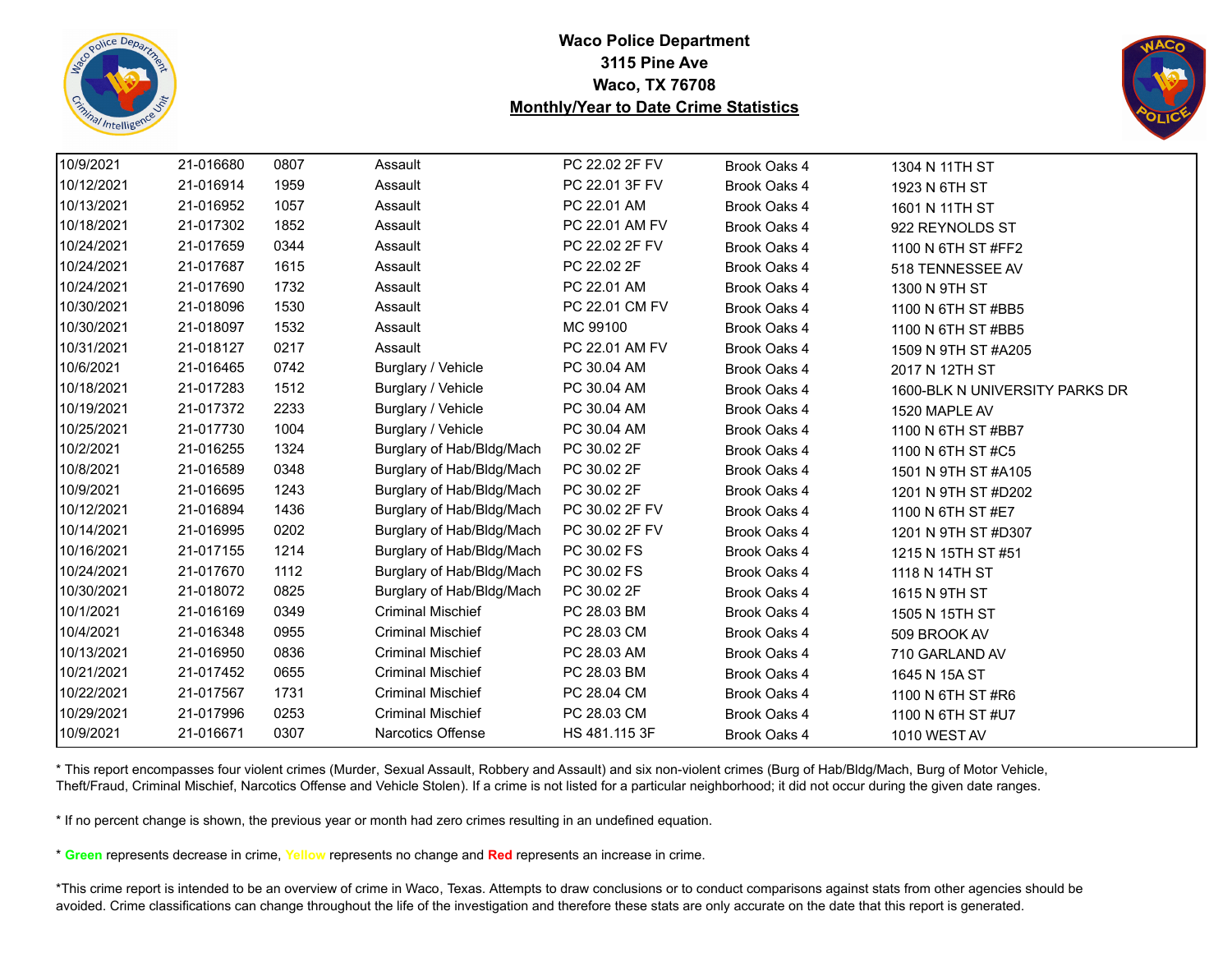![](_page_33_Picture_0.jpeg)

![](_page_33_Picture_2.jpeg)

| 10/16/2021 | 21-017167                   | 1517 | Narcotics Offense        | HS 481.115 3F  | Brook Oaks 4  | 1529 BOSQUE BL         |  |
|------------|-----------------------------|------|--------------------------|----------------|---------------|------------------------|--|
| 10/24/2021 | 21-017705                   | 2235 | Narcotics Offense        | HS 481.134 3F  | Brook Oaks 4  | 1000-BLK N 9TH ST      |  |
| 10/28/2021 | 21-017949                   | 1226 | <b>Narcotics Offense</b> | HS 481.121 BM  | Brook Oaks 4  | 1400 MORROW AV         |  |
| 10/16/2021 | 21-017145                   | 0707 | Robbery                  | PC 29.03 1F    | Brook Oaks 4  | 1100 N 6TH ST          |  |
| 10/17/2021 | 21-017203                   | 0418 | Robbery                  | PC 29.02 2F    | Brook Oaks 4  | 1118 PROCTOR AV        |  |
| 10/17/2021 | 21-017229                   | 1559 | Theft /Fraud             | PC 31.03 AM    | Brook Oaks 4  | 1641 N 17TH ST         |  |
| 10/18/2021 | 21-017290                   | 1557 | Theft /Fraud             | PC 32.21 FS    | Brook Oaks 4  | 1121 W WACO DR         |  |
| 10/18/2021 | 21-017291                   | 1557 | Theft /Fraud             | PC 32.21 FS    | Brook Oaks 4  | 1121 W WACO DR         |  |
| 10/18/2021 | 21-017292                   | 1601 | Theft /Fraud             | PC 32.21 FS    | Brook Oaks 4  | 1121 W WACO DR         |  |
| 10/20/2021 | 21-017398                   | 1057 | Theft /Fraud             | PC 32.51 FS    | Brook Oaks 4  | 1304 N 10TH ST         |  |
| 10/25/2021 | 21-017733                   | 1030 | Theft /Fraud             | PC 32.31 FS    | Brook Oaks 4  | 825 W WACO DR          |  |
| 10/26/2021 | 21-017815                   | 1452 | Theft /Fraud             | PC 31.03 CM    | Brook Oaks 4  | 2105 N 15TH ST         |  |
| 10/9/2021  | 21-016701                   | 1559 | Vehicle Stolen           | PC 31.03 FS SV | Brook Oaks 4  | 1820 N 15TH ST         |  |
| 10/24/2021 | 21-017666                   | 0621 | Vehicle Stolen           | PC 31.03 FS SV | Brook Oaks 4  | 1204 PROCTOR AV        |  |
|            | Neighborhood: Brookview 3,4 |      |                          |                |               |                        |  |
| 10/4/2021  | 21-016333                   | 0146 | Assault                  | PC 22.01 AM FV | Brookview 3,4 | 1109 N 44TH ST         |  |
| 10/4/2021  | 21-016344                   | 1705 | Assault                  | PC 22.012 AM   | Brookview 3,4 | 3420 BROOK CI          |  |
| 10/9/2021  | 21-016724                   | 2253 | Assault                  | PC 22.04 3F    | Brookview 3,4 | 511 N 32ND ST          |  |
| 10/11/2021 | 21-016788                   | 0009 | Assault                  | PC 22.01 3F FV | Brookview 3,4 | 2821 COLE AV #D        |  |
| 10/12/2021 | 21-016910                   | 1819 | Assault                  | PC 22.01 AM FV | Brookview 3,4 | 1316 WESTWOOD DR       |  |
| 10/18/2021 | 21-017268                   | 1223 | Assault                  | PC 22.01 CM FV | Brookview 3,4 | 1109 N 44TH ST         |  |
| 10/24/2021 | 21-017697                   | 1941 | Assault                  | PC 22.02 2F FV | Brookview 3,4 | N 34TH ST/FORT AV      |  |
| 10/24/2021 | 21-017700                   | 2120 | Assault                  | PC 22.01 AM FV | Brookview 3,4 | 1220 SUNSET BL         |  |
| 10/28/2021 | 21-017987                   | 2051 | Assault                  | PC 22.01 CM FV | Brookview 3,4 | 3301 BROOK CI          |  |
| 10/30/2021 | 21-018120                   | 2329 | Assault                  | PC 22.02 2F    | Brookview 3,4 | 909 N 32ND ST          |  |
| 10/8/2021  | 21-016591                   | 0732 | Burglary / Vehicle       | PC 30.04 AM    | Brookview 3,4 | 2804 FORT AV           |  |
| 10/9/2021  | 21-016683                   | 0918 | Burglary / Vehicle       | PC 30.04 AM    | Brookview 3,4 | 1100-BL N 34TH ST      |  |
| 10/27/2021 | 21-017866                   | 0734 | Burglary / Vehicle       | PC 30.04 AM    | Brookview 3,4 | 3403 W BROOKVIEW DR    |  |
| 10/27/2021 | 21-017882                   | 1219 | Burglary / Vehicle       | PC 30.04 AM    | Brookview 3,4 | 3400-BL W BROOKVIEW DR |  |

\* This report encompasses four violent crimes (Murder, Sexual Assault, Robbery and Assault) and six non-violent crimes (Burg of Hab/Bldg/Mach, Burg of Motor Vehicle, Theft/Fraud, Criminal Mischief, Narcotics Offense and Vehicle Stolen). If a crime is not listed for a particular neighborhood; it did not occur during the given date ranges.

\* If no percent change is shown, the previous year or month had zero crimes resulting in an undefined equation.

\* **Green** represents decrease in crime, **Yellow** represents no change and **Red** represents an increase in crime.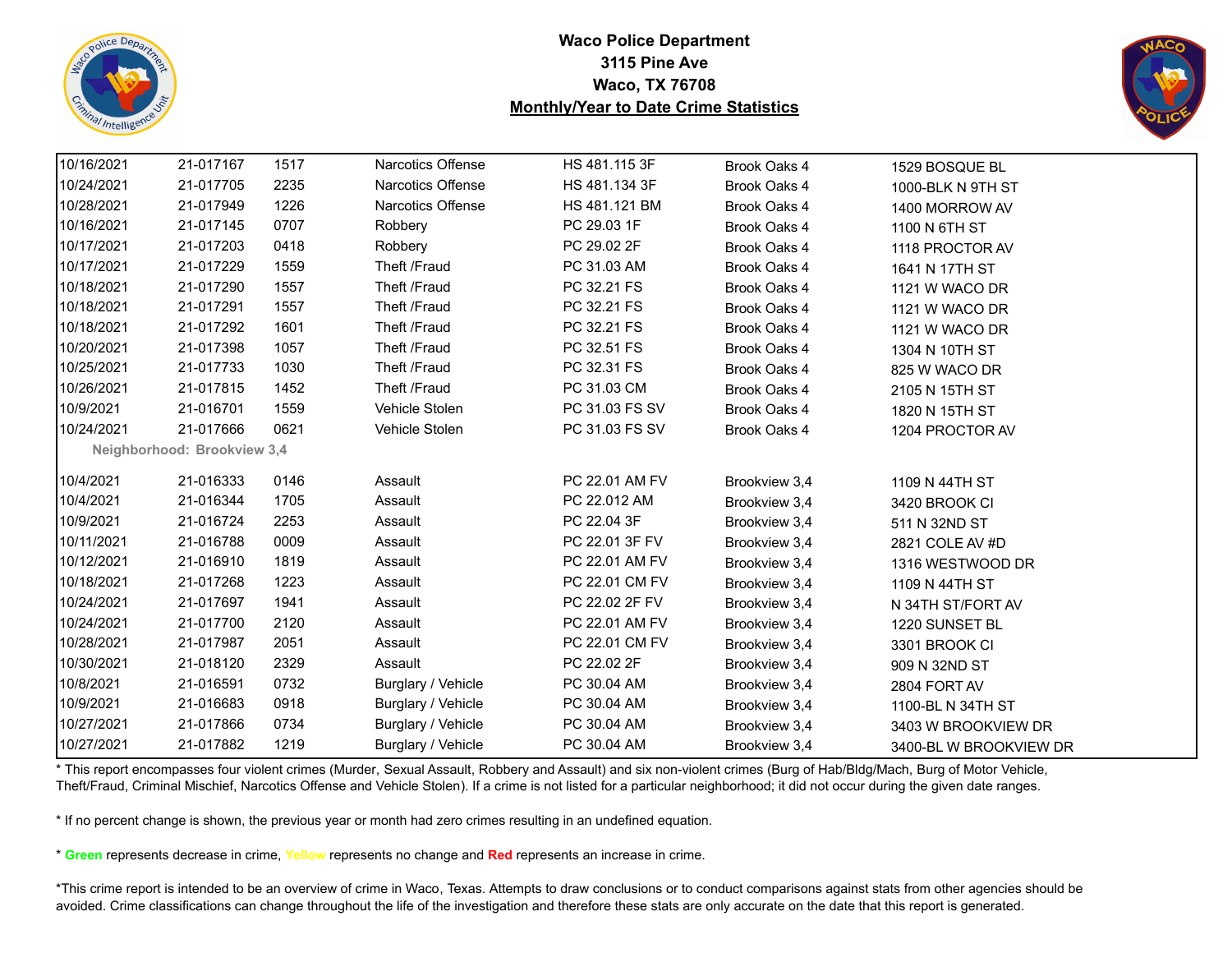![](_page_34_Picture_0.jpeg)

![](_page_34_Picture_2.jpeg)

| 10/7/2021  | 21-016545              | 1124 | Burglary of Hab/Bldg/Mach | PC 30.02 FS    | Brookview 3,4 | 2900 MORROW AV                        |
|------------|------------------------|------|---------------------------|----------------|---------------|---------------------------------------|
| 10/10/2021 | 21-016783              | 1953 | Burglary of Hab/Bldg/Mach | PC 30.02 2F    | Brookview 3,4 | 3800 GRIM AV                          |
| 10/27/2021 | 21-017856              | 0320 | Burglary of Hab/Bldg/Mach | PC 30.02 2F    | Brookview 3,4 | 909 N 32ND ST                         |
| 10/2/2021  | 21-016244              | 0846 | <b>Criminal Mischief</b>  | PC 28.03 BM    | Brookview 3,4 | 2900 FORT AV                          |
| 10/5/2021  | 21-016411              | 0919 | <b>Criminal Mischief</b>  | PC 28.03 AM    | Brookview 3,4 | 1300 N 43RD ST                        |
| 10/7/2021  | 21-016530              | 0652 | <b>Criminal Mischief</b>  | PC 28.03 BM    | Brookview 3,4 | 910 N 29TH ST                         |
| 10/12/2021 | 21-016886              | 1412 | <b>Criminal Mischief</b>  | PC 28.03 BM    | Brookview 3,4 | 575 N VALLEY MILLS DR                 |
| 10/14/2021 | 21-017028              | 1539 | <b>Criminal Mischief</b>  | PC 28.03 CM    | Brookview 3,4 | 3902 BOSQUE BL                        |
| 10/21/2021 | 21-017456              | 0917 | <b>Criminal Mischief</b>  | PC 28.03 BM    | Brookview 3,4 | 1 PRIVATE SERVICE RD                  |
| 10/22/2021 | 21-017532              | 0243 | <b>Criminal Mischief</b>  | PC 28.03 BM    | Brookview 3,4 | 2824 GORMAN AV #A                     |
| 10/25/2021 | 21-017749              | 1353 | <b>Criminal Mischief</b>  | PC 28.04 CM    | Brookview 3,4 | 530 N 31ST ST                         |
| 10/9/2021  | 21-016687              | 0918 | <b>Narcotics Offense</b>  | HS 481.118 BM  | Brookview 3,4 | 700 N 33RD ST                         |
| 10/12/2021 | 21-016913              | 1819 | Narcotics Offense         | HS 483.041 AM  | Brookview 3,4 | 1316 WESTWOOD DR                      |
| 10/15/2021 | 21-017081              | 1028 | <b>Narcotics Offense</b>  | HS 483.041 AM  | Brookview 3,4 | 500-BLK N 31ST ST                     |
| 10/20/2021 | 21-017380              | 0017 | Narcotics Offense         | HS 481.115 FS  | Brookview 3,4 | N 29TH ST/W WACO DR                   |
| 10/28/2021 | 21-017961              | 1554 | Theft /Fraud              | PC 32.31 FS    | Brookview 3,4 | 3912 FORT AV                          |
|            | Neighborhood: Carver 1 |      |                           |                |               |                                       |
| 10/3/2021  | 21-016305              | 1518 | Assault                   | PC 22.02 2F    | Carver 1      | 1009 DELANO AV                        |
| 10/5/2021  | 21-016454              | 2239 | Assault                   | PC 22.01 3F FV | Carver 1      | 209 CARVER AV                         |
| 10/9/2021  | 21-016727              | 2359 | Assault                   | PC 22.01 AM FV | Carver 1      | 505 CARVER AV                         |
| 10/10/2021 | 21-016744              | 0535 | Assault                   | PC 22.01 3F FV | Carver 1      | 1725 N MARTIN LUTHER KING JR BL #1301 |
| 10/12/2021 | 21-016876              | 0950 | Assault                   | PC 22.01 AM FV | Carver 1      | 1730 DALLAS CI#A                      |
| 10/13/2021 | 21-016932              | 0014 | Assault                   | PC 22.01 AM FV | Carver 1      | 1128 CALUMET AV                       |
| 10/13/2021 | 21-016934              | 0051 | Assault                   | PC 22.01 CM FV | Carver 1      | 2500 E LAKE SHORE DR                  |
| 10/15/2021 | 21-017051              | 0011 | Assault                   | PC 22.01 AM FV | Carver 1      | 823 GARRISON ST                       |
| 10/16/2021 | 21-017163              | 1426 | Assault                   | PC 22.01 CM FV | Carver 1      | 1900-BLK JJ FLEWELLEN RD              |
| 10/16/2021 | 21-017186              | 2151 | Assault                   | PC 22.01 AM FV | Carver 1      | 912 DEARBORN AV                       |
| 10/17/2021 | 21-017238              | 1727 | Assault                   | PC 22.02 2F    | Carver 1      | 2001 BROADWAY ST                      |
| 10/19/2021 | 21-017314              | 0001 | Assault                   | PC 22.02 2F    | Carver 1      | 1700 E WACO DR WB                     |

\* This report encompasses four violent crimes (Murder, Sexual Assault, Robbery and Assault) and six non-violent crimes (Burg of Hab/Bldg/Mach, Burg of Motor Vehicle, Theft/Fraud, Criminal Mischief, Narcotics Offense and Vehicle Stolen). If a crime is not listed for a particular neighborhood; it did not occur during the given date ranges.

\* If no percent change is shown, the previous year or month had zero crimes resulting in an undefined equation.

\* **Green** represents decrease in crime, **Yellow** represents no change and **Red** represents an increase in crime.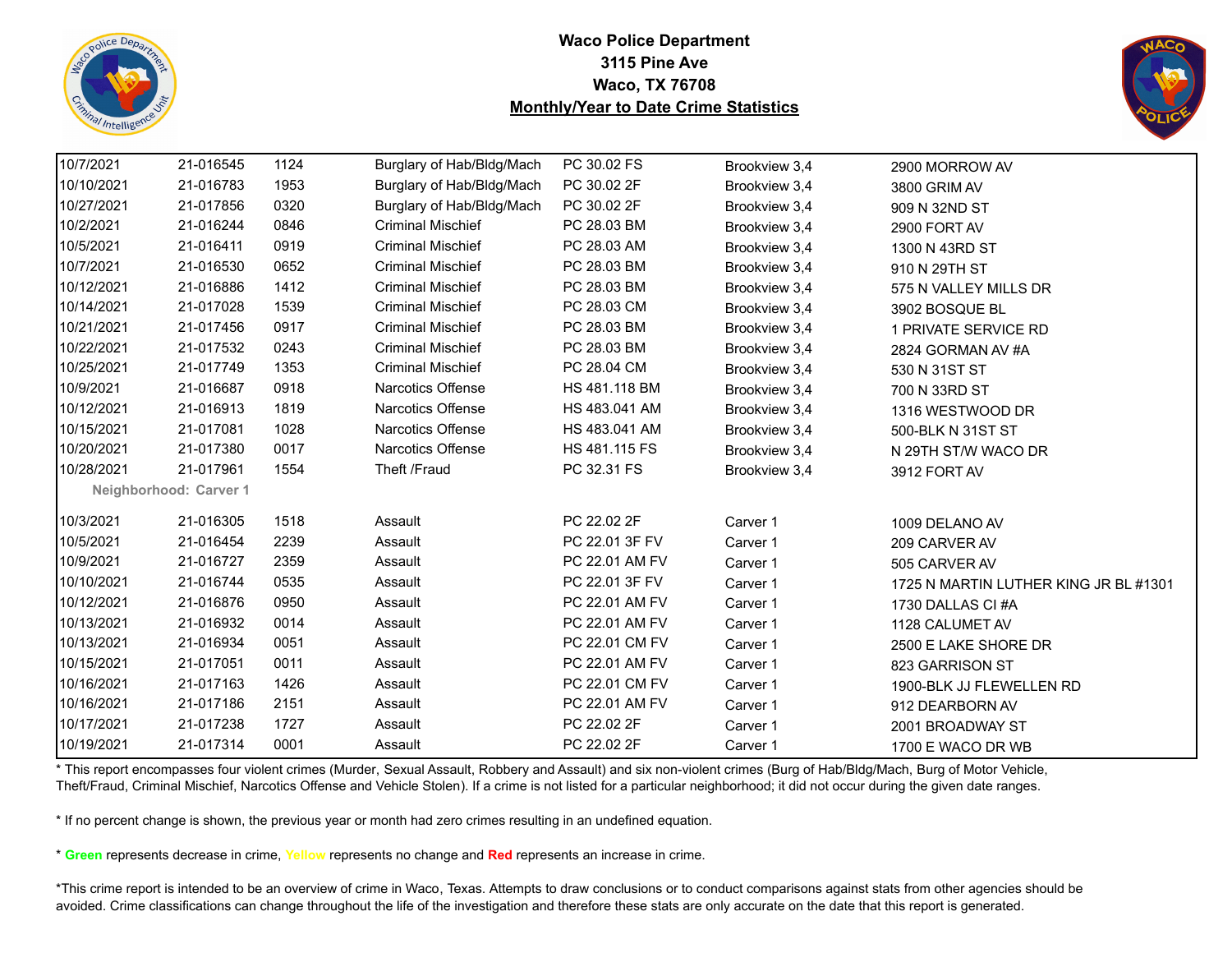![](_page_35_Picture_0.jpeg)

![](_page_35_Picture_2.jpeg)

| 10/19/2021 | 21-017344 | 1349 | Assault                   | PC 22.02 2F    | Carver 1 | 1700 DALLAS CI                        |
|------------|-----------|------|---------------------------|----------------|----------|---------------------------------------|
| 10/19/2021 | 21-017377 | 2241 | Assault                   | PC 22.02 2F FV | Carver 1 | 1500-BL HOOD ST                       |
| 10/20/2021 | 21-017440 | 2245 | Assault                   | PC 22.02 1F    | Carver 1 | 2924 GHOLSON RD                       |
| 10/21/2021 | 21-017447 | 0101 | Assault                   | PC 22.01 AM FV | Carver 1 | 1924 MAHALIA DR                       |
| 10/22/2021 | 21-017580 | 2027 | Assault                   | PC 22.01 AM FV | Carver 1 | 1924 JJ FLEWELLEN RD                  |
| 10/23/2021 | 21-017605 | 1025 | Assault                   | PC 22.01 CM FV | Carver 1 | 401 HOOD ST                           |
| 10/24/2021 | 21-017660 | 0415 | Assault                   | PC 22.01 AM FV | Carver 1 | 921 HARLEM AV                         |
| 10/26/2021 | 21-017834 | 2046 | Assault                   | PC 22.04 FS FV | Carver 1 | 1032 CALUMET AV                       |
| 10/26/2021 | 21-017835 | 1954 | Assault                   | PC 22.01 AM    | Carver 1 | 1100-BLK ADAMS ST                     |
| 10/28/2021 | 21-017937 | 0917 | Assault                   | PC 22.041 FS   | Carver 1 | 1702 DALLAS CI                        |
| 10/29/2021 | 21-018003 | 0812 | Assault                   | PC 22.01 CM FV | Carver 1 | 1033 DELANO AV                        |
| 10/31/2021 | 21-018138 | 1222 | Assault                   | PC 22.04 1F FV | Carver 1 | 708 LENOX AV                          |
| 10/31/2021 | 21-018142 | 1335 | Assault                   | PC 22.01 AM FV | Carver 1 | 908 DUNBAR AV                         |
| 10/31/2021 | 21-018158 | 1941 | Assault                   | PC 22.01 AM FV | Carver 1 | 2509 E LAKE SHORE DR #1102            |
| 10/31/2021 | 21-018171 | 2344 | Assault                   | PC 22.02 1F FV | Carver 1 | 1018 HOOD ST                          |
| 10/9/2021  | 21-800532 | 0217 | Burglary / Vehicle        | PC 30.04 AM    | Carver 1 | 2509 E LAKE SHORE DR                  |
| 10/11/2021 | 21-800538 | 0839 | Burglary / Vehicle        | PC 30.04 AM    | Carver 1 | 612 DEARBORN AV                       |
| 10/25/2021 | 21-017773 | 2248 | Burglary / Vehicle        | PC 30.04 AM    | Carver 1 | 1700 DALLAS CI #D                     |
| 10/29/2021 | 21-017998 | 0336 | Burglary / Vehicle        | PC 30.04 AM    | Carver 1 | 1001 N MARTIN LUTHER KING JR BL #1904 |
| 10/1/2021  | 21-016185 | 1127 | Burglary of Hab/Bldg/Mach | PC 30.02 2F    | Carver 1 | 609 DUNBAR AV                         |
| 10/5/2021  | 21-016420 | 1227 | Burglary of Hab/Bldg/Mach | PC 30.02 2F    | Carver 1 | 1207 CALUMET AV                       |
| 10/27/2021 | 21-017862 | 0437 | Burglary of Hab/Bldg/Mach | PC 30.02 FS    | Carver 1 | 2801 GHOLSON RD                       |
| 10/7/2021  | 21-016551 | 1232 | <b>Criminal Mischief</b>  | PC 28.03 BM    | Carver 1 | 1100 TURNER ST                        |
| 10/8/2021  | 21-016657 | 2217 | <b>Criminal Mischief</b>  | PC 28.03 BM    | Carver 1 | 1234 CALUMET AV                       |
| 10/14/2021 | 21-017039 | 1842 | <b>Criminal Mischief</b>  | PC 28.03 BM    | Carver 1 | 2525 E LAKE SHORE DR #608             |
| 10/16/2021 | 21-017137 | 0248 | <b>Criminal Mischief</b>  | PC 28.03 AM    | Carver 1 | 1710 DALLAS CI#B                      |
| 10/16/2021 | 21-017181 | 2103 | <b>Criminal Mischief</b>  | PC 28.03 BM    | Carver 1 | 1700 DALLAS ST #D                     |
| 10/19/2021 | 21-017339 | 1325 | <b>Criminal Mischief</b>  | PC 28.03 CM    | Carver 1 | 3801 N MARTIN LUTHER KING JR BL       |
| 10/20/2021 | 21-017442 | 2334 | <b>Criminal Mischief</b>  | PC 28.03 BM FV | Carver 1 | 728 DUNBAR AV                         |

\* This report encompasses four violent crimes (Murder, Sexual Assault, Robbery and Assault) and six non-violent crimes (Burg of Hab/Bldg/Mach, Burg of Motor Vehicle, Theft/Fraud, Criminal Mischief, Narcotics Offense and Vehicle Stolen). If a crime is not listed for a particular neighborhood; it did not occur during the given date ranges.

\* If no percent change is shown, the previous year or month had zero crimes resulting in an undefined equation.

\* **Green** represents decrease in crime, **Yellow** represents no change and **Red** represents an increase in crime.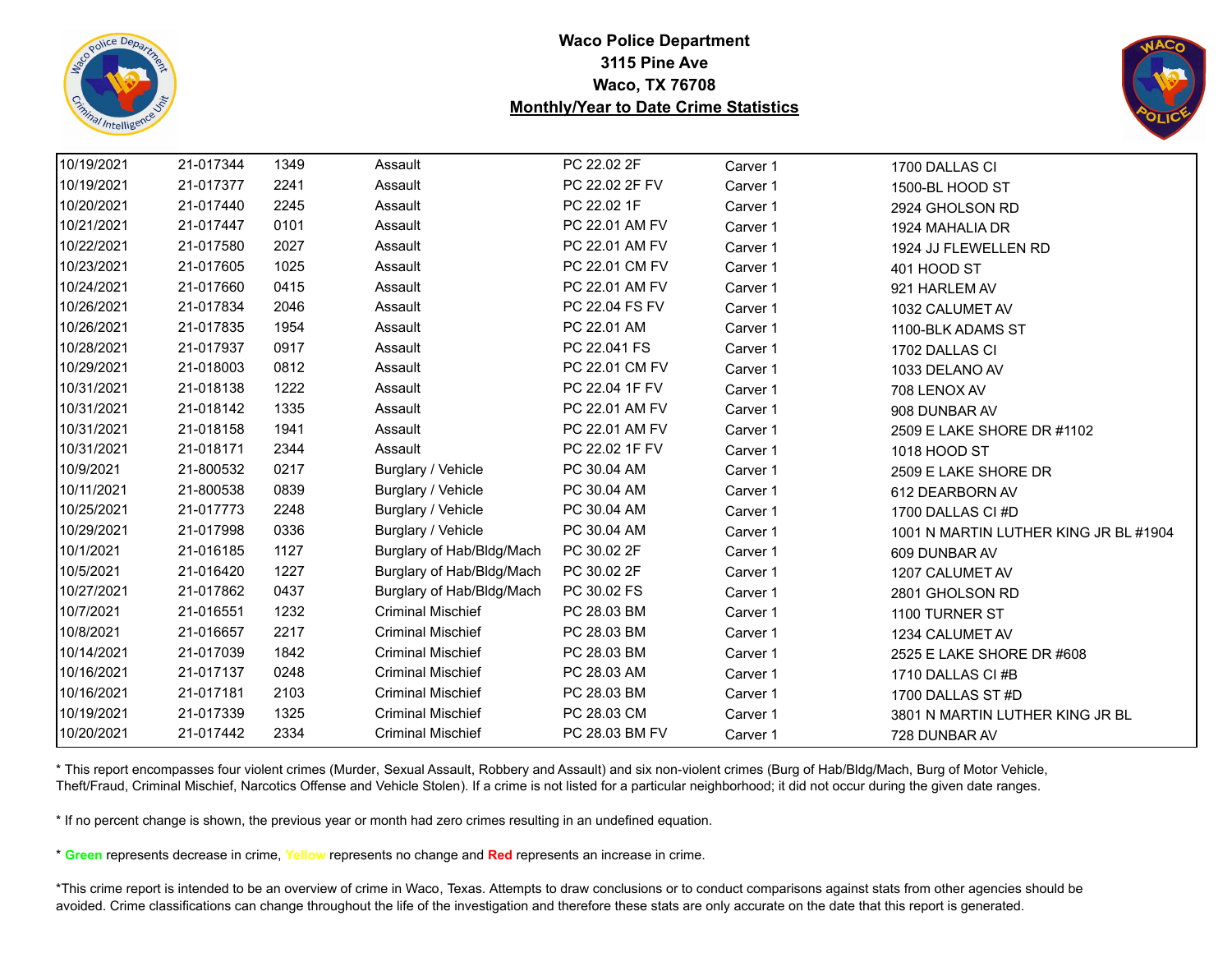![](_page_36_Picture_0.jpeg)

![](_page_36_Picture_2.jpeg)

| 10/24/2021 | 21-017682                     | 1545 | <b>Criminal Mischief</b> | PC 28.04 CM    | Carver 1        | 700 E WACO DR                         |
|------------|-------------------------------|------|--------------------------|----------------|-----------------|---------------------------------------|
| 10/26/2021 | 21-017789                     | 0804 | <b>Criminal Mischief</b> | PC 28.03 BM    | Carver 1        | 1530 EVANS DR                         |
| 10/26/2021 | 21-017843                     | 2242 | <b>Criminal Mischief</b> | PC 28.03 BM    | Carver 1        | 1000-BL DELANO AV                     |
| 10/28/2021 | 21-017971                     | 1738 | <b>Criminal Mischief</b> | PC 28.03 BM    | Carver 1        | 916 E WACO DR                         |
| 10/28/2021 | 21-017977                     | 1856 | <b>Criminal Mischief</b> | PC 28.03 BM    | Carver 1        | 1010 CALUMET AV                       |
| 10/29/2021 | 21-018044                     | 2026 | <b>Criminal Mischief</b> | PC 28.03 BM    | Carver 1        | 1003 DELANO AV                        |
| 10/26/2021 | 21-017803                     | 1209 | Narcotics Offense        | HS 481.115 FS  | Carver 1        | 1200 FAULKNER LN                      |
| 10/30/2021 | 21-018066                     | 0634 | Robbery                  | PC 29.03 1F    | Carver 1        | 1900 JJ FLEWELLEN RD                  |
| 10/1/2021  | 21-016195                     | 1417 | Theft /Fraud             | PC 31.03 FS    | Carver 1        | 536 FAULKNER LN                       |
| 10/10/2021 | 21-016700                     | 1500 | Theft /Fraud             | PC 31.03 BM    | Carver 1        | 1815 SELEY ST                         |
| 10/12/2021 | 21-016926                     | 2310 | Theft /Fraud             | PC 31.03 BM    | Carver 1        | 2500 E LAKE SHORE DR                  |
| 10/21/2021 | 21-017470                     | 1422 | Theft /Fraud             | PC 31.03 FS    | Carver 1        | 2901 GHOLSON RD                       |
| 10/26/2021 | 21-017786                     | 0729 | Theft /Fraud             | PC 31.03 FS    | Carver 1        | 2801 GHOLSON RD                       |
| 10/27/2021 | 21-017881                     | 1257 | Theft /Fraud             | PC 31.03 FS    | Carver 1        | 2901 GHOLSON RD                       |
| 10/28/2021 | 21-017972                     | 1816 | Theft /Fraud             | PC 32.51 FS    | Carver 1        | 1204 STATE ST                         |
| 10/29/2021 | 21-018013                     | 1122 | Theft /Fraud             | PC 31.03 FS    | Carver 1        | 3001 GHOLSON RD                       |
| 10/20/2021 | 21-017394                     | 0939 | Vehicle Stolen           | PC 31.03 FS SV | Carver 1        | 1800 N MARTIN LUTHER KING JR BL       |
| 10/28/2021 | 21-017942                     | 1131 | Vehicle Stolen           | PC 31.03 FS SV | Carver 1        | 1114 HOUSTON ST                       |
| 10/30/2021 | 21-018107                     | 1811 | Vehicle Stolen           | PC 31.03 FS SV | Carver 1        | 1800 N MARTIN LUTHER KING JR BL #5105 |
|            | Neighborhood: Cedar Ridge 1,5 |      |                          |                |                 |                                       |
| 10/4/2021  | 21-016346                     | 0924 | Assault                  | PC 22.01 AM    | Cedar Ridge 1,5 | 1600 W LAKE SHORE DR                  |
| 10/10/2021 | 21-016731                     | 0018 | Assault                  | PC 22.01 CM FV | Cedar Ridge 1,5 | 4522 N 19TH ST                        |
| 10/23/2021 | 21-017596                     | 0156 | Assault                  | PC 22.012 AM   | Cedar Ridge 1,5 | 4400 N 19TH ST #252                   |
| 10/2/2021  | 21-016243                     | 0819 | Burglary / Vehicle       | PC 30.04 AM    | Cedar Ridge 1,5 | 3800 MACARTHUR DR                     |
| 10/2/2021  | 21-016261                     | 1538 | Burglary / Vehicle       | PC 30.04 AM    | Cedar Ridge 1,5 | 3812 MACARTHUR DR                     |
| 10/9/2021  | 21-016716                     | 1907 | Burglary / Vehicle       | PC 30.04 AM    | Cedar Ridge 1,5 | 1600 W LAKE SHORE DR #722             |
| 10/10/2021 | 21-800537                     | 2138 | Burglary / Vehicle       | PC 30.04 AM    | Cedar Ridge 1,5 | 4520 N 19TH ST                        |
| 10/11/2021 | 21-016820                     | 1452 | Burglary / Vehicle       | PC 30.04 AM    | Cedar Ridge 1,5 | 5102 N 19TH ST                        |
| 10/14/2021 | 21-017016                     | 1138 | Burglary / Vehicle       | PC 30.04 AM    | Cedar Ridge 1,5 | 4100 N 20TH ST                        |

\* This report encompasses four violent crimes (Murder, Sexual Assault, Robbery and Assault) and six non-violent crimes (Burg of Hab/Bldg/Mach, Burg of Motor Vehicle, Theft/Fraud, Criminal Mischief, Narcotics Offense and Vehicle Stolen). If a crime is not listed for a particular neighborhood; it did not occur during the given date ranges.

\* If no percent change is shown, the previous year or month had zero crimes resulting in an undefined equation.

\* **Green** represents decrease in crime, **Yellow** represents no change and **Red** represents an increase in crime.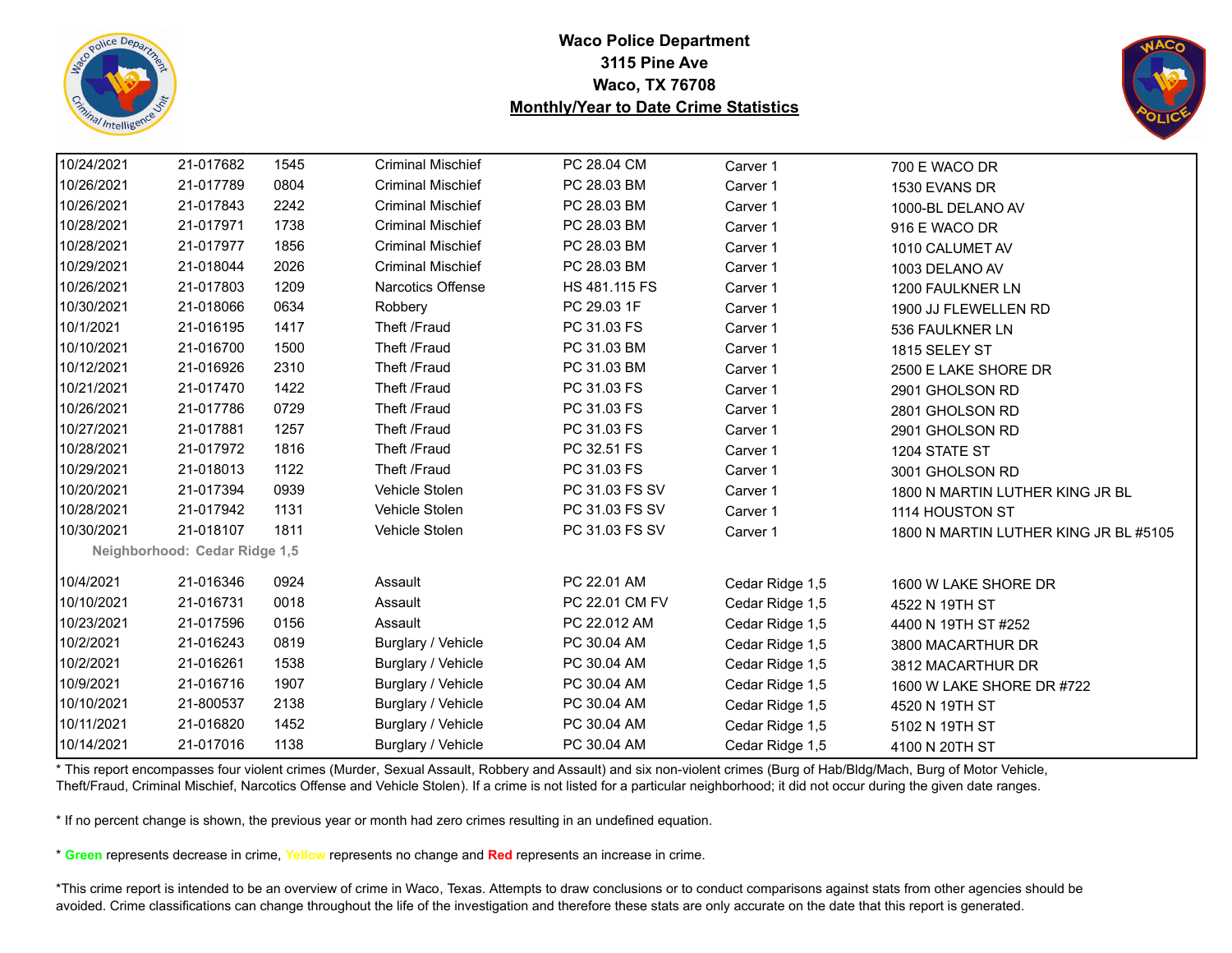![](_page_37_Picture_0.jpeg)

![](_page_37_Picture_2.jpeg)

| 10/14/2021 | 21-017017                    | 1225 | Burglary / Vehicle        | PC 30.04 AM    | Cedar Ridge 1,5 | 3915 N 20TH ST            |
|------------|------------------------------|------|---------------------------|----------------|-----------------|---------------------------|
| 10/15/2021 | 21-017097                    | 1539 | Burglary / Vehicle        | PC 30.04 AM    | Cedar Ridge 1,5 | 4201 N 22ND ST            |
| 10/15/2021 | 21-017103                    | 1640 | Burglary / Vehicle        | PC 30.04 AM    | Cedar Ridge 1,5 | 3904 N 22ND ST            |
| 10/30/2021 | 21-018080                    | 1016 | Burglary / Vehicle        | PC 30.04 AM    | Cedar Ridge 1,5 | 4200 N 19TH ST            |
| 10/11/2021 | 21-016817                    | 1400 | Burglary of Hab/Bldg/Mach | PC 30.02 2F    | Cedar Ridge 1,5 | 2005 STEWART DR #341      |
| 10/29/2021 | 21-018010                    | 1119 | Burglary of Hab/Bldg/Mach | PC 30.02 2F    | Cedar Ridge 1,5 | 2005 STEWART DR #216      |
| 10/8/2021  | 21-016621                    | 1407 | <b>Criminal Mischief</b>  | PC 28.03 AM    | Cedar Ridge 1,5 | 1600 W LAKE SHORE DR #222 |
| 10/27/2021 | 21-017911                    | 1932 | Sexual Assault            | PC 22.011 2F   | Cedar Ridge 1,5 | <b>Address Witheld</b>    |
| 10/6/2021  | 21-016493                    | 1628 | Theft /Fraud              | PC 32.31 FS    | Cedar Ridge 1,5 | 4013 N 22ND ST            |
| 10/15/2021 | 21-017074                    | 1029 | Theft /Fraud              | PC 31.03 CM    | Cedar Ridge 1,5 | 4400 N 19TH ST            |
| 10/26/2021 | 21-017778                    | 0214 | Theft /Fraud              | PC 31.03 3F    | Cedar Ridge 1,5 | 2400-BL W LAKE SHORE DR   |
|            | Neighborhood: China Spring 5 |      |                           |                |                 |                           |
| 10/2/2021  | 21-016247                    | 0800 | Assault                   | PC 22.04 1F FV | China Spring 5  | 7505 PEDERNALES DR        |
| 10/7/2021  | 21-016578                    | 2252 | Assault                   | PC 22.01 AM    | China Spring 5  | 10412 MARIGOLD DR         |
| 10/14/2021 | 21-017020                    | 1246 | Assault                   | PC 22.01 AM FV | China Spring 5  | 9400 CHINA SPRING RD      |
| 10/18/2021 | 21-017295                    | 1541 | Assault                   | PC 22.04 3F    | China Spring 5  | 9800 SALEM WY #A          |
| 10/27/2021 | 21-017869                    | 0850 | Burglary / Vehicle        | PC 30.04 AM    | China Spring 5  | 9820 IRONHORSE            |
| 10/8/2021  | 21-016585                    | 0053 | Burglary of Hab/Bldg/Mach | PC 30.02 2F    | China Spring 5  | 10412 MARIGOLD DR         |
| 10/8/2021  | 21-016608                    | 1059 | Burglary of Hab/Bldg/Mach | PC 30.02 FS    | China Spring 5  | 3501 FLAT ROCK RD #3010   |
| 10/13/2021 | 21-016949                    | 0830 | Burglary of Hab/Bldg/Mach | PC 30.02 2F    | China Spring 5  | 5700 BECKON FALLS DR      |
| 10/27/2021 | 21-017871                    | 0836 | <b>Criminal Mischief</b>  | PC 28.03 BM    | China Spring 5  | 2040 COMAL ST             |
| 10/27/2021 | 21-017857                    | 0313 | <b>Narcotics Offense</b>  | HS 481.116 2F  | China Spring 5  | 9400 CHINA SPRING RD      |
| 10/4/2021  | 21-016356                    | 1120 | Theft /Fraud              | PC 31.03 AM    | China Spring 5  | 9701 SALEM WY             |
| 10/6/2021  | 21-800525                    | 0839 | Theft /Fraud              | PC 32.51 FS    | China Spring 5  | 9824 SALEM WY #A          |
| 10/9/2021  | 21-016709                    | 1825 | Theft /Fraud              | PC 31.03 AM    | China Spring 5  | 7909 KARL MAY DR          |
| 10/18/2021 | 21-017257                    | 0900 | Theft /Fraud              | PC 31.03 CM    | China Spring 5  | 6209 ELEPHANT BUTTE DR    |
| 10/21/2021 | 21-017493                    | 1743 | Theft /Fraud              | PC 31.03 BM    | China Spring 5  | 11105 CHINA SPRING RD     |
| 10/11/2021 | 21-016812                    | 1242 | Vehicle Stolen            | PC 31.07 FS    | China Spring 5  | 10104 VALENCIA DR         |
| 10/20/2021 | 21-017433                    | 1944 | Vehicle Stolen            | PC 31.03 3F SV | China Spring 5  | 5713 ELEPHANT BUTTE DR    |

\* This report encompasses four violent crimes (Murder, Sexual Assault, Robbery and Assault) and six non-violent crimes (Burg of Hab/Bldg/Mach, Burg of Motor Vehicle, Theft/Fraud, Criminal Mischief, Narcotics Offense and Vehicle Stolen). If a crime is not listed for a particular neighborhood; it did not occur during the given date ranges.

\* If no percent change is shown, the previous year or month had zero crimes resulting in an undefined equation.

\* **Green** represents decrease in crime, **Yellow** represents no change and **Red** represents an increase in crime.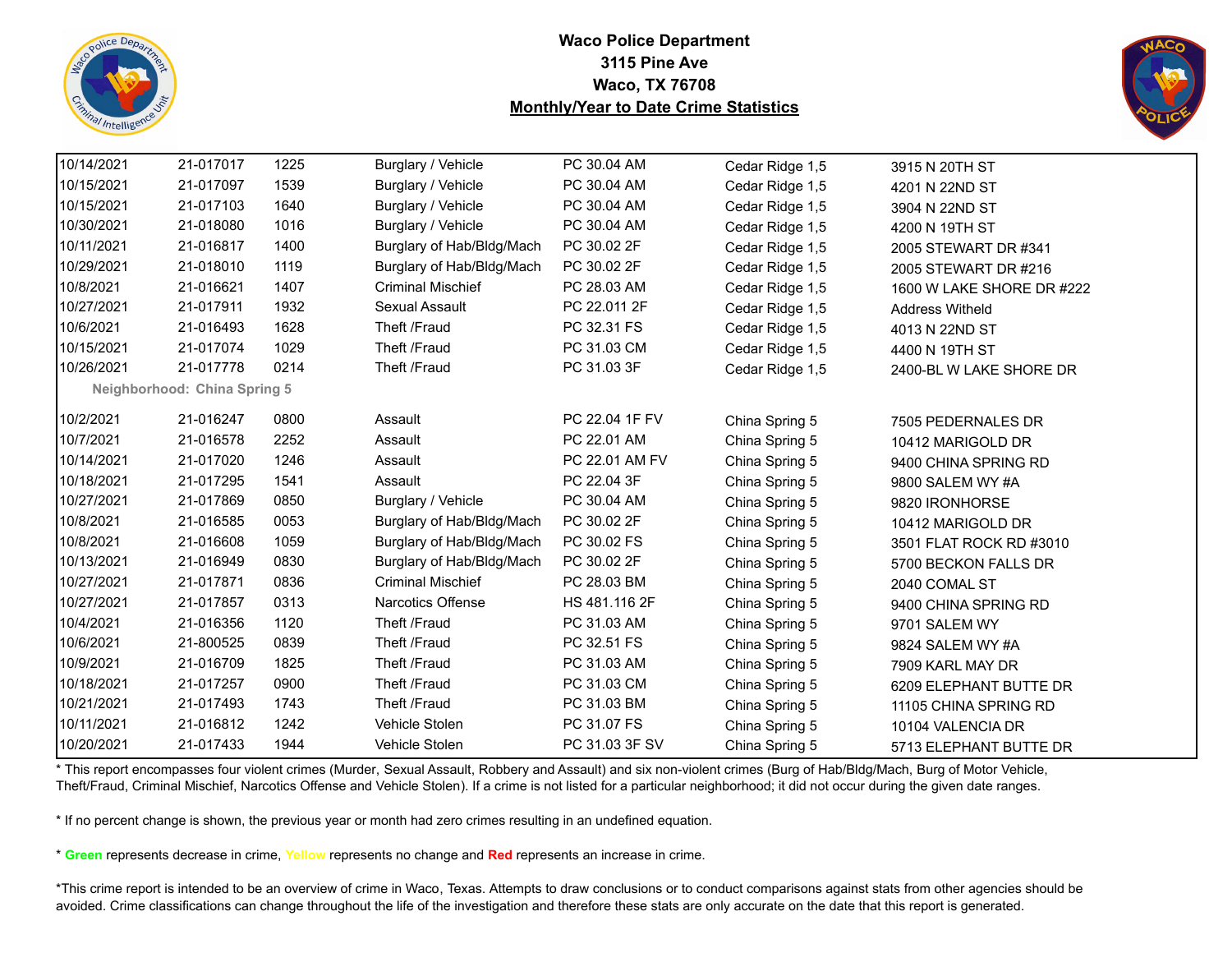![](_page_38_Picture_0.jpeg)

![](_page_38_Picture_2.jpeg)

| 10/27/2021 | 21-017861                       | 0501 | Vehicle Stolen            | PC 31.03 FS SV | China Spring 5    | 10008 BARTON CREEK DR            |
|------------|---------------------------------|------|---------------------------|----------------|-------------------|----------------------------------|
| 10/27/2021 | 21-017872                       | 0916 | Vehicle Stolen            | PC 31.03 FS SV | China Spring 5    | 10032 BARTON CREEK DR            |
|            | Neighborhood: Dean Highland 4,5 |      |                           |                |                   |                                  |
| 10/2/2021  | 21-016232                       | 0025 | Assault                   | PC 22.01 AM FV | Dean Highland 4,5 | 2705 N 28TH ST                   |
| 10/2/2021  | 21-016280                       | 2354 | Assault                   | PC 22.01 AM FV | Dean Highland 4,5 | 2736 MITCHELL AV                 |
| 10/9/2021  | 21-016693                       | 1225 | Assault                   | PC 22.02 2F    | Dean Highland 4,5 | 2604 SUMMER AV                   |
| 10/12/2021 | 21-016919                       | 2122 | Assault                   | PC 22.02 2F    | Dean Highland 4,5 | N 25TH ST/SUMMER AV              |
| 10/14/2021 | 21-017002                       | 0711 | Assault                   | PC 22.01 AM FV | Dean Highland 4,5 | 2808 LIVE OAK AV                 |
| 10/15/2021 | 21-017052                       | 0026 | Assault                   | PC 22.01 AM FV | Dean Highland 4,5 | 2621 LYLE AV                     |
| 10/18/2021 | 21-017310                       | 2221 | Assault                   | PC 22.01 AM FV | Dean Highland 4,5 | 2604 SUMMER AV                   |
| 10/18/2021 | 21-017540                       | 0800 | Assault                   | MC 99100       | Dean Highland 4,5 | <b>UNKNOWN</b>                   |
| 10/15/2021 | 21-800544                       | 0131 | Burglary / Vehicle        | PC 30.04 AM    | Dean Highland 4,5 | 6312 S UNIVERSITY PARKS DR #6312 |
| 10/18/2021 | 21-017301                       | 1838 | Burglary / Vehicle        | PC 30.04 AM    | Dean Highland 4,5 | 2500 SUMMER AV                   |
| 10/24/2021 | 21-017699                       | 2139 | Burglary of Hab/Bldg/Mach | PC 30.02 2F FV | Dean Highland 4,5 | 2808 LIVE OAK AV                 |
| 10/11/2021 | 21-016845                       | 1844 | <b>Criminal Mischief</b>  | PC 28.03 BM    | Dean Highland 4,5 | 3201 LASKER AV                   |
| 10/14/2021 | 21-017003                       | 0711 | <b>Criminal Mischief</b>  | PC 28.03 FS    | Dean Highland 4,5 | 2808 LIVE OAK AV                 |
| 10/17/2021 | 21-800545                       | 1636 | <b>Criminal Mischief</b>  | PC 28.03 CM    | Dean Highland 4,5 | 3215 SUMMER AV                   |
| 10/7/2021  | 21-016566                       | 1801 | <b>Narcotics Offense</b>  | HS 481.115 3F  | Dean Highland 4,5 | 2724 TRICE AV                    |
| 10/7/2021  | 21-016523                       | 0050 | Robbery                   | PC 29.03 1F    | Dean Highland 4,5 | 2604 SUMMER AV                   |
| 10/23/2021 | 21-017610                       | 1200 | Robbery                   | PC 29.02 2F    | Dean Highland 4,5 | 2733 WINDSOR AV                  |
| 10/2/2021  | 21-017031                       | 0800 | Sexual Assault            | PC 22.021 1F   | Dean Highland 4,5 | <b>Address Witheld</b>           |
| 10/11/2021 | 21-016802                       | 1040 | Sexual Assault            | PC 22.011 2F   | Dean Highland 4,5 | <b>Address Witheld</b>           |
| 10/5/2021  | 21-016439                       | 1733 | Theft /Fraud              | PC 32.51 FS    | Dean Highland 4,5 | 3217 WINDSOR AV                  |
| 10/13/2021 | 21-016931                       | 0003 | Theft /Fraud              | PC 31.03 CM    | Dean Highland 4,5 | 3012 ETHEL AV                    |
| 10/18/2021 | 21-017296                       | 1712 | Theft /Fraud              | PC 31.03 BM    | Dean Highland 4,5 | 2508 WINDSOR AV                  |
| 10/19/2021 | 21-017360                       | 1901 | Theft /Fraud              | PC 31.03 BM    | Dean Highland 4,5 | 2603 CUMBERLAND AV               |
| 10/19/2021 | 21-800549                       | 1041 | Theft /Fraud              | PC 32.51 FS    | Dean Highland 4,5 | 3019 WINDSOR AV                  |
| 10/25/2021 | 21-017717                       | 0747 | Theft /Fraud              | PC 31.03 CM    | Dean Highland 4,5 | 2900 COLCORD AV                  |
| 10/25/2021 | 21-017734                       | 1054 | Theft /Fraud              | PC 31.03 BM    | Dean Highland 4,5 | 2612 COLCORD AV                  |

\* This report encompasses four violent crimes (Murder, Sexual Assault, Robbery and Assault) and six non-violent crimes (Burg of Hab/Bldg/Mach, Burg of Motor Vehicle, Theft/Fraud, Criminal Mischief, Narcotics Offense and Vehicle Stolen). If a crime is not listed for a particular neighborhood; it did not occur during the given date ranges.

\* If no percent change is shown, the previous year or month had zero crimes resulting in an undefined equation.

\* **Green** represents decrease in crime, **Yellow** represents no change and **Red** represents an increase in crime.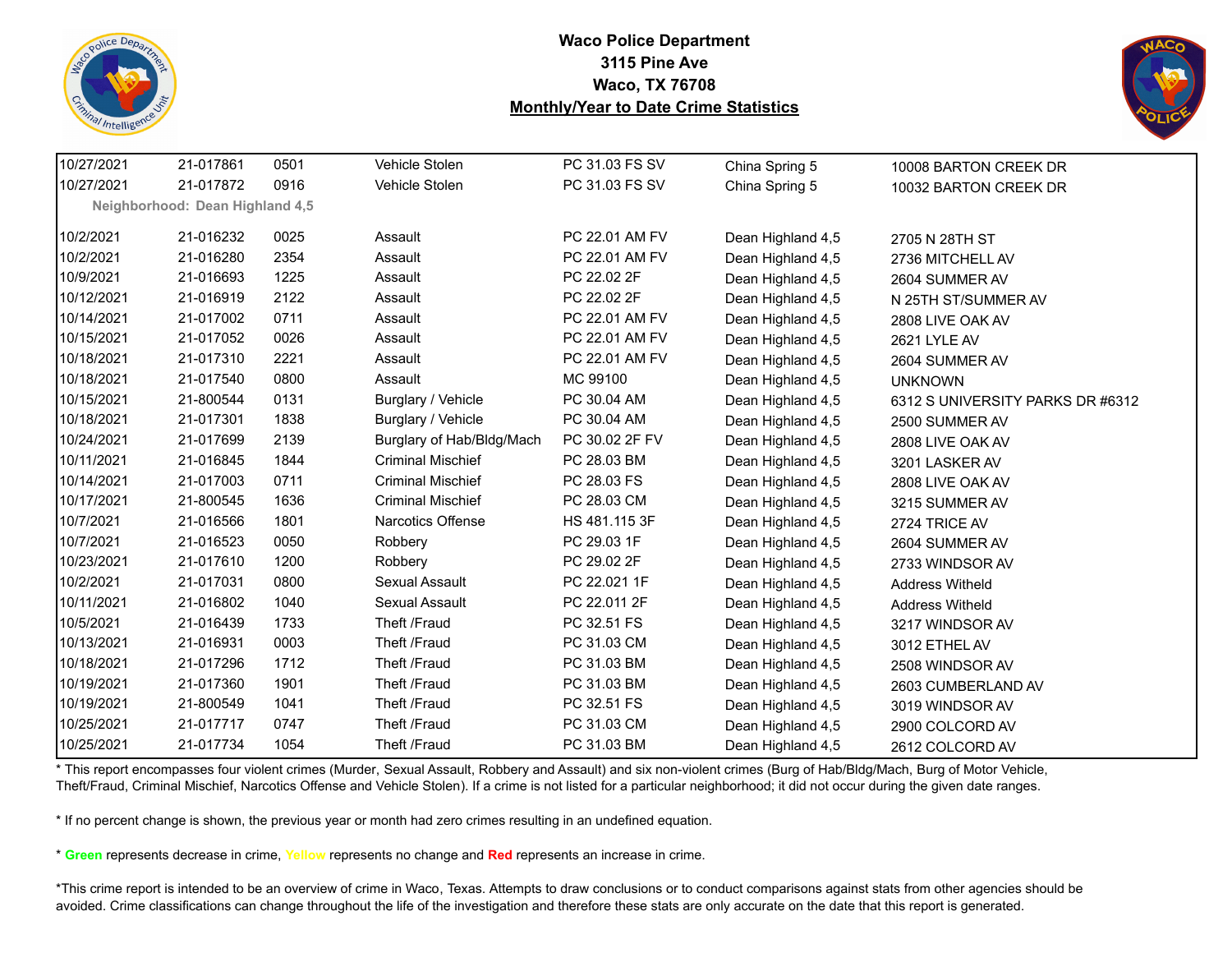![](_page_39_Picture_0.jpeg)

![](_page_39_Picture_2.jpeg)

| 10/25/2021 | 21-017745                           | 1408 | Vehicle Stolen            | PC 31.03 FS SV | Dean Highland 4,5     | 2124 N 25TH ST            |
|------------|-------------------------------------|------|---------------------------|----------------|-----------------------|---------------------------|
|            | Neighborhood: Downtown (Brazos) 2,4 |      |                           |                |                       |                           |
| 10/3/2021  | 21-016286                           | 0112 | Assault                   | PC 22.02 2F    | Downtown (Brazos) 2,4 | S 8TH ST/CLEVELAND AV     |
| 10/6/2021  | 21-016494                           | 1540 | Assault                   | PC 22.01 AM    | Downtown (Brazos) 2,4 | 211 MARY AV               |
| 10/10/2021 | 21-016737                           | 0159 | Assault                   | PC 22.01 AM FV | Downtown (Brazos) 2,4 | S 9TH ST/CLAY AV          |
| 10/12/2021 | 21-016869                           | 0818 | Assault                   | PC 22.02 2F    | Downtown (Brazos) 2,4 | 401 HOOD ST, WAC          |
| 10/12/2021 | 21-016916                           | 1930 | Assault                   | PC 22.01 AM FV | Downtown (Brazos) 2,4 | 215 WASHINGTON AV #129    |
| 10/14/2021 | 21-017046                           | 1854 | Assault                   | PC 22.02 2F    | Downtown (Brazos) 2,4 | S 9TH ST/CLAY AV          |
| 10/17/2021 | 21-017196                           | 0110 | Assault                   | PC 22.01 3F FV | Downtown (Brazos) 2,4 | 800-BLK S 5TH ST          |
| 10/17/2021 | 21-017200                           | 0217 | Assault                   | PC 22.02 2F    | Downtown (Brazos) 2,4 | 901 S 5TH ST              |
| 10/18/2021 | 21-017304                           | 2040 | Assault                   | PC 22.01 3F    | Downtown (Brazos) 2,4 | 1120 ROSS AV              |
| 10/18/2021 | 21-017312                           | 2101 | Assault                   | PC 22.01 CM    | Downtown (Brazos) 2,4 | 501 N 12TH ST             |
| 10/22/2021 | 21-017536                           | 0723 | Assault                   | PC 22.01 AM FV | Downtown (Brazos) 2,4 | 949 S 11TH ST             |
| 10/23/2021 | 21-017601                           | 0705 | Assault                   | PC 22.01 AM FV | Downtown (Brazos) 2,4 | S 17TH ST/WEBSTER AV      |
| 10/24/2021 | 21-017648                           | 0035 | Assault                   | PC 22.01 AM FV | Downtown (Brazos) 2,4 | 1002 S 16TH ST            |
| 10/26/2021 | 21-017821                           | 1642 | Assault                   | PC 22.01 CM FV | Downtown (Brazos) 2,4 | 1601 S JACK KULTGEN EX SB |
| 10/27/2021 | 21-017891                           | 1420 | Assault                   | PC 22.01 CM    | Downtown (Brazos) 2,4 | 826 S 10TH ST             |
| 10/28/2021 | 21-017964                           | 1545 | Assault                   | PC 22.01 AM    | Downtown (Brazos) 2,4 | 1009 ROSS AV              |
| 10/30/2021 | 21-018059                           | 0217 | Assault                   | PC 22.01 AM    | Downtown (Brazos) 2,4 | 217 MARY AV               |
| 10/6/2021  | 21-016468                           | 0946 | Burglary / Vehicle        | PC 30.04 AM    | Downtown (Brazos) 2,4 | 715 CLEVELAND AV          |
| 10/7/2021  | 21-016538                           | 0934 | Burglary / Vehicle        | PC 30.04 AM    | Downtown (Brazos) 2,4 | 113 S UNIVERSITY PARKS DR |
| 10/9/2021  | 21-800533                           | 0718 | Burglary / Vehicle        | PC 30.04 AM    | Downtown (Brazos) 2,4 | 715 CLEVELAND AV          |
| 10/11/2021 | 21-016793                           | 0610 | Burglary / Vehicle        | PC 30.04 AM    | Downtown (Brazos) 2,4 | 715 CLEVELAND AV #203E    |
| 10/19/2021 | 21-017350                           | 1637 | Burglary / Vehicle        | PC 30.04 AM    | Downtown (Brazos) 2,4 | 518 S 12TH ST             |
| 10/26/2021 | 21-017793                           | 0805 | Burglary / Vehicle        | PC 30.04 AM    | Downtown (Brazos) 2,4 | 300 S 8TH ST              |
| 10/28/2021 | 21-017945                           | 1221 | Burglary / Vehicle        | PC 30.04 AM    | Downtown (Brazos) 2,4 | 700 S 4TH ST              |
| 10/2/2021  | 21-016230                           | 0013 | Burglary of Hab/Bldg/Mach | PC 30.02 2F    | Downtown (Brazos) 2,4 | 912 S 12TH ST             |
| 10/2/2021  | 21-016241                           | 0551 | Burglary of Hab/Bldg/Mach | PC 30.02 2F    | Downtown (Brazos) 2,4 | 1100 CLEVELAND AV         |
| 10/6/2021  | 21-016457                           | 0015 | Burglary of Hab/Bldg/Mach | PC 30.02 2F    | Downtown (Brazos) 2,4 | 215 WASHINGTON AV #330    |

\* This report encompasses four violent crimes (Murder, Sexual Assault, Robbery and Assault) and six non-violent crimes (Burg of Hab/Bldg/Mach, Burg of Motor Vehicle, Theft/Fraud, Criminal Mischief, Narcotics Offense and Vehicle Stolen). If a crime is not listed for a particular neighborhood; it did not occur during the given date ranges.

\* If no percent change is shown, the previous year or month had zero crimes resulting in an undefined equation.

\* **Green** represents decrease in crime, **Yellow** represents no change and **Red** represents an increase in crime.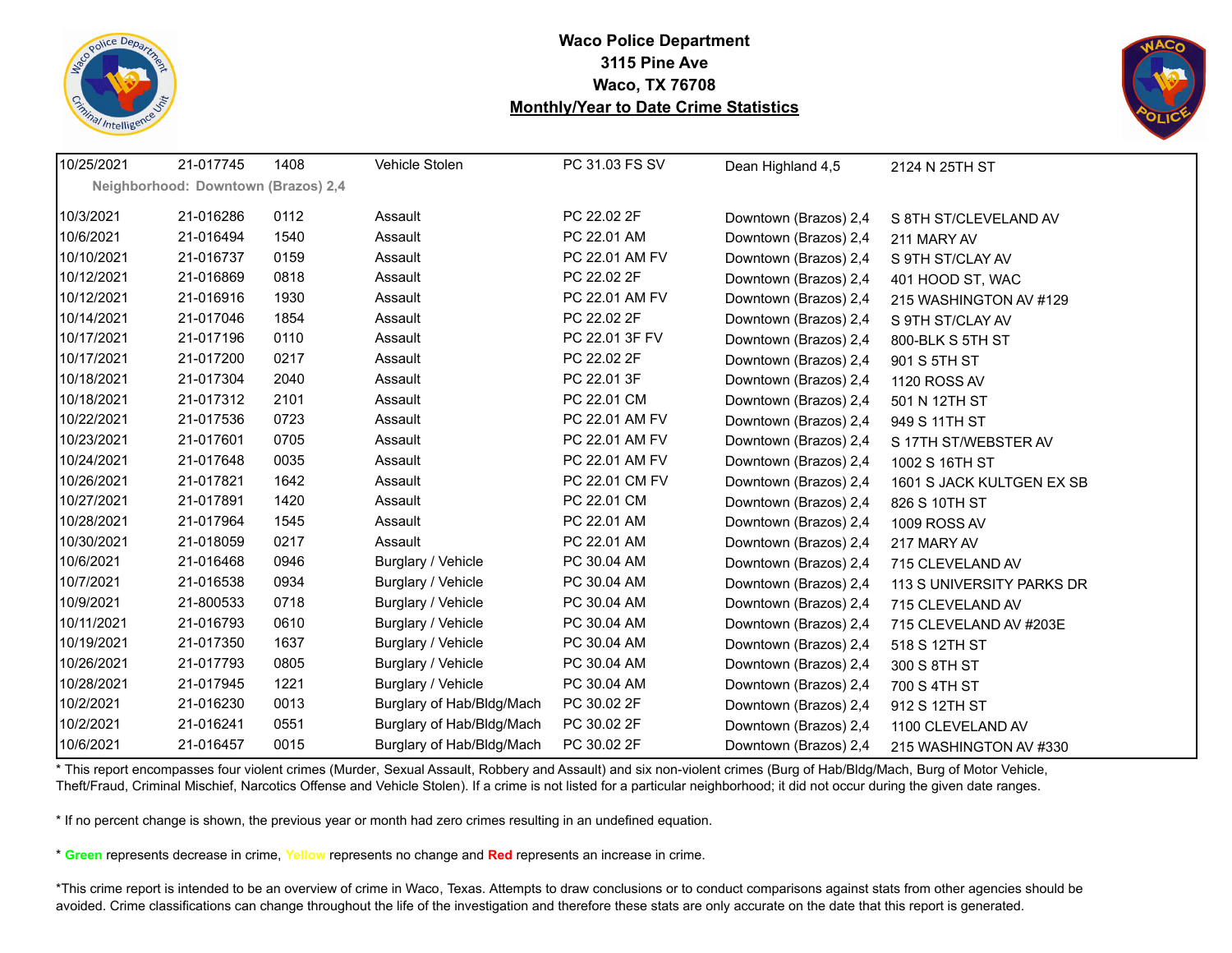![](_page_40_Picture_0.jpeg)

![](_page_40_Picture_2.jpeg)

| 10/6/2021  | 21-016513 | 1936 | Burglary of Hab/Bldg/Mach | PC 30.02 FS    | Downtown (Brazos) 2,4 | 510 N 4TH ST                   |
|------------|-----------|------|---------------------------|----------------|-----------------------|--------------------------------|
| 10/12/2021 | 21-016883 | 1150 | Burglary of Hab/Bldg/Mach | PC 30.02 1F FV | Downtown (Brazos) 2,4 | 609 S 5TH ST                   |
| 10/12/2021 | 21-016897 | 1543 | Burglary of Hab/Bldg/Mach | PC 30.02 FS    | Downtown (Brazos) 2,4 | 1008 JEFFERSON AV              |
| 10/13/2021 | 21-016955 | 1051 | Burglary of Hab/Bldg/Mach | PC 30.02 FS    | Downtown (Brazos) 2,4 | 601 WEBSTER AV                 |
| 10/13/2021 | 21-016976 | 1457 | Burglary of Hab/Bldg/Mach | PC 30.02 2F    | Downtown (Brazos) 2,4 | 215 WASHINGTON AV #118         |
| 10/22/2021 | 21-017553 | 1152 | Burglary of Hab/Bldg/Mach | PC 30.02 FS    | Downtown (Brazos) 2,4 | 701 JEFFERSON AV               |
| 10/1/2021  | 21-016174 | 0828 | <b>Criminal Mischief</b>  | PC 28.03 CM    | Downtown (Brazos) 2,4 | 604 S 9TH ST                   |
| 10/7/2021  | 21-016541 | 0959 | <b>Criminal Mischief</b>  | PC 28.08 BM    | Downtown (Brazos) 2,4 | 425 FRANKLIN AV                |
| 10/8/2021  | 21-016652 | 2114 | <b>Criminal Mischief</b>  | PC 28.03 CM    | Downtown (Brazos) 2,4 | MARY AV/S UNIVERSITY PARKS DR  |
| 10/9/2021  | 21-016685 | 1022 | <b>Criminal Mischief</b>  | PC 28.08 BM    | Downtown (Brazos) 2,4 | 1018 AUSTIN AV                 |
| 10/14/2021 | 21-017026 | 1443 | <b>Criminal Mischief</b>  | PC 28.08 BM    | Downtown (Brazos) 2,4 | 948 1/2 S 12TH ST              |
| 10/21/2021 | 21-017522 | 2350 | <b>Criminal Mischief</b>  | PC 28.03 BM    | Downtown (Brazos) 2,4 | 1521 CONNOR AV                 |
| 10/23/2021 | 21-017604 | 1041 | <b>Criminal Mischief</b>  | PC 28.03 FS    | Downtown (Brazos) 2,4 | 215 WASHINGTON AV              |
| 10/25/2021 | 21-017741 | 1204 | <b>Criminal Mischief</b>  | PC 28.03 FS    | Downtown (Brazos) 2,4 | 101 WASHINGTON AV              |
| 10/26/2021 | 21-017806 | 1230 | <b>Criminal Mischief</b>  | PC 28.04 CM    | Downtown (Brazos) 2,4 | 901 S 7TH ST                   |
| 10/30/2021 | 21-018058 | 0217 | <b>Criminal Mischief</b>  | PC 28.03 BM    | Downtown (Brazos) 2,4 | 217 MARY AV                    |
| 10/30/2021 | 21-018076 | 0935 | <b>Criminal Mischief</b>  | PC 28.03 BM    | Downtown (Brazos) 2,4 | 945 1/2 S 12TH ST              |
| 10/21/2021 | 21-017520 | 2229 | Murder                    | PC 19.02 1F    | Downtown (Brazos) 2,4 | 812 S 12TH ST                  |
| 10/1/2021  | 21-016226 | 2306 | <b>Narcotics Offense</b>  | HS 481.115 FS  | Downtown (Brazos) 2,4 | S 12TH ST/CLAY AV              |
| 10/8/2021  | 21-016580 | 0013 | Narcotics Offense         | HS 481.112 1F  | Downtown (Brazos) 2,4 | S 5TH ST/WEBSTER AV            |
| 10/20/2021 | 21-017383 | 0058 | Narcotics Offense         | HS 481.115 3F  | Downtown (Brazos) 2,4 | S 17TH ST/AUSTIN AV            |
| 10/21/2021 | 21-017529 | 2229 | Narcotics Offense         | HS 481.115 AM  | Downtown (Brazos) 2,4 | 814 S 12TH ST                  |
| 10/30/2021 | 21-018108 | 1619 | Narcotics Offense         | HS 481.115 2F  | Downtown (Brazos) 2,4 | 600-BL MARY AV                 |
| 10/18/2021 | 21-017305 | 2058 | Robbery                   | PC 29.02 2F    | Downtown (Brazos) 2,4 | 215 S UNIVERSITY PARKS DR #107 |
| 10/26/2021 | 21-017822 | 1506 | Sexual Assault            | PC 22.011 2F   | Downtown (Brazos) 2,4 | <b>Address Witheld</b>         |
| 10/4/2021  | 21-016350 | 1025 | Theft /Fraud              | PC 32.21 FS    | Downtown (Brazos) 2,4 | 1018 AUSTIN AV                 |
| 10/5/2021  | 21-016398 | 0114 | Theft /Fraud              | PC 31.03 BM    | Downtown (Brazos) 2,4 | 720 S 7TH ST #A                |
| 10/9/2021  | 21-016698 | 1455 | Theft /Fraud              | PC 31.03 BM    | Downtown (Brazos) 2,4 | 612 S 12TH ST                  |
| 10/10/2021 | 21-016768 | 1807 | Theft /Fraud              | PC 31.03 CM    | Downtown (Brazos) 2,4 | 330 AUSTIN AV                  |

\* This report encompasses four violent crimes (Murder, Sexual Assault, Robbery and Assault) and six non-violent crimes (Burg of Hab/Bldg/Mach, Burg of Motor Vehicle, Theft/Fraud, Criminal Mischief, Narcotics Offense and Vehicle Stolen). If a crime is not listed for a particular neighborhood; it did not occur during the given date ranges.

\* If no percent change is shown, the previous year or month had zero crimes resulting in an undefined equation.

\* **Green** represents decrease in crime, **Yellow** represents no change and **Red** represents an increase in crime.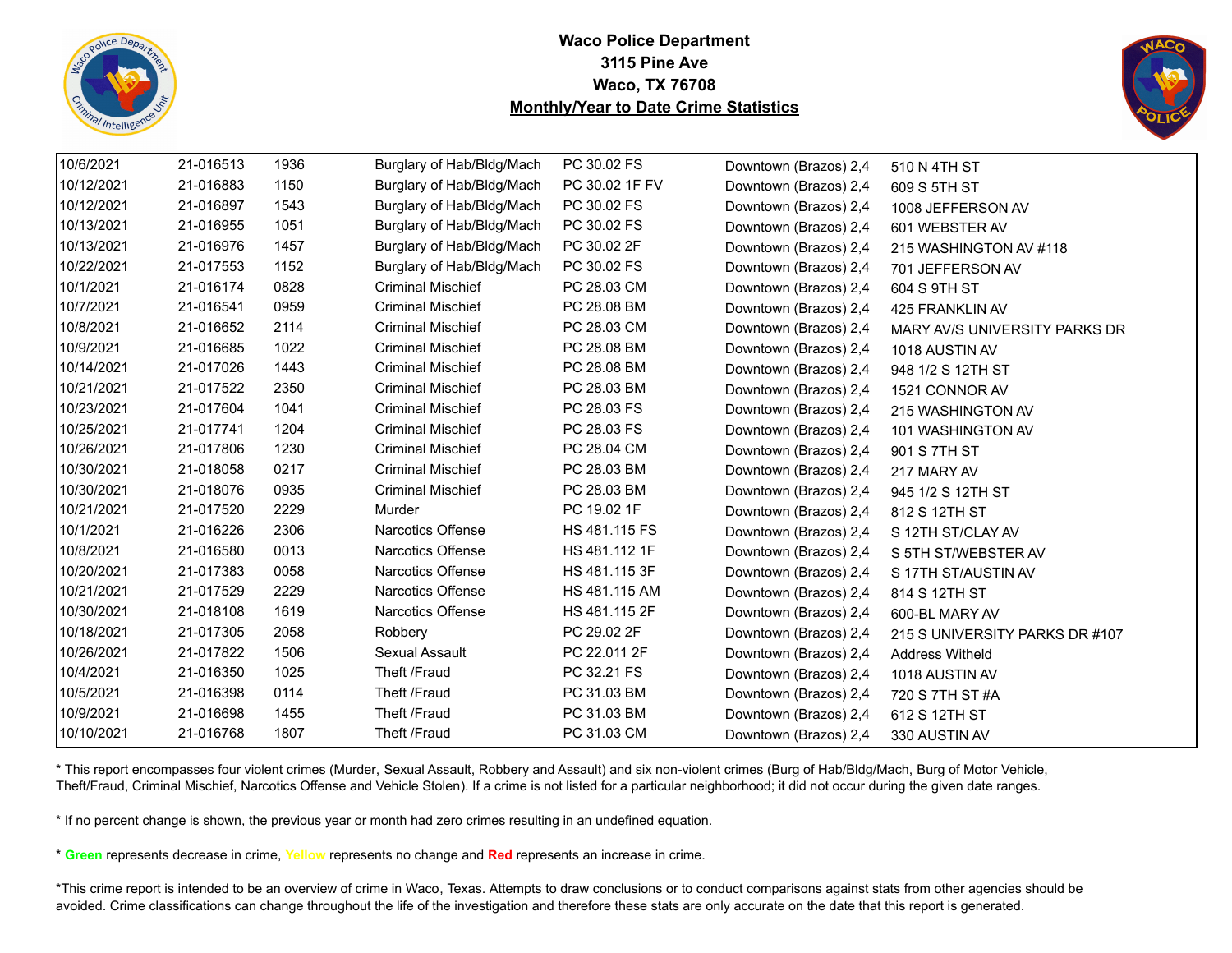![](_page_41_Picture_0.jpeg)

![](_page_41_Picture_2.jpeg)

| 10/19/2021 | 21-017336                             | 1301 | Theft /Fraud       | PC 31.03 AM    | Downtown (Brazos) 2,4 | 1624 AUSTIN AV                    |
|------------|---------------------------------------|------|--------------------|----------------|-----------------------|-----------------------------------|
| 10/19/2021 | 21-017342                             | 1432 | Theft /Fraud       | PC 31.03 CM    | Downtown (Brazos) 2,4 | 924 AUSTIN AV                     |
| 10/19/2021 | 21-017370                             | 2235 | Theft /Fraud       | PC 31.03 BM    | Downtown (Brazos) 2,4 | 330 AUSTIN AV                     |
| 10/20/2021 | 21-017438                             | 2200 | Theft /Fraud       | PC 32.21 3F    | Downtown (Brazos) 2,4 | 812 S 12TH ST                     |
| 10/21/2021 | 21-017457                             | 0955 | Theft /Fraud       | PC 31.03 FS    | Downtown (Brazos) 2,4 | 100 S UNIVERSITY PARKS DR         |
| 10/25/2021 | 21-017764                             | 1800 | Theft /Fraud       | PC 31.03 AM    | Downtown (Brazos) 2,4 | S 4TH ST/CLAY AV                  |
| 10/26/2021 | 21-017818                             | 1550 | Theft /Fraud       | PC 31.03 CM    | Downtown (Brazos) 2,4 | W WACO DR/N 4TH ST                |
| 10/29/2021 | 21-018022                             | 1343 | Theft /Fraud       | PC 31.03 AM    | Downtown (Brazos) 2,4 | 215 MARY AV                       |
| 10/2/2021  | 21-016240                             | 0453 | Vehicle Stolen     | PC 31.03 FS SV | Downtown (Brazos) 2,4 | 715 CLEVELAND AV                  |
| 10/15/2021 | 21-017063                             | 0712 | Vehicle Stolen     | PC 31.03 FS SV | Downtown (Brazos) 2,4 | 812 S 16TH ST                     |
| 10/20/2021 | 21-017418                             | 1531 | Vehicle Stolen     | PC 31.03 FS SV | Downtown (Brazos) 2,4 | 700 S 4TH ST                      |
| 10/24/2021 | 21-017704                             | 2245 | Vehicle Stolen     | PC 31.03 FS SV | Downtown (Brazos) 2,4 | FRANKLIN AV/S UNIVERSITY PARKS DR |
|            | <b>Neighborhood: Heart of Texas 5</b> |      |                    |                |                       |                                   |
| 10/4/2021  | 21-016382                             | 1826 | Assault            | PC 22.01 AM FV | Heart of Texas 5      | 3908 ETHEL AV                     |
| 10/8/2021  | 21-016658                             | 2300 | Assault            | PC 22.01 AM FV | Heart of Texas 5      | 4601 BOSQUE BL                    |
| 10/10/2021 | 21-016760                             | 1524 | Assault            | PC 22.02 2F FV | Heart of Texas 5      | 3809 HOMAN AV                     |
| 10/15/2021 | 21-017067                             | 0809 | Assault            | PC 22.01 AM    | Heart of Texas 5      | 1301 WOODED ACRES DR              |
| 10/15/2021 | 21-017072                             | 0925 | Assault            | PC 22.01 AM    | Heart of Texas 5      | 4601 BOSQUE BL                    |
| 10/15/2021 | 21-017113                             | 2057 | Assault            | PC 22.01 3F    | Heart of Texas 5      | 4601 BOSQUE BL                    |
| 10/17/2021 | 21-017244                             | 2227 | Assault            | PC 22.01 3F    | Heart of Texas 5      | 4601 BOSQUE BL                    |
| 10/19/2021 | 21-017358                             | 1745 | Assault            | PC 22.02 1F FV | Heart of Texas 5      | 1411 N VALLEY MILLS DR            |
| 10/20/2021 | 21-017419                             | 1453 | Assault            | PC 22.01 AM FV | Heart of Texas 5      | 3916 LELAND AV                    |
| 10/21/2021 | 21-017455                             | 0946 | Assault            | PC 22.01 AM    | Heart of Texas 5      | 1424 N NEW RD                     |
| 10/21/2021 | 21-017507                             | 1910 | Assault            | PC 22.04 1F    | Heart of Texas 5      | 4601 BOSQUE BL                    |
| 10/26/2021 | 21-017812                             | 1345 | Assault            | PC 22.01 AM    | Heart of Texas 5      | 2201 MACARTHUR DR #103            |
| 10/27/2021 | 21-017855                             | 0225 | Assault            | PC 22.02 1F FV | Heart of Texas 5      | 3701 LASKER AV                    |
| 10/17/2021 | 21-017214                             | 1130 | Burglary / Vehicle | PC 30.04 AM    | Heart of Texas 5      | 4601 BOSQUE BL                    |
| 10/17/2021 | 21-017219                             | 1221 | Burglary / Vehicle | PC 30.04 AM    | Heart of Texas 5      | 733 CAMP DR                       |
| 10/19/2021 | 21-800548                             | 0736 | Burglary / Vehicle | PC 30.04 AM    | Heart of Texas 5      | 4601 BOSQUE BL                    |

\* This report encompasses four violent crimes (Murder, Sexual Assault, Robbery and Assault) and six non-violent crimes (Burg of Hab/Bldg/Mach, Burg of Motor Vehicle, Theft/Fraud, Criminal Mischief, Narcotics Offense and Vehicle Stolen). If a crime is not listed for a particular neighborhood; it did not occur during the given date ranges.

\* If no percent change is shown, the previous year or month had zero crimes resulting in an undefined equation.

\* **Green** represents decrease in crime, **Yellow** represents no change and **Red** represents an increase in crime.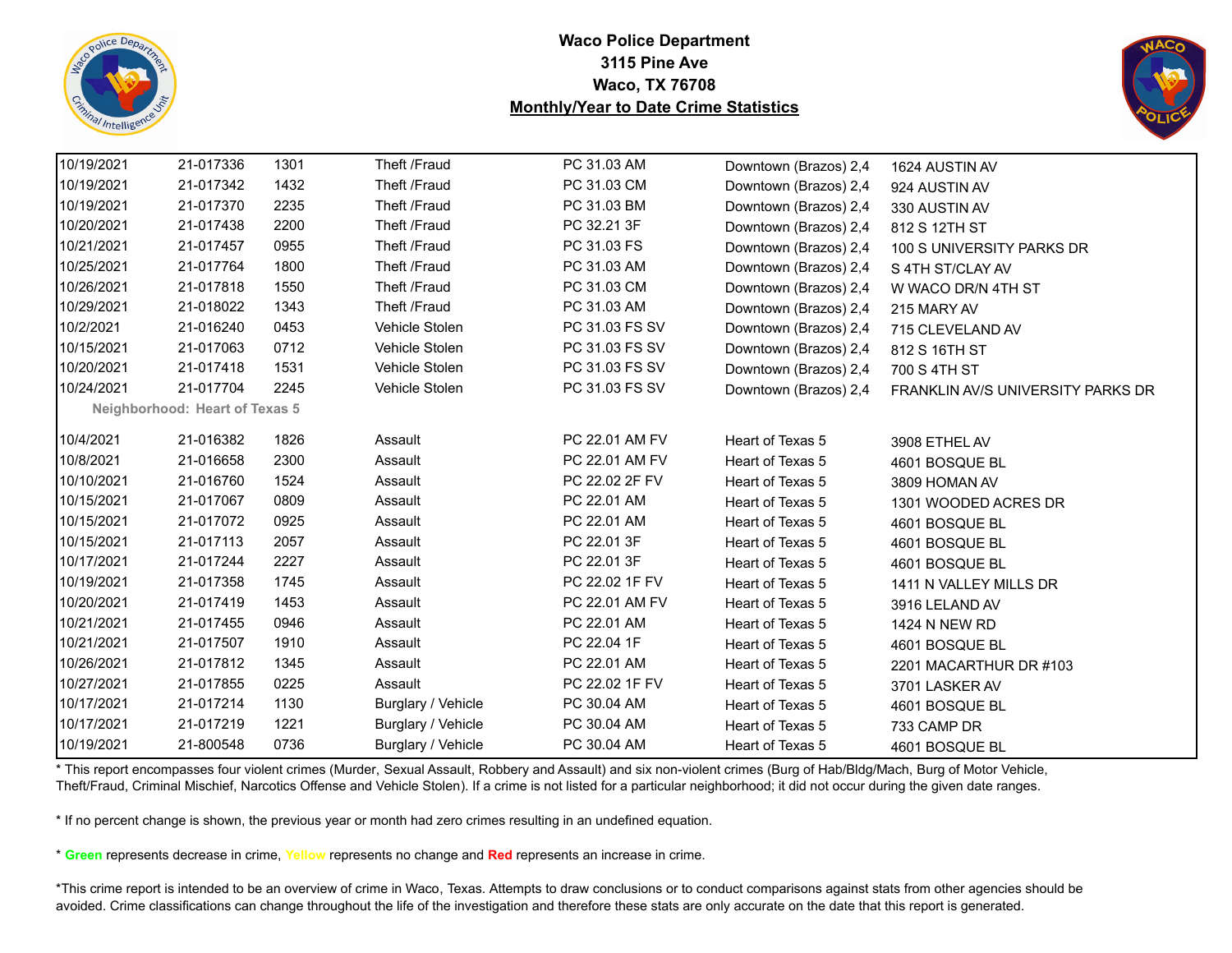![](_page_42_Picture_0.jpeg)

![](_page_42_Picture_2.jpeg)

| 10/21/2021 | 21-017469                       | 1404 | Burglary / Vehicle        | PC 30.04 AM    | Heart of Texas 5 | 1301 WOODED ACRES DR  |  |  |  |
|------------|---------------------------------|------|---------------------------|----------------|------------------|-----------------------|--|--|--|
| 10/6/2021  | 21-016482                       | 1130 | Burglary of Hab/Bldg/Mach | PC 30.02 FS    | Heart of Texas 5 | 4200 TRICE AV         |  |  |  |
| 10/10/2021 | 21-016730                       | 0014 | Burglary of Hab/Bldg/Mach | PC 30.02 2F    | Heart of Texas 5 | 2001 N 40TH ST        |  |  |  |
| 10/15/2021 | 21-017075                       | 1000 | Burglary of Hab/Bldg/Mach | PC 30.02 FS    | Heart of Texas 5 | 4600 SANGER AV        |  |  |  |
| 10/25/2021 | 21-017747                       | 1350 | Burglary of Hab/Bldg/Mach | PC 30.02 FS    | Heart of Texas 5 | 1312 N NEW RD         |  |  |  |
| 10/25/2021 | 21-017721                       | 0711 | <b>Criminal Mischief</b>  | PC 28.03 BM    | Heart of Texas 5 | 833 N VALLEY MILLS DR |  |  |  |
| 10/25/2021 | 21-017748                       | 1336 | <b>Criminal Mischief</b>  | PC 28.03 AM    | Heart of Texas 5 | 3732 PARROTT AV       |  |  |  |
| 10/26/2021 | 21-800563                       | 1110 | <b>Criminal Mischief</b>  | PC 28.03 CM    | Heart of Texas 5 | 1111 LAKE AIR DR      |  |  |  |
| 10/9/2021  | 21-016713                       | 1856 | <b>Narcotics Offense</b>  | HS 481.121 BM  | Heart of Texas 5 | 1422 N NEW RD         |  |  |  |
| 10/25/2021 | 21-017754                       | 1548 | Narcotics Offense         | HS 481.115 FS  | Heart of Texas 5 | <b>1312 N NEW RD</b>  |  |  |  |
| 10/1/2021  | 21-016210                       | 1911 | Theft /Fraud              | PC 31.03 CM    | Heart of Texas 5 | 1301 WOODED ACRES DR  |  |  |  |
| 10/7/2021  | 21-016579                       | 2343 | Theft /Fraud              | PC 31.03 BM    | Heart of Texas 5 | 3721 COLCORD AV       |  |  |  |
| 10/8/2021  | 21-016622                       | 1503 | Theft /Fraud              | PC 31.03 BM    | Heart of Texas 5 | 3916 MAPLE AV         |  |  |  |
| 10/8/2021  | 21-016643                       | 1856 | Theft /Fraud              | PC 31.03 BM    | Heart of Texas 5 | 4009 RICHFIELD AV     |  |  |  |
| 10/10/2021 | 21-016781                       | 2227 | Theft /Fraud              | PC 31.03 FS    | Heart of Texas 5 | 4601 BOSQUE BL        |  |  |  |
| 10/13/2021 | 21-016978                       | 1602 | Theft /Fraud              | PC 31.03 AM    | Heart of Texas 5 | 4716 BOSQUE           |  |  |  |
| 10/15/2021 | 21-017116                       | 2300 | Theft /Fraud              | PC 31.03 BM    | Heart of Texas 5 | 4601 BOSQUE BL        |  |  |  |
| 10/15/2021 | 21-017124                       | 2330 | Theft /Fraud              | PC 31.03 FS    | Heart of Texas 5 | 4601 BOSQUE BL        |  |  |  |
| 10/16/2021 | 21-017125                       | 2340 | Theft /Fraud              | PC 31.03 BM    | Heart of Texas 5 | 4601 BOSQUE BL        |  |  |  |
| 10/16/2021 | 21-017165                       | 1650 | Theft /Fraud              | PC 32.31 FS    | Heart of Texas 5 | 4601 BOSQUE BL        |  |  |  |
| 10/19/2021 | 21-017321                       | 0924 | Theft /Fraud              | PC 31.03 FS    | Heart of Texas 5 | 4025 BOSQUE BL        |  |  |  |
| 10/20/2021 | 21-017417                       | 1508 | Theft /Fraud              | PC 31.03 BM    | Heart of Texas 5 | 3825 ETHEL AV         |  |  |  |
| 10/21/2021 | 21-017471                       | 1330 | Theft /Fraud              | PC 31.03 BM    | Heart of Texas 5 | 4716 BOSQUE BL        |  |  |  |
| 10/25/2021 | 21-017744                       | 1324 | Theft /Fraud              | PC 31.03 BM    | Heart of Texas 5 | 4716 BOSQUE           |  |  |  |
| 10/1/2021  | 21-016194                       | 1352 | Vehicle Stolen            | PC 31.03 FS SV | Heart of Texas 5 | 1133 LAWRENCE DR      |  |  |  |
| 10/21/2021 | 21-017490                       | 1641 | Vehicle Stolen            | PC 31.03 FS SV | Heart of Texas 5 | 703 N VALLEY MILLS DR |  |  |  |
| 10/22/2021 | 21-017546                       | 1143 | Vehicle Stolen            | PC 31.03 FS SV | Heart of Texas 5 | 2020 N 42ND ST        |  |  |  |
| 10/26/2021 | 21-017799                       | 1057 | Vehicle Stolen            | PC 31.03 FS SV | Heart of Texas 5 | 4601 COLE AV          |  |  |  |
|            | Neighborhood: Hwy 84 Corridor 5 |      |                           |                |                  |                       |  |  |  |

\* This report encompasses four violent crimes (Murder, Sexual Assault, Robbery and Assault) and six non-violent crimes (Burg of Hab/Bldg/Mach, Burg of Motor Vehicle, Theft/Fraud, Criminal Mischief, Narcotics Offense and Vehicle Stolen). If a crime is not listed for a particular neighborhood; it did not occur during the given date ranges.

\* If no percent change is shown, the previous year or month had zero crimes resulting in an undefined equation.

\* **Green** represents decrease in crime, **Yellow** represents no change and **Red** represents an increase in crime.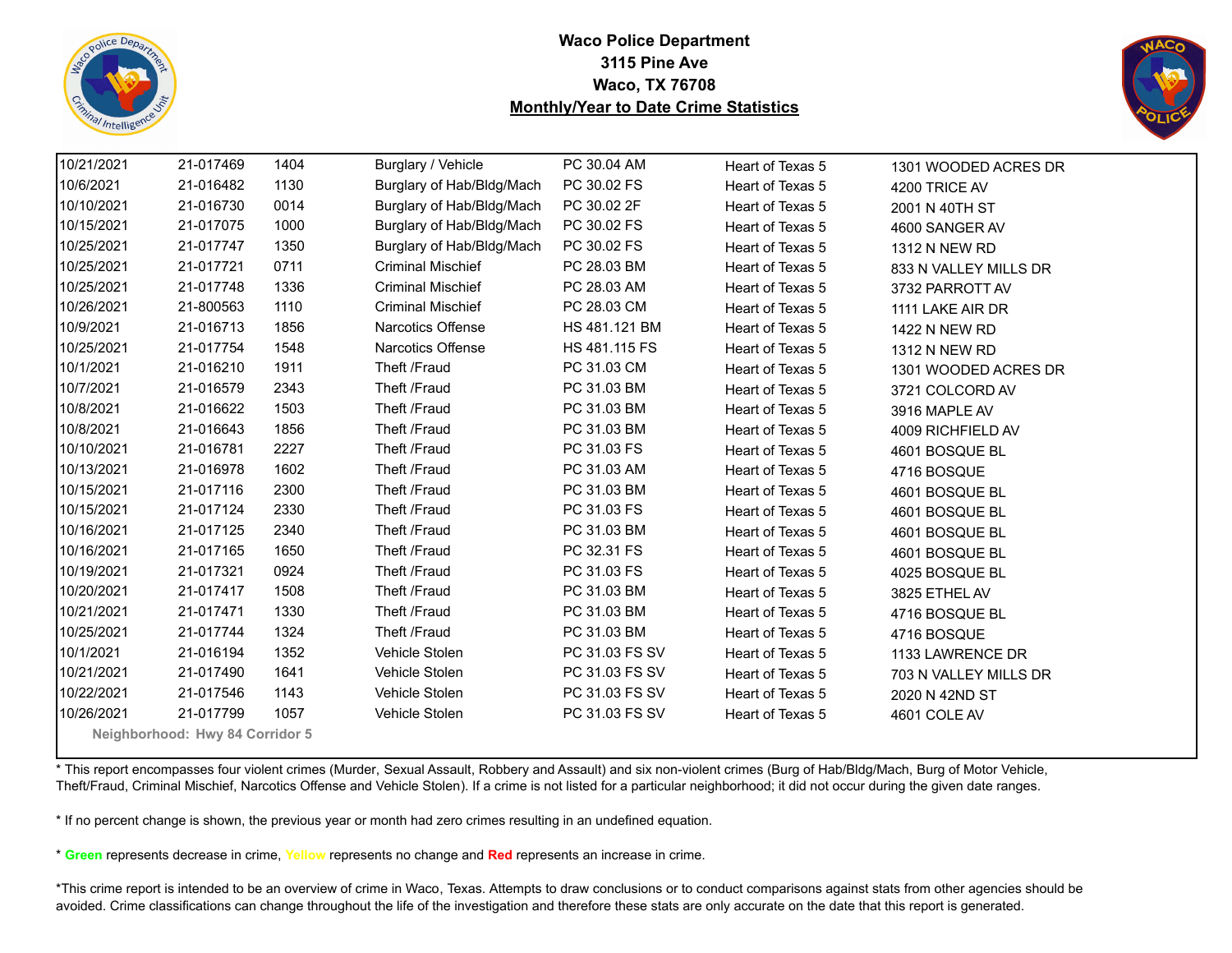![](_page_43_Picture_0.jpeg)

![](_page_43_Picture_2.jpeg)

| 10/26/2021 | 21-017811                  | 1254 | Assault            | PC 22.041 FS   | Hwy 84 Corridor 5 | 4750 SPEEGLEVILLE RD           |
|------------|----------------------------|------|--------------------|----------------|-------------------|--------------------------------|
| 10/11/2021 | 21-016836                  | 1725 | Sexual Assault     | PC 22.011 2F   | Hwy 84 Corridor 5 | <b>Address Witheld</b>         |
| 10/13/2021 | 21-016951                  | 1020 | Theft /Fraud       | PC 31.03 FS    | Hwy 84 Corridor 5 | 1112 DRUMMOND CI               |
| 10/29/2021 | 21-018031                  | 1617 | Theft /Fraud       | PC 32.51 FS    | Hwy 84 Corridor 5 | 2010 RUSTIC                    |
|            | Neighborhood: Kendrick 2,3 |      |                    |                |                   |                                |
| 10/1/2021  | 21-016233                  | 2352 | Assault            | PC 22.01 CM FV | Kendrick 2,3      | 3501 BAGBY AV                  |
| 10/3/2021  | 21-016320                  | 2051 | Assault            | PC 22.01 AM FV | Kendrick 2,3      | 6517 CASCADE DR                |
| 10/7/2021  | 21-016547                  | 1145 | Assault            | PC 22.01 AM FV | Kendrick 2,3      | 2418 MARKETPLACE DR            |
| 10/9/2021  | 21-016702                  | 1556 | Assault            | PC 22.02 1F FV | Kendrick 2,3      | 2708 W LOOP 340 FRONTAGE RD WB |
| 10/9/2021  | 21-016707                  | 1745 | Assault            | PC 22.01 AM    | Kendrick 2,3      | 1904 HOWARD ST                 |
| 10/10/2021 | 21-016779                  | 2111 | Assault            | PC 22.01 AM    | Kendrick 2,3      | 5601 CROSSLAKE PK              |
| 10/11/2021 | 21-016473                  | 0701 | Assault            | PC 22.01 CM FV | Kendrick 2,3      | 5931 CROSSLAKE PK              |
| 10/11/2021 | 21-016850                  | 2135 | Assault            | PC 22.01 CM FV | Kendrick 2,3      | 4013 JAMES AV                  |
| 10/13/2021 | 21-016987                  | 2052 | Assault            | PC 22.01 CM    | Kendrick 2,3      | 2409 S NEW RD                  |
| 10/14/2021 | 21-017048                  | 2144 | Assault            | PC 22.01 AM    | Kendrick 2,3      | 2000-BL RICHTER ST             |
| 10/19/2021 | 21-017361                  | 1839 | Assault            | PC 22.01 AM FV | Kendrick 2,3      | 100 HILLCREST MEDICAL BL       |
| 10/23/2021 | 21-017627                  | 1750 | Assault            | PC 22.01 AM FV | Kendrick 2,3      | 100 HILLCREST MEDICAL BL       |
| 10/24/2021 | 21-017703                  | 2149 | Assault            | PC 22.02 2F    | Kendrick 2,3      | 6705 COSTA DR                  |
| 10/27/2021 | 21-017850                  | 0045 | Assault            | PC 22.01 CM FV | Kendrick 2,3      | 6513 CRYSTAL CT                |
| 10/29/2021 | 21-018002                  | 0727 | Assault            | PC 22.01 AM    | Kendrick 2,3      | 5931 CROSSLAKE PK              |
| 10/31/2021 | 21-018144                  | 1433 | Assault            | PC 22.01 AM    | Kendrick 2,3      | 2452 W LOOP 340 N              |
| 10/1/2021  | 21-016179                  | 1013 | Burglary / Vehicle | PC 30.04 AM    | Kendrick 2,3      | 3825 HAY AV                    |
| 10/1/2021  | 21-016184                  | 1106 | Burglary / Vehicle | PC 30.04 AM    | Kendrick 2,3      | 2004 HOWARD ST                 |
| 10/9/2021  | 21-016674                  | 0422 | Burglary / Vehicle | PC 30.04 AM    | Kendrick 2,3      | 2216 AUTUMN WOODS DR           |
| 10/9/2021  | 21-016679                  | 0751 | Burglary / Vehicle | PC 30.04 AM    | Kendrick 2,3      | 2501 MARKETPLACE DR            |
| 10/10/2021 | 21-016752                  | 1044 | Burglary / Vehicle | PC 30.04 AM    | Kendrick 2,3      | 2301 SUNNYDELL DR              |
| 10/14/2021 | 21-017038                  | 1827 | Burglary / Vehicle | PC 30.04 AM    | Kendrick 2,3      | 1724 RICHTER ST                |
| 10/24/2021 | 21-017706                  | 2252 | Burglary / Vehicle | PC 30.04 AM    | Kendrick 2,3      | 2400 CREEKVIEW DR              |
| 10/26/2021 | 21-017832                  | 1840 | Burglary / Vehicle | PC 30.04 AM    | Kendrick 2,3      | 2700 MARKETPLACE DR            |

\* This report encompasses four violent crimes (Murder, Sexual Assault, Robbery and Assault) and six non-violent crimes (Burg of Hab/Bldg/Mach, Burg of Motor Vehicle, Theft/Fraud, Criminal Mischief, Narcotics Offense and Vehicle Stolen). If a crime is not listed for a particular neighborhood; it did not occur during the given date ranges.

\* If no percent change is shown, the previous year or month had zero crimes resulting in an undefined equation.

\* **Green** represents decrease in crime, **Yellow** represents no change and **Red** represents an increase in crime.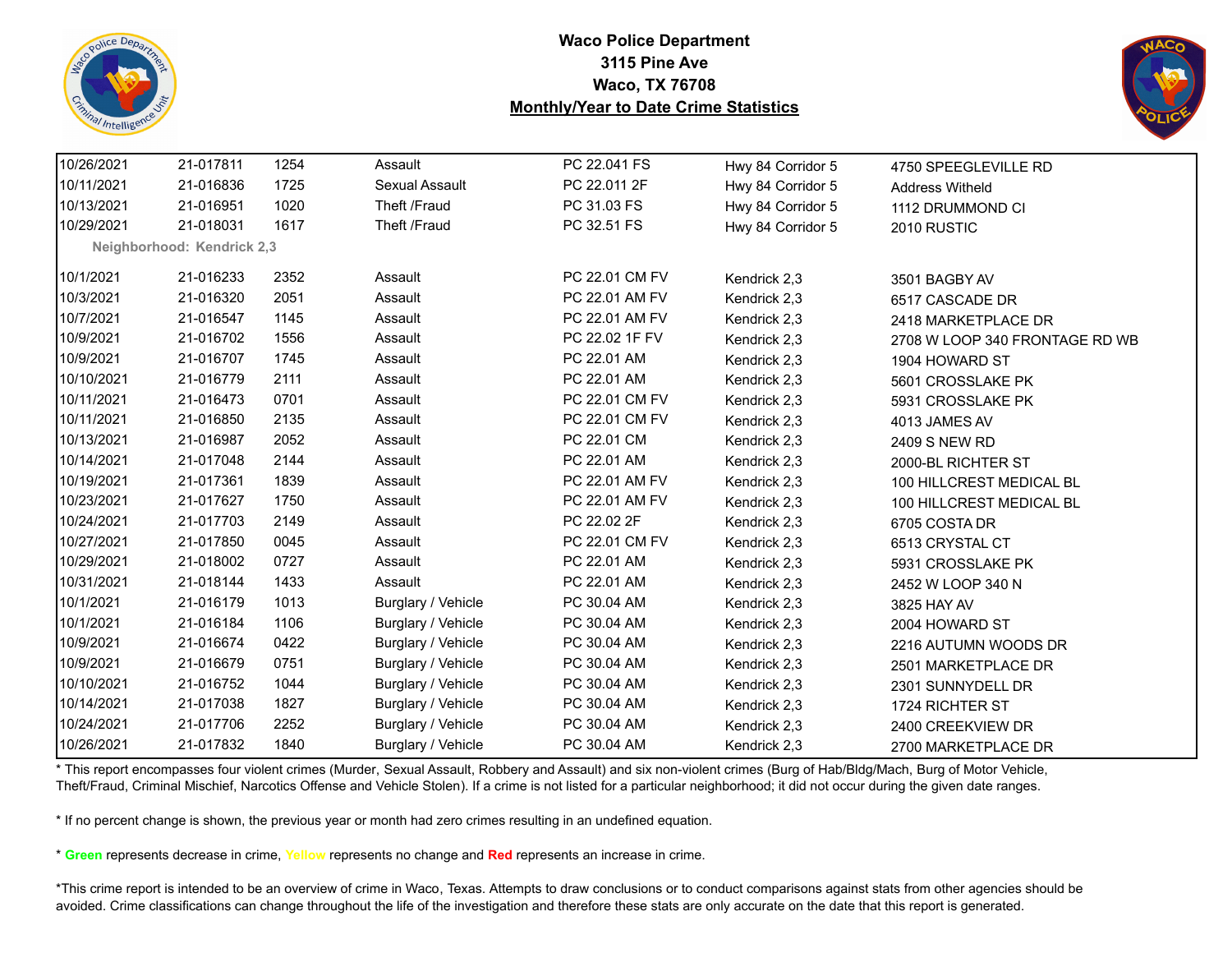![](_page_44_Picture_0.jpeg)

![](_page_44_Picture_2.jpeg)

| 10/26/2021 | 21-017842 | 2242 | Burglary / Vehicle        | PC 30.04 AM    | Kendrick 2,3 | 2400 CREEKVIEW DR         |
|------------|-----------|------|---------------------------|----------------|--------------|---------------------------|
| 10/29/2021 | 21-018023 | 1311 | Burglary / Vehicle        | PC 30.04 AM    | Kendrick 2,3 | 2448 W LOOP 340 N         |
| 10/30/2021 | 21-018064 | 0619 | Burglary / Vehicle        | PC 30.04 AM    | Kendrick 2,3 | 3905 ROLANDO AV           |
| 10/4/2021  | 21-016369 | 1325 | Burglary of Hab/Bldg/Mach | PC 30.02 FS    | Kendrick 2,3 | 3701 BELMONT DR           |
| 10/7/2021  | 21-016577 | 2203 | Burglary of Hab/Bldg/Mach | PC 30.02 2F    | Kendrick 2,3 | 5642 WILSHIRE             |
| 10/23/2021 | 21-017618 | 1421 | Burglary of Hab/Bldg/Mach | PC 30.02 FS    | Kendrick 2,3 | 2333 S NEW RD #4108       |
| 10/6/2021  | 21-016464 | 0754 | <b>Criminal Mischief</b>  | PC 28.03 CM    | Kendrick 2,3 | 3805 SHELBY AV            |
| 10/6/2021  | 21-800527 | 1735 | <b>Criminal Mischief</b>  | PC 28.03 CM    | Kendrick 2,3 | 5210 BAGBY AV             |
| 10/11/2021 | 21-016819 | 1449 | <b>Criminal Mischief</b>  | PC 28.03 CM    | Kendrick 2,3 | 5400 BAGBY AV             |
| 10/15/2021 | 21-017058 | 0313 | <b>Criminal Mischief</b>  | PC 28.04 CM    | Kendrick 2,3 | 2409 S NEW RD             |
| 10/16/2021 | 21-017162 | 1508 | <b>Criminal Mischief</b>  | PC 28.03 FS FV | Kendrick 2,3 | 2300 S NEW RD             |
| 10/24/2021 | 21-017686 | 1633 | <b>Criminal Mischief</b>  | PC 28.03 BM    | Kendrick 2,3 | 1821 S VALLEY MILLS DR EB |
| 10/28/2021 | 21-017991 | 2314 | Narcotics Offense         | HS 481.115 FS  | Kendrick 2,3 | DAUGHTREY AV/MABRY ST     |
| 10/2/2021  | 21-016238 | 0242 | Robbery                   | PC 29.03 1F    | Kendrick 2,3 | 750 E PARK ST             |
| 10/5/2021  | 21-016447 | 2048 | Theft /Fraud              | PC 31.03 AM    | Kendrick 2,3 | 3824 CHARLTON AV          |
| 10/6/2021  | 21-800528 | 1801 | Theft /Fraud              | PC 31.03 CM    | Kendrick 2,3 | 4627 S JACK KULTGEN EX SB |
| 10/7/2021  | 21-016531 | 0744 | Theft /Fraud              | PC 31.03 BM    | Kendrick 2,3 | 1901 RICHTER ST #3105     |
| 10/13/2021 | 21-016980 | 1517 | Theft /Fraud              | PC 31.03 BM    | Kendrick 2,3 | 1901 RICHTER ST           |
| 10/15/2021 | 21-017076 | 1023 | Theft /Fraud              | PC 31.03 FS    | Kendrick 2,3 | 2701 S JACK KULTGEN EX SB |
| 10/15/2021 | 21-017112 | 2028 | Theft /Fraud              | PC 31.03 BM    | Kendrick 2,3 | 1821 S VALLEY MILLS DR EB |
| 10/17/2021 | 21-017222 | 1333 | Theft /Fraud              | PC 31.03 BM    | Kendrick 2,3 | 1821 S VALLEY MILLS DR    |
| 10/18/2021 | 21-017293 | 1638 | Theft /Fraud              | PC 32.51 FS    | Kendrick 2,3 | 2825 MARKETPLACE DR #12   |
| 10/19/2021 | 21-017346 | 1428 | Theft /Fraud              | PC 31.03 BM    | Kendrick 2,3 | 3221 SPEIGHT AV           |
| 10/20/2021 | 21-017397 | 1044 | Theft /Fraud              | PC 31.03 2F    | Kendrick 2,3 | 2412 MARKETPLACE DR #4D   |
| 10/21/2021 | 21-017497 | 1540 | Theft /Fraud              | PC 32.31 FS    | Kendrick 2,3 | 3513 ROLANDO AV           |
| 10/25/2021 | 21-017719 | 0735 | Theft /Fraud              | PC 31.03 FS    | Kendrick 2,3 | 2501 MARKETPLACE DR       |
| 10/27/2021 | 21-800568 | 1848 | Theft /Fraud              | PC 31.03 CM    | Kendrick 2,3 | 100 HILLCREST MEDICAL BL  |
| 10/1/2021  | 21-016170 | 0544 | Vehicle Stolen            | PC 31.03 FS SV | Kendrick 2,3 | 2204 AUTUMN WOODS DR      |
| 10/26/2021 | 21-017782 | 0550 | Vehicle Stolen            | PC 31.03 FS SV | Kendrick 2,3 | 3221 BELMONT DR           |

\* This report encompasses four violent crimes (Murder, Sexual Assault, Robbery and Assault) and six non-violent crimes (Burg of Hab/Bldg/Mach, Burg of Motor Vehicle, Theft/Fraud, Criminal Mischief, Narcotics Offense and Vehicle Stolen). If a crime is not listed for a particular neighborhood; it did not occur during the given date ranges.

\* If no percent change is shown, the previous year or month had zero crimes resulting in an undefined equation.

\* **Green** represents decrease in crime, **Yellow** represents no change and **Red** represents an increase in crime.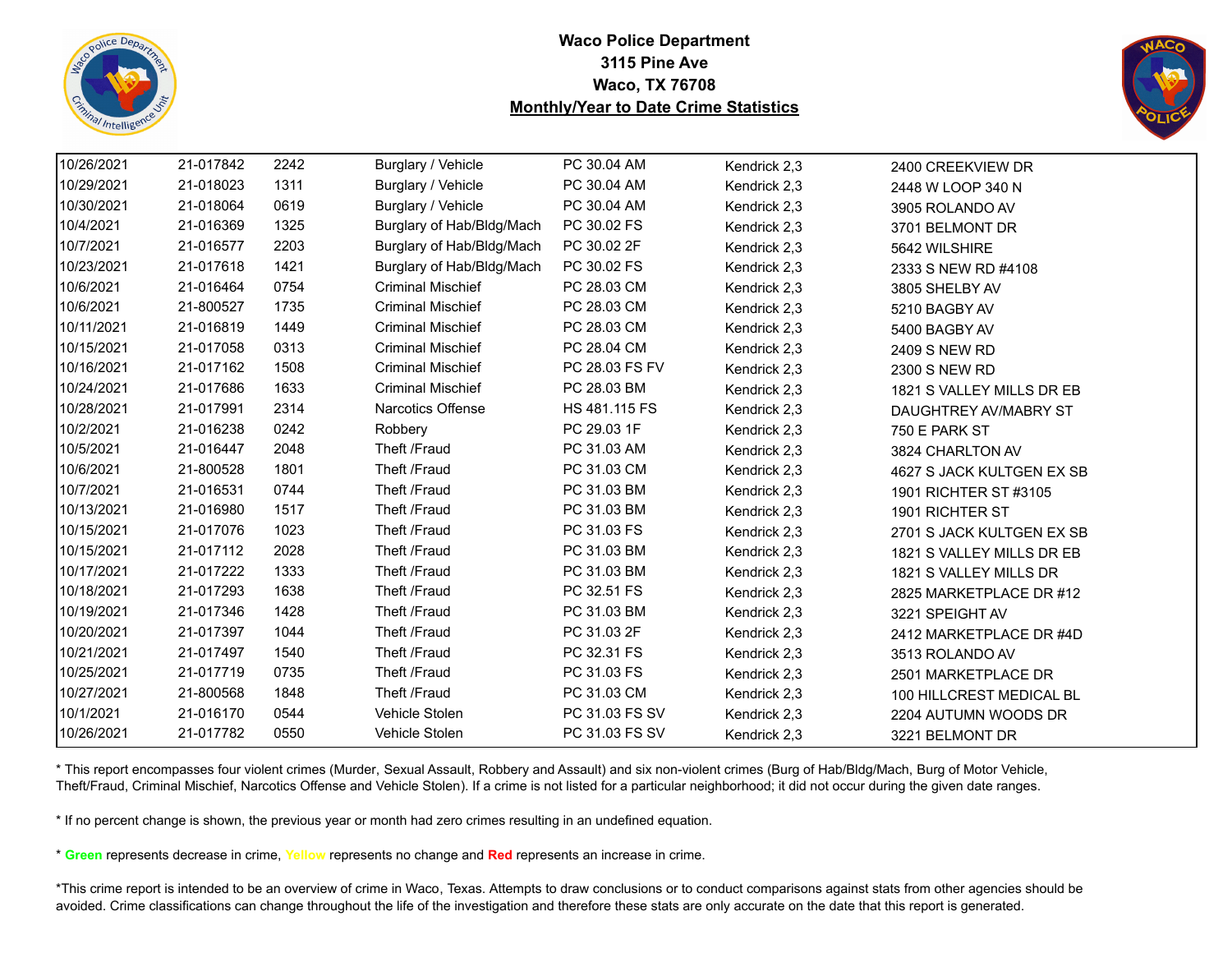![](_page_45_Picture_0.jpeg)

**Neighborhood: Landon Branch 5**

# **Waco Police Department 3115 Pine Ave Waco, TX 76708 Monthly/Year to Date Crime Statistics**

![](_page_45_Picture_2.jpeg)

|            | <b>Neighbornood.</b> Langon Branch 5 |      |                           |                |                 |                            |
|------------|--------------------------------------|------|---------------------------|----------------|-----------------|----------------------------|
| 10/17/2021 | 21-017241                            | 2208 | Assault                   | PC 22.01 AM FV | Landon Branch 5 | 3204 EDNA AV               |
| 10/22/2021 | 21-017543                            | 0917 | Assault                   | PC 22.02 2F    | Landon Branch 5 | 3501 N 26TH ST             |
| 10/24/2021 | 21-017650                            | 0208 | Assault                   | PC 22.01 AM FV | Landon Branch 5 | 3216 N 25TH ST             |
| 10/24/2021 | 21-017661                            | 0443 | Assault                   | PC 22.01 AM FV | Landon Branch 5 | 4372 W LAKE SHORE DR #4398 |
| 10/2/2021  | 21-016253                            | 1134 | Burglary / Vehicle        | PC 30.04 AM    | Landon Branch 5 | 3141 N 26TH ST             |
| 10/2/2021  | 21-800519                            | 1526 | Burglary / Vehicle        | PC 30.04 AM    | Landon Branch 5 | 3405 CANYON DR             |
| 10/4/2021  | 21-800521                            | 0809 | Burglary / Vehicle        | PC 30.04 AM    | Landon Branch 5 | 3420 N 26TH ST             |
| 10/5/2021  | 21-016430                            | 1507 | Burglary / Vehicle        | PC 30.04 AM    | Landon Branch 5 | 3616 N 26TH ST             |
| 10/16/2021 | 21-017148                            | 0859 | Burglary / Vehicle        | PC 30.04 AM    | Landon Branch 5 | 2236 N 43RD ST             |
| 10/21/2021 | 21-017453                            | 0814 | Burglary / Vehicle        | PC 30.04 AM    | Landon Branch 5 | 3527 LAKE HEIGHTS DR       |
| 10/21/2021 | 21-800554                            | 1300 | Burglary / Vehicle        | PC 30.04 AM    | Landon Branch 5 | 3305 W LAKE SHORE DR       |
| 10/27/2021 | 21-017868                            | 0804 | Burglary / Vehicle        | PC 30.04 AM    | Landon Branch 5 | 4502 W LAKE SHORE DR #911  |
| 10/27/2021 | 21-017895                            | 1441 | Burglary / Vehicle        | PC 30.04 AM    | Landon Branch 5 | 4502 W LAKE SHORE DR       |
| 10/8/2021  | 21-016649                            | 2035 | Burglary of Hab/Bldg/Mach | PC 30.02 2F    | Landon Branch 5 | 3100 N 30TH ST             |
| 10/19/2021 | 21-017345                            | 1459 | Burglary of Hab/Bldg/Mach | PC 30.02 2F    | Landon Branch 5 | 3309 FOX HOLLOW CI         |
| 10/4/2021  | 21-016389                            | 1944 | <b>Criminal Mischief</b>  | PC 28.03 AM    | Landon Branch 5 | 4710 W LAKE SHORE DR #6    |
| 10/20/2021 | 21-017432                            | 1839 | <b>Criminal Mischief</b>  | PC 28.03 BM    | Landon Branch 5 | 4530 W LAKE SHORE DR #7    |
| 10/31/2021 | 21-018135                            | 1136 | Sexual Assault            | PC 22.011 2F   | Landon Branch 5 | <b>Address Witheld</b>     |
| 10/12/2021 | 21-016880                            | 1103 | Theft /Fraud              | PC 31.03 AM    | Landon Branch 5 | 3315 HILLCREST DR          |
| 10/18/2021 | 21-800547                            | 1239 | Theft /Fraud              | PC 31.03 BM    | Landon Branch 5 | 4256 W LAKE SHORE DR       |
| 10/6/2021  | 21-016472                            | 0949 | Vehicle Stolen            | PC 31.03 FS SV | Landon Branch 5 | 2900 EDNA AV               |
| 10/20/2021 | 21-017402                            | 1141 | Vehicle Stolen            | PC 31.07 FS    | Landon Branch 5 | 2700 WOODROW ST            |
|            | Neighborhood: Mountainview 5         |      |                           |                |                 |                            |
| 10/4/2021  | 21-016383                            | 1729 | Assault                   | PC 22.04 3F FV | Mountainview 5  | 2200 N 49TH ST             |
| 10/6/2021  | 21-016458                            | 0047 | Assault                   | PC 22.01 AM FV | Mountainview 5  | 5719 LAKEMONT DR           |
| 10/1/2021  | 21-016126                            | 1419 | Burglary / Vehicle        | PC 30.04 AM    | Mountainview 5  | 2601 BRIAR CLIFF DR        |
| 10/15/2021 | 21-017065                            | 0731 | Burglary / Vehicle        | PC 30.04 AM    | Mountainview 5  | 1625 WOODED ACRES DR #304  |
|            |                                      |      |                           |                |                 |                            |

\* This report encompasses four violent crimes (Murder, Sexual Assault, Robbery and Assault) and six non-violent crimes (Burg of Hab/Bldg/Mach, Burg of Motor Vehicle, Theft/Fraud, Criminal Mischief, Narcotics Offense and Vehicle Stolen). If a crime is not listed for a particular neighborhood; it did not occur during the given date ranges.

\* If no percent change is shown, the previous year or month had zero crimes resulting in an undefined equation.

\* **Green** represents decrease in crime, **Yellow** represents no change and **Red** represents an increase in crime.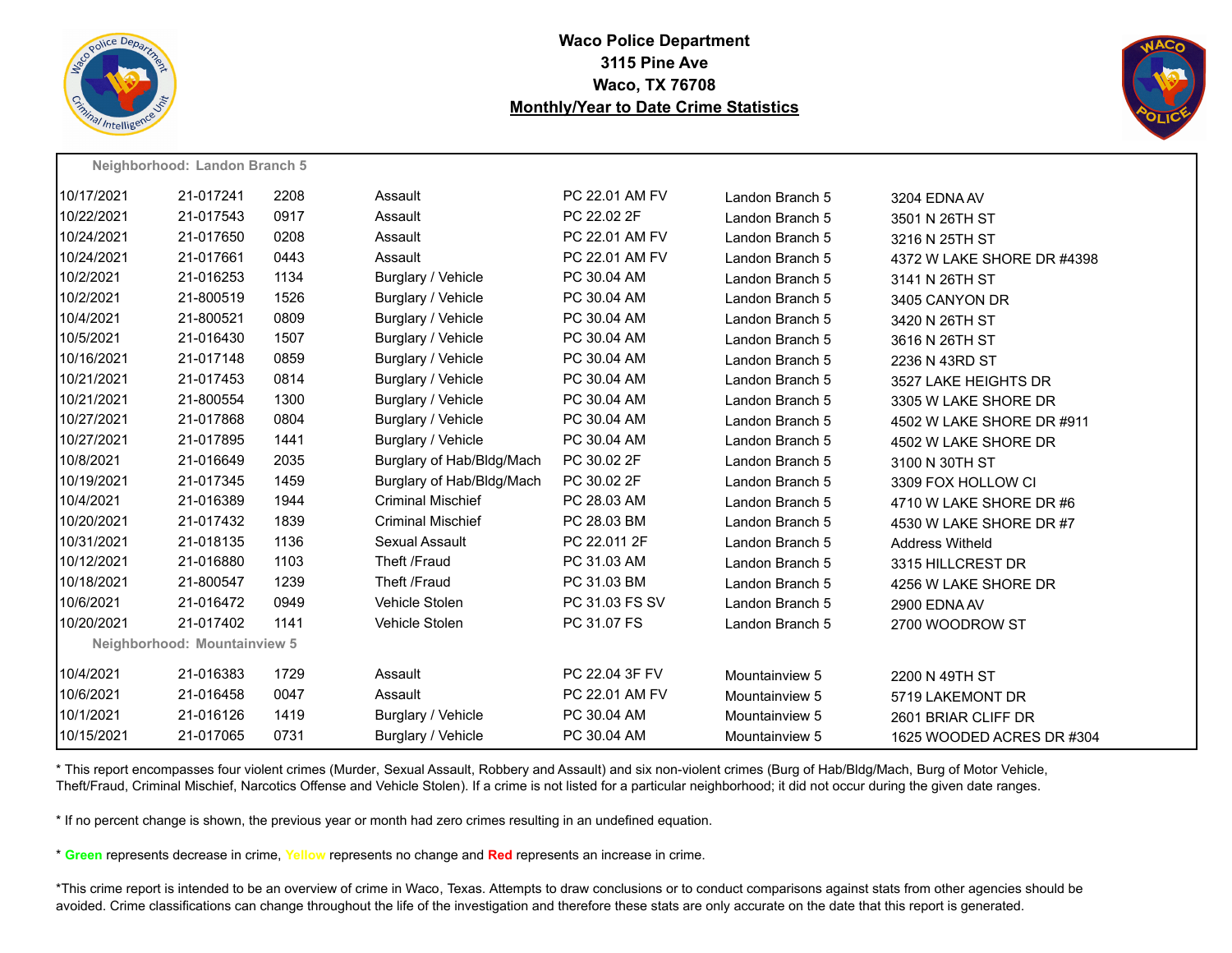![](_page_46_Picture_0.jpeg)

![](_page_46_Picture_2.jpeg)

| 10/24/2021 | 21-017649                            | 0202 | Burglary / Vehicle        | PC 30.04 AM    | Mountainview 5         | 2118 LA PORTE DR                  |
|------------|--------------------------------------|------|---------------------------|----------------|------------------------|-----------------------------------|
| 10/24/2021 | 21-017671                            | 1130 | Burglary / Vehicle        | PC 30.04 AM    | Mountainview 5         | <b>1812 MOUNTAINVIEW DR</b>       |
| 10/22/2021 | 21-017572                            | 1845 | <b>Criminal Mischief</b>  | PC 28.03 AM    | Mountainview 5         | 4924 COBBS DR                     |
| 10/11/2021 | 21-016852                            | 2214 | Narcotics Offense         | HS 481.125 CM  | Mountainview 5         | 2709 CEDAR POINT DR               |
| 10/20/2021 | 21-017401                            | 1050 | <b>Narcotics Offense</b>  | HS 481.134 3F  | Mountainview 5         | 4924 COBBS DR                     |
| 10/29/2021 | 21-018051                            | 2307 | <b>Narcotics Offense</b>  | HS 481.134 3F  | Mountainview 5         | 5901 BISHOP DR                    |
| 10/7/2021  | 21-016562                            | 1552 | Theft /Fraud              | PC 31.03 CM    | Mountainview 5         | 1925 N VALLEY MILLS DR            |
| 10/8/2021  | 21-016603                            | 0919 | Theft /Fraud              | PC 31.03 AM    | Mountainview 5         | 2308 N 50TH ST                    |
| 10/29/2021 | 21-018032                            | 1533 | Theft /Fraud              | PC 31.03 3F    | Mountainview 5         | 4901 BOSQUE BL                    |
| 10/4/2021  | 21-016341                            | 0850 | Vehicle Stolen            | PC 31.03 FS SV | Mountainview 5         | 4901 COBBS DR                     |
|            | Neighborhood: North East Riverside 1 |      |                           |                |                        |                                   |
| 10/2/2021  | 21-016267                            | 1838 | Assault                   | PC 22.01 CM FV | North East Riverside 1 | 204 ROSE AV                       |
| 10/3/2021  | 21-016288                            | 0542 | Assault                   | PC 22.01 AM FV | North East Riverside 1 | 1124 RENICK AV                    |
| 10/8/2021  | 21-016593                            | 0737 | Assault                   | PC 22.041 FS   | North East Riverside 1 | <b>FORREST ST/APPLE LN</b>        |
| 10/23/2021 | 21-017611                            | 1200 | Assault                   | PC 22.02 2F FV | North East Riverside 1 | 1008 EARLE ST                     |
| 10/25/2021 | 21-017767                            | 2026 | Assault                   | PC 22.01 AM    | North East Riverside 1 | 415 BOWERS ST                     |
| 10/27/2021 | 21-017863                            | 0528 | Assault                   | PC 22.02 2F FV | North East Riverside 1 | 1511 S LOOP DR #15                |
| 10/28/2021 | 21-017968                            | 1650 | Assault                   | PC 22.01 AM    | North East Riverside 1 | 526 SHERMAN ST                    |
| 10/28/2021 | 21-017973                            | 1650 | Assault                   | PC 22.02 2F FV | North East Riverside 1 | 526 SHERMAN ST                    |
| 10/8/2021  | 21-016630                            | 1302 | Burglary / Vehicle        | PC 30.04 AM    | North East Riverside 1 | 2000-BLK MARTIN LUTHER KING JR BL |
| 10/11/2021 | 21-016832                            | 1606 | Burglary of Hab/Bldg/Mach | PC 30.02 2F    | North East Riverside 1 | 1009 WALNUT ST                    |
| 10/15/2021 | 21-017064                            | 0739 | Burglary of Hab/Bldg/Mach | PC 30.02 FS    | North East Riverside 1 | 1000 ELM AV                       |
| 10/24/2021 | 21-017669                            | 1114 | Burglary of Hab/Bldg/Mach | PC 30.02 2F    | North East Riverside 1 | 1308 TABOR AV #E                  |
| 10/14/2021 | 21-016996                            | 0340 | <b>Criminal Mischief</b>  | PC 28.03 AM    | North East Riverside 1 | 201 S MARTIN LUTHER KING JR BL    |
| 10/5/2021  | 21-016409                            | 0848 | Robbery                   | PC 29.02 2F    | North East Riverside 1 | 212 WALKER ST                     |
| 10/4/2021  | 21-016349                            | 1018 | Theft /Fraud              | PC 31.03 CM    | North East Riverside 1 | 1000 ELM AV                       |
| 10/11/2021 | 21-016798                            | 0905 | Theft /Fraud              | PC 31.03 BM    | North East Riverside 1 | 629 FORREST ST                    |
| 10/21/2021 | 21-017454                            | 0927 | Theft /Fraud              | PC 31.03 BM    | North East Riverside 1 | 937 TAYLOR ST                     |
| 10/29/2021 | 21-018037                            | 1648 | Theft /Fraud              | PC 31.03 CM    | North East Riverside 1 | 1511 SOUTH LOOP DR #27            |
|            |                                      |      |                           |                |                        |                                   |

\* This report encompasses four violent crimes (Murder, Sexual Assault, Robbery and Assault) and six non-violent crimes (Burg of Hab/Bldg/Mach, Burg of Motor Vehicle, Theft/Fraud, Criminal Mischief, Narcotics Offense and Vehicle Stolen). If a crime is not listed for a particular neighborhood; it did not occur during the given date ranges.

\* If no percent change is shown, the previous year or month had zero crimes resulting in an undefined equation.

\* **Green** represents decrease in crime, **Yellow** represents no change and **Red** represents an increase in crime.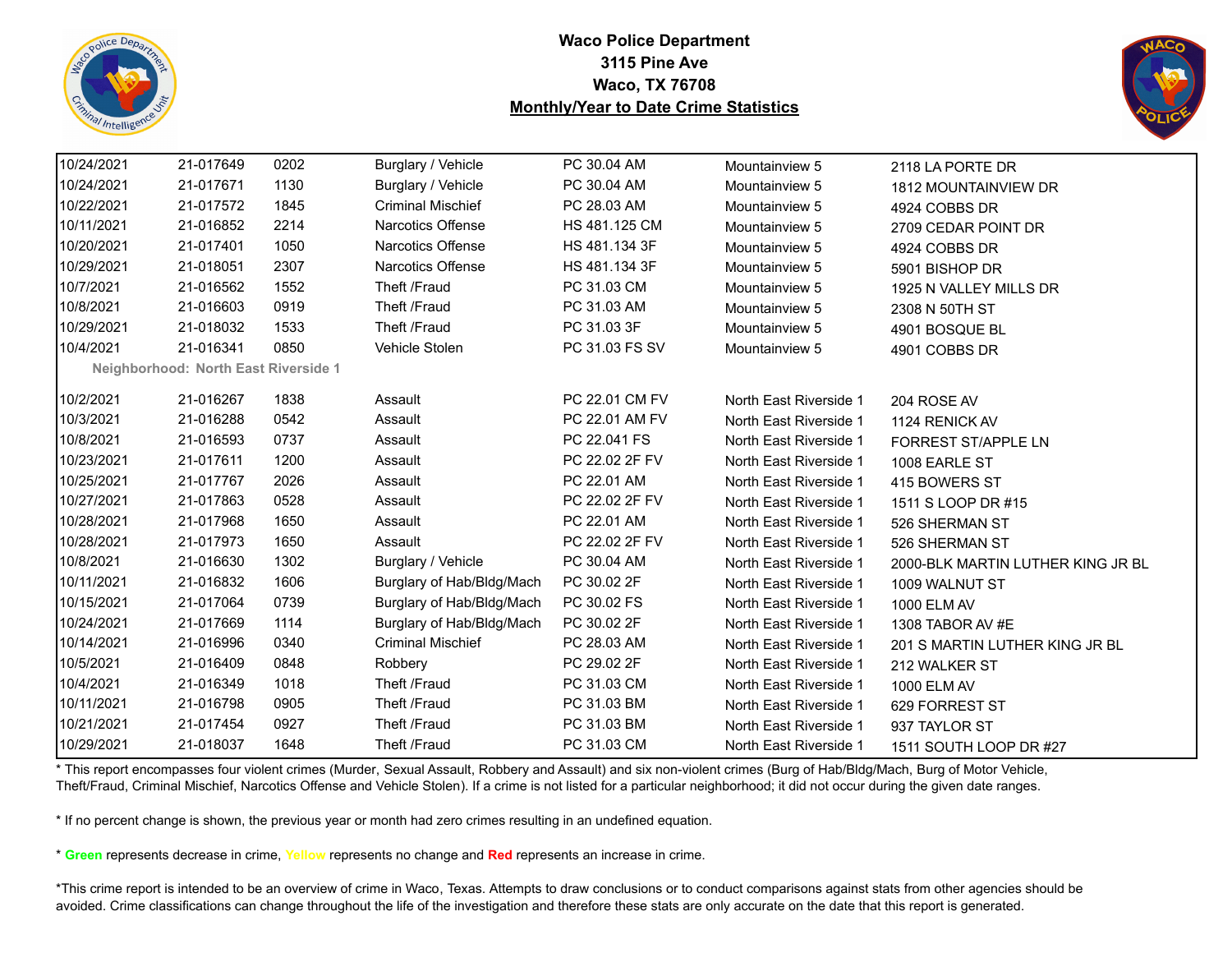![](_page_47_Picture_0.jpeg)

![](_page_47_Picture_2.jpeg)

| 10/31/2021                   | 21-018152                       | 1741 | Theft /Fraud              | PC 31.03 CM    | North East Riverside 1 | 625 DESHONG SMITH ST |  |  |  |  |
|------------------------------|---------------------------------|------|---------------------------|----------------|------------------------|----------------------|--|--|--|--|
| 10/22/2021                   | 21-017547                       | 1116 | Vehicle Stolen            | PC 31.03 FS SV | North East Riverside 1 | 1313 ELM AV          |  |  |  |  |
|                              | Neighborhood: North Lake Waco 5 |      |                           |                |                        |                      |  |  |  |  |
| 10/23/2021                   | 21-017637                       | 2100 | Assault                   | PC 22.02 2F FV | North Lake Waco 5      | 6504 EMERALD DR      |  |  |  |  |
| 10/18/2021                   | 21-017267                       | 1150 | Burglary of Hab/Bldg/Mach | PC 30.02 FS    | North Lake Waco 5      | 6725 LOGUE LN        |  |  |  |  |
| 10/4/2021                    | 21-016370                       | 1351 | Theft /Fraud              | PC 32.51 FS    | North Lake Waco 5      | 508 BISMARK CT       |  |  |  |  |
| Neighborhood: North Waco 1,4 |                                 |      |                           |                |                        |                      |  |  |  |  |
| 10/4/2021                    | 21-016342                       | 0840 | Assault                   | PC 22.01 AM    | North Waco 1,4         | 3501 N 19TH ST       |  |  |  |  |
| 10/8/2021                    | 21-016592                       | 0808 | Assault                   | PC 22.01 CM FV | North Waco 1,4         | 1548 MITCHELL AV     |  |  |  |  |
| 10/12/2021                   | 21-016865                       | 0240 | Assault                   | PC 22.02 1F    | North Waco 1,4         | 2602 STURGIS RD      |  |  |  |  |
| 10/17/2021                   | 21-017226                       | 1311 | Assault                   | PC 22.01 3F FV | North Waco 1,4         | 3501 N 19TH ST       |  |  |  |  |
| 10/17/2021                   | 21-017227                       | 1311 | Assault                   | PC 22.01 CM    | North Waco 1,4         | 3501 N 19TH ST       |  |  |  |  |
| 10/19/2021                   | 21-017343                       | 1400 | Assault                   | PC 22.04 3F    | North Waco 1,4         | 3319 N 15A ST        |  |  |  |  |
| 10/21/2021                   | 21-017504                       | 1826 | Assault                   | PC 22.01 AM FV | North Waco 1,4         | 2022 REUTER AV       |  |  |  |  |
| 10/23/2021                   | 21-017603                       | 0926 | Assault                   | PC 22.02 2F    | North Waco 1,4         | 1544 BRYAN AV        |  |  |  |  |
| 10/24/2021                   | 21-017691                       | 1750 | Assault                   | PC 22.01 AM    | North Waco 1,4         | 2925 N 18TH ST       |  |  |  |  |
| 10/24/2021                   | 21-017698                       | 1928 | Assault                   | PC 22.04 3F    | North Waco 1,4         | 1901 HERRING AV      |  |  |  |  |
| 10/27/2021                   | 21-017902                       | 1551 | Assault                   | PC 22.01 AM    | North Waco 1,4         | 2100 PARK LAKE DR    |  |  |  |  |
| 10/30/2021                   | 21-018089                       | 1320 | Assault                   | PC 22.01 AM FV | North Waco 1,4         | N 20TH ST/EDNA AV    |  |  |  |  |
| 10/4/2021                    | 21-016360                       | 1206 | Burglary / Vehicle        | PC 30.04 AM    | North Waco 1,4         | 2408 HERRING AV      |  |  |  |  |
| 10/14/2021                   | 21-017004                       | 0851 | Burglary / Vehicle        | PC 30.04 AM    | North Waco 1,4         | 1711 HERRING AV      |  |  |  |  |
| 10/14/2021                   | 21-017022                       | 1309 | Burglary / Vehicle        | PC 30.04 AM    | North Waco 1,4         | 1610 SUMMER AV       |  |  |  |  |
| 10/21/2021                   | 21-017511                       | 2024 | Burglary / Vehicle        | PC 30.04 AM    | North Waco 1,4         | 3201 N 21ST ST       |  |  |  |  |
| 10/23/2021                   | 21-017639                       | 2059 | Burglary / Vehicle        | PC 30.04 AM    | North Waco 1,4         | 1713 MARSHALL AV     |  |  |  |  |
| 10/28/2021                   | 21-017940                       | 1019 | Burglary / Vehicle        | PC 30.04 AM    | North Waco 1,4         | 2500 CAMERON PARK DR |  |  |  |  |
| 10/11/2021                   | 21-016830                       | 1625 | Burglary of Hab/Bldg/Mach | PC 30.02 2F FV | North Waco 1,4         | 3300 N 20TH ST       |  |  |  |  |
| 10/16/2021                   | 21-017182                       | 2133 | Burglary of Hab/Bldg/Mach | PC 30.02 2F    | North Waco 1,4         | 2116 N 22ND ST       |  |  |  |  |
| 10/19/2021                   | 21-017369                       | 2215 | Burglary of Hab/Bldg/Mach | PC 30.02 2F    | North Waco 1,4         | 2116 N 22ND ST       |  |  |  |  |

\* This report encompasses four violent crimes (Murder, Sexual Assault, Robbery and Assault) and six non-violent crimes (Burg of Hab/Bldg/Mach, Burg of Motor Vehicle, Theft/Fraud, Criminal Mischief, Narcotics Offense and Vehicle Stolen). If a crime is not listed for a particular neighborhood; it did not occur during the given date ranges.

\* If no percent change is shown, the previous year or month had zero crimes resulting in an undefined equation.

\* **Green** represents decrease in crime, **Yellow** represents no change and **Red** represents an increase in crime.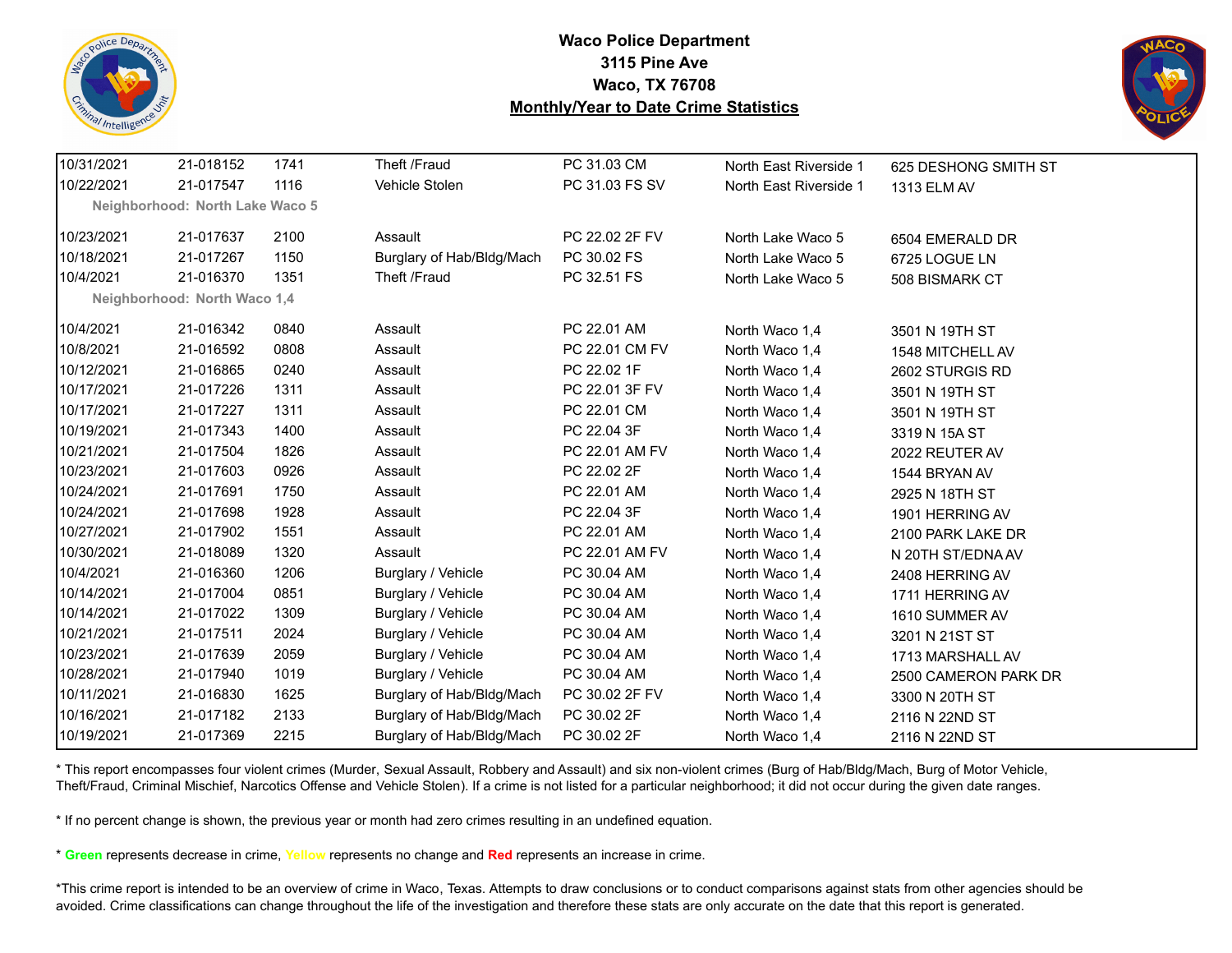![](_page_48_Picture_0.jpeg)

![](_page_48_Picture_2.jpeg)

| 10/20/2021 | 21-017431                 | 1743 | Burglary of Hab/Bldg/Mach | PC 30.02 2F     | North Waco 1,4 | 1545 CLARK AV          |
|------------|---------------------------|------|---------------------------|-----------------|----------------|------------------------|
| 10/25/2021 | 21-017715                 | 0510 | Burglary of Hab/Bldg/Mach | PC 30.02 2F     | North Waco 1,4 | 2018 EDNA AV           |
| 10/27/2021 | 21-017877                 | 1208 | Burglary of Hab/Bldg/Mach | PC 30.02 2F     | North Waco 1,4 | 1324 CEDAR CREST DR    |
| 10/28/2021 | 21-017943                 | 1105 | Burglary of Hab/Bldg/Mach | PC 30.02 2F     | North Waco 1,4 | 2001 SUMMER AV         |
| 10/16/2021 | 21-017172                 | 1656 | <b>Criminal Mischief</b>  | PC 28.03 FS     | North Waco 1,4 | 2300 LYLE AV           |
| 10/26/2021 | 21-017813                 | 1423 | <b>Criminal Mischief</b>  | PC 28.03 BM     | North Waco 1,4 | <b>1816 PINE AV</b>    |
| 10/28/2021 | 21-017981                 | 1857 | <b>Criminal Mischief</b>  | PC 28.03 CM     | North Waco 1,4 | 2300 CAMERON PARK DR   |
| 10/12/2021 | 21-016863                 | 0240 | <b>Narcotics Offense</b>  | HS 481.120 FS   | North Waco 1,4 | 2602 STURGIS RD        |
| 10/12/2021 | 21-016864                 | 0240 | Narcotics Offense         | HS 481.134 AM   | North Waco 1,4 | 2401 STURGIS RD        |
| 10/15/2021 | 21-017061                 | 0410 | <b>Narcotics Offense</b>  | HS 481.115 3F   | North Waco 1,4 | 3700-BL N 19TH ST      |
| 10/26/2021 | 21-017847                 | 2238 | Narcotics Offense         | HS 481.115 FS   | North Waco 1,4 | 2100-BL ALEXANDER AV   |
| 10/17/2021 | 21-017207                 | 0550 | Robbery                   | PC 29.03 1F     | North Waco 1,4 | 2312 N 18TH ST         |
| 10/21/2021 | 21-017474                 | 1441 | Sexual Assault            | PC 22.021 1F FV | North Waco 1,4 | <b>Address Witheld</b> |
| 10/6/2021  | 21-016481                 | 1250 | Theft /Fraud              | PC 31.03 3F     | North Waco 1,4 | 2112 N 21ST ST         |
| 10/11/2021 | 21-016831                 | 1625 | Theft /Fraud              | PC 31.03 FS     | North Waco 1,4 | 3300 N 20TH ST         |
| 10/11/2021 | 21-016843                 | 1940 | Theft /Fraud              | PC 31.03 BM     | North Waco 1,4 | 2910 N 21ST ST         |
| 10/18/2021 | 21-017248                 | 0142 | Theft /Fraud              | PC 32.315 3F    | North Waco 1,4 | 2415 N 18TH ST         |
| 10/26/2021 | 21-017823                 | 1728 | Theft /Fraud              | PC 31.03 BM     | North Waco 1,4 | 2102 SUMMER AV         |
| 10/26/2021 | 21-800564                 | 1752 | Theft /Fraud              | PC 32.21 FS     | North Waco 1,4 | 2015 PROCTOR AV        |
| 10/28/2021 | 21-017935                 | 0856 | Theft /Fraud              | PC 31.03 3F     | North Waco 1,4 | 1914 WINDSOR AV        |
| 10/28/2021 | 21-017982                 | 1857 | Theft /Fraud              | PC 32.31 FS     | North Waco 1,4 | 2300 CAMERON PARK DR   |
| 10/29/2021 | 21-018009                 | 1000 | Theft /Fraud              | PC 31.03 FS     | North Waco 1,4 | 1914 WINDSOR AV        |
| 10/4/2021  | 21-016359                 | 1149 | Vehicle Stolen            | PC 31.03 FS SV  | North Waco 1,4 | 2724 N 18TH ST         |
| 10/5/2021  | 21-016431                 | 1525 | Vehicle Stolen            | PC 31.03 FS SV  | North Waco 1,4 | 2926 N 15A ST          |
| 10/8/2021  | 21-016624                 | 1516 | Vehicle Stolen            | PC 31.03 FS SV  | North Waco 1,4 | 2226 MITCHELL AV       |
| 10/14/2021 | 21-017011                 | 1003 | Vehicle Stolen            | PC 31.03 FS SV  | North Waco 1,4 | 1111 HERRING AV        |
| 10/30/2021 | 21-018071                 | 0848 | Vehicle Stolen            | PC 31.03 FS SV  | North Waco 1,4 | 3607 N 22ND ST         |
|            | Neighborhood: Oakwood 1,3 |      |                           |                 |                |                        |
| 10/6/2021  | 21-016516                 | 2230 | Assault                   | PC 22.01 CM FV  | Oakwood 1,3    | 1005 MARTIN AV         |

\* This report encompasses four violent crimes (Murder, Sexual Assault, Robbery and Assault) and six non-violent crimes (Burg of Hab/Bldg/Mach, Burg of Motor Vehicle, Theft/Fraud, Criminal Mischief, Narcotics Offense and Vehicle Stolen). If a crime is not listed for a particular neighborhood; it did not occur during the given date ranges.

\* If no percent change is shown, the previous year or month had zero crimes resulting in an undefined equation.

\* **Green** represents decrease in crime, **Yellow** represents no change and **Red** represents an increase in crime.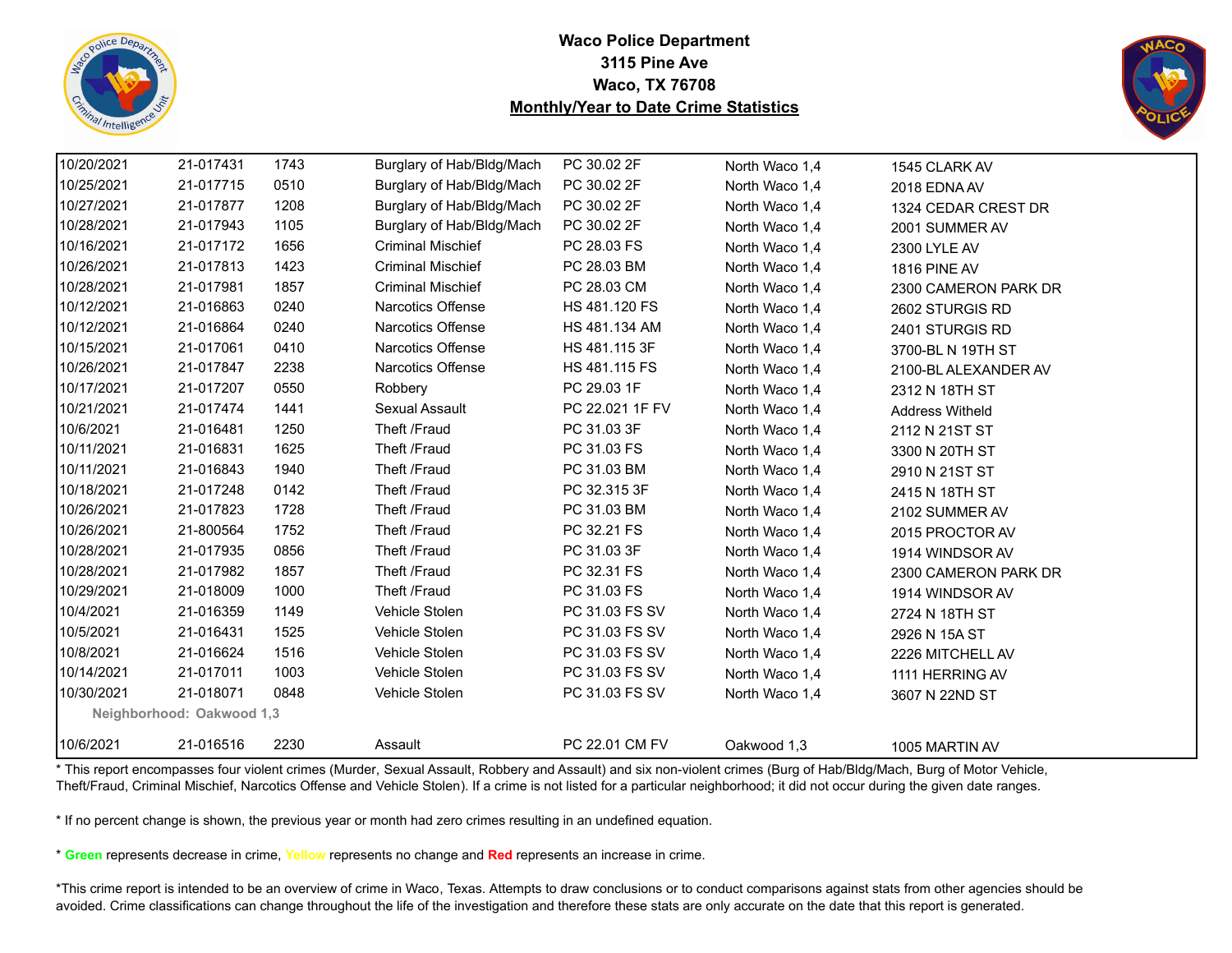![](_page_49_Picture_0.jpeg)

![](_page_49_Picture_2.jpeg)

| 10/10/2021 | 21-016764 | 1538                                      | Assault                  | PC 22.01 AM    | Oakwood 1,3                                    | 2812 S 3RD ST                    |
|------------|-----------|-------------------------------------------|--------------------------|----------------|------------------------------------------------|----------------------------------|
| 10/12/2021 | 21-016929 | 2327                                      | Assault                  | PC 22.01 AM FV | Oakwood 1,3                                    | 319 CHURCH AV                    |
| 10/12/2021 | 21-016930 | 2327                                      | Assault                  | PC 22.01 AM    | Oakwood 1,3                                    | 319 CHURCH AV                    |
| 10/20/2021 | 21-017428 | 1726                                      | Assault                  | PC 22.01 AM FV | Oakwood 1,3                                    | 2607 S 14TH ST                   |
| 10/20/2021 | 21-017434 | 2120                                      | Assault                  | PC 22.01 CM    | Oakwood 1,3                                    | 2826 S UNIVERSITY PARKS DR #1017 |
| 10/24/2021 | 21-017653 | 0210                                      | Assault                  | PC 22.02 2F    | Oakwood 1,3                                    | 1025 OAKWOOD AV                  |
| 10/30/2021 | 21-018121 | 2331                                      | Assault                  | PC 22.01 AM FV | Oakwood 1,3                                    | 2415 S UNIVERSITY PARKS DR #4207 |
| 10/5/2021  | 21-016403 | 0522                                      | Burglary / Vehicle       | PC 30.04 AM    | Oakwood 1,3                                    | 2826 S UNIVERSITY PARKS DR       |
| 10/15/2021 | 21-017071 | 0948                                      | Burglary / Vehicle       | PC 30.04 AM    | Oakwood 1,3                                    | 2501 S UNIVERSITY PARKS DR       |
| 10/15/2021 | 21-017073 | 0948                                      | Burglary / Vehicle       | PC 30.04 AM    | Oakwood 1,3                                    | 2501 S UNIVERSITY PARKS DR       |
| 10/15/2021 | 21-017077 | 0948                                      | Burglary / Vehicle       | PC 30.04 AM    | Oakwood 1,3                                    | 2501 S UNIVERSITY PARKS DR       |
| 10/15/2021 | 21-017080 | 1039                                      | Burglary / Vehicle       | PC 30.04 AM    | Oakwood 1,3                                    | 2255 S UNIVERSITY PARKS DR       |
| 10/15/2021 | 21-017082 | 1129                                      | Burglary / Vehicle       | PC 30.04 AM    | Oakwood 1,3                                    | 2255 S UNIVERSITY PARKS DR       |
| 10/17/2021 | 21-017225 | 1309                                      | Burglary / Vehicle       | PC 30.04 AM    | Oakwood 1,3                                    | 2410 S 2ND ST #1159              |
| 10/3/2021  | 21-800520 | 1559                                      | <b>Criminal Mischief</b> | PC 28.03 CM    | Oakwood 1,3                                    | 2255 S UNIVERSITY PARKS DR       |
| 10/10/2021 | 21-016775 | 1946                                      | <b>Criminal Mischief</b> | PC 28.03 FS    | Oakwood 1,3                                    | PLACID CI/STICKY CR              |
| 10/27/2021 | 21-800566 | 1127                                      | <b>Criminal Mischief</b> | PC 28.03 CM    | Oakwood 1,3                                    | 2415 S UNIVERSITY PARKS DR       |
| 10/27/2021 | 21-800567 | 1134                                      | <b>Criminal Mischief</b> | PC 28.03 CM    | Oakwood 1,3                                    | 2415 S UNIVERSITY PARKS DR       |
| 10/30/2021 | 21-800576 | 1934                                      | <b>Criminal Mischief</b> | PC 28.03 CM    | Oakwood 1,3                                    | 1300 PLACID CI                   |
| 10/17/2021 | 21-017234 | 1744                                      | Sexual Assault           | PC 22.011 2F   | Oakwood 1,3                                    | <b>Address Witheld</b>           |
| 10/4/2021  | 21-016368 | 1331                                      | Theft /Fraud             | PC 31.03 AM    | Oakwood 1,3                                    | 2255 S UNIVERSITY PARKS DR       |
| 10/10/2021 | 21-800535 | 1416                                      | Theft /Fraud             | PC 31.03 FS    | Oakwood 1,3                                    | 2618 S 2ND ST                    |
| 10/11/2021 | 21-016857 | 2305                                      | Theft /Fraud             | PC 31.03 AM    | Oakwood 1,3                                    | 1120 HOLT AV                     |
| 10/9/2021  | 21-016699 | 1334                                      | Vehicle Stolen           | PC 31.03 FS SV | Oakwood 1,3                                    | 2415 S UNIVERSITY PARKS DR       |
| 10/17/2021 | 21-017218 | 1233                                      | Vehicle Stolen           | PC 31.03 FS SV | Oakwood 1,3                                    | 1300 PLACID CI #6404             |
|            |           | Neighborhood: Parkdale / Viking Hills 3,5 |                          |                |                                                |                                  |
| 10/5/2021  | 21-016396 | 0040                                      | Assault                  | PC 22.01 AM FV | Parkdale / Viking Hills 3,5 6905 HARVEY DR     |                                  |
| 10/6/2021  | 21-016492 | 1543                                      | Assault                  | PC 22.02 2F FV | Parkdale / Viking Hills 3,5 416 OWEN LN #13    |                                  |
| 10/6/2021  | 21-016504 | 1732                                      | Assault                  | PC 22.01 AM FV | Parkdale / Viking Hills 3,5 1125 ROYAL OAKS DR |                                  |

\* This report encompasses four violent crimes (Murder, Sexual Assault, Robbery and Assault) and six non-violent crimes (Burg of Hab/Bldg/Mach, Burg of Motor Vehicle, Theft/Fraud, Criminal Mischief, Narcotics Offense and Vehicle Stolen). If a crime is not listed for a particular neighborhood; it did not occur during the given date ranges.

\* If no percent change is shown, the previous year or month had zero crimes resulting in an undefined equation.

\* **Green** represents decrease in crime, **Yellow** represents no change and **Red** represents an increase in crime.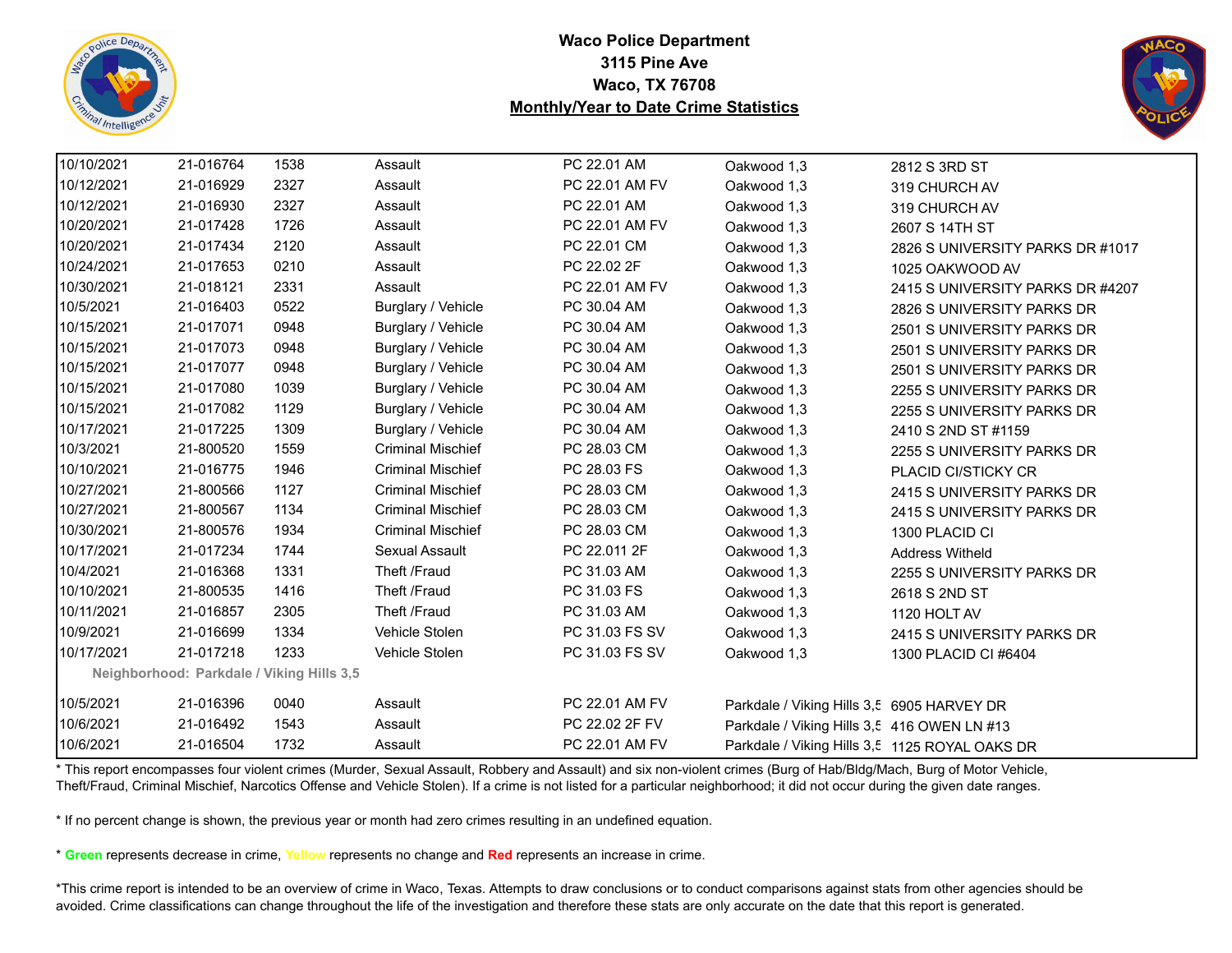![](_page_50_Picture_0.jpeg)

![](_page_50_Picture_2.jpeg)

| 10/15/2021 | 21-017127                      | 2353 | Assault                   | PC 22.01 AM FV | Parkdale / Viking Hills 3,5 3201 OVERFLOW RD  |                                                        |
|------------|--------------------------------|------|---------------------------|----------------|-----------------------------------------------|--------------------------------------------------------|
| 10/22/2021 | 21-017586                      | 2217 | Assault                   | PC 22.01 AM    | Parkdale / Viking Hills 3,5 1200 RICHLAND DR  |                                                        |
| 10/23/2021 | 21-017632                      | 1843 | Assault                   | PC 22.01 CM FV | Parkdale / Viking Hills 3,5 6729 FISH POND RD |                                                        |
| 10/25/2021 | 21-017761                      | 1719 | Assault                   | PC 22.01 AM FV |                                               | Parkdale / Viking Hills 3,5 6633 LANDMARK DR #B        |
| 10/31/2021 | 21-018123                      | 0014 | Assault                   | PC 22.01 AM FV | Parkdale / Viking Hills 3,5 812 RAMBLER DR #5 |                                                        |
| 10/5/2021  | 21-016410                      | 0843 | Burglary / Vehicle        | PC 30.04 AM    | Parkdale / Viking Hills 3,5 6909 ALFORD DR    |                                                        |
| 10/5/2021  | 21-016434                      | 1526 | Burglary / Vehicle        | PC 30.04 AM    | Parkdale / Viking Hills 3,5 6805 ALFORD DR    |                                                        |
| 10/9/2021  | 21-016708                      | 1537 | Burglary / Vehicle        | PC 30.04 AM    | Parkdale / Viking Hills 3,5 1331 PARKDALE DR  |                                                        |
| 10/12/2021 | 21-016901                      | 1541 | Burglary / Vehicle        | PC 30.04 AM    | Parkdale / Viking Hills 3,5 7125 SANGER AV    |                                                        |
| 10/13/2021 | 21-016984                      | 1930 | Burglary / Vehicle        | PC 30.04 AM    | Parkdale / Viking Hills 3,5 1830 HILLTOP DR   |                                                        |
| 10/30/2021 | 21-018110                      | 1657 | Burglary / Vehicle        | PC 30.04 AM    | Parkdale / Viking Hills 3,5 7301 FISH POND RD |                                                        |
| 10/15/2021 | 21-017088                      | 1321 | Burglary of Hab/Bldg/Mach | PC 30.02 2F    | Parkdale / Viking Hills 3,5 1007 N 62ND ST    |                                                        |
| 10/18/2021 | 21-017287                      | 1435 | Burglary of Hab/Bldg/Mach | PC 30.02 3F    |                                               | Parkdale / Viking Hills 3,5 300 W HWY 6 FRONTAGE RD SB |
| 10/28/2021 | 21-017966                      | 1627 | Burglary of Hab/Bldg/Mach | PC 30.02 2F    | Parkdale / Viking Hills 3,5 7005 OXFORD DR    |                                                        |
| 10/6/2021  | 21-016521                      | 1543 | <b>Criminal Mischief</b>  | PC 28.03 FS    | Parkdale / Viking Hills 3,5 416 OWEN LN #13   |                                                        |
| 10/11/2021 | 21-016839                      | 1827 | <b>Criminal Mischief</b>  | PC 28.03 AM    | Parkdale / Viking Hills 3,5 6901 MEDICAL PK   |                                                        |
| 10/12/2021 | 21-016884                      | 1305 | <b>Criminal Mischief</b>  | PC 28.03 BM    | Parkdale / Viking Hills 3,5 5817 EDMOND AV    |                                                        |
| 10/6/2021  | 21-016462                      | 0737 | <b>Narcotics Offense</b>  | HS 481.115 3F  | Parkdale / Viking Hills 3,5 7500 BOSQUE BL    |                                                        |
| 10/13/2021 | 21-016954                      | 0830 | Narcotics Offense         | HS 481.121 BM  |                                               | Parkdale / Viking Hills 3,5 3201 N HWY 6 FRONTAGE RD   |
| 10/5/2021  | 21-016412                      | 1004 | Theft /Fraud              | PC 31.03 BM    | Parkdale / Viking Hills 3,5 5900 BOSQUE BL    |                                                        |
| 10/8/2021  | 21-016634                      | 1710 | Theft /Fraud              | PC 31.03 BM    | Parkdale / Viking Hills 3,5 1207 N 62ND ST    |                                                        |
| 10/14/2021 | 21-017023                      | 1332 | Theft /Fraud              | PC 31.03 CM    | Parkdale / Viking Hills 3,5 5900 BOSQUE BL    |                                                        |
| 10/28/2021 | 21-017951                      | 1335 | Theft /Fraud              | PC 32.21 FS    | Parkdale / Viking Hills 3,5 1819 LA PORTE DR  |                                                        |
| 10/29/2021 | 21-018006                      | 0845 | Theft /Fraud              | PC 31.03 AM    | Parkdale / Viking Hills 3,5 5804 BOSQUE BL    |                                                        |
| 10/30/2021 | 21-800575                      | 1723 | Theft /Fraud              | PC 31.03 CM    | Parkdale / Viking Hills 3,5 5912 BOSQUE BL    |                                                        |
| 10/10/2021 | 21-016742                      | 0447 | Vehicle Stolen            | PC 31.03 FS SV | Parkdale / Viking Hills 3,5 718 N 59TH ST     |                                                        |
| 10/21/2021 | 21-017519                      | 2230 | Vehicle Stolen            | PC 31.03 FS SV | Parkdale / Viking Hills 3,5 6801 TENNYSON DR  |                                                        |
| 10/25/2021 | 21-017768                      | 2037 | Vehicle Stolen            | PC 31.07 FS    | Parkdale / Viking Hills 3,5 1700 HILLTOP DR   |                                                        |
|            | Neighborhood: Richland Hills 3 |      |                           |                |                                               |                                                        |

\* This report encompasses four violent crimes (Murder, Sexual Assault, Robbery and Assault) and six non-violent crimes (Burg of Hab/Bldg/Mach, Burg of Motor Vehicle, Theft/Fraud, Criminal Mischief, Narcotics Offense and Vehicle Stolen). If a crime is not listed for a particular neighborhood; it did not occur during the given date ranges.

\* If no percent change is shown, the previous year or month had zero crimes resulting in an undefined equation.

\* **Green** represents decrease in crime, **Yellow** represents no change and **Red** represents an increase in crime.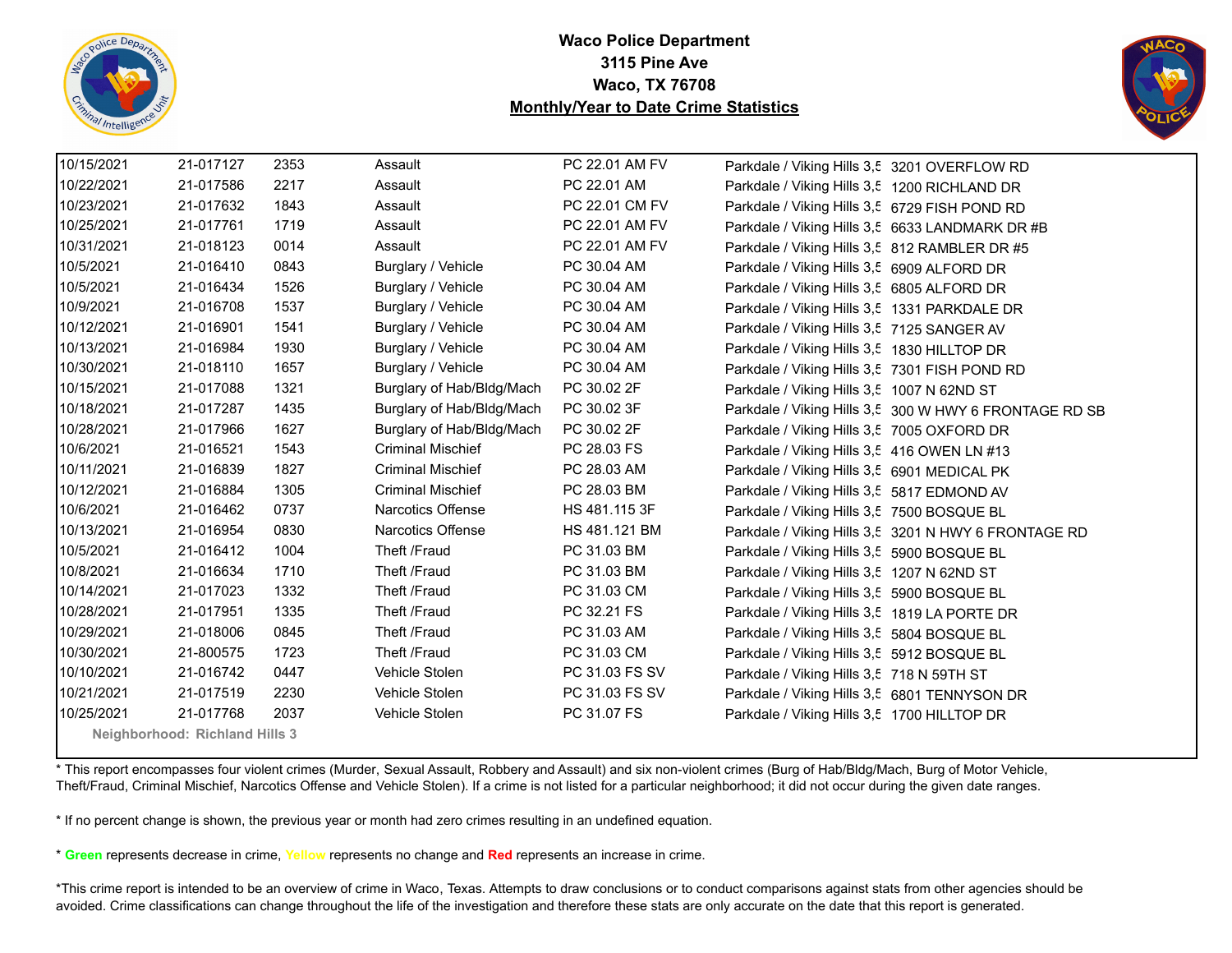![](_page_51_Picture_0.jpeg)

![](_page_51_Picture_2.jpeg)

| 10/2/2021  | 21-016279 | 2328 | Assault            | PC 22.01 AM FV | <b>Richland Hills 3</b> | 4320 FRANKLIN AV          |  |
|------------|-----------|------|--------------------|----------------|-------------------------|---------------------------|--|
| 10/4/2021  | 21-016384 | 1815 | Assault            | PC 22.01 AM FV | <b>Richland Hills 3</b> | 4801 SANGER AV            |  |
| 10/5/2021  | 21-016427 | 1437 | Assault            | PC 22.01 AM FV | <b>Richland Hills 3</b> | 618 WESTVIEW DR           |  |
| 10/6/2021  | 21-016477 | 1055 | Assault            | PC 22.01 AM FV | <b>Richland Hills 3</b> | 420 N VALLEY MILLS DR     |  |
| 10/6/2021  | 21-016517 | 2130 | Assault            | PC 22.01 AM FV | <b>Richland Hills 3</b> | 5409 TENNYSON DR          |  |
| 10/6/2021  | 21-016518 | 2120 | Assault            | PC 22.01 AM FV | <b>Richland Hills 3</b> | <b>120 S NEW RD</b>       |  |
| 10/8/2021  | 21-016606 | 0858 | Assault            | PC 22.01 AM FV | <b>Richland Hills 3</b> | 5100 SANGER AV #139       |  |
| 10/8/2021  | 21-016607 | 0858 | Assault            | PC 22.04 FS    | <b>Richland Hills 3</b> | 5100 SANGER AV #139       |  |
| 10/9/2021  | 21-016686 | 1048 | Assault            | PC 22.01 CM    | <b>Richland Hills 3</b> | 6001 W WACO DR            |  |
| 10/10/2021 | 21-016762 | 1532 | Assault            | PC 22.01 CM FV | <b>Richland Hills 3</b> | 901 WOODED ACRES DR #923D |  |
| 10/18/2021 | 21-017266 | 1140 | Assault            | PC 22.02 2F FV | <b>Richland Hills 3</b> | 5101 HAWTHORNE DR #218B   |  |
| 10/21/2021 | 21-017492 | 1639 | Assault            | PC 22.01 AM FV | <b>Richland Hills 3</b> | 5605 W WACO DR            |  |
| 10/21/2021 | 21-017521 | 2223 | Assault            | PC 22.01 AM FV | <b>Richland Hills 3</b> | 5101 HAWTHORNE DR #217B   |  |
| 10/22/2021 | 21-017530 | 0215 | Assault            | PC 22.01 AM    | <b>Richland Hills 3</b> | 937 WOODED ACRES DR #939  |  |
| 10/22/2021 | 21-017582 | 2102 | Assault            | PC 22.01 AM    | <b>Richland Hills 3</b> | 1220 N VALLEY MILLS DR    |  |
| 10/23/2021 | 21-017607 | 1036 | Assault            | PC 22.01 AM    | <b>Richland Hills 3</b> | 4700 SANGER AV            |  |
| 10/23/2021 | 21-017630 | 1924 | Assault            | PC 22.01 AM FV | <b>Richland Hills 3</b> | 6001 W WACO DR            |  |
| 10/24/2021 | 21-017688 | 1702 | Assault            | PC 22.01 AM    | <b>Richland Hills 3</b> | 5101 SANGER AV #309       |  |
| 10/26/2021 | 21-017781 | 0420 | Assault            | PC 22.02 1F FV | <b>Richland Hills 3</b> | 5101 SANGER AV #1006      |  |
| 10/28/2021 | 21-017919 | 0131 | Assault            | PC 22.01 AM    | <b>Richland Hills 3</b> | 4601 HODDE DR             |  |
| 10/29/2021 | 21-018008 | 0954 | Assault            | PC 22.01 AM    | <b>Richland Hills 3</b> | 816 N VALLEY MILLS DR     |  |
| 10/30/2021 | 21-018088 | 1315 | Assault            | PC 22.01 CM FV | <b>Richland Hills 3</b> | 4320 FRANKLIN AV          |  |
| 10/4/2021  | 21-016335 | 0124 | Burglary / Vehicle | PC 30.04 AM    | <b>Richland Hills 3</b> | 5000 SANGER AV #916       |  |
| 10/8/2021  | 21-016617 | 1339 | Burglary / Vehicle | PC 30.04 AM    | <b>Richland Hills 3</b> | 4320 FRANKLIN AV          |  |
| 10/11/2021 | 21-016792 | 0734 | Burglary / Vehicle | PC 30.04 AM    | <b>Richland Hills 3</b> | 5101 TENNYSON DR          |  |
| 10/12/2021 | 21-800540 | 1332 | Burglary / Vehicle | PC 30.04 AM    | <b>Richland Hills 3</b> | 5000 SANGER AV            |  |
| 10/18/2021 | 21-017260 | 1029 | Burglary / Vehicle | PC 30.04 AM    | <b>Richland Hills 3</b> | 412 N VALLEY MILLS DR     |  |
| 10/27/2021 | 21-017864 | 0557 | Burglary / Vehicle | PC 30.04 AM    | <b>Richland Hills 3</b> | 300 N VALLEY MILLS DR     |  |
| 10/29/2021 | 21-017999 | 0519 | Burglary / Vehicle | PC 30.04 AM    | <b>Richland Hills 3</b> | <b>250 N NEW RD</b>       |  |
|            |           |      |                    |                |                         |                           |  |

\* This report encompasses four violent crimes (Murder, Sexual Assault, Robbery and Assault) and six non-violent crimes (Burg of Hab/Bldg/Mach, Burg of Motor Vehicle, Theft/Fraud, Criminal Mischief, Narcotics Offense and Vehicle Stolen). If a crime is not listed for a particular neighborhood; it did not occur during the given date ranges.

\* If no percent change is shown, the previous year or month had zero crimes resulting in an undefined equation.

\* **Green** represents decrease in crime, **Yellow** represents no change and **Red** represents an increase in crime.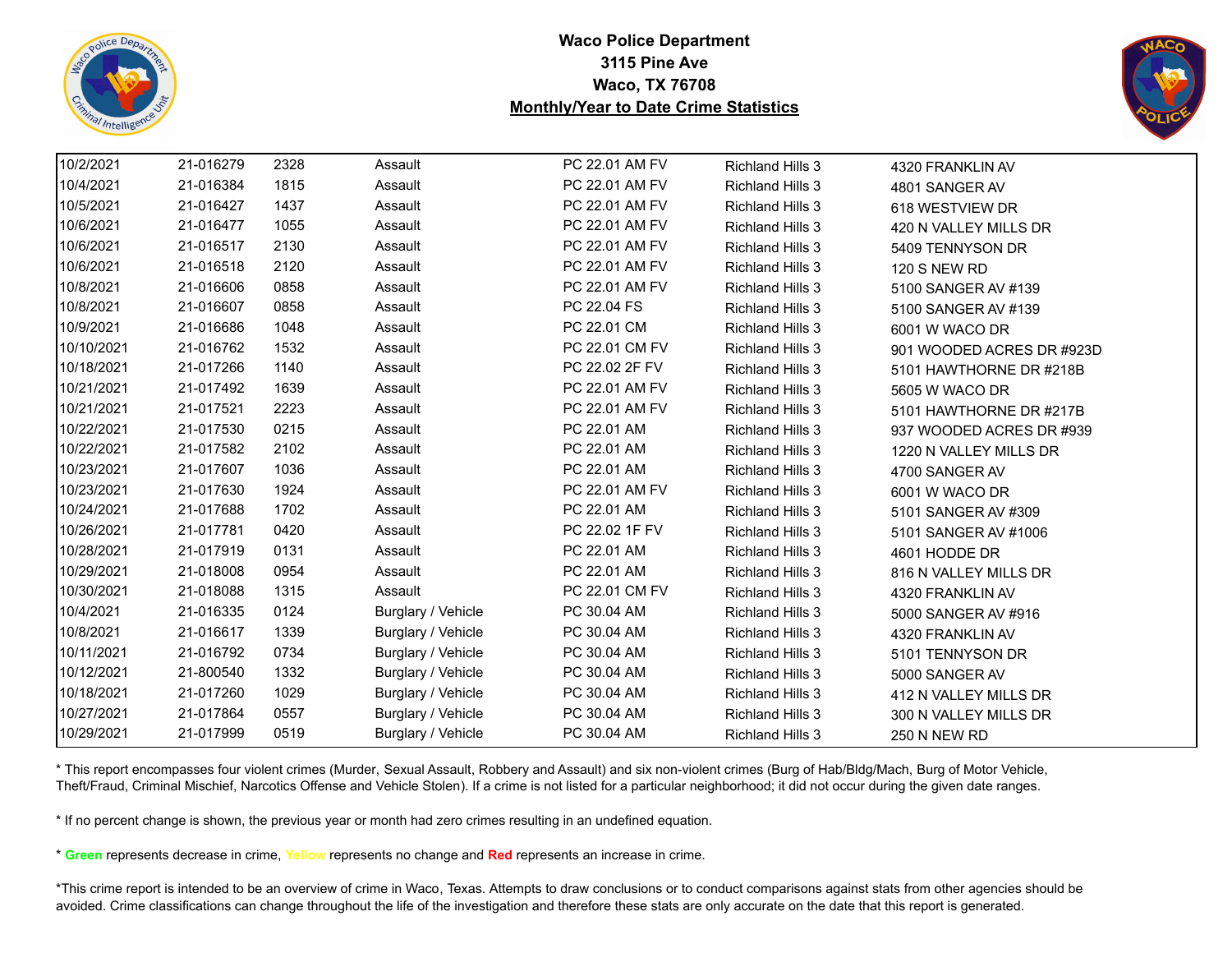![](_page_52_Picture_0.jpeg)

![](_page_52_Picture_2.jpeg)

| 10/31/2021 | 21-018168 | 2332 | Burglary / Vehicle        | PC 30.04 AM   | <b>Richland Hills 3</b> | 333 S VALLEY MILLS DR    |
|------------|-----------|------|---------------------------|---------------|-------------------------|--------------------------|
| 10/31/2021 | 21-018170 | 2332 | Burglary / Vehicle        | PC 30.04 AM   | <b>Richland Hills 3</b> | 333 S VALLEY MILLS DR    |
| 10/5/2021  | 21-016435 | 1618 | Burglary of Hab/Bldg/Mach | PC 30.02 FS   | <b>Richland Hills 3</b> | 844 N VALLEY MILLS DR    |
| 10/18/2021 | 21-017270 | 1144 | Burglary of Hab/Bldg/Mach | PC 30.02 FS   | <b>Richland Hills 3</b> | 5900 FRANKLIN AV #9      |
| 10/21/2021 | 21-017496 | 1720 | Burglary of Hab/Bldg/Mach | PC 30.02 2F   | <b>Richland Hills 3</b> | 5000 SANGER AV #727      |
| 10/22/2021 | 21-017584 | 2200 | Burglary of Hab/Bldg/Mach | PC 30.02 FS   | <b>Richland Hills 3</b> | 412 N VALLEY MILLS DR #C |
| 10/14/2021 | 21-017027 | 1512 | <b>Criminal Mischief</b>  | PC 28.03 BM   | <b>Richland Hills 3</b> | 4620 W WACO DR           |
| 10/17/2021 | 21-017198 | 0135 | <b>Criminal Mischief</b>  | PC 28.03 AM   | <b>Richland Hills 3</b> | 4427 W WACO DR           |
| 10/25/2021 | 21-017765 | 1757 | <b>Criminal Mischief</b>  | PC 28.03 CM   | <b>Richland Hills 3</b> | 716 RUBY AV #94          |
| 10/30/2021 | 21-018086 | 1202 | <b>Criminal Mischief</b>  | PC 28.04 CM   | <b>Richland Hills 3</b> | 4320 FRANKLIN AV         |
| 10/9/2021  | 21-016734 | 2317 | Narcotics Offense         | HS 481.115 FS | <b>Richland Hills 3</b> | 510 N VALLEY MILLS DR    |
| 10/7/2021  | 21-016573 | 1956 | Robbery                   | PC 29.03 1F   | Richland Hills 3        | 937 WOODED ACRES DR      |
| 10/8/2021  | 21-016648 | 1945 | Robbery                   | PC 29.03 1F   | <b>Richland Hills 3</b> | 820 N VALLEY MILLS DR    |
| 10/8/2021  | 21-016654 | 2114 | Robbery                   | PC 29.03 1F   | <b>Richland Hills 3</b> | 901 WOODED ACRES DR      |
| 10/1/2021  | 21-016206 | 1753 | Theft /Fraud              | PC 31.03 BM   | <b>Richland Hills 3</b> | 915 LAKE AIR DR          |
| 10/2/2021  | 21-016264 | 1641 | Theft /Fraud              | PC 31.03 BM   | <b>Richland Hills 3</b> | 937 WOODED ACRES DR      |
| 10/3/2021  | 21-016318 | 2006 | Theft /Fraud              | PC 31.03 AM   | <b>Richland Hills 3</b> | 937 WOODED ACRES DR      |
| 10/4/2021  | 21-016343 | 0830 | Theft /Fraud              | PC 32.46 1F   | <b>Richland Hills 3</b> | 1508 N. VALLEY MILLS     |
| 10/4/2021  | 21-016376 | 1538 | Theft /Fraud              | PC 31.03 BM   | <b>Richland Hills 3</b> | 4320 FRANKLIN AV         |
| 10/5/2021  | 21-016415 | 1037 | Theft /Fraud              | PC 31.03 FS   | <b>Richland Hills 3</b> | 500 TOWNE OAKS DR        |
| 10/7/2021  | 21-016529 | 0552 | Theft /Fraud              | PC 31.03 BM   | <b>Richland Hills 3</b> | 5100 SANGER AV #155      |
| 10/7/2021  | 21-016544 | 1117 | Theft /Fraud              | PC 31.03 FS   | <b>Richland Hills 3</b> | 4800 FRANKLIN AV         |
| 10/7/2021  | 21-016549 | 1211 | Theft /Fraud              | PC 32.31 FS   | <b>Richland Hills 3</b> | 820 JEFFREY DR           |
| 10/8/2021  | 21-016616 | 1325 | Theft /Fraud              | PC 32.21 3F   | <b>Richland Hills 3</b> | 901 LAKE AIR DR          |
| 10/10/2021 | 21-016766 | 1621 | Theft /Fraud              | PC 31.03 AM   | <b>Richland Hills 3</b> | 4320 FRANKLIN AV         |
| 10/12/2021 | 21-016900 | 1624 | Theft /Fraud              | PC 32.53 3F   | <b>Richland Hills 3</b> | 5000 SANGER AV #1525     |
| 10/13/2021 | 21-016970 | 1404 | Theft /Fraud              | PC 31.03 AM   | <b>Richland Hills 3</b> | 5925 W WACO DR           |
| 10/13/2021 | 21-016981 | 1739 | Theft /Fraud              | PC 31.03 BM   | <b>Richland Hills 3</b> | 5718 ROXANNE DR          |
| 10/13/2021 | 21-800541 | 1313 | Theft /Fraud              | PC 31.03 CM   | <b>Richland Hills 3</b> | 300 N VALLEY MILLS DR    |

\* This report encompasses four violent crimes (Murder, Sexual Assault, Robbery and Assault) and six non-violent crimes (Burg of Hab/Bldg/Mach, Burg of Motor Vehicle, Theft/Fraud, Criminal Mischief, Narcotics Offense and Vehicle Stolen). If a crime is not listed for a particular neighborhood; it did not occur during the given date ranges.

\* If no percent change is shown, the previous year or month had zero crimes resulting in an undefined equation.

\* **Green** represents decrease in crime, **Yellow** represents no change and **Red** represents an increase in crime.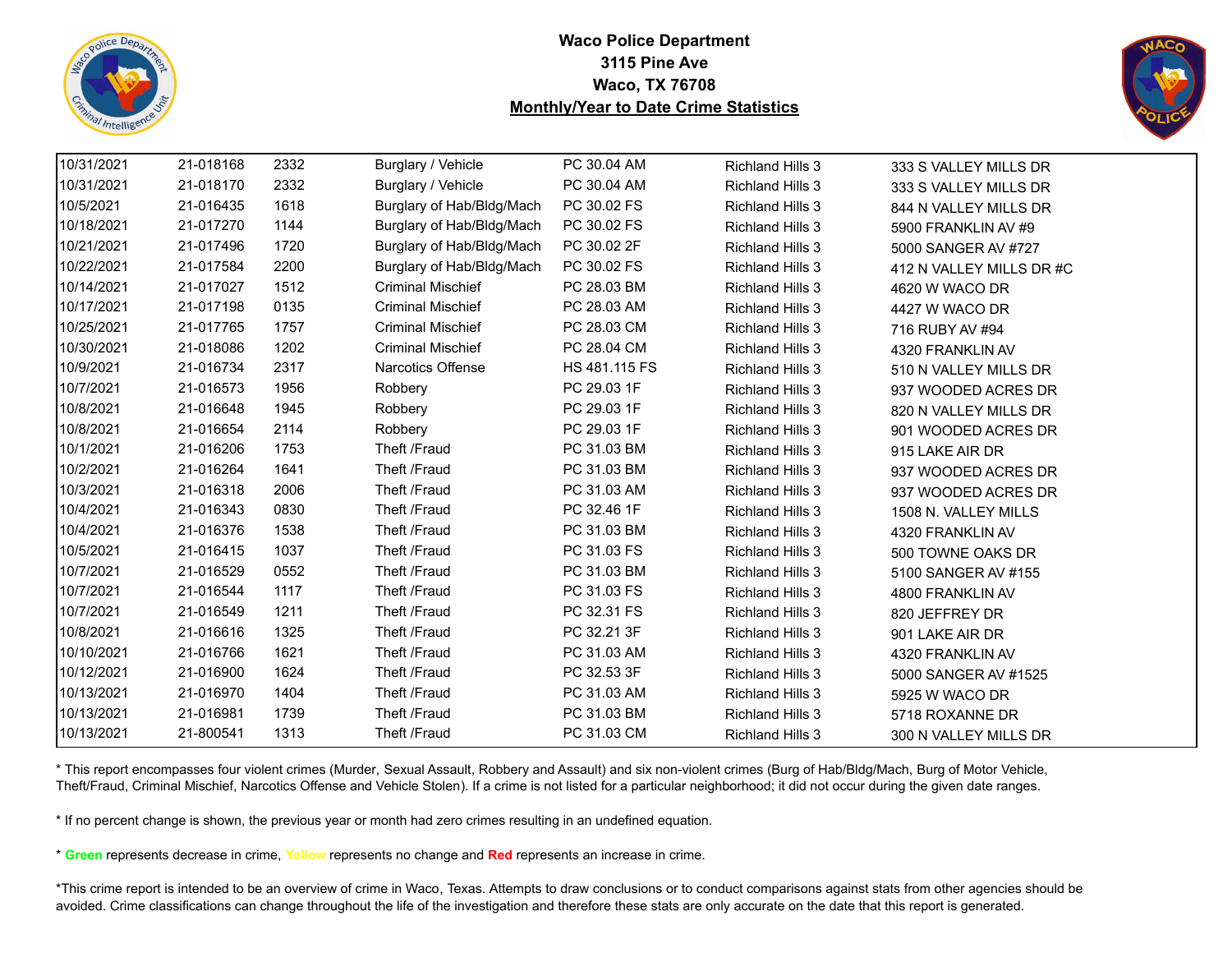![](_page_53_Picture_0.jpeg)

![](_page_53_Picture_2.jpeg)

| 10/14/2021 | 21-017042 | 1851 | Theft /Fraud | PC 31.03 CM | <b>Richland Hills 3</b> | 6001 W WACO DR              |  |
|------------|-----------|------|--------------|-------------|-------------------------|-----------------------------|--|
| 10/17/2021 | 21-017223 | 1339 | Theft /Fraud | PC 31.03 BM | <b>Richland Hills 3</b> | 210 N NEW RD                |  |
| 10/17/2021 | 21-017237 | 1930 | Theft /Fraud | PC 31.03 CM | <b>Richland Hills 3</b> | 4320 FRANKLIN AV            |  |
| 10/19/2021 | 21-017341 | 1417 | Theft /Fraud | PC 31.03 BM | <b>Richland Hills 3</b> | 921 LAKE AIR DR #A          |  |
| 10/19/2021 | 21-017364 | 2001 | Theft /Fraud | PC 31.03 CM | <b>Richland Hills 3</b> | 4320 FRANKLIN AV            |  |
| 10/21/2021 | 21-017494 | 1702 | Theft /Fraud | PC 31.03 BM | <b>Richland Hills 3</b> | 6001 W WACO DR #316         |  |
| 10/21/2021 | 21-017506 | 1908 | Theft /Fraud | PC 31.03 BM | <b>Richland Hills 3</b> | 6001 W WACO DR              |  |
| 10/22/2021 | 21-800556 | 1528 | Theft /Fraud | PC 31.03 CM | <b>Richland Hills 3</b> | 6001 W WACO DR              |  |
| 10/22/2021 | 21-800557 | 1554 | Theft /Fraud | PC 31.03 BM | <b>Richland Hills 3</b> | 6001 W WACO DR              |  |
| 10/23/2021 | 21-017628 | 1853 | Theft /Fraud | PC 31.03 CM | <b>Richland Hills 3</b> | 4320 FRANKLIN AV            |  |
| 10/23/2021 | 21-800558 | 1616 | Theft /Fraud | PC 32.51 FS | <b>Richland Hills 3</b> | 6001 W WACO DR              |  |
| 10/24/2021 | 21-017696 | 1912 | Theft /Fraud | PC 31.03 BM | <b>Richland Hills 3</b> | 4320 FRANKLIN AV            |  |
| 10/25/2021 | 21-017710 | 0159 | Theft /Fraud | PC 31.03 AM | <b>Richland Hills 3</b> | 415 OWEN LN                 |  |
| 10/25/2021 | 21-017725 | 0800 | Theft /Fraud | PC 31.03 BM | <b>Richland Hills 3</b> | 901 WOODED ACRES DR         |  |
| 10/25/2021 | 21-017732 | 1038 | Theft /Fraud | PC 31.03 BM | <b>Richland Hills 3</b> | <b>210 N NEW RD</b>         |  |
| 10/26/2021 | 21-017800 | 1110 | Theft /Fraud | PC 31.03 BM | <b>Richland Hills 3</b> | <b>FRANKLIN AV/S NEW RD</b> |  |
| 10/26/2021 | 21-017802 | 1228 | Theft /Fraud | PC 31.03 AM | <b>Richland Hills 3</b> | 1030 N VALLEY MILLS DR      |  |
| 10/26/2021 | 21-017810 | 1340 | Theft /Fraud | PC 31.03 CM | <b>Richland Hills 3</b> | 401 OWEN LN                 |  |
| 10/27/2021 | 21-017883 | 1339 | Theft /Fraud | PC 31.03 FS | <b>Richland Hills 3</b> | <b>201 N NEW RD</b>         |  |
| 10/27/2021 | 21-017884 | 1341 | Theft /Fraud | PC 31.03 FS | <b>Richland Hills 3</b> | <b>201 N NEW RD</b>         |  |
| 10/27/2021 | 21-017885 | 1342 | Theft /Fraud | PC 31.03 AM | <b>Richland Hills 3</b> | <b>201 N NEW RD</b>         |  |
| 10/27/2021 | 21-017886 | 1343 | Theft /Fraud | PC 31.03 AM | <b>Richland Hills 3</b> | <b>201 N NEW RD</b>         |  |
| 10/27/2021 | 21-017887 | 1343 | Theft /Fraud | PC 31.03 BM | <b>Richland Hills 3</b> | <b>201 N NEW RD</b>         |  |
| 10/27/2021 | 21-017909 | 1835 | Theft /Fraud | PC 31.03 AM | <b>Richland Hills 3</b> | 5701 W WACO DR              |  |
| 10/28/2021 | 21-017960 | 1545 | Theft /Fraud | PC 31.03 FS | <b>Richland Hills 3</b> | 308 LAKE AIR DR             |  |
| 10/28/2021 | 21-800571 | 1157 | Theft /Fraud | PC 31.03 AM | <b>Richland Hills 3</b> | 922 LAKE AIR DR             |  |
| 10/29/2021 | 21-018011 | 1137 | Theft /Fraud | PC 31.03 BM | <b>Richland Hills 3</b> | 4320 FRANKLIN AV            |  |
| 10/29/2021 | 21-018018 | 1241 | Theft /Fraud | PC 31.03 BM | <b>Richland Hills 3</b> | 937 WOODED ACRES DR         |  |
| 10/30/2021 | 21-018075 | 0948 | Theft /Fraud | PC 31.03 BM | <b>Richland Hills 3</b> | 6001 W WACO DR #316         |  |

\* This report encompasses four violent crimes (Murder, Sexual Assault, Robbery and Assault) and six non-violent crimes (Burg of Hab/Bldg/Mach, Burg of Motor Vehicle, Theft/Fraud, Criminal Mischief, Narcotics Offense and Vehicle Stolen). If a crime is not listed for a particular neighborhood; it did not occur during the given date ranges.

\* If no percent change is shown, the previous year or month had zero crimes resulting in an undefined equation.

\* **Green** represents decrease in crime, **Yellow** represents no change and **Red** represents an increase in crime.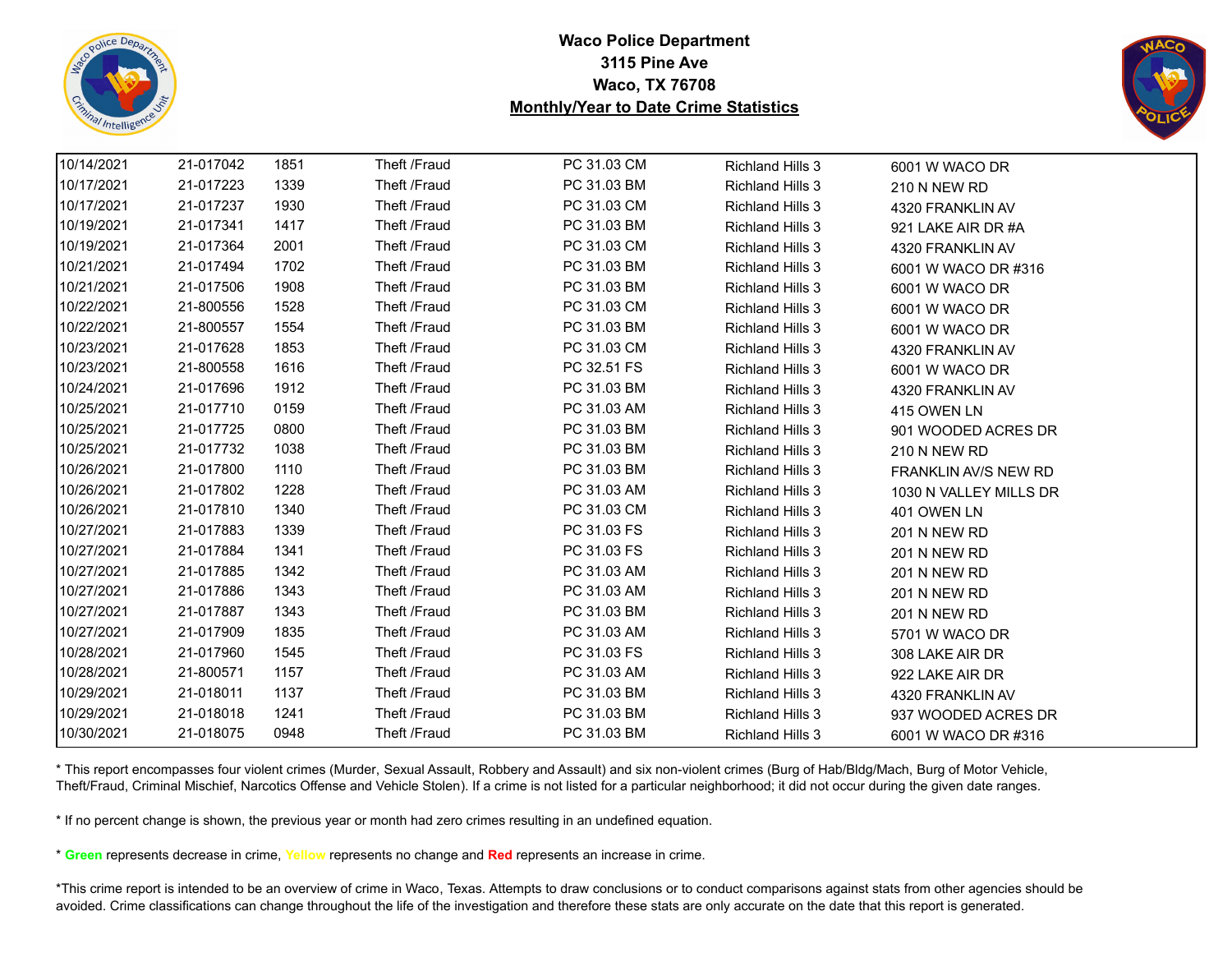![](_page_54_Picture_0.jpeg)

![](_page_54_Picture_2.jpeg)

| 10/31/2021 | 21-018155              | 1931 | Theft /Fraud              | PC 31.03 BM    | <b>Richland Hills 3</b> | 4320 FRANKLIN AV       |
|------------|------------------------|------|---------------------------|----------------|-------------------------|------------------------|
| 10/31/2021 | 21-800577              | 1203 | Theft /Fraud              | PC 31.03 BM    | <b>Richland Hills 3</b> | 4328 W WACO DR         |
| 10/8/2021  | 21-016651              | 2138 | Vehicle Stolen            | PC 31.03 3F SV | <b>Richland Hills 3</b> | 4201 FRANKLIN AV       |
| 10/20/2021 | 21-017387              | 0638 | Vehicle Stolen            | PC 31.03 FS SV | <b>Richland Hills 3</b> | 5506 FRANKLIN AV       |
|            | Neighborhood: Sanger 4 |      |                           |                |                         |                        |
| 10/4/2021  | 21-016381              | 1811 | Assault                   | PC 22.02 2F FV | Sanger 4                | 1721 TRICE AV          |
| 10/9/2021  | 21-016720              | 2212 | Assault                   | PC 22.01 CM FV | Sanger 4                | 2121 HOMAN AV          |
| 10/11/2021 | 21-016821              | 1355 | Assault                   | PC 22.02 2F FV | Sanger 4                | N 26TH ST/MAPLE AV     |
| 10/11/2021 | 21-016858              | 2303 | Assault                   | PC 22.02 1F FV | Sanger 4                | 2124 SANGER AV #101    |
| 10/26/2021 | 21-017839              | 2242 | Assault                   | PC 22.02 2F    | Sanger 4                | N 25TH ST/W WACO DR    |
| 10/29/2021 | 21-018014              | 1211 | Assault                   | PC 22.01 CM FV | Sanger 4                | 500-BLK N 25TH ST      |
| 10/21/2021 | 21-800553              | 0955 | Burglary / Vehicle        | PC 30.04 AM    | Sanger 4                | 2216 GORMAN AV         |
| 10/13/2021 | 21-016946              | 0724 | Burglary of Hab/Bldg/Mach | PC 30.02 FS    | Sanger 4                | 600 N 18TH ST          |
| 10/17/2021 | 21-017231              | 1508 | Burglary of Hab/Bldg/Mach | PC 30.02 2F    | Sanger 4                | 1512 BLAIR AV          |
| 10/28/2021 | 21-017938              | 0857 | Burglary of Hab/Bldg/Mach | PC 30.02 2F    | Sanger 4                | 1925 ETHEL AV          |
| 10/30/2021 | 21-800574              | 1707 | Burglary of Hab/Bldg/Mach | PC 30.02 2F    | Sanger 4                | 1905 HOMAN AV          |
| 10/3/2021  | 21-016326              | 2346 | <b>Criminal Mischief</b>  | PC 28.03 CM    | Sanger 4                | 2211 PARROTT AV        |
| 10/8/2021  | 21-016601              | 0831 | <b>Criminal Mischief</b>  | PC 28.03 CM    | Sanger 4                | 2128 BOSQUE BL         |
| 10/11/2021 | 21-016797              | 0844 | <b>Criminal Mischief</b>  | PC 28.03 BM    | Sanger 4                | 925 N 26TH ST          |
| 10/16/2021 | 21-017143              | 0422 | <b>Criminal Mischief</b>  | PC 28.03 BM    | Sanger 4                | 2523 SANGER AV         |
| 10/21/2021 | 21-017484              | 1507 | <b>Criminal Mischief</b>  | PC 28.03 BM    | Sanger 4                | N 26TH ST/GRIM AV      |
| 10/2/2021  | 21-016275              | 2155 | Narcotics Offense         | HS 481.116 3F  | Sanger 4                | GRIM AV/N 25TH ST      |
| 10/15/2021 | 21-017090              | 1415 | <b>Narcotics Offense</b>  | HS 481.134 AM  | Sanger 4                | 2500-BLK MORROW AV     |
| 10/15/2021 | 21-017098              | 1542 | <b>Narcotics Offense</b>  | HS 481.115 2F  | Sanger 4                | 1400-BK N 25TH ST      |
| 10/27/2021 | 21-017898              | 1523 | <b>Narcotics Offense</b>  | HS 481.115 2F  | Sanger 4                | 1615 WEST AV           |
| 10/27/2021 | 21-017905              | 1523 | Narcotics Offense         | HS 481.115 2F  | Sanger 4                | 1615 WEST AV           |
| 10/28/2021 | 21-017922              | 0359 | Sexual Assault            | PC 22.011 3F   | Sanger 4                | <b>Address Witheld</b> |
| 10/1/2021  | 21-016166              | 2247 | Theft /Fraud              | PC 31.03 AM    | Sanger 4                | 1700 WEST AV           |
| 10/14/2021 | 21-017033              | 1543 | Theft /Fraud              | PC 31.03 BM    | Sanger 4                | 2400 GORMAN AV         |
|            |                        |      |                           |                |                         |                        |

\* This report encompasses four violent crimes (Murder, Sexual Assault, Robbery and Assault) and six non-violent crimes (Burg of Hab/Bldg/Mach, Burg of Motor Vehicle, Theft/Fraud, Criminal Mischief, Narcotics Offense and Vehicle Stolen). If a crime is not listed for a particular neighborhood; it did not occur during the given date ranges.

\* If no percent change is shown, the previous year or month had zero crimes resulting in an undefined equation.

\* **Green** represents decrease in crime, **Yellow** represents no change and **Red** represents an increase in crime.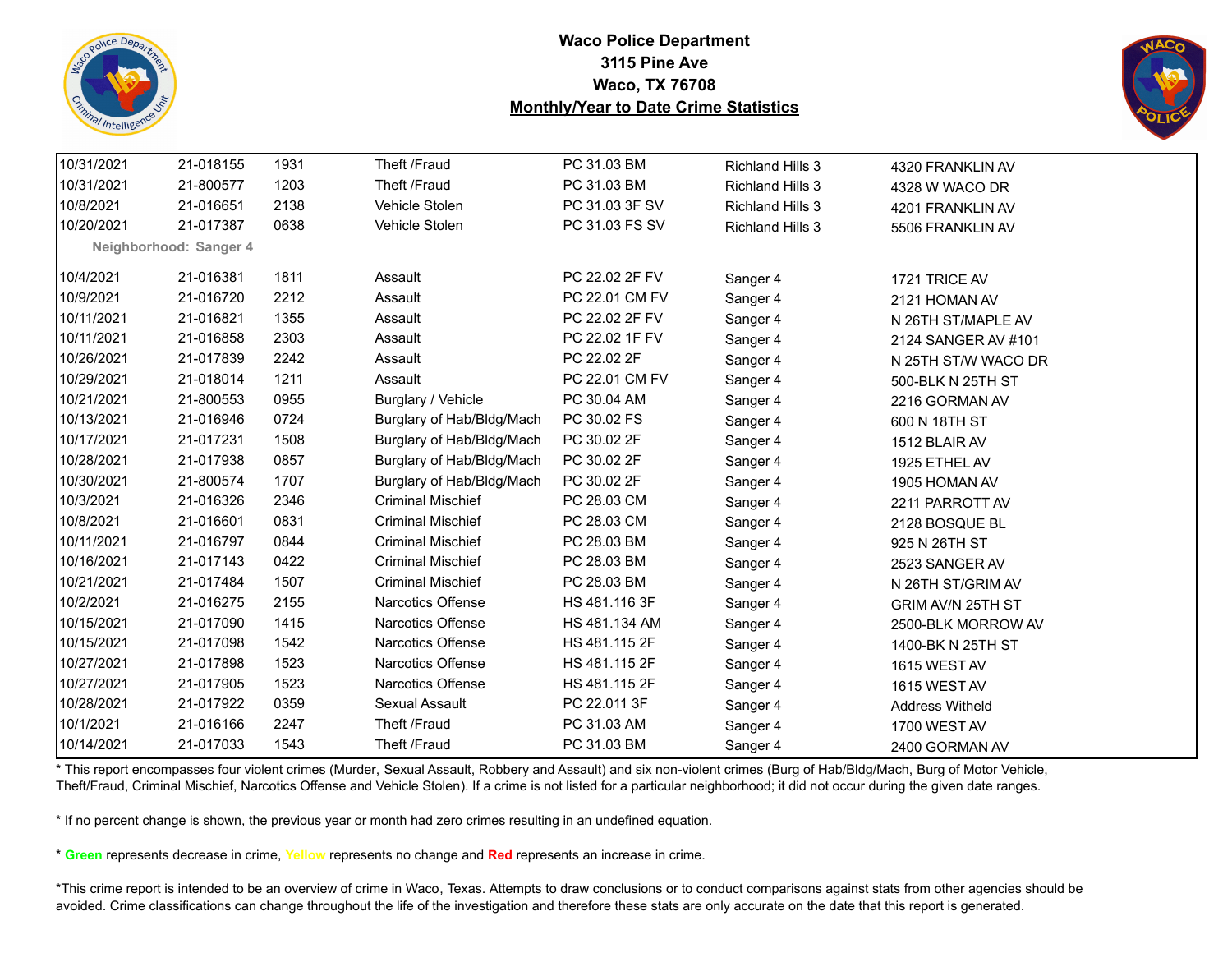![](_page_55_Picture_0.jpeg)

![](_page_55_Picture_2.jpeg)

| 10/14/2021 | 21-017043                    | 1911 | Theft /Fraud              | PC 31.03 BM    | Sanger 4       | 2515 GORMAN AV                |
|------------|------------------------------|------|---------------------------|----------------|----------------|-------------------------------|
| 10/18/2021 | 21-017282                    | 1535 | Theft /Fraud              | PC 31.03 BM    | Sanger 4       | 822 N 20TH ST                 |
| 10/25/2021 | 21-800561                    | 1801 | Theft /Fraud              | PC 31.03 FS    | Sanger 4       | 608 N 22ND ST                 |
| 10/28/2021 | 21-800569                    | 1057 | Theft /Fraud              | PC 32.51 FS    | Sanger 4       | 2311 TRICE AV                 |
| 10/24/2021 | 21-017683                    | 1606 | Vehicle Stolen            | PC 31.03 FS SV | Sanger 4       | 2001 MORROW AV                |
|            | Neighborhood: Timbercrest 1  |      |                           |                |                |                               |
| 10/8/2021  | 21-016623                    | 1453 | Assault                   | PC 22.02 2F    | Timbercrest 1  | MARLIN HW/E LOOP 340          |
| 10/21/2021 | 21-017460                    | 1135 | Assault                   | PC 22.01 AM    | Timbercrest 1  | 2816 OLD MARLIN RD            |
| 10/7/2021  | 21-800529                    | 1116 | Burglary / Vehicle        | PC 30.04 AM    | Timbercrest 1  | 3601 MARLIN HWY               |
| 10/14/2021 | 21-016993                    | 0150 | Burglary of Hab/Bldg/Mach | PC 30.02 FS    | Timbercrest 1  | 100 N JACK KULTGEN EX         |
| 10/23/2021 | 21-017595                    | 0241 | <b>Criminal Mischief</b>  | PC 28.03 FS    | Timbercrest 1  | 2004 OLD MARLIN RD            |
| 10/8/2021  | 21-016656                    | 2145 | <b>Narcotics Offense</b>  | HS 481.115 2F  | Timbercrest 1  | 1320 N JACK KULTGEN EX #313   |
| 10/14/2021 | 21-017025                    | 1320 | <b>Narcotics Offense</b>  | HS 481.115 FS  | Timbercrest 1  | 500 N JACK KULTGEN EX #203    |
| 10/15/2021 | 21-017095                    | 1336 | <b>Narcotics Offense</b>  | HS 481.121 BM  | Timbercrest 1  | 1800-BL N I-35 SB             |
| 10/29/2021 | 21-018017                    | 1226 | Theft /Fraud              | PC 32.31 FS    | Timbercrest 1  | 810 N JACK KULTGEN NB         |
|            | Neighborhood: University 1,2 |      |                           |                |                |                               |
| 10/4/2021  | 21-016367                    | 1312 | Assault                   | PC 22.01 AM FV | University 1,2 | S 26TH ST/CLAY AV             |
| 10/7/2021  | 21-016524                    | 0157 | Assault                   | PC 22.01 AM    | University 1,2 | 2011 LA SALLE AV              |
| 10/10/2021 | 21-016780                    | 2137 | Assault                   | PC 22.02 1F    | University 1,2 | 1705 BURNETT AV               |
| 10/12/2021 | 21-016899                    | 1540 | Assault                   | PC 22.01 AM FV | University 1,2 | 1925 BURNETT AV               |
| 10/13/2021 | 21-016967                    | 1324 | Assault                   | PC 22.01 AM FV | University 1,2 | 1700 BURNETT AV               |
| 10/14/2021 | 21-017049                    | 2252 | Assault                   | PC 22.02 2F    | University 1,2 | 1800-BLK S VALLEY MILLS DR WB |
| 10/17/2021 | 21-017242                    | 2157 | Assault                   | PC 22.01 CM FV | University 1,2 | 1822 CONNOR AV                |
| 10/24/2021 | 21-017693                    | 1828 | Assault                   | PC 22.01 AM FV | University 1,2 | 1800 ROSS AV                  |
| 10/1/2021  | 21-016173                    | 0725 | Burglary / Vehicle        | PC 30.04 AM    | University 1,2 | 2500 BAGBY AV                 |
| 10/5/2021  | 21-016407                    | 0804 | Burglary / Vehicle        | PC 30.04 AM    | University 1,2 | 1900 SPEIGHT AV               |
| 10/7/2021  | 21-016553                    | 1305 | Burglary / Vehicle        | PC 30.04 AM    | University 1,2 | 2201 PARK AV                  |
| 10/8/2021  | 21-016636                    | 1648 | Burglary / Vehicle        | PC 30.04 AM    | University 1,2 | 2004 GURLEY AV                |

\* This report encompasses four violent crimes (Murder, Sexual Assault, Robbery and Assault) and six non-violent crimes (Burg of Hab/Bldg/Mach, Burg of Motor Vehicle, Theft/Fraud, Criminal Mischief, Narcotics Offense and Vehicle Stolen). If a crime is not listed for a particular neighborhood; it did not occur during the given date ranges.

\* If no percent change is shown, the previous year or month had zero crimes resulting in an undefined equation.

\* **Green** represents decrease in crime, **Yellow** represents no change and **Red** represents an increase in crime.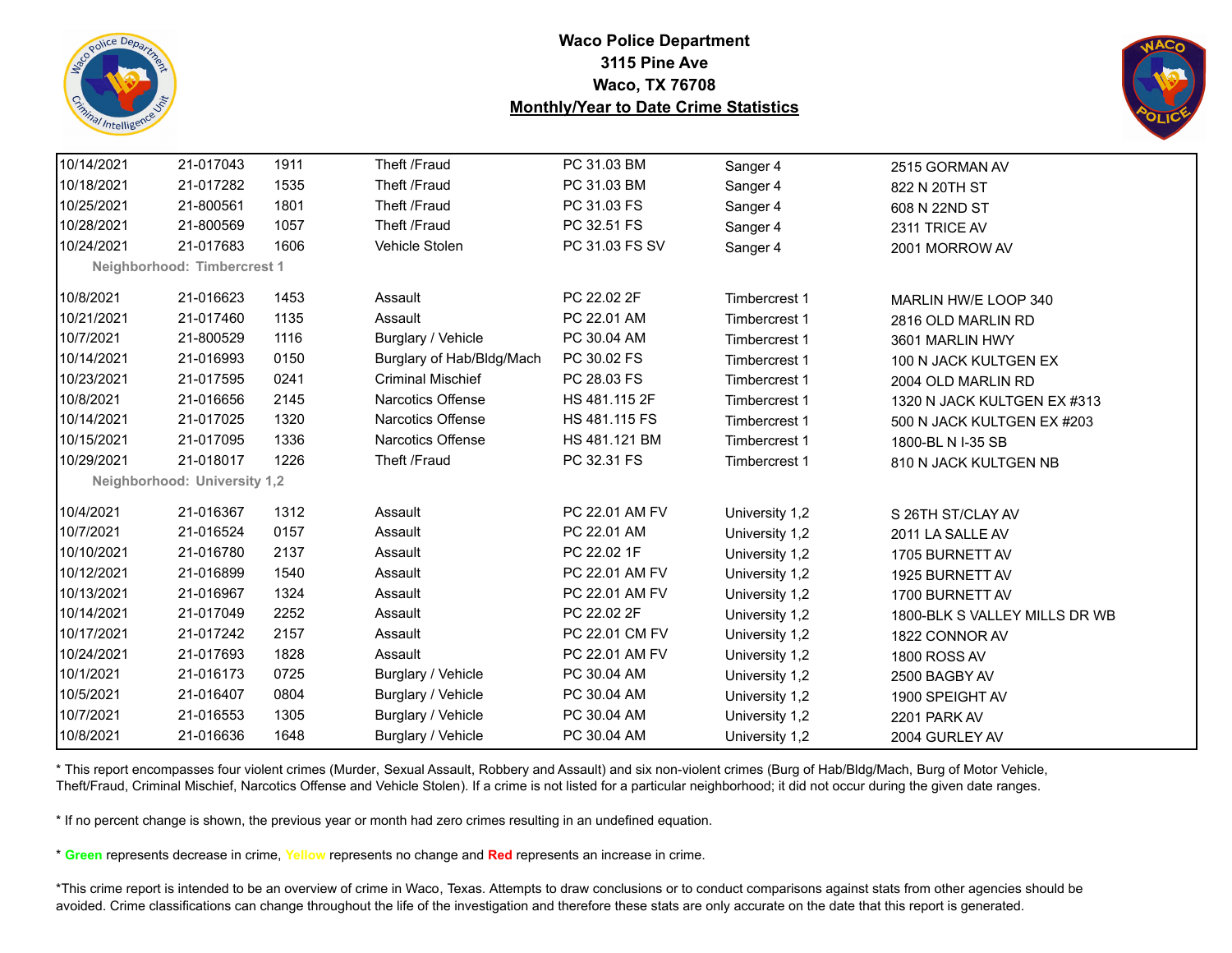![](_page_56_Picture_0.jpeg)

![](_page_56_Picture_2.jpeg)

| 10/14/2021 | 21-016992 | 0048 | Burglary / Vehicle        | PC 30.04 AM    | University 1,2 | 1220 S 27TH ST        |  |
|------------|-----------|------|---------------------------|----------------|----------------|-----------------------|--|
| 10/14/2021 | 21-017037 | 1732 | Burglary / Vehicle        | PC 30.04 AM    | University 1,2 | 1925 SPEIGHT AV       |  |
| 10/18/2021 | 21-017294 | 1613 | Burglary / Vehicle        | PC 30.04 AM    | University 1,2 | 2205 SPEIGHT AV       |  |
| 10/26/2021 | 21-017840 | 2235 | Burglary / Vehicle        | PC 30.04 AM    | University 1,2 | 1925 SPEIGHT AV       |  |
| 10/28/2021 | 21-017928 | 0624 | Burglary / Vehicle        | PC 30.04 AM    | University 1,2 | 2202 BURNETT AV       |  |
| 10/30/2021 | 21-018083 | 1136 | Burglary / Vehicle        | PC 30.04 AM    | University 1,2 | 2521 BURNETT AV       |  |
| 10/30/2021 | 21-018101 | 1602 | Burglary / Vehicle        | PC 30.04 AM    | University 1,2 | 2222 DUTTON AV        |  |
| 10/11/2021 | 21-016804 | 1057 | Burglary of Hab/Bldg/Mach | PC 30.02 FS    | University 1,2 | 1320 S 26TH ST        |  |
| 10/14/2021 | 21-016991 | 0048 | Burglary of Hab/Bldg/Mach | PC 30.02 2F    | University 1,2 | 1220 S 27TH ST        |  |
| 10/13/2021 | 21-016989 | 2319 | <b>Criminal Mischief</b>  | PC 28.03 BM    | University 1,2 | 2600 WEBSTER AV       |  |
| 10/28/2021 | 21-017924 | 0525 | <b>Criminal Mischief</b>  | PC 28.03 BM    | University 1,2 | 2601 ROSS AV          |  |
| 10/28/2021 | 21-017929 | 0749 | <b>Criminal Mischief</b>  | PC 28.03 BM    | University 1,2 | 1904 BURNETT AV       |  |
| 10/28/2021 | 21-017932 | 0758 | <b>Criminal Mischief</b>  | PC 28.03 BM    | University 1,2 | 700-BL S 22ND ST      |  |
| 10/28/2021 | 21-017934 | 0829 | <b>Criminal Mischief</b>  | PC 28.03 BM    | University 1,2 | 2400-BL ROSS AV       |  |
| 10/30/2021 | 21-018084 | 1153 | <b>Criminal Mischief</b>  | PC 28.03 BM    | University 1,2 | 2413 ROSS AV          |  |
| 10/11/2021 | 21-016789 | 0333 | Narcotics Offense         | HS 481.115 2F  | University 1,2 | S 25TH ST/CONNOR AV   |  |
| 10/22/2021 | 21-017554 | 1331 | Narcotics Offense         | HS 481.115 2F  | University 1,2 | 1816 S 25TH ST        |  |
| 10/31/2021 | 21-018132 | 0322 | <b>Narcotics Offense</b>  | HS 481.115 2F  | University 1,2 | 2816 CLAY AV          |  |
| 10/8/2021  | 21-016597 | 0937 | Theft /Fraud              | PC 31.03 BM    | University 1,2 | 2405 CONNOR AV        |  |
| 10/12/2021 | 21-016870 | 0844 | Theft /Fraud              | PC 31.03 AM    | University 1,2 | 2303 LA SALLE AV      |  |
| 10/13/2021 | 21-800542 | 2000 | Theft /Fraud              | PC 31.03 FS    | University 1,2 | 1936 WEBSTER AV       |  |
| 10/28/2021 | 21-017948 | 1312 | Theft /Fraud              | PC 32.31 FS    | University 1,2 | 1620 S 18TH ST        |  |
| 10/31/2021 | 21-018164 | 2156 | Theft /Fraud              | PC 31.03 AM    | University 1,2 | 916 S VALLEY MILLS RD |  |
| 10/2/2021  | 21-016231 | 0031 | Vehicle Stolen            | PC 31.07 FS    | University 1,2 | 1125 S 29TH ST        |  |
| 10/19/2021 | 21-017365 | 2127 | Vehicle Stolen            | PC 31.03 FS SV | University 1,2 | 1925 SPEIGHT AV       |  |
| 10/21/2021 | 21-017450 | 0604 | Vehicle Stolen            | PC 31.03 FS SV | University 1,2 | S 26TH ST/DUTTON AV   |  |
| 10/23/2021 | 21-017593 | 0255 | Vehicle Stolen            | PC 31.03 FS SV | University 1,2 | 2712 CLEVELAND AV     |  |
| 10/30/2021 | 21-018077 | 0930 | Vehicle Stolen            | PC 31.03 FS SV | University 1,2 | 2125 BURNETT AV       |  |
| 10/31/2021 | 21-018163 | 2144 | Vehicle Stolen            | PC 31.03 FS SV | University 1,2 | S 18TH ST/CLAY AV     |  |

\* This report encompasses four violent crimes (Murder, Sexual Assault, Robbery and Assault) and six non-violent crimes (Burg of Hab/Bldg/Mach, Burg of Motor Vehicle, Theft/Fraud, Criminal Mischief, Narcotics Offense and Vehicle Stolen). If a crime is not listed for a particular neighborhood; it did not occur during the given date ranges.

\* If no percent change is shown, the previous year or month had zero crimes resulting in an undefined equation.

\* **Green** represents decrease in crime, **Yellow** represents no change and **Red** represents an increase in crime.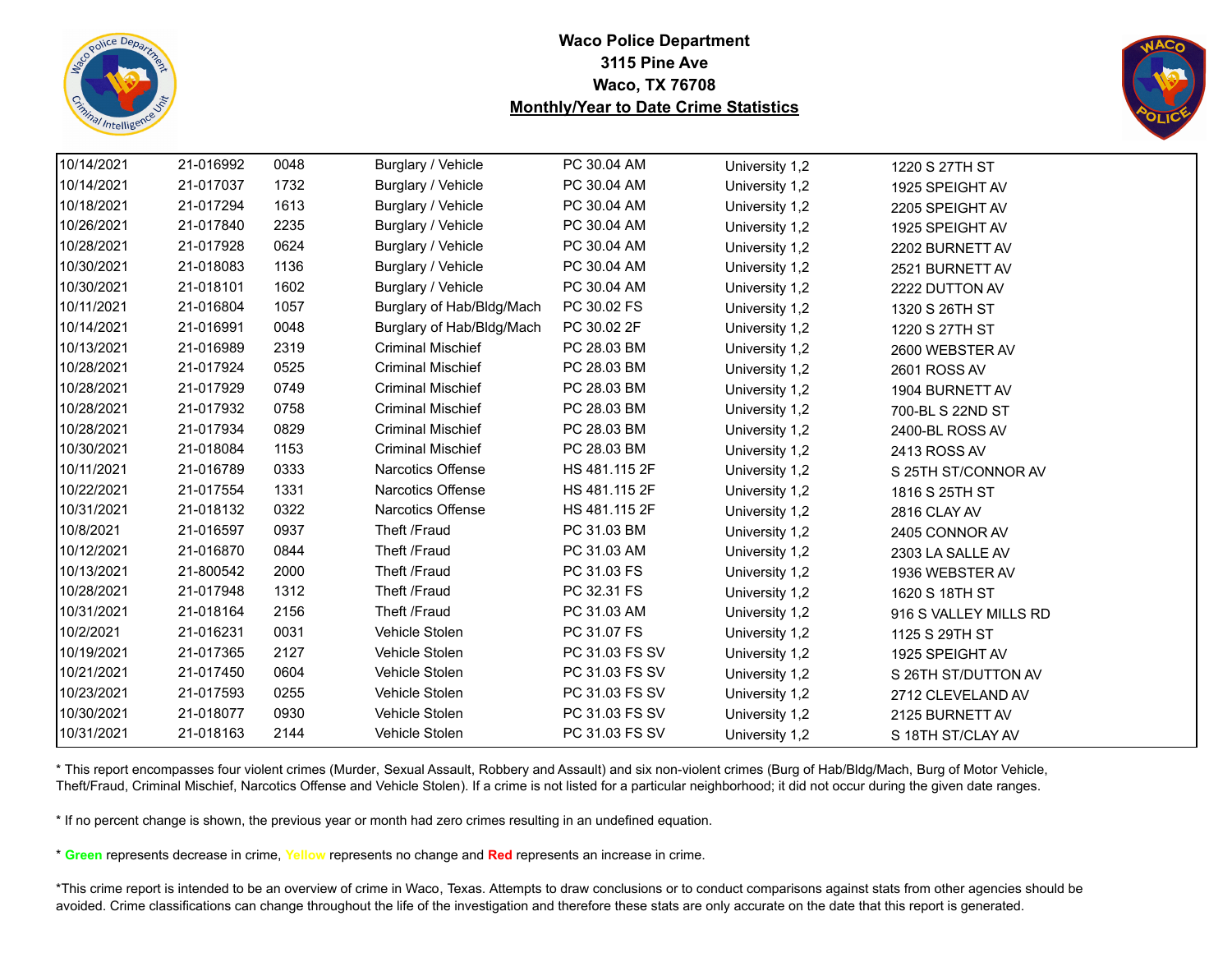![](_page_57_Picture_0.jpeg)

![](_page_57_Picture_2.jpeg)

|            | Neighborhood: West Waco 3 |      |                           |                |             |                        |
|------------|---------------------------|------|---------------------------|----------------|-------------|------------------------|
| 10/1/2021  | 21-016213                 | 1846 | Assault                   | PC 22.01 AM FV | West Waco 3 | 8014 W HWY 84 #2046    |
| 10/2/2021  | 21-016265                 | 1659 | Assault                   | PC 22.02 1F FV | West Waco 3 | 9821 CHAPEL RD #2114   |
| 10/3/2021  | 21-016297                 | 1056 | Assault                   | PC 22.01 AM FV | West Waco 3 | 10001 PANTHER WY #604  |
| 10/14/2021 | 21-016999                 | 0555 | Assault                   | PC 22.01 3F FV | West Waco 3 | 1905 RUIDOSA DR        |
| 10/19/2021 | 21-017356                 | 1705 | Assault                   | PC 22.041 FS   | West Waco 3 | RITCHIE RD/MOBLEY RD   |
| 10/19/2021 | 21-017359                 | 1845 | Assault                   | PC 22.01 AM    | West Waco 3 | 1528 HEWITT DR         |
| 10/23/2021 | 21-017647                 | 2356 | Assault                   | PC 22.01 AM FV | West Waco 3 | 3229 BEUTEL RD         |
| 10/24/2021 | 21-017707                 | 2244 | Assault                   | MC 99100       | West Waco 3 | 1528 HEWITT DR         |
| 10/1/2021  | 21-016175                 | 0830 | Burglary / Vehicle        | PC 30.04 AM    | West Waco 3 | 2500 COMANCHE          |
| 10/16/2021 | 21-017139                 | 0404 | Burglary / Vehicle        | PC 30.04 AM    | West Waco 3 | 10308 PANTHER WY       |
| 10/17/2021 | 21-017240                 | 2028 | Burglary / Vehicle        | PC 30.04 AM    | West Waco 3 | 9105 ROYAL LN          |
| 10/23/2021 | 21-017640                 | 2115 | Burglary / Vehicle        | PC 30.04 AM    | West Waco 3 | 1700 BREEZY DR #281    |
| 10/2/2021  | 21-016245                 | 0831 | Burglary of Hab/Bldg/Mach | PC 30.02 FS    | West Waco 3 | 10100 PANTHER WY       |
| 10/26/2021 | 21-017817                 | 1514 | Burglary of Hab/Bldg/Mach | PC 30.02 FS    | West Waco 3 | 501 HEWITT DR          |
| 10/17/2021 | 21-017216                 | 1114 | <b>Criminal Mischief</b>  | PC 28.03 BM    | West Waco 3 | 1916 RUIDOSA DR        |
| 10/30/2021 | 21-018054                 | 0018 | <b>Criminal Mischief</b>  | PC 28.03 FS FV | West Waco 3 | <b>7200 MARS DR</b>    |
| 10/2/2021  | 21-016598                 | 0334 | Sexual Assault            | PC 22.021 1F   | West Waco 3 | <b>Address Witheld</b> |
| 10/5/2021  | 21-016446                 | 2030 | Theft /Fraud              | PC 31.03 CM    | West Waco 3 | 600 HEWITT DR          |
| 10/7/2021  | 21-016546                 | 1206 | Theft /Fraud              | PC 32.21 FS    | West Waco 3 | 1700 BREEZY DR #152    |
| 10/7/2021  | 21-016559                 | 1422 | Theft /Fraud              | PC 31.03 BM    | West Waco 3 | 600 HEWITT DR          |
| 10/9/2021  | 21-016697                 | 1409 | Theft /Fraud              | PC 31.03 CM    | West Waco 3 | 600 HEWITT DR          |
| 10/10/2021 | 21-016750                 | 0911 | Theft /Fraud              | PC 31.03 BM    | West Waco 3 | 2217 AUGUSTINE DR      |
| 10/11/2021 | 21-016825                 | 1604 | Theft /Fraud              | PC 31.03 CM    | West Waco 3 | 2809 SKINNER DR        |
| 10/12/2021 | 21-016885                 | 1336 | Theft /Fraud              | PC 31.03 CM    | West Waco 3 | 600 HEWITT DR          |
| 10/12/2021 | 21-016896                 | 1505 | Theft /Fraud              | PC 31.03 CM    | West Waco 3 | 600 HEWITT DR          |
| 10/13/2021 | 21-016961                 | 1150 | Theft /Fraud              | PC 31.03 CM    | West Waco 3 | 600 HEWITT DR          |
| 10/14/2021 | 21-017040                 | 1903 | Theft /Fraud              | PC 31.03 BM    | West Waco 3 | 600 HEWITT DR          |
| 10/19/2021 | 21-017338                 | 1343 | Theft /Fraud              | PC 32.31 FS    | West Waco 3 | 1224 CIMMARRON DR      |

\* This report encompasses four violent crimes (Murder, Sexual Assault, Robbery and Assault) and six non-violent crimes (Burg of Hab/Bldg/Mach, Burg of Motor Vehicle, Theft/Fraud, Criminal Mischief, Narcotics Offense and Vehicle Stolen). If a crime is not listed for a particular neighborhood; it did not occur during the given date ranges.

\* If no percent change is shown, the previous year or month had zero crimes resulting in an undefined equation.

\* **Green** represents decrease in crime, **Yellow** represents no change and **Red** represents an increase in crime.